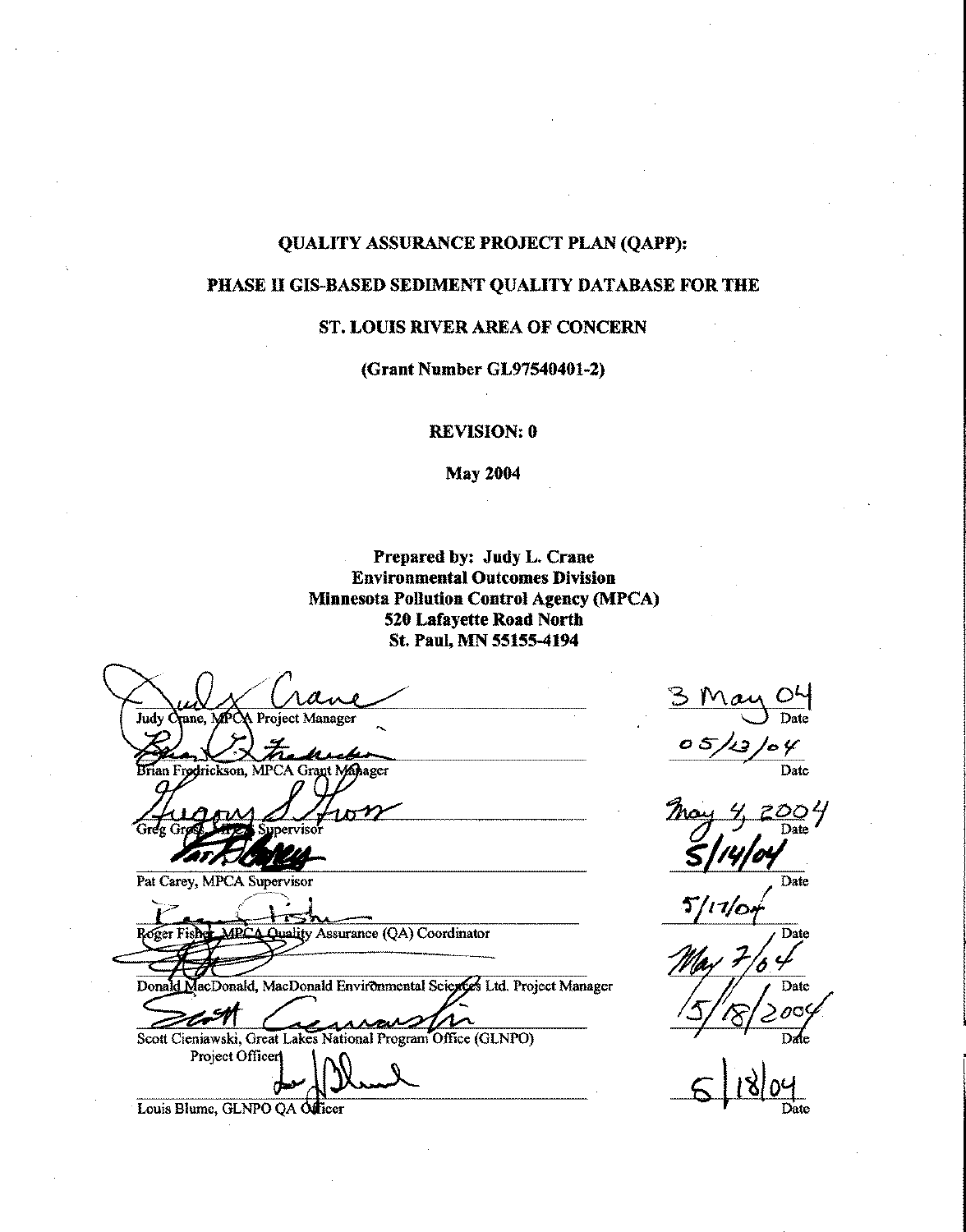### **TABLE OF CONTENTS**

| Section      |                |     |       | Page |
|--------------|----------------|-----|-------|------|
|              |                |     |       |      |
|              |                |     |       |      |
|              |                |     |       |      |
| $\mathbf{A}$ |                |     |       |      |
|              | 1              |     |       |      |
|              |                | 1.1 |       |      |
|              |                | 1.2 |       |      |
|              |                |     | 12.1  |      |
|              |                |     | 122   |      |
|              |                |     | 123   |      |
|              | $\overline{2}$ |     |       |      |
|              |                | 2.1 |       |      |
|              |                | 2.2 |       |      |
|              |                |     | 2.2.1 |      |
|              |                |     | 2.2.2 |      |
|              |                |     | 2.2.3 |      |
|              |                |     | 2.2.4 |      |
|              | 3              |     |       |      |
|              |                | 3.1 |       |      |
|              |                | 3.2 |       |      |
|              | 4              |     |       |      |
|              |                | 4.1 |       |      |
|              |                | 4.2 |       |      |
|              |                | 4.3 |       |      |
|              |                |     | 4.3.1 |      |
|              |                |     | 4.3.2 |      |
|              |                |     | 4.3.3 |      |
|              |                |     | 4.3.4 |      |
|              |                |     | 4.3.5 |      |
|              |                |     | 4.3.6 |      |
|              | 5              |     |       |      |
|              |                | 5.1 |       |      |
|              |                | 5.2 |       |      |
|              |                | 5.3 |       |      |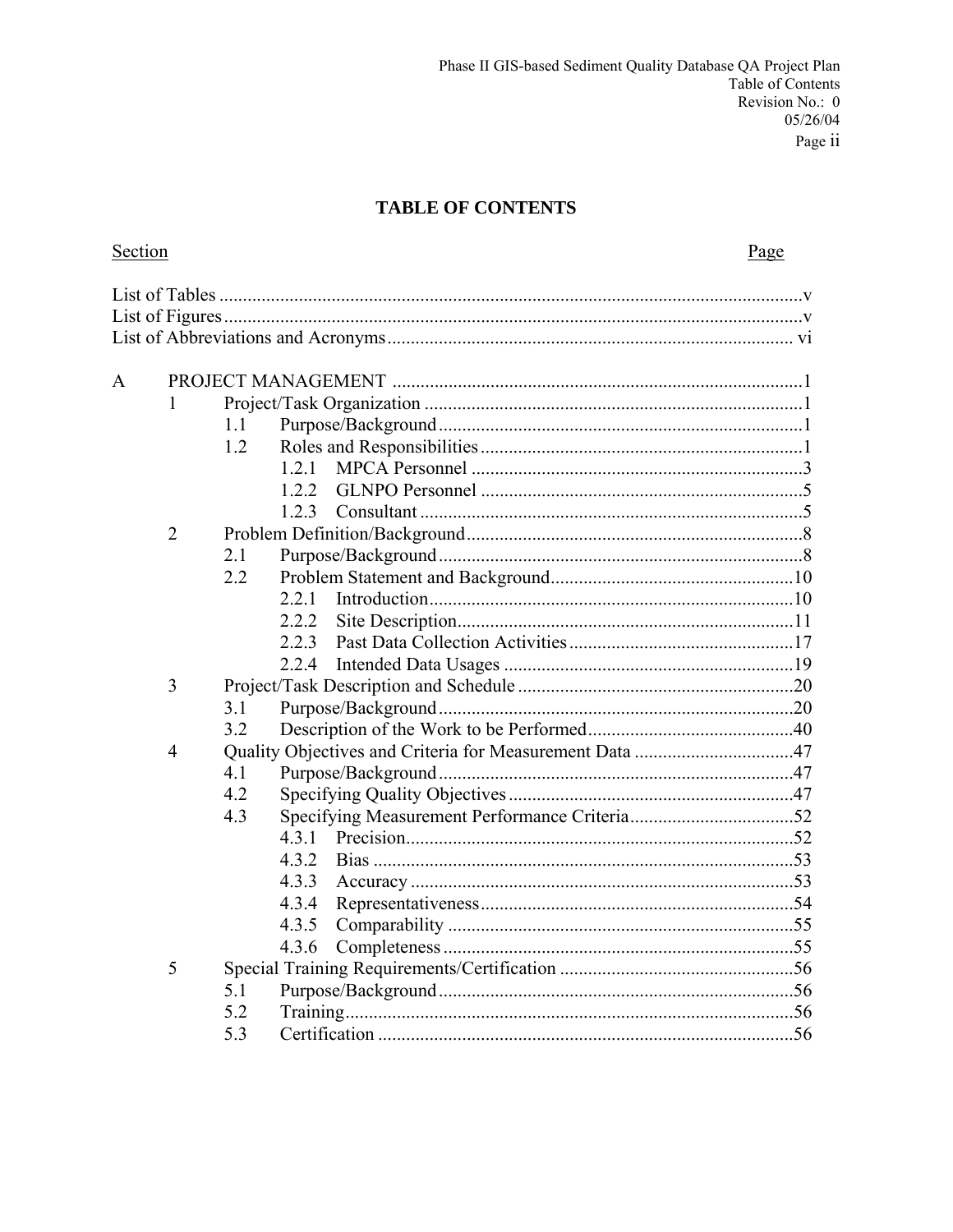## **TABLE OF CONTENTS**

| Section        |                |     |                                                           | Page |
|----------------|----------------|-----|-----------------------------------------------------------|------|
|                | 6              |     |                                                           |      |
|                |                | 6.1 |                                                           |      |
|                |                | 6.2 | Data Reporting Package Archiving and Retrieval57          |      |
| B              |                |     |                                                           |      |
|                | 1              |     | Data Acquisition Requirements (Non-Direct Measurements)58 |      |
|                |                | 1.1 |                                                           |      |
|                |                | 1.2 |                                                           |      |
|                | $\overline{2}$ |     |                                                           |      |
|                |                | 2.1 |                                                           |      |
|                |                | 2.2 |                                                           |      |
|                |                | 2.3 |                                                           |      |
|                |                | 2.4 |                                                           |      |
|                |                | 2.5 |                                                           |      |
|                |                | 2.6 |                                                           |      |
|                |                | 2.7 |                                                           |      |
| $\overline{C}$ |                |     |                                                           |      |
|                | 1              |     |                                                           |      |
|                |                | 1.1 |                                                           |      |
|                |                | 1.2 |                                                           |      |
|                |                |     |                                                           |      |
|                |                |     | 1.2.2                                                     |      |
|                |                | 1.3 |                                                           |      |
|                |                |     | 1.3.1                                                     |      |
|                |                |     | 1.3.2                                                     |      |
|                |                |     | 1.3.3                                                     |      |
|                |                |     | 1.3.4                                                     |      |
|                | $\overline{2}$ |     |                                                           |      |
|                |                | 2.1 |                                                           |      |
|                |                | 2.2 |                                                           |      |
|                |                | 2.3 |                                                           |      |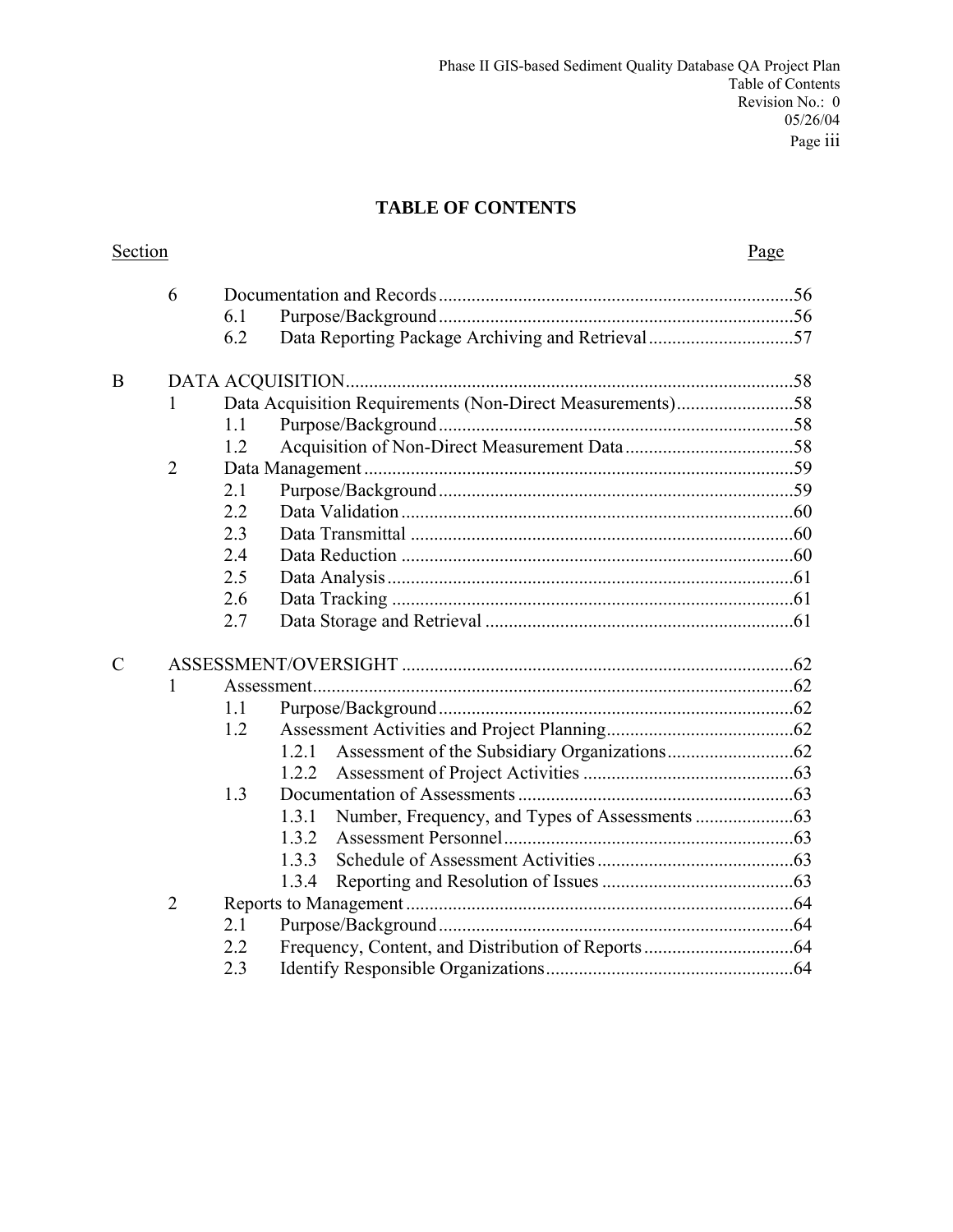#### **TABLE OF CONTENTS**

| Section | Page |
|---------|------|
|         |      |

| D |   |     |                                                                                                                                                      |  |
|---|---|-----|------------------------------------------------------------------------------------------------------------------------------------------------------|--|
|   |   |     |                                                                                                                                                      |  |
|   |   | 1.1 |                                                                                                                                                      |  |
|   |   | 1.2 |                                                                                                                                                      |  |
|   | 2 |     |                                                                                                                                                      |  |
|   |   | 2.1 |                                                                                                                                                      |  |
|   |   | 2.2 |                                                                                                                                                      |  |
|   | 3 |     |                                                                                                                                                      |  |
|   |   | 3.1 |                                                                                                                                                      |  |
|   |   | 3.2 |                                                                                                                                                      |  |
| E |   |     |                                                                                                                                                      |  |
|   |   |     | APPENDIX A: Roles and Responsibilities in MPCA Grants Administration                                                                                 |  |
|   |   |     | APPENDIX B: Summary of GIS Data Compiled for the Various ArcView 3.2 Projects for the                                                                |  |
|   |   |     | Phase I Project                                                                                                                                      |  |
|   |   |     | APPENDIX C: Screening Criteria for Evaluating Candidate Data Sets for the Phase I GIS-based<br>Sediment Quality Database for the St. Louis River AOC |  |
|   |   |     | APPENDIX D: Data Quality Check Sheet for Sediment Quality Data for the Phase I GIS-based                                                             |  |
|   |   |     | Sediment Quality Database for the St. Louis River AOC                                                                                                |  |

**------------------------------------------------------------------------------------------------- DISTRIBUTION LIST** 

Judy Crane, MPCA (Project Manager) Brian Fredrickson, MPCA (Grant Manager) Greg Gross, MPCA (Supervisor) Pat Carey, MPCA (Supervisor) Roger Fisher, MPCA (QA Coordinator) Donald MacDonald, MacDonald Environmental Sciences Ltd. (Project Manager) Scott Cieniawski, Great Lakes National Program Office (GLNPO) (Project Officer) Louis Blume, GLNPO (QA Officer) Jim Killian (Wisconsin Department of Natural Resources; WDNR) Nancy Larson (WDNR) Linda Talbot (WDNR) Kim Walz (WDNR)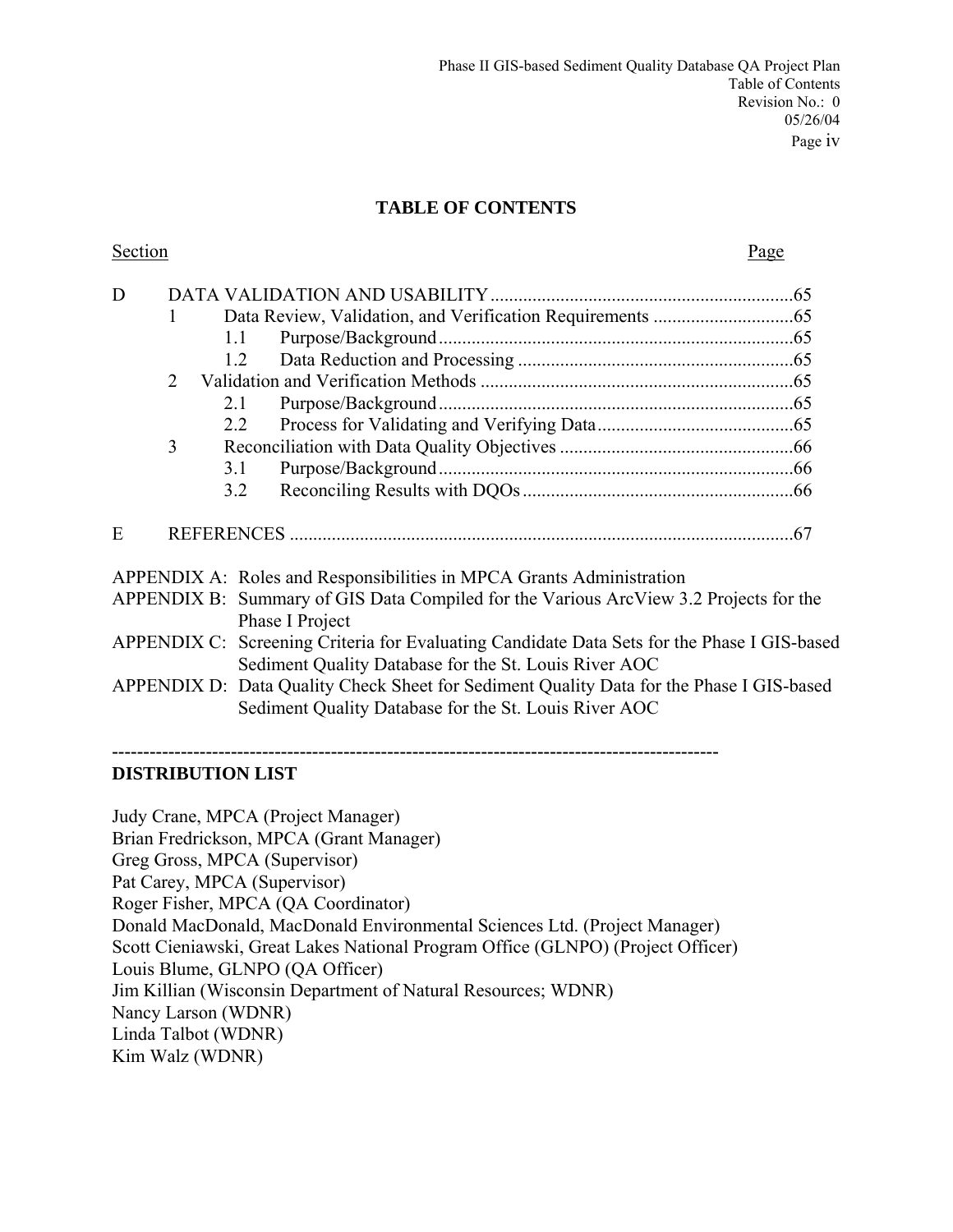### **LIST OF TABLES**

| Table |                                                                          | Page |
|-------|--------------------------------------------------------------------------|------|
| $A-1$ | Summary of Data Sets Incorporated in the Phase I GIS-based Sediment      |      |
|       | Quality Database for the St. Louis River AOC (Smorong et al., 2003b)  12 |      |
| $A-2$ | Detailed Description of Database Components (Smorong et al., 2003b) 22   |      |
| $A-3$ | Sediment Quality Data Sets Pending Inclusion in the MSTM Access 2000     |      |
|       |                                                                          |      |
| $A-4$ |                                                                          |      |
|       |                                                                          |      |

# **LIST OF FIGURES**

| Figure |                                                                                                                                                                                                                                    | Page |
|--------|------------------------------------------------------------------------------------------------------------------------------------------------------------------------------------------------------------------------------------|------|
| $A-1$  |                                                                                                                                                                                                                                    |      |
| $A-2$  | Map of the St. Louis River AOC showing the location of sediment sampling<br>sites included in a matching sediment chemistry and toxicity database<br>for this AOC (Crane et al., 2000). Major water body boundaries are designated |      |
|        |                                                                                                                                                                                                                                    | - 9  |
| $A-3$  | Location of sediment sampling sites included in the Phase I MS™ Access<br>2000 database. The location of industrial facilities and salvage yards are also                                                                          |      |
|        |                                                                                                                                                                                                                                    |      |
| $A-4$  |                                                                                                                                                                                                                                    |      |
| $A-5$  | Diagram showing the relationships between database components                                                                                                                                                                      |      |
|        |                                                                                                                                                                                                                                    |      |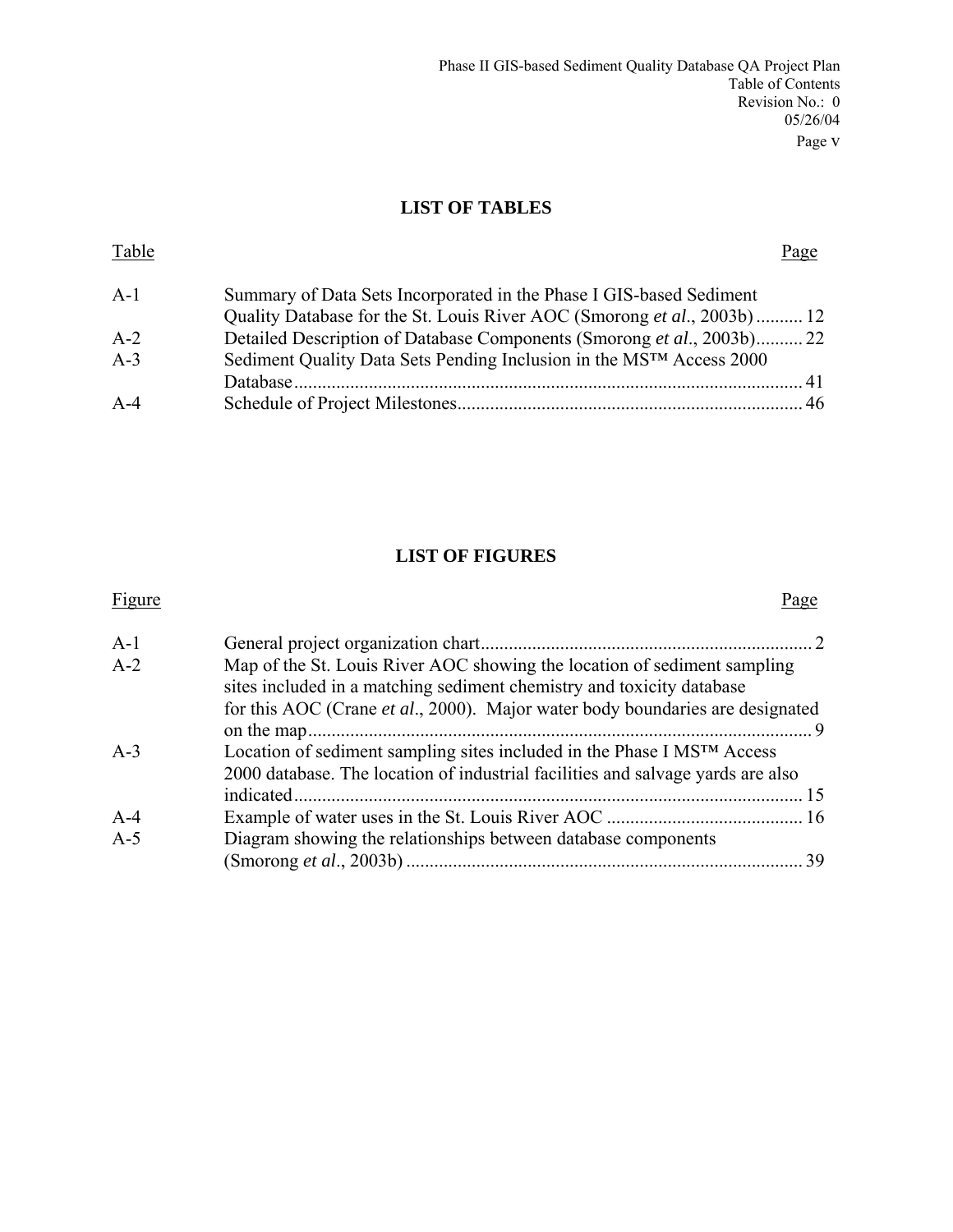# **LIST OF ABBREVIATIONS AND ACRONYMS**

| <b>AOC</b>     | Area of Concern                                                        |
|----------------|------------------------------------------------------------------------|
| <b>ARDC</b>    | Arrowhead Regional Development Commission                              |
| As             | Arsenic                                                                |
| <b>AVS</b>     | Acid Volatile Sulfide                                                  |
| <b>BNAs</b>    | <b>Base/Neutrals and Acids</b>                                         |
| <b>BTEX</b>    | Benzene, Toluene, Ethylbenzene, and Xylene                             |
| CAC            | Citizen's Action Committee                                             |
| CD             | <b>Compact Disk</b>                                                    |
| <b>CDF</b>     | <b>Confined Disposal Facility</b>                                      |
| <b>COD</b>     | Chemical Oxygen Demand                                                 |
| <b>DDT</b>     | Dichloro-diphenyl-trichloroethane                                      |
| <b>DQA</b>     | Data Quality Assessment                                                |
| <b>DQI</b>     | Data Quality Indicator                                                 |
| <b>DQO</b>     | Data Quality Objective                                                 |
| <b>DRO</b>     | Diesel Range Organics                                                  |
| EnPPA          | Environmental Performance Partnership Agreement                        |
| EPA            | <b>Environmental Protection Agency</b>                                 |
| <b>ESRI</b>    | Environmental Systems Research Institute                               |
| <b>FIELDS</b>  | Fully Integrated Environmental Location Decision Support               |
| GC             | Gas Chromatography                                                     |
| GC/MS          | Gas Chromatography/Mass Spectrometry                                   |
| <b>GIS</b>     | Geographic Information System                                          |
| <b>GLNPO</b>   | Great Lakes National Program Office                                    |
| $H_a$          | Alternative Hypothesis                                                 |
| $H_{o}$        | Null Hypothesis                                                        |
| Hg             | Mercury                                                                |
| <b>IJC</b>     | <b>International Joint Commission</b>                                  |
| IT             | <b>International Technology</b>                                        |
| LaMP           | Lakewide Management Plan                                               |
| <b>MARPLOT</b> | Mapping Application for Response, Planning and Local Operational Tasks |
| <b>MDNR</b>    | Minnesota Department of Natural Resources                              |
| <b>MESL</b>    | MacDonald Environmental Sciences Ltd.                                  |
| MN             | Minnesota                                                              |
| <b>MPCA</b>    | Minnesota Pollution Control Agency                                     |
| <b>MSTM</b>    | Microsoft™                                                             |
| <b>MSR</b>     | <b>Management Systems Review</b>                                       |
| <b>NAD</b>     | North American Datum                                                   |
| <b>NOAA</b>    | National Oceanic and Atmospheric Administration                        |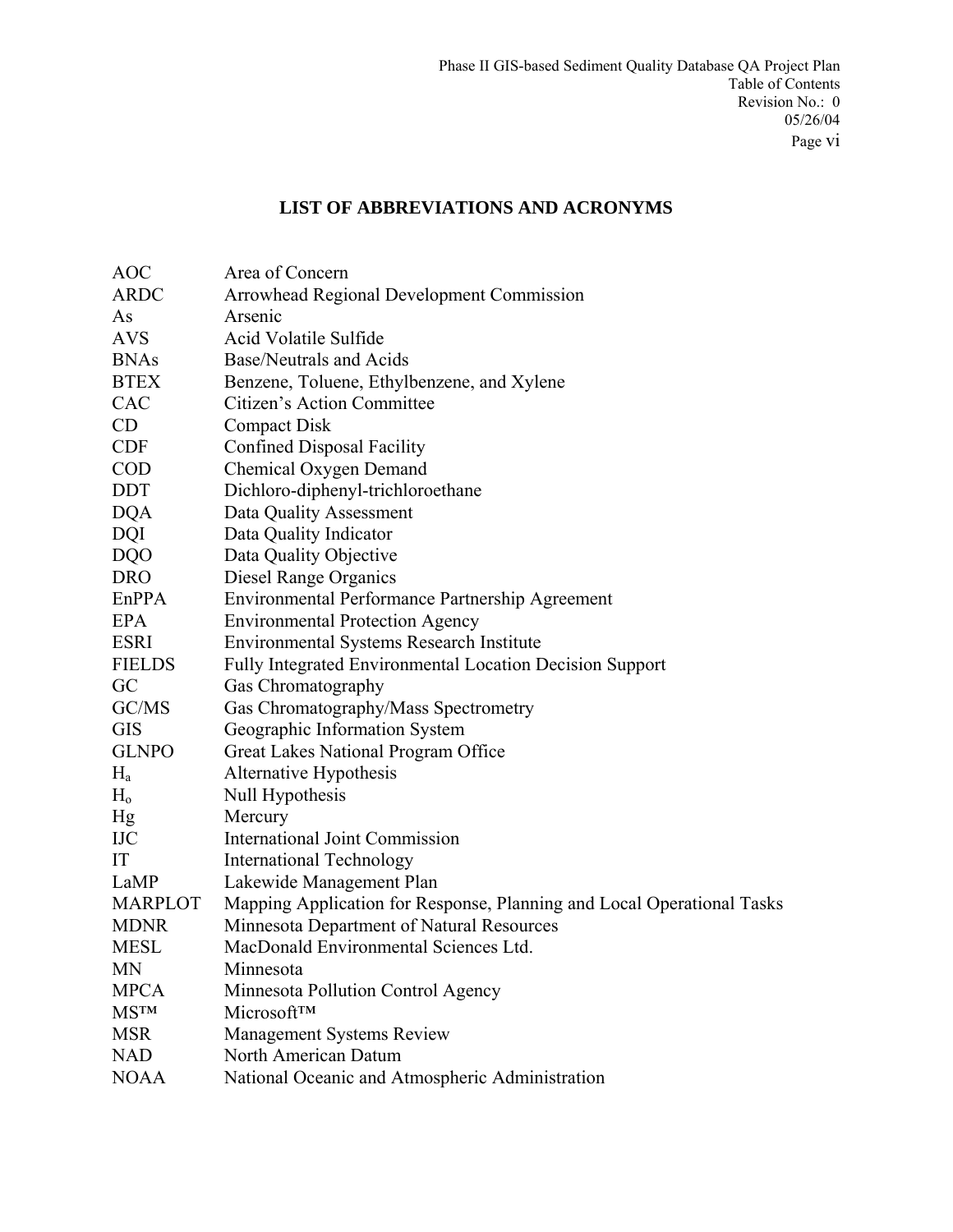# **LIST OF ABBREVIATIONS AND ACRONYMS**

| PAHs          | Polycyclic Aromatic Hydrocarbons                         |
|---------------|----------------------------------------------------------|
| Pb            | Lead                                                     |
| <b>PBDEs</b>  | Polybrominated Diphenyl Ethers                           |
| <b>PCBs</b>   | Polychlorinated Biphenyls                                |
| <b>PDF</b>    | <b>Portable Document Format</b>                          |
| PEC-Q         | Probable Effect Concentration Quotient                   |
| QA            | <b>Quality Assurance</b>                                 |
| QAPP          | Quality Assurance Project Plan                           |
| QA/QC         | <b>Quality Assurance/Quality Control</b>                 |
| <b>RAP</b>    | Remedial Action Plan                                     |
| <b>R-EMAP</b> | Regional Environmental Monitoring and Assessment Program |
| <b>RPD</b>    | <b>Relative Percent Difference</b>                       |
| <b>RSD</b>    | <b>Relative Standard Deviation</b>                       |
| <b>SADA</b>   | Spatial Analysis and Decision Assistance                 |
| <b>SEM</b>    | Simultaneously Extractable Metals                        |
| <b>SQG</b>    | <b>Sediment Quality Guideline</b>                        |
| SQT           | <b>Sediment Quality Target</b>                           |
| <b>SRM</b>    | <b>Standard Reference Material</b>                       |
| <b>TCDD</b>   | Tetrachlorodibenzo-p-dioxin                              |
| <b>TCDF</b>   | Tetrachlorodibenzo-p-furan                               |
| <b>TEF</b>    | <b>Toxic Equivalency Factor</b>                          |
| <b>TMDL</b>   | <b>Total Maximum Daily Load</b>                          |
| <b>TOC</b>    | <b>Total Organic Carbon</b>                              |
| <b>TVS</b>    | <b>Total Volatile Solids</b>                             |
| U.S.          | <b>United States</b>                                     |
| <b>USACOE</b> | U.S. Army Corps of Engineers                             |
| <b>USEPA</b>  | U.S. Environmental Protection Agency                     |
| <b>USS</b>    | <b>United States Steel</b>                               |
| <b>UTM</b>    | Universal Transverse Mercator                            |
| <b>VOCs</b>   | <b>Volatile Organic Compounds</b>                        |
| <b>WDNR</b>   | <b>Wisconsin Department of Natural Resources</b>         |
| <b>WHO</b>    | World Health Organization                                |
| WI            | Wisconsin                                                |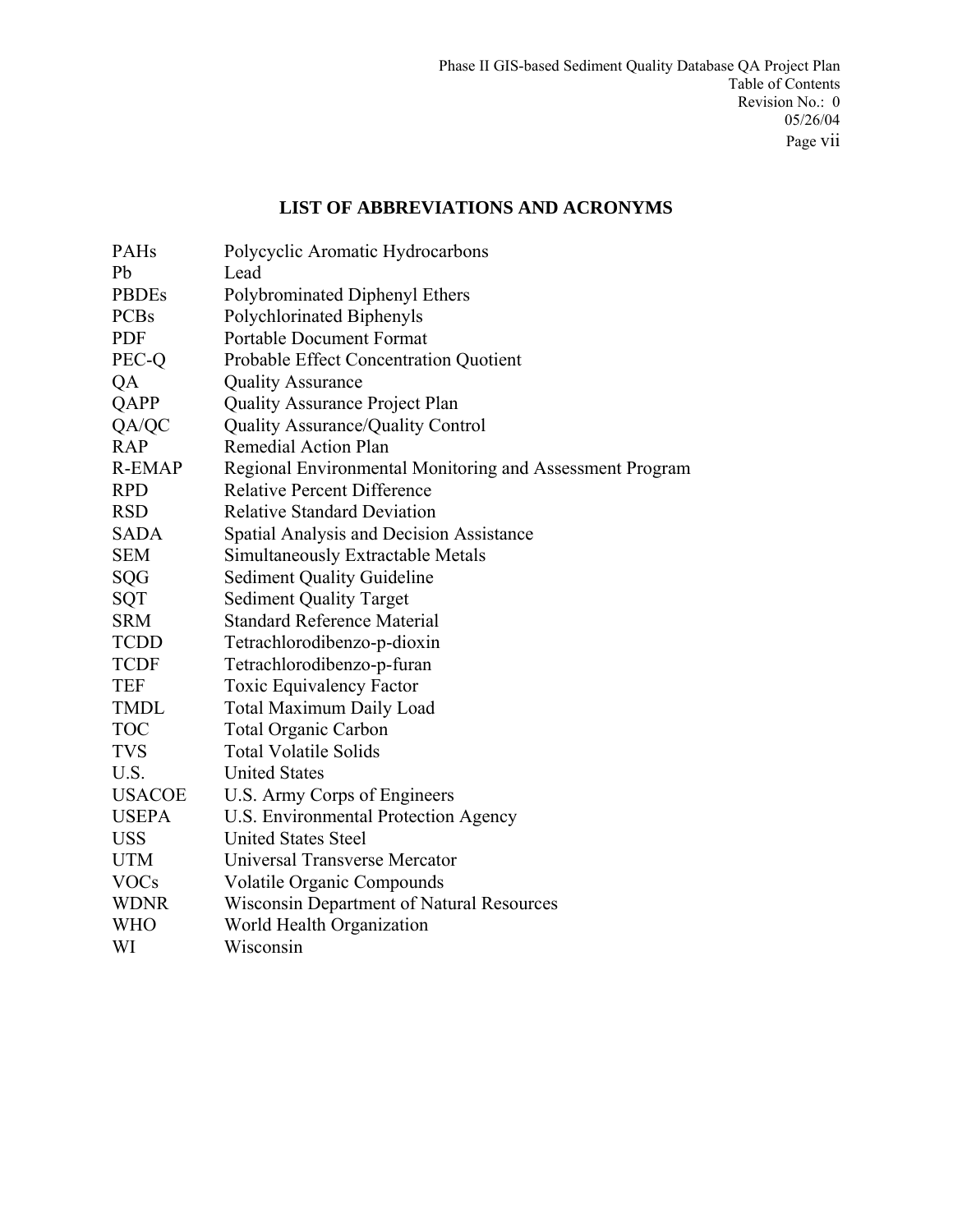# **A PROJECT MANAGEMENT**

# **A1 PROJECT/TASK ORGANIZATION**

## **A1.1 Purpose/Background**

The U.S. Environmental Protection Agency's (EPA) Great Lakes National Program Office (GLNPO) has extended a grant to the Duluth office of the Minnesota Pollution Control Agency (MPCA) to develop a comprehensive sediment management plan for the lower St. Louis River Area of Concern (AOC). As one component of this project, Phase II of a geographic information system (GIS)-based sediment quality database for the St. Louis River AOC will be initiated. The Phase I GIS-based database, funded through GLNPO grant number GL97536301-1, was completed September 30, 2003 (Smorong and Crane, 2003; Smorong *et al*., 2003a,b). The Phase I project followed the quality assurance/quality control (QA/QC) procedures provided in the Phase I Quality Assurance Project Plan (QAPP; Crane 2001). To ensure continuity in the Phase II project, the same consulting group that worked on the Phase I project [i.e., MacDonald Environmental Sciences Ltd. (MESL)] will work on this project.

This document provides an update of the Phase I QAPP to meet the goals of the Phase II GISbased sediment quality database. As part of the Phase II QAPP, a detailed work plan for this project is given in Section B. Since the amount of funds available for this task is inadequate to complete the GIS-based sediment quality database, additional funds are being sought by the Environmental Outcomes Division of the MPCA to complete it. A separate QAPP will be developed by Brian Fredrickson (MPCA Grant Manager) for the other work components of the comprehensive sediment management plan, including a compilation of loading sources, compilation of recommendations from related studies with applications to sediment management topics, identification of historical point sources, and development and implementation of an overall public participation strategy.

The various quality assurance and management responsibilities of key project personnel are defined in the following section.

### **A1.2 Roles and Responsibilities**

The overall lines of authority for this specific project can be found in Figure A-1. This chart includes all of the individuals discussed in the following subsections. The MPCA Project Manager will have overall responsibility for managing the Phase II GIS-based sediment quality database.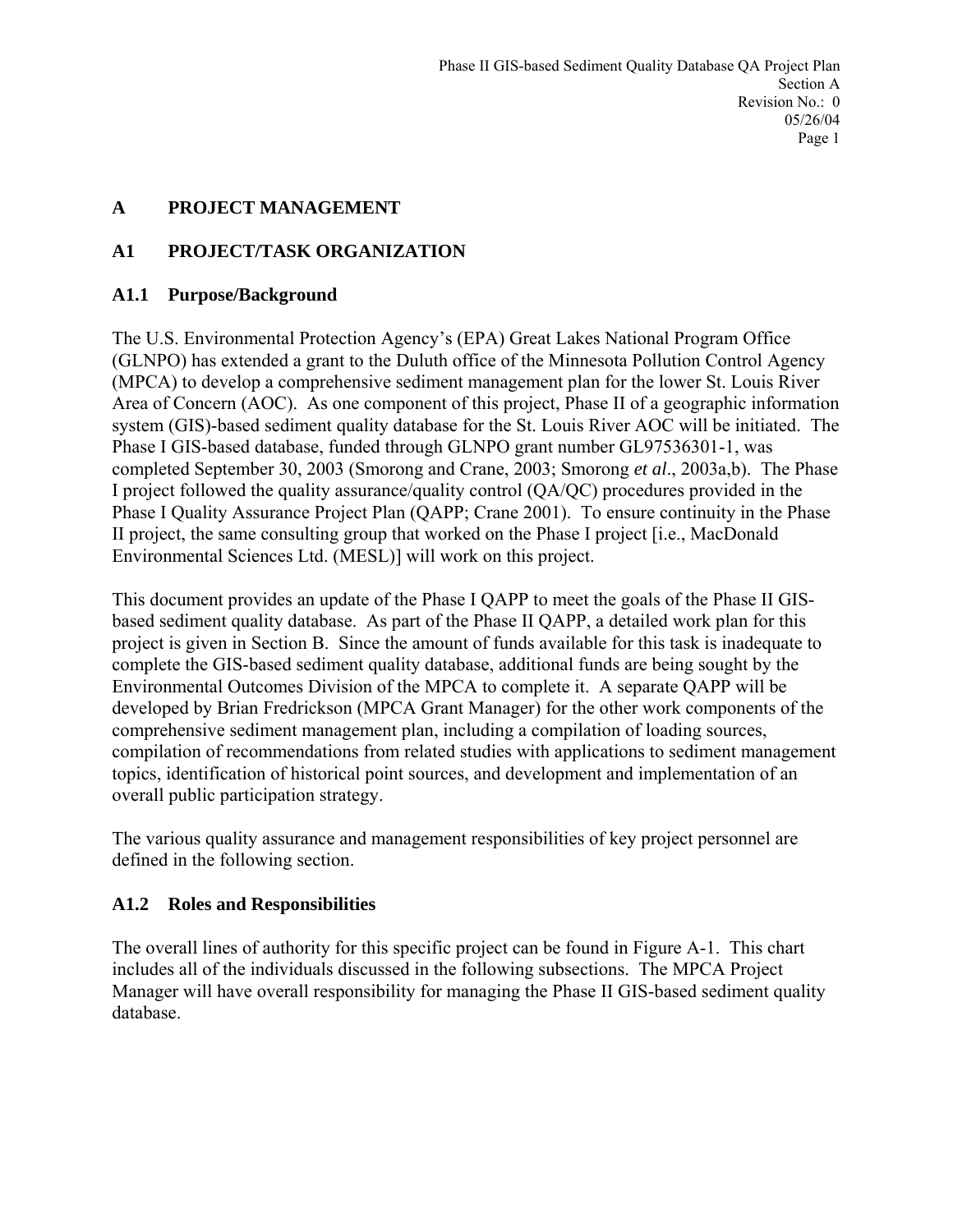Phase II GIS-based Sediment Quality Database QA Project Plan Section A Revision No.: 0 05/26/04 Page 2



Figure A-1. General project organization chart.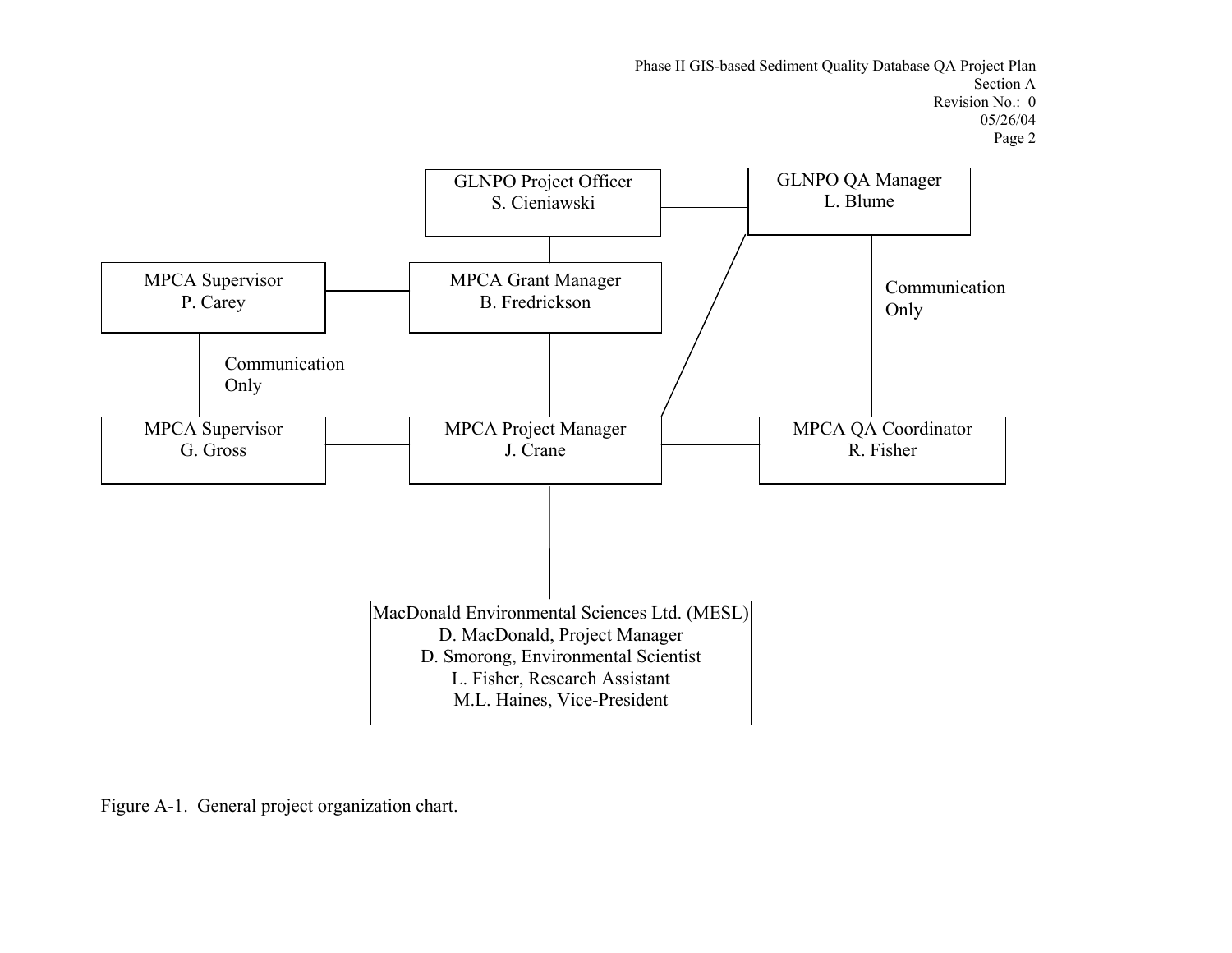## **A1.2.1 MPCA Personnel**

The Agency Grant Coordinator for the MPCA has developed a detailed list of the roles and responsibilities of staff involved in administering agency grants (Appendix A). This section will only include those staff who are directly involved in the technical work tasks of this project.

The MPCA staff associated with this project in the Environmental Outcomes Division can be reached at the following address:

> Environmental Outcomes Division Minnesota Pollution Control Agency 520 Lafayette Road North St. Paul, MN 55155-4194 General Phone: 1-800-657-3864 Fax: 651-297-7709

The MPCA staff associated with this project in the Regional Environmental Management Division can be reached at the following address:

 Regional Environmental Management Division Minnesota Pollution Control Agency 525 Lake Avenue South, Suite 400 Duluth, MN 55802 General Phone: 218-723-4660 Fax: 218-723-4727

Judy Crane, Project Manager Water Standards Unit Environmental Standards & Analysis Section Phone: 651-297-4068 Email: judy.crane@pca.state.mn.us

# *Person:**Responsibilities:*

Prepare single-source contract to MESL Develop work plan and QAPP Coordinate the collection of sediment quality and GIS data from government, tribal, nonprofit, and business sources Prepare quarterly progress reports to Grant Manager Oversee and approve consultant work products Distribute GIS-based sediment quality database to MPCA staff and stakeholders Give presentations on the GIS-based database to interested users Perform project management tasks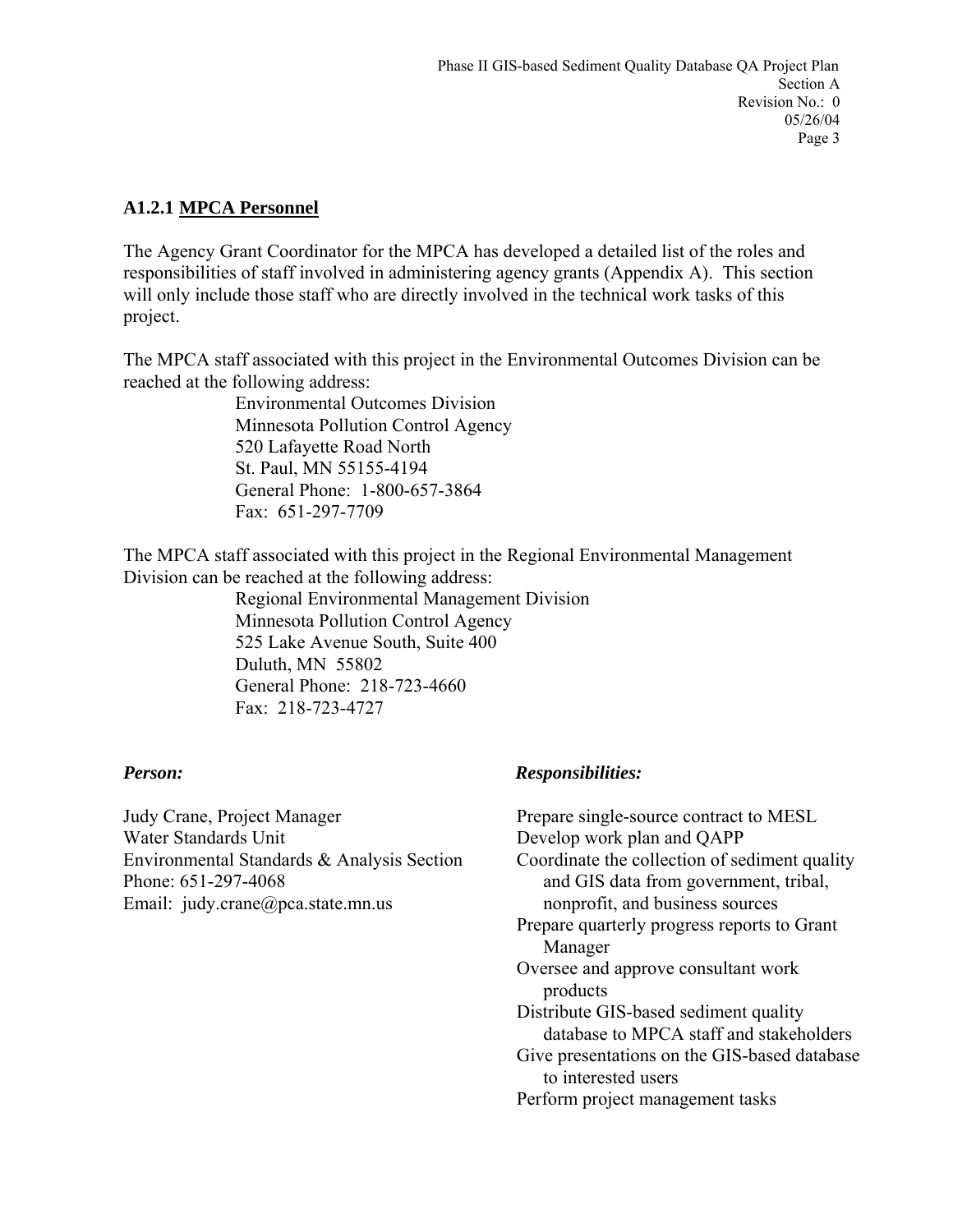Brian Fredrickson, Grant Manager Community and Area Wide Programs Unit Northeast Region Section Regional Environmental Management Division Phone: 218-723-4663 Email: brian.fredrickson@pca.state.mn.us

Greg Gross, Supervisor Water Standards Unit Environmental Standards & Analysis Section Environmental Outcomes Division Phone: 651-296-7442 Email: greg.gross@pca.state.mn.us

Pat Carey, Supervisor Community and Area Wide Unit Northeast Region Section Regional Environmental Management Division Phone: 218-723-4744 Email: patrick.carey@pca.state.mn.us

Roger Fisher, QA Coordinator Rivers and Streams Monitoring Unit Monitoring & Reporting Section Environmental Outcomes Division Phone: 651-296-7387 Email: roger.fisher@pca.state.mn.us

#### *Person: Responsibilities:*

Responsible for maintaining communication with GLNPO Project Officer and MPCA Project Manager Responsible for grant requirements and special conditions being met Responsible for maintaining fiscal integrity of grant program Review and approve QAPP

Supervise Project Manager Approve contract for technical services Approve QAPP Creates, with staff, the unit and individual work plans Ensures that grant funds for the GIS-based database portion of the grant are only used for grant-specific work Reviews grant progress reports for the GISbased database portion of the grant

Supervise Grant Manager Approve QAPP Creates, with staff, the unit and individual work plans Ensures that grant funds for the entire grant are only used for grant-specific work Reviews all grant progress reports

Review and approve QAPP Respond to QA/QC questions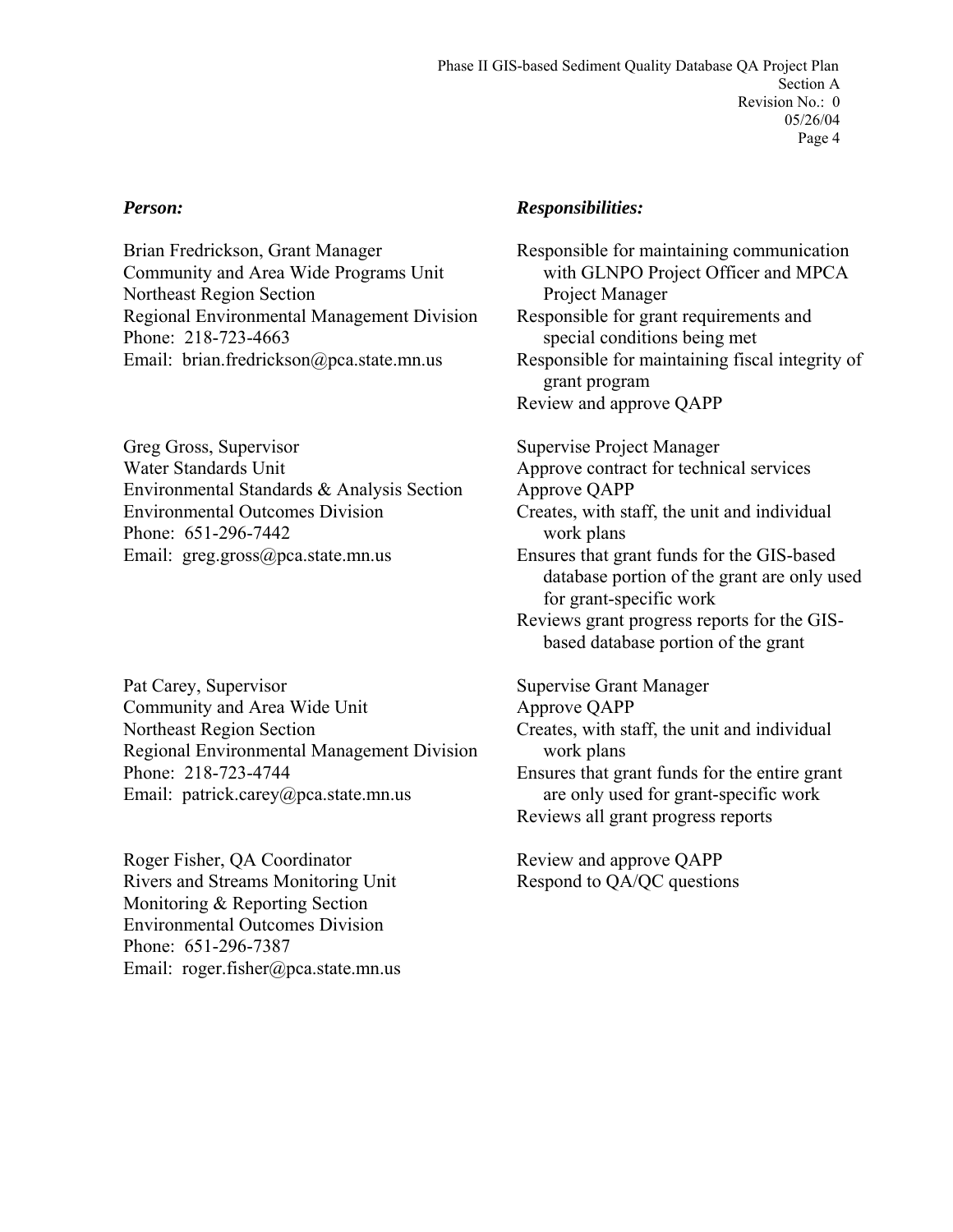## **A1.2.2 GLNPO Personnel**

The GLNPO staff associated with this project are as follows:

Scott Cieniawski, Project Officer U.S. EPA GLNPO 17G 77 West Jackson Boulevard Chicago, IL 60604 Phone: 312-353-9184 Fax: 312-353-2018 Email: cieniawski.scott@epamail.epa.gov

Louis Blume, QA Officer Same address as S. Cieniawski Phone: 312-353-2317 Fax: 312-353-2018 Email: blume.louis@epamail.epa.gov

## *Person: Responsibilities:*

Coordinate grant requests Review work plan and QAPP Provide technical assistance, as needed Review quarterly progress reports Review draft and final copies of Phase II GIS- based sediment quality database

Review and approve QAPP Provide technical assistance for QA/QC questions

# **A1.2.3 Consultant**

MacDonald Environmental Sciences Ltd. (MESL) is the MPCA's consultant for this project. Any corrective actions to the Phase II GIS-based sediment quality database will be reported to the MPCA Project Manager. Project personnel at MESL may be contacted by the MPCA Project Manager, MPCA Grant Manager, GLNPO Project Officer, GLNPO QA Officer, or MPCA QA Coordinator at any time to discuss QA/QC concerns.

Staff from MESL will be responsible for the following deliverables:

- One master set of compact disks (CDs) of the Phase II GIS-based sediment quality database [in Microsoft™ (MS™) Access '97 and 2000 formats, as well as in a MS™ Access 2000 database formatted to be compatible with Query Manager 2.5 software], which contain all sediment quality data sets designated by the MPCA Project Manager;
- One master set of CDs of the updated ArcView 3.2 and 8.3 projects;
- One electronic copy each of the updated technical documentation and Help Sections for the database and GIS components of this project; and,
- One electronic copy of the technical memorandum of the updated comparison of mean probable effect concentration quotients (PEC-Qs) for surficial sediments in the St. Louis River AOC with mean PEC-Qs for other freshwater sites in the Great Lakes region and in North America.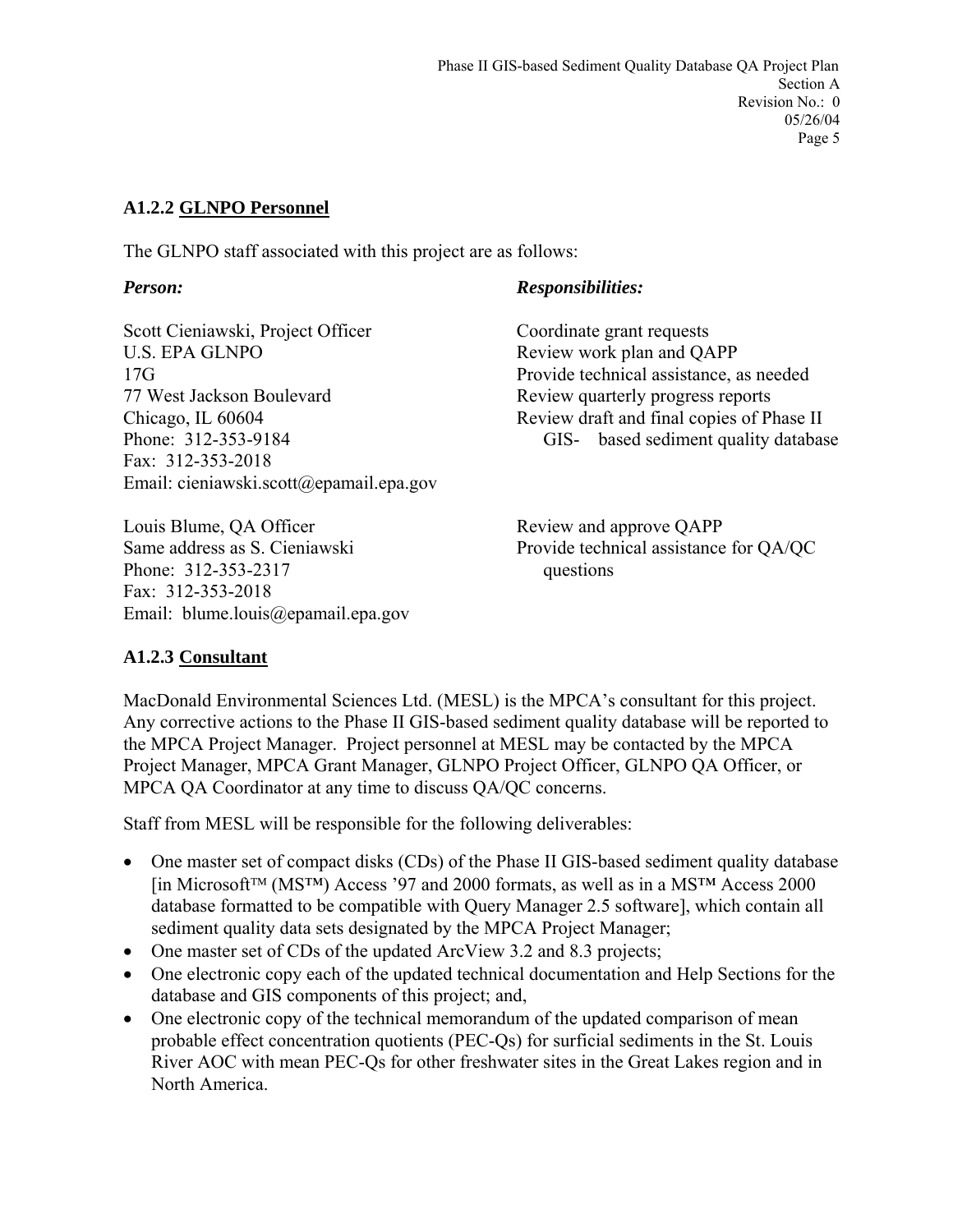The MESL staff associated with this project can be reached at the following address:

 MacDonald Environmental Sciences Ltd. #24 – 4800 Island Highway North Nanaimo, British Columbia V9T 1W6, Canada General Phone: 250-729-9625 Fax: 250-729-9628 Email: mesl@island.net

Donald MacDonald, Project Manager Phone: 250-729-9623

Dawn Smorong, Environmental Scientist Phone: 250-729-9625

#### *Person: Responsibilities:*

Maintain regular communication with MPCA Project Manager regarding project status, issues, and concerns Oversee the development and completion of all project deliverables to the MPCA Provide quarterly progress reports to Project Manager Provide project coordination with MPCA Project Manager and NOAA staff/contractors Determine the availability of new GIS watershed data, and update the ArcView 3.2 projects with these data sets Convert the ArcView 3.2 projects to ArcView 8.3 Update the MS™ Access 2000 database with new data fields, as needed Screen reports for database Populate the database with available sediment quality data Conduct QA/QC checks of the database Save the MS™ Access 2000 database in MS™ Access '97 format Translate the MS™ Access 2000 database to format compatible with Query Manager 2.5 software Coordinate updates of the Help Sections for database and ArcView users, as well as technical documentation of the GIS-based database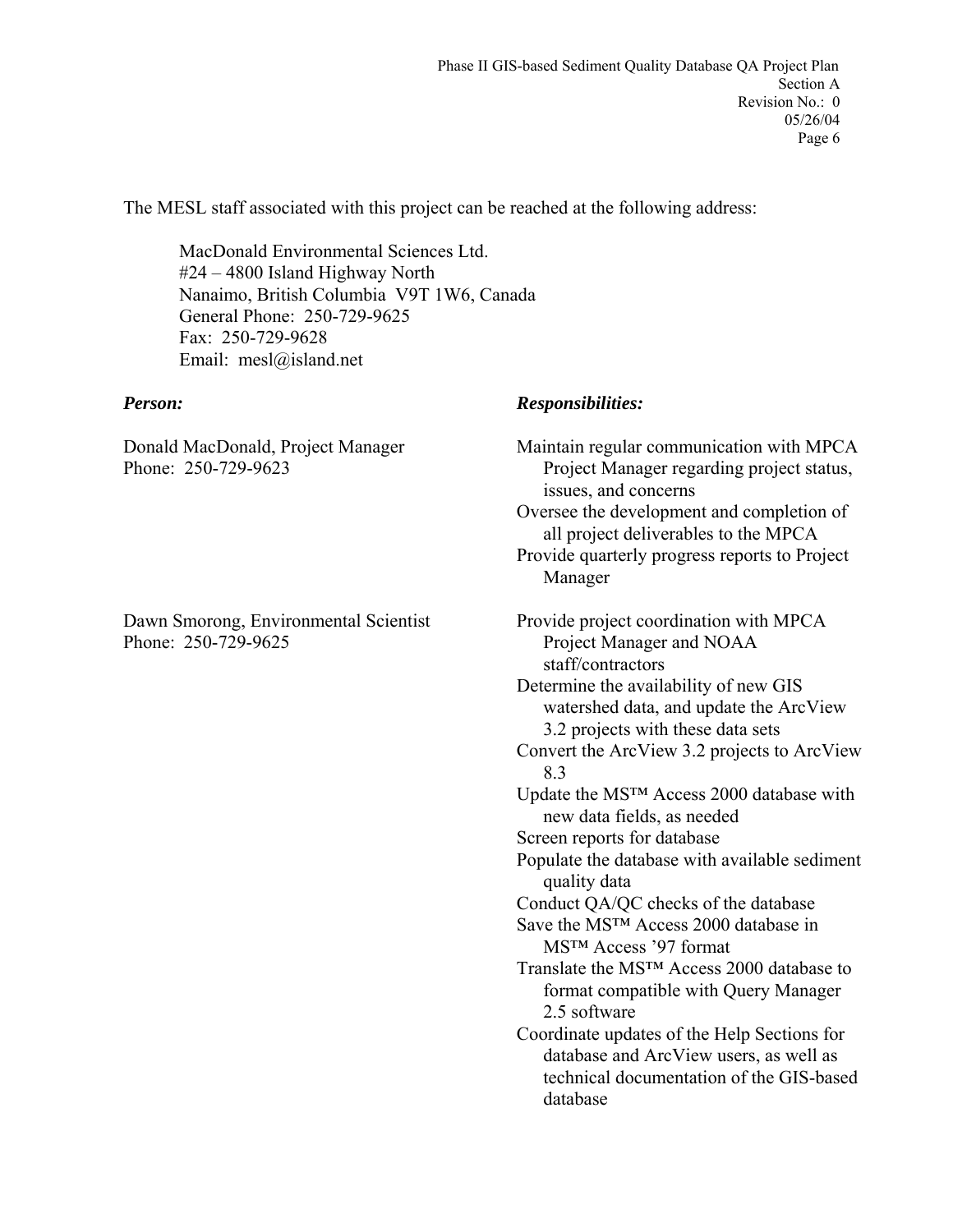Dawn Smorong, Environmental Scientist Phone: 250-729-9625

Leanne Fisher, Research Assistant Phone: 250-729-9625

Mary Lou Haines, Vice President Phone: 250-729-9625

### *Person: Responsibilities:*

Provide comparisons of the mean PEC-Qs for surficial sediments in the St. Louis River AOC with mean PEC-Qs for other freshwater sites in the Great Lakes region and in North America

Assist with screening and populating the database with available sediment quality data and Wisconsin sediment quality guideline (SQG) values

Conduct QA/QC checks of the database

- Assist with updating the Help Sections for database and ArcView users, as well as technical documentation of the GIS-based database
- Provide comparisons of the mean PEC-Qs for matching sediment chemistry and toxicity data from the St. Louis River AOC with other sites in the Great Lakes area and in North America
- Oversee the preparation of invoices, reports, and other business operations of MESL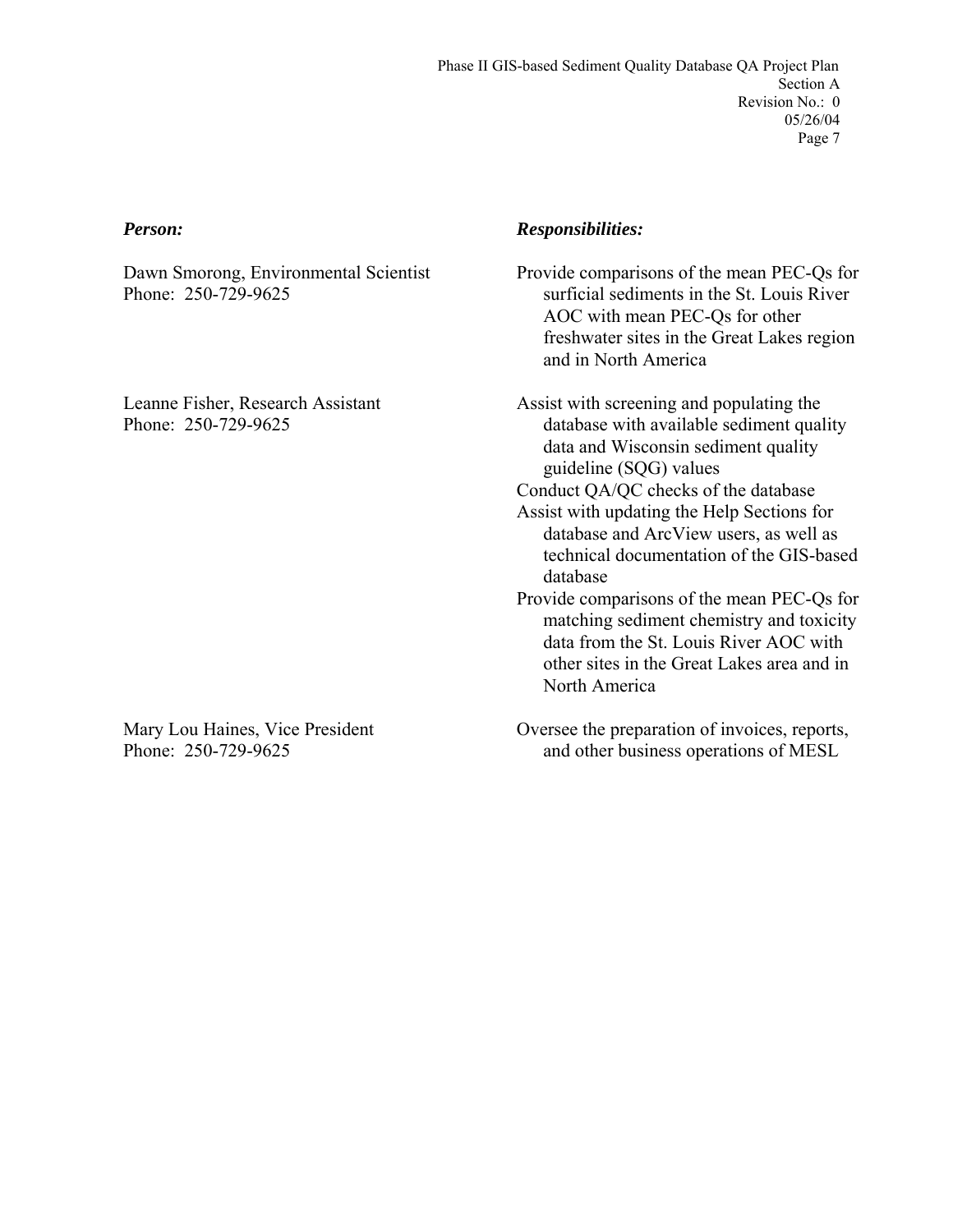# **A2 PROBLEM DEFINITION/BACKGROUND**

#### **A2.1 Purpose/Background**

The St. Louis River estuary has been, and continues to be, of vital economic, environmental, and social importance to the area encompassing Cloquet, MN; Duluth, MN; and Superior, WI (Figure A-2). The middle and lower portions of the estuary support a variety of industrial, residential, and recreational activities. In addition, these areas provide essential habitats for aquatic organisms (e.g., walleye) and aquatic-dependent wildlife species (e.g., bald eagles). The lower estuary culminates in the Duluth-Superior Harbor, which is one of the most heavily used ports in the Great Lakes basin. Historic and ongoing land use and water-related activities in the middle and lower portions of the estuary have contributed a variety of nutrients and chemicals to the St. Louis River.

In 1987, concerns over environmental quality conditions prompted the designation of the lower St. Louis River (i.e., from Cloquet, MN to its entrance to Lake Superior) as one of 43 Great Lakes AOCs (IJC, 1989). Remedial Action Plans (RAPs) have been established as the principal mechanism for addressing concerns related to impaired uses in the most severely impacted geographic areas in the Great Lakes basin (i.e., AOCs). Specifically, the terms of the Great Lakes Water Quality Agreement necessitate the preparation of RAPs for each AOC. The RAPs are being prepared in a staged approach, including:

- Stage I Identify and assess use impairments, and identify the sources of the stresses from all media in the AOC;
- Stage II Identify proposed remediation actions and their method of implementation; and,
- Stage III Document evidence that impaired uses have been restored.

Importantly, the RAP process must embody a comprehensive ecosystem approach and include substantial citizen participation (MPCA and WDNR, 1992). The International Joint Commission (IJC), through a formal protocol agreement between Canada and the United States, was charged with reviewing the RAPs for each AOC and assuring that they met these basic criteria. To facilitate effective citizen participation, the St. Louis River Citizen Advisory Committee became the independent, nonprofit Citizens Action Committee (CAC) in 1997. The CAC has played an essential role in the further development and implementation of the RAP process.

To support environmental quality assessments, the IJC developed a set of criteria for evaluating use impairments at Great Lakes AOCs. As part of the Stage I RAP, the existing information on environmental conditions in the St. Louis River was assembled and compared to the IJC's fourteen impaired use categories. The results of this assessment indicated that at least nine use impairments had occurred in the St. Louis River AOC (MPCA and WDNR, 1992). Additionally, two possible impairments were indicated; however, additional data were needed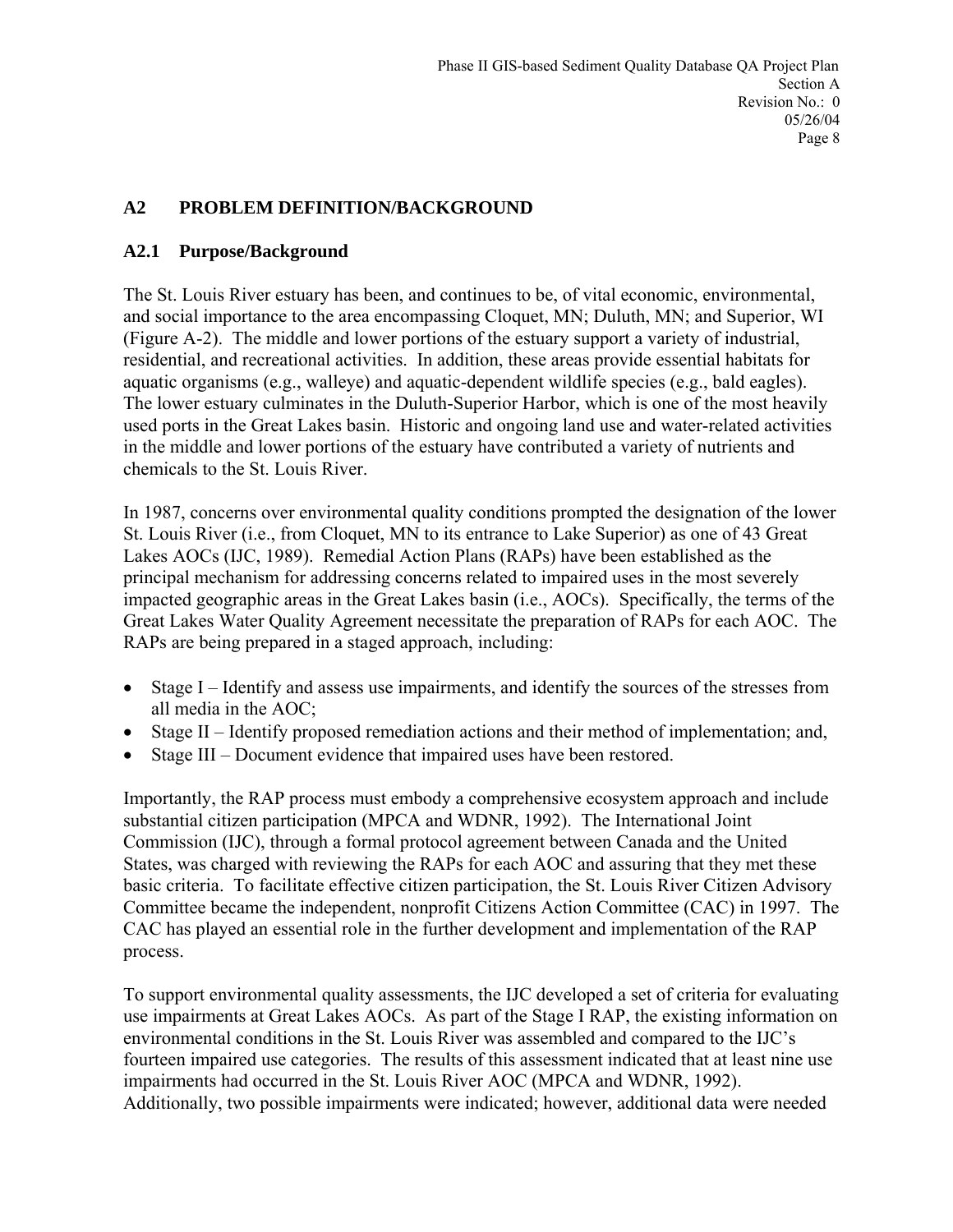

Figure A-2. Map of the St. Louis River AOC showing the location of sediment sampling sites included in a matching sediment chemistry and toxicity database for this AOC (Crane et al., 2000). Major water body boundaries are designated on the map.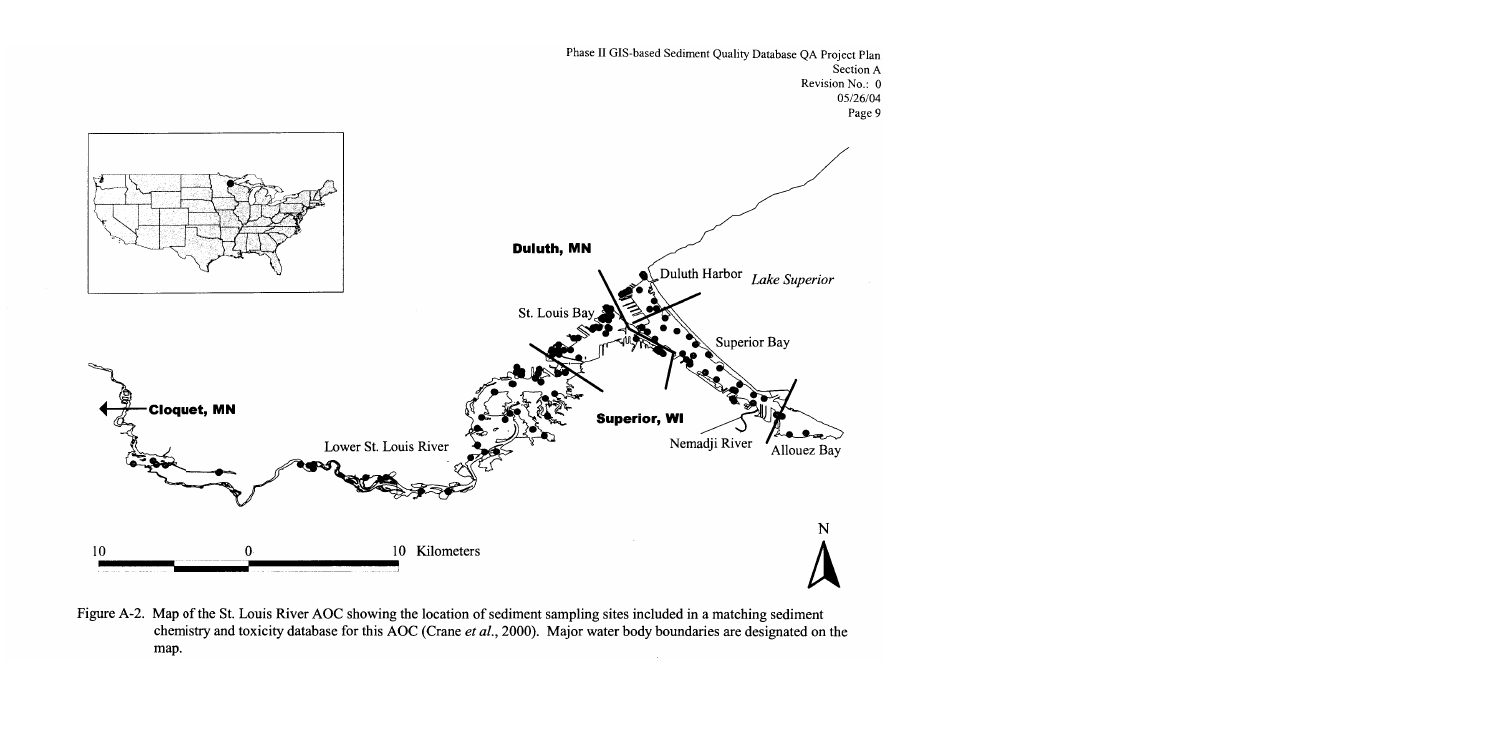to confirm their presence in the AOC (MPCA and WDNR, 1992). Many of the confirmed impairments were associated with sediment contamination in the St. Louis River watershed, including effects on sediment-dwelling organisms and other aquatic species, fish consumption advisories, and restrictions on navigational dredging activities. A number of ecosystem health indicators have been selected to support the assessment of sediment quality conditions within this AOC, including sediment chemistry, sediment toxicity, benthic invertebrate community structure, tissue chemistry, physical characteristics of sediments, and biomarkers in fish. Investigations conducted using data on multiple indicators provide a weight-of-evidence approach for assessing the effects of contaminated sediments on the beneficial uses of this aquatic ecosystem.

# **A2.2 Problem Statement and Background**

# **A2.2.1 Introduction**

As part of the RAP process for the St. Louis River AOC, the MPCA and Wisconsin Department of Natural Resources (WDNR), along with citizen and technical stakeholders, identified the need to compile sediment quality data collected from the St. Louis River AOC in a database format. As a first step, the Arrowhead Regional Development Commission (ARDC) developed a sediment quality database in 1990 that included all available sediment quality data (31 studies) from the early 1970s to 1990 (MPCA and WDNR, 1995). The sources of these studies included the U.S. Army Corps of Engineers, U.S. EPA, Minnesota and Wisconsin state agencies, contractors, and university researchers. However, no attempt was made to evaluate QA/QC procedures in these studies due to a lack of resources. In addition, accurate locational information was not available for most of these sampling stations so the data could not be plotted on maps based on GIS software.

In October 2000, the MPCA obtained a grant from GLNPO (GL97536301-1) to develop a GISbased sediment quality database for the St. Louis River AOC. MESL was retained in April 2001 to assist the MPCA with this effort. A QAPP was completed and approved by GLNPO in July 2001 (Crane, 2001) so that work could commence on the project. In October 2001, MESL and MPCA staff met with over 60 stakeholders in Duluth and St. Paul to obtain their input on the development of this GIS-based database. Stakeholders were asked to identify priority sediment quality indicators, sources of candidate data sets, and key types of GIS data for the St. Louis River watershed (MacDonald *et al*., 2001). Their input was very useful in producing what should be considered as Phase I of the GIS-based sediment quality database. Staff from the National Oceanic and Atmospheric Administration (NOAA) provided no-cost technical assistance to translate the Phase I MS™ Access 2000 database into their free Query Manager 2.5 software, which has a number of user friendly query options and is compatible with ArcView 3.2 and NOAA's free MARPLOT (i.e., spatial mapping) software. Near the completion of this grant, the MPCA Project Manager and MESL Environmental Scientist provided overview presentations of the project to MPCA staff and stakeholders in Duluth and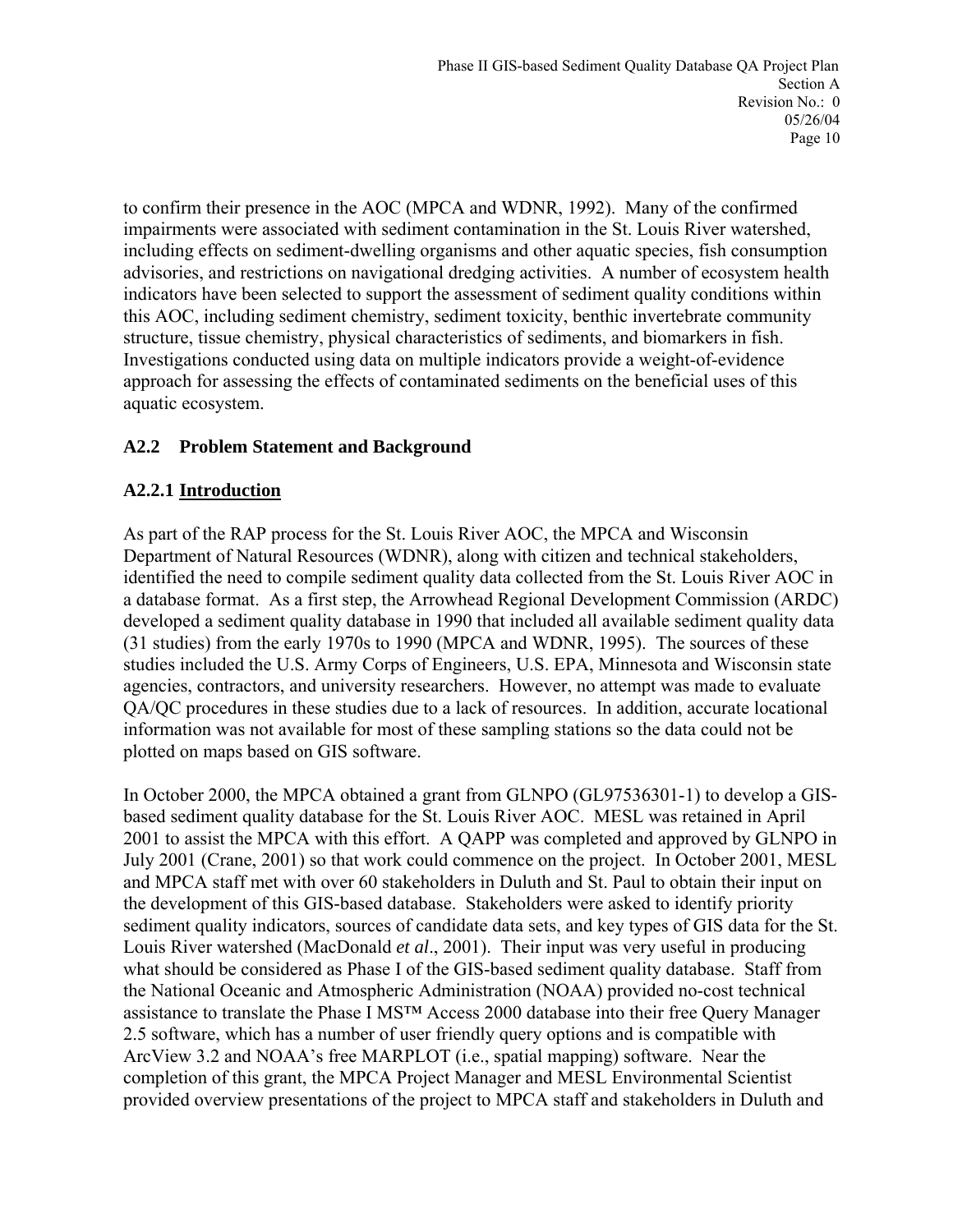St. Paul, MN. In addition, more detailed training of the Phase I GIS-based sediment quality database was offered to them. MPCA staff and stakeholders expressed a great desire to keep this project going so that additional sediment quality and GIS-watershed data sets could be added to the project. In addition, several stakeholders expressed a need to add benthic invertebrate community data to the database.

The Phase I MS™ Access 2000 database was populated with sediment quality data from 20 of 37 known studies conducted throughout the AOC since 1990 (Table A-1). The Phase I database includes analytical chemistry results for 423 surficial sediment samples and 658 subsurface sediment samples, sediment toxicity results for 303 surficial sediment samples, sediment bioaccumulation test results for 6 surficial sediment samples, and fish tissue residue results for 39 samples. Benthic invertebrate community data were not added to the Phase I database due to a lack of resources. In addition, a wide variety of GIS-watershed data have been compiled in 10 ArcView 3.2 projects for the following categories: contaminated areas, ecological areas, geographic features, hydrology, land use, recreation, U.S. EPA Inland Sensitivity Atlas, water quality, water use, and a black and white base map (Appendix B; see Figures A-3 and A-4 for examples). All of the data sources represented in these ten projects are in the UTM Zone 15 NAD 83 map projection. The ArcView projects also include aerial photographs and scanned U.S. Geological Survey topographic maps.

# **A2.2.2 Site Description**

The St. Louis River is the second largest tributary to Lake Superior. The boundaries of the AOC include 72 nautical kilometers from Cloquet, MN to the Duluth and Superior entries to Lake Superior (Figure A-2). Along much of its length, the St. Louis River flows through a landscape that is dominated by northern boreal forests. Upstream of the AOC boundaries, the river channel is characterized by shallow meanders and sandy gravel bars. Near Cloquet, MN, the character of the river changes abruptly as it starts its steep descent to Lake Superior (Fredrickson, 1998). This portion of the watershed is characterized by deeply incised river channels and canyons. Five dams have been constructed on this reach of the river to take advantage of the hydroelectric power generation potential associated with the increased river gradient. These dams have resulted in the creation of six reservoirs downstream of Cloquet, including the Knife Falls, Potlatch, Scanlon, Thomson, Forbay, and Fond du Lac Reservoirs. While these reservoirs are relatively small and have limited water storage capacities, the flow and water level in the river downstream of the reservoirs are significantly affected by water releases from these facilities (MPCA and WDNR, 1992).

As the river approaches Lake Superior, the current dissipates and the water body takes on the character of a lake (Fredrickson, 1998). The St. Louis River estuary, which covers an area of approximately 12,000 acres, is comprised of numerous large bays, peninsulas, and islands. Some of the important natural features in the estuary include Spirit Lake, Pokegama Bay, Kimball's Bay, St. Louis Bay, Duluth Harbor, Superior Bay, and Allouez Bay. Together, these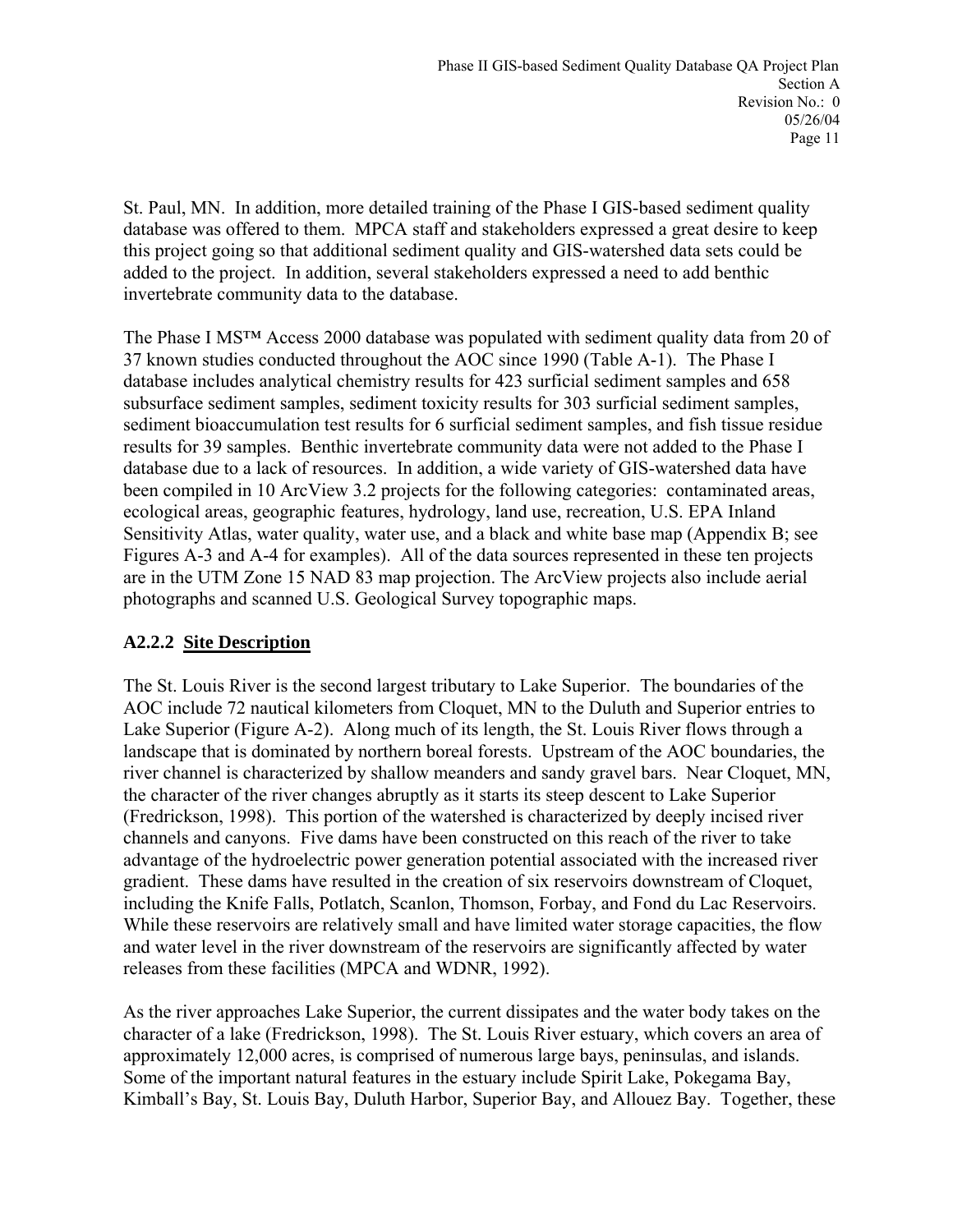Table A-1. Summary of Data Sets Incorporated in the GIS-Based Sediment Quality Database for the St. Louis River AOC (Smorong *et al.*, 2003b)

| <b>Reference</b>        | Location                                                | <b>Sediment Chemistry</b>                                                                      | <b>Toxicity Test</b><br>Data | <b>Benthic</b><br>Data* | <b>Bioaccu-</b><br>mulation<br>Data | <b>Sampling</b><br><b>Years</b> | <b>Total</b><br>Number of<br><b>Samples</b> |
|-------------------------|---------------------------------------------------------|------------------------------------------------------------------------------------------------|------------------------------|-------------------------|-------------------------------------|---------------------------------|---------------------------------------------|
| Ankley et al. (1994)**  | Duluth-Superior Harbor                                  | PAH <sub>s</sub> , TOC                                                                         | Yes                          | N <sub>0</sub>          | No                                  | 1994                            | 5                                           |
| AScI Corporation (1999) | Duluth-Superior Harbor                                  | Hg, PAHs, PCBs, TOC<br>(Tissue - Hg, PAHs, PCBs)                                               | Yes                          | N <sub>0</sub>          | Yes                                 | 1999                            | 17                                          |
| Crane (1999)            | Slip C, Duluth Harbor                                   | Hg, Pb, PAHs, PCBs, TOC, Particle<br><b>Size</b>                                               | No                           | N <sub>0</sub>          | No                                  | 1997                            | 51                                          |
| Crane et al. (2002)     | Minnesota Slip, Duluth Harbor                           | Metals, Hg, PAHs, PCBs, AVS, SEM,<br>TOC, Particle Size                                        | Yes                          | N <sub>0</sub>          | N <sub>0</sub>                      | 1999                            | 103                                         |
| Crane et al. (1997)     | Duluth-Superior Harbor                                  | SEM Metals, AVS, As, Pb, Hg,<br>TCDDs, TCDFs, PAHs, PCBs,<br>Ammonia, TOC, Particle Size       | Yes                          | Yes                     | No                                  | 1994                            | 224                                         |
| <b>ENSR</b> (1996)      | Upper St. Louis River;<br>Thomson and Forbay Reservoirs | Hg, Methyl Hg                                                                                  | No                           | No                      | No                                  | 1995                            | 56                                          |
| IT Corporation (1997)** | Interlake/Duluth Tar<br>Superfund Site                  | SEM Metals, AVS, PAHs, TOC,<br>Metals, Hg, Ammonia, Particle Size                              | Yes                          | Yes                     | No                                  | 1996                            | 16                                          |
| King (2001)             | Lower St. Louis River Estuary                           | Total chlorinated bornanes/bornenes,<br>cis- and trans-chlordane, cis- and trans-<br>nonachlor | No                           | N <sub>0</sub>          | No                                  | 1999                            | 44                                          |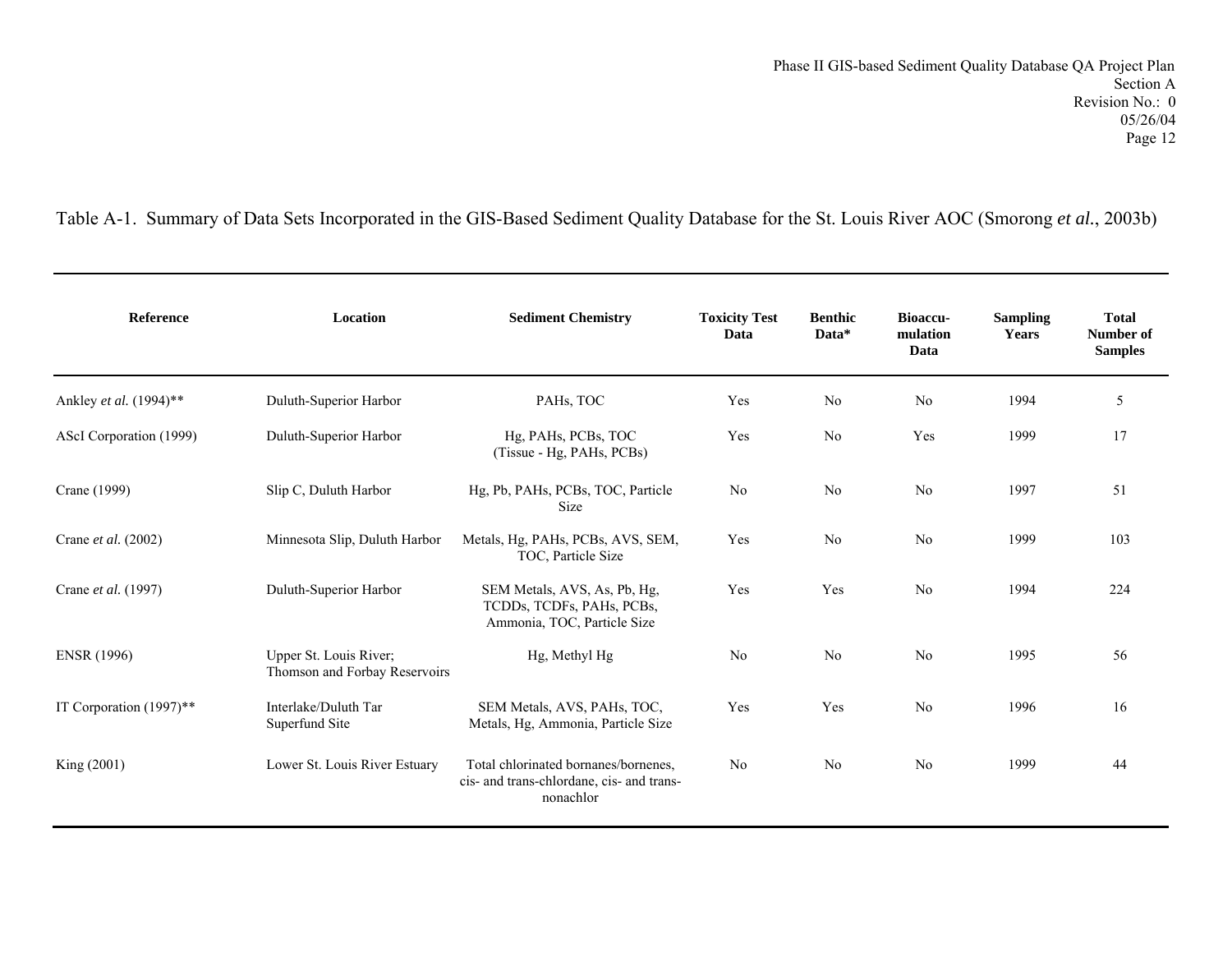| <b>Reference</b>                                                                       | Location                                               | <b>Sediment Chemistry</b>                           | <b>Toxicity Test</b><br>Data | <b>Benthic</b><br>Data* | <b>Bioaccu-</b><br>mulation<br>Data | <b>Sampling</b><br>Years | <b>Total</b><br>Number of<br><b>Samples</b> |
|----------------------------------------------------------------------------------------|--------------------------------------------------------|-----------------------------------------------------|------------------------------|-------------------------|-------------------------------------|--------------------------|---------------------------------------------|
| MPCA (unpublished data); Crane<br>$(1997)$ **                                          | USX and Interlake/Duluth Tar<br><b>Superfund Sites</b> | Metals, Hg, PAHs, Cyanide, TOC,<br>Phenol           | Yes                          | N <sub>0</sub>          | N <sub>0</sub>                      | 1993                     | $\overline{4}$                              |
| MPCA (1997a); Breneman<br>et al. (2000); Richards et al. (2004);<br>$USEPA$ (In prep.) | St. Louis River AOC                                    | SEM Metals, AVS, Hg, PAHs, TOC,<br>Particle Size    | Yes                          | Yes                     | N <sub>0</sub>                      | 1995                     | 165                                         |
| MPCA (1997b)                                                                           | St. Louis River AOC                                    | SEM Metals, AVS, Hg, PAHs, TOC,<br>Particle Size    | Yes                          | Yes                     | No                                  | 1996                     | 34                                          |
| MPCA (unpublished data)                                                                | Minnesota Slip, Duluth Harbor                          | Hg, Pb, PAHs, TOC                                   | No                           | No                      | No                                  | 1998                     | 9                                           |
| MPCA (unpublished data)                                                                | Dakota Pier Boat Slip, Duluth<br>Harbor                | Metals, Hg, PAHs, Ammonia, Cyanide,<br>Sulfate, TOC | No                           | No                      | N <sub>0</sub>                      | 1999                     | 8                                           |
| MPCA (unpublished data)                                                                | Vicinity of WLSSD and Forbay<br>Reservoir              | Toxaphene                                           | No                           | No                      | No                                  | 1996                     | 10                                          |
| Oliaei et al. (2002)***                                                                | Vicinity of WLSSD                                      | PBDEs, TOC                                          | No                           | No                      | Yes (fish tissue)                   | 2001                     |                                             |
| Schubauer-Berigan and Crane<br>(1996)                                                  | Thomson, Forbay, Fond du Lac<br>Reservoirs             | Hg, PCBs, TCDD                                      | Yes                          | N <sub>0</sub>          | Yes (fish tissue)                   | 1992, 1993               | 217                                         |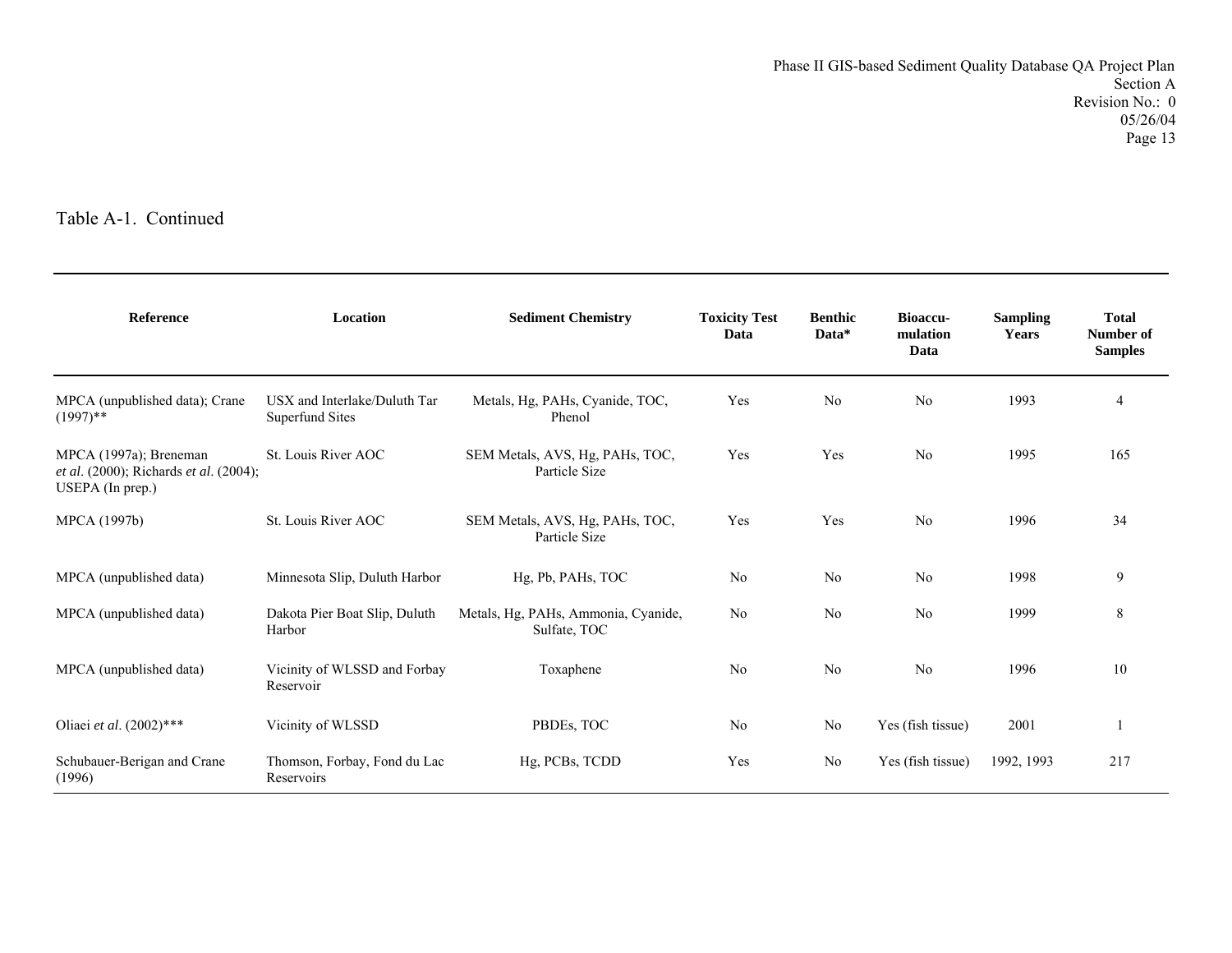| <b>Reference</b>                      | Location                                          | <b>Sediment Chemistry</b>                                             | <b>Toxicity Test</b><br>Data | <b>Benthic</b><br>Data* | <b>Bioaccu-</b><br>mulation<br>Data | <b>Sampling</b><br><b>Years</b> | <b>Total</b><br>Number of<br><b>Samples</b> |
|---------------------------------------|---------------------------------------------------|-----------------------------------------------------------------------|------------------------------|-------------------------|-------------------------------------|---------------------------------|---------------------------------------------|
| Schubauer-Berigan and Crane<br>(1997) | Duluth-Superior Harbor                            | Metals, Hg, PAHs, PCBs, TCDDs,<br>TCDFs, Pesticides, Ammonia, TOC     | Yes                          | N <sub>0</sub>          | No                                  | 1993                            | 210                                         |
| Smith et al. (1992)**                 | Allouez Bay, WLSSD, others                        | Metals, total PCB, total PAH, Particle<br>size                        | Yes                          | N <sub>0</sub>          | Yes (fish tissue)                   | 1992                            | 5                                           |
| URS Corporation (2002)                | USS Superfund Site                                | Metals, Cyanide, Percent solids                                       | No                           | No                      | No                                  | 2002                            | 20                                          |
| Wenck Associates (1995)**             | Lakehead Pipe Line<br>(North of Hog Island Inlet) | Metals, Hg, DROs, PAHs, Oil &<br>Grease, Ammonia, TOC, Percent Solids | Yes                          | No                      | No                                  | 1995                            | $\overline{2}$                              |

\* Benthic invertebrate community data were not incorporated into the Phase I GIS-based sediment quality database due to a lack of resources.

\*\* Only matching sediment chemistry and toxicity data from this study were included in the Phase I GIS-based sediment quality database.

\*\*\* Fish tissue data were not incorporated into the Phase I GIS-based sediment quality database due to a lack of resources.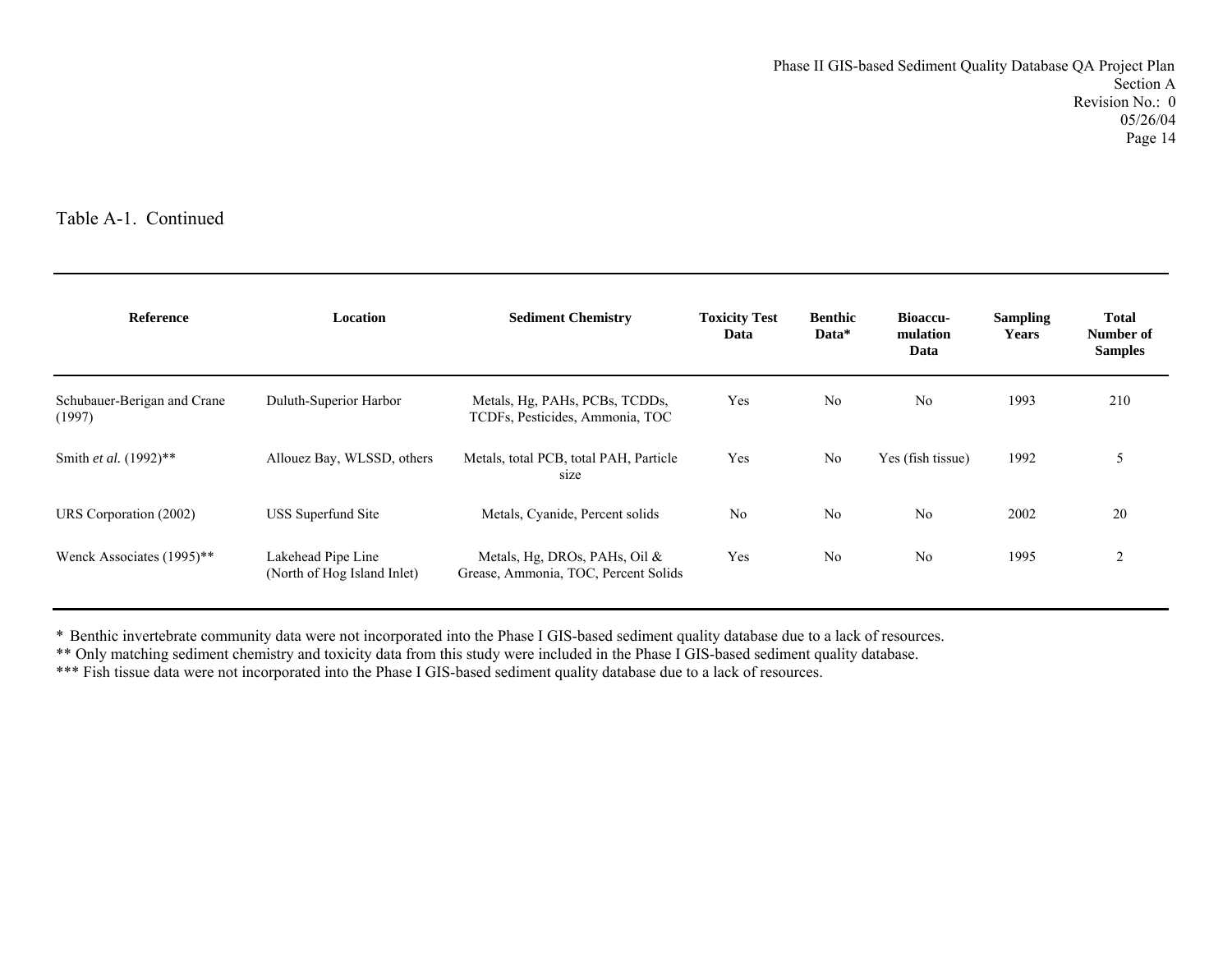Phase II GIS-based Sediment Quality Database QA Project Plan Section A Revision No.: 0 05/26/04 Page 15



Figure A-3. Location of sediment sampling sites included in the Phase I MS™ Access 2000 database. The locations of industrial facilities and salvage yards are also indicated.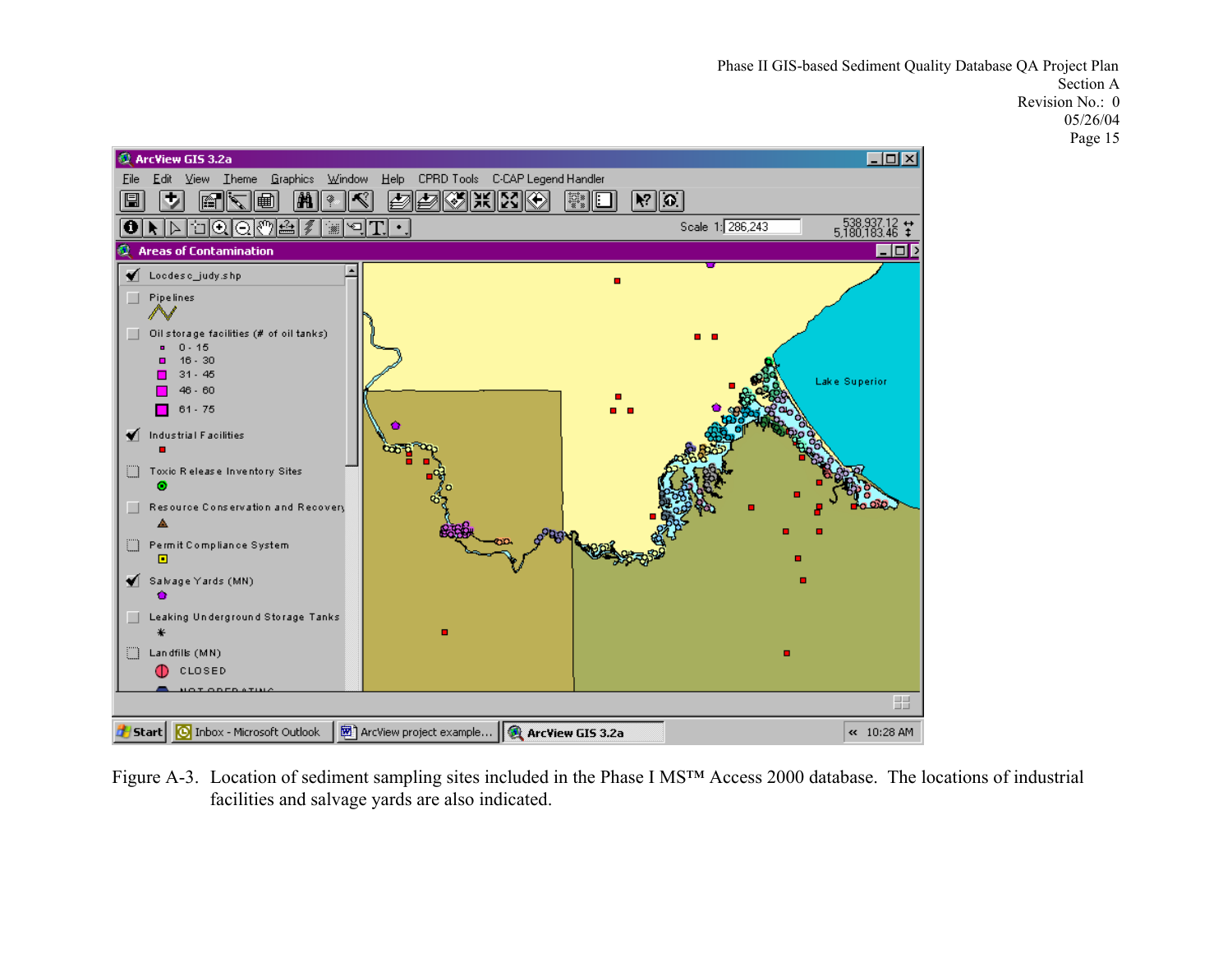Phase II GIS-based Sediment Quality Database QA Project Plan Section A Revision No.: 0 05/26/04 Page 16



Figure A-4. Example of water uses in the St. Louis River AOC.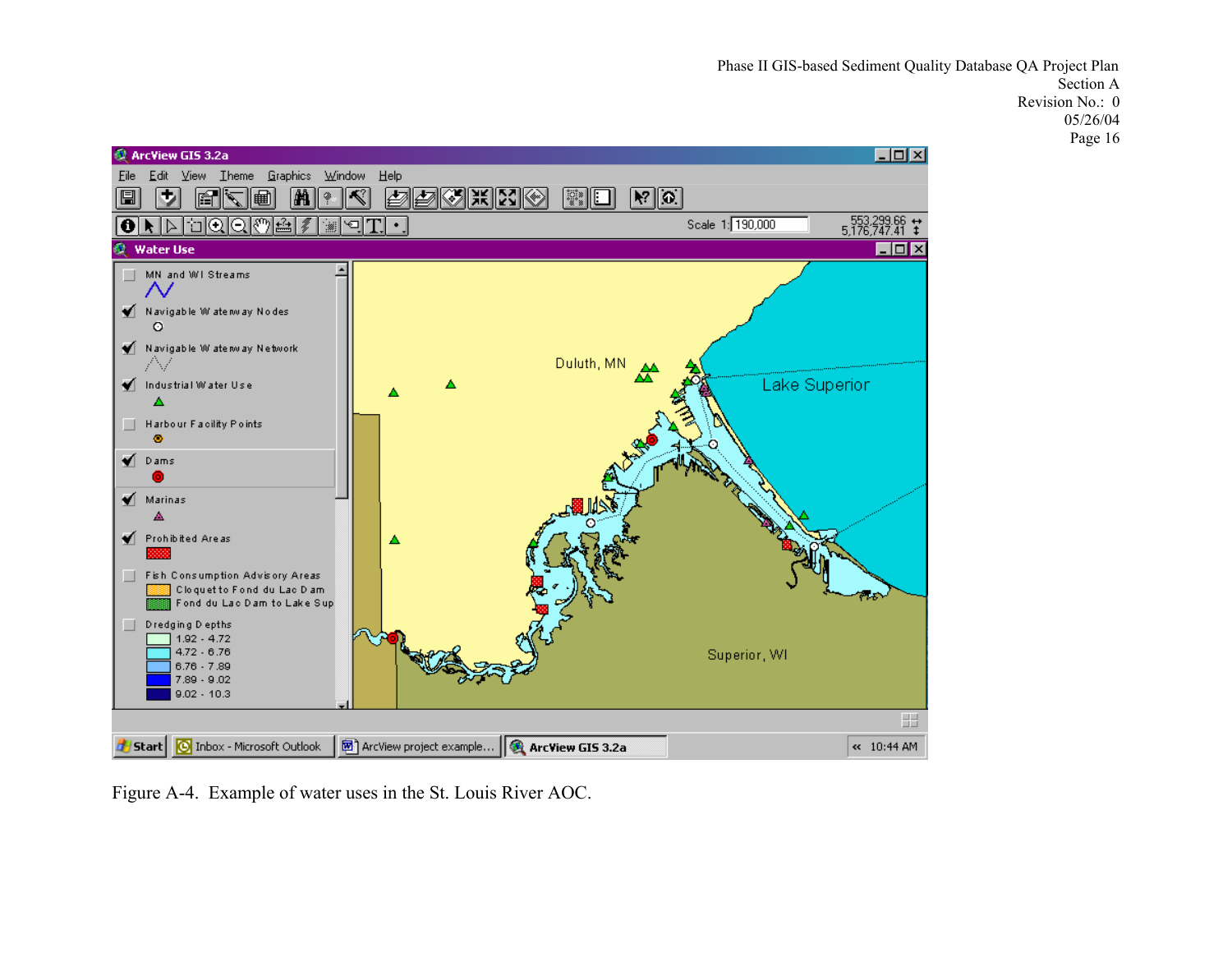areas support a wide variety of important fish, aquatic invertebrate, avian, and other aquaticdependent wildlife species (St. Louis River CAC, 2002). Just prior to entering Lake Superior at the Duluth Ship Canal and at the Superior Entry, the river forms a large embayment which is protected by two long sandbars (i.e., Minnesota and Wisconsin Points). These sandbars form the longest natural freshwater sandbars in the world. Two inner spits, Rices Point and Conners Point, divide the port into inner and outer harbors. This unique geomorphology has created a natural harbor which has been dredged and modified since the mid-1800s to accommodate shipping traffic and commerce (Walker and Hall, 1976). The Duluth-Superior Harbor waterfront is currently 79 km long, with 27 km of dredged channels (Duluth Seaway Port Authority Web Site: http://www.duluthport.com/seawayfactsmetric.html).

The Duluth-Superior Harbor is one of the largest inland seaports in the world and the most heavily used port in the Great Lakes basin. Total waterborne commerce in 2002 through the Port of Duluth-Superior reached 39.5 million metric tons, of which the principal cargoes were iron ore (42.5%), coal (41.6%), and grain (8.3%) (Duluth Seaway Port Authority Web Site: http://www.duluthport.com/tonnagestats/2002/yearend-2002-tonnage.html). For 2002, a total of 1,140 vessels arrived in the port, including 150 overseas vessels (http://www.duluthport.com/tonnagestats/2002/yearend-2002-tonnage.html). Historically, the storage and shipping of taconite, limestone, coal, and iron ore were conducted at various locations within the Duluth-Superior Harbor (Walker and Hall, 1976). Historic smelting and manufacturing operations along the harbor have resulted in the most contaminated sediment sites in the harbor today (i.e., the Interlake/Duluth Tar and USS Superfund sites).

# **A2.2.3 Past Data Collection Activities**

The sediment quality data assembled to support Stage I of the RAP, and those data collected thereafter, indicate that several areas in the St. Louis River AOC have been contaminated by a variety of chemicals. Most of these sediment quality studies have been conducted by state agencies (Minnesota and Wisconsin) and their consultants, as well as by potentially responsible parties, the U.S. Army Corps of Engineers and their contractors, and the Fond du Lac Band and their collaborators at the University of Minnesota-Duluth. Additional studies have been conducted by researchers at the U.S. EPA-Duluth, consultants for business within the St. Louis River AOC, and by other university researchers.

Sediment assessment projects in the reservoirs downstream of Cloquet, MN, and in the lower estuary, have been conducted to determine the spatial extent of contamination and to assess impacts to benthic biota and fish. The data that have been collected to support these assessments show that various contaminants occur in the reservoirs and lower estuary of the St. Louis River AOC. The most elevated contaminant found in the surficial sediments of the Thomson, Forbay, and Fond du Lac Reservoirs is mercury (Glass *et al.*, 1990, 1998; Schubauer-Berigan and Crane, 1996), while elevated levels of polychlorinated biphenyls (PCBs) and 2,3,7,8-TCDD (dioxin)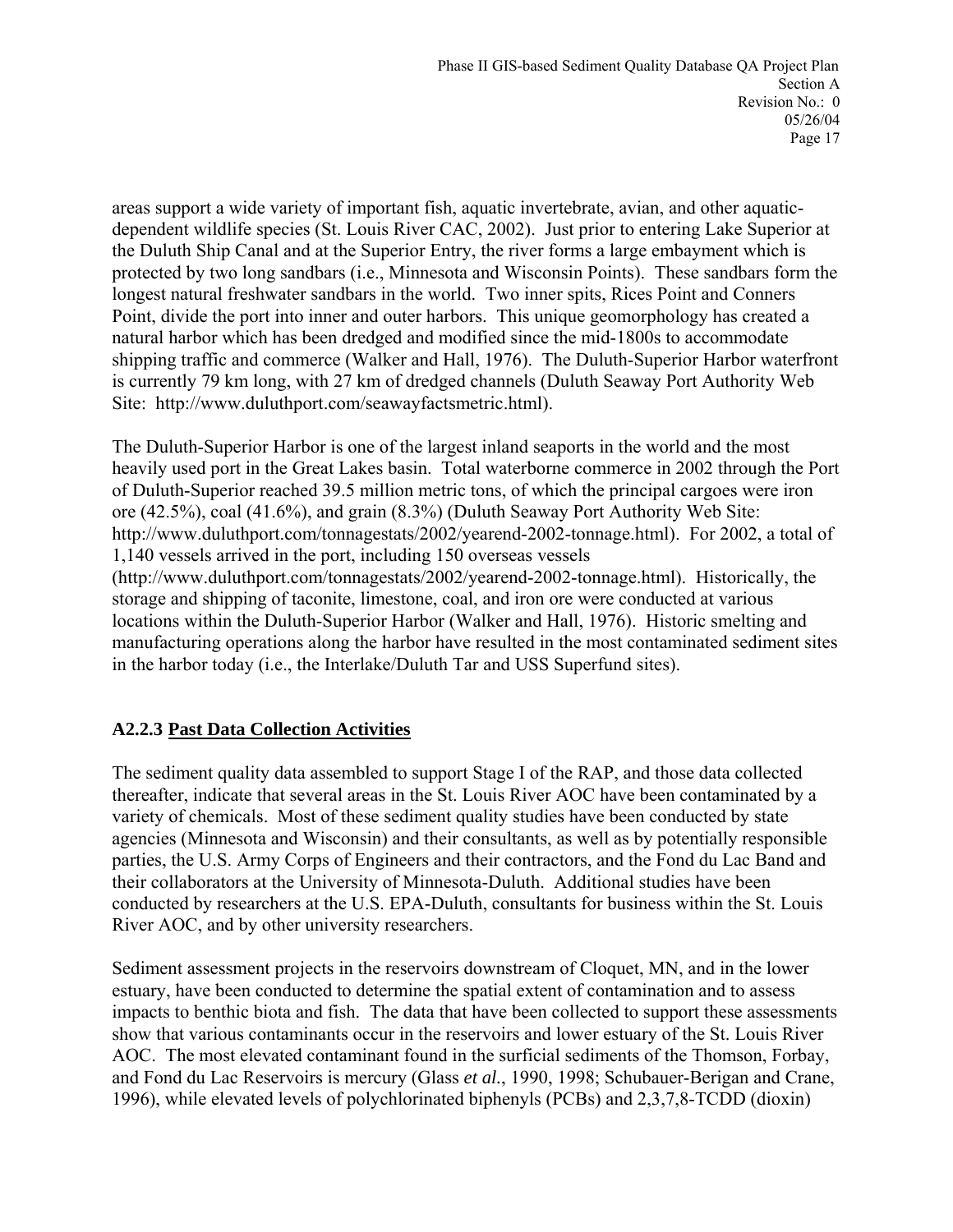have been found in deeper sections of sediment cores from these reservoirs (Schubauer-Berigan and Crane, 1996).

Mercury and polycyclic aromatic hydrocarbons (PAHs) are widespread contaminants found in depositional areas of the lower St. Louis River estuary, whereas metals, PCBs, dioxins and furans, organochlorine pesticides, tributyltin, and diesel range organics (DROs) tend to be more localized contaminants (MPCA and WDNR, 1992; Schubauer-Berigan and Crane, 1997; Crane *et al.*, 1997; Breneman *et al*., 2000; Richards *et al*., 2004). The sediments with the highest contaminant concentrations occur at two Superfund sites (i.e., Interlake/Duluth Tar and USS) in the inner Duluth Harbor (Schubauer-Berigan and Crane, 1997; IT Corporation, 1997; Bay West, Inc., 2001; URS Corporation, 2002). Other areas with elevated contaminant concentrations in the Duluth-Superior Harbor include Hog Island Inlet/Newton Creek in Superior, WI (Redman and Janisch, 1995; SEH Inc., 2000, 2003a,b), as well as several boat slips (Crane, 1999; AScI Corporation, 1999; Crane *et al*., 2002), areas adjacent to wastewater treatment plants (Schubauer-Berigan and Crane, 1997; Crane *et al*., 1997), and other areas with historical sources of contaminants (Schubauer-Berigan and Crane, 1997; Crane *et al*., 1997). Action is currently being taken by the MPCA and WDNR to implement source control measures and to remediate contaminated sediments at several contaminated hot spot areas in the lower St. Louis River estuary.

Sediments from several hot spot sites in the AOC have been shown to be toxic to sedimentdwelling organisms and/or associated with alterations of benthic invertebrate community structure (Prater and Anderson, 1977; Ankley *et al*., 1994; Redman and Janisch, 1995; Wenck Associates, 1995; Schubauer-Berigan and Crane, 1996, 1997; Crane *et al*., 1997, 2002; IT Corporation, 1997; AScI Corporation 1999; Breneman *et al*., 2000; Richards *et al*., 2004). A broad-scale assessment of the relationship between surficial sediment characteristics and benthic community structure in the St. Louis River AOC was conducted in 1995 as part of a Regional Environmental Monitoring and Assessment Program (R-EMAP) project (Breneman *et al*., 2000; Richards *et al*., 2004). For the R-EMAP study, taxa richness was variable (i.e., 1 to 25 taxa) among randomly sampled sites within two habitat classes (i.e., <5.5 m and >5.5 m water depth). Oligochaetes were the most abundant taxa, whereas Chironomidae larvae provided a majority of the taxa richness with 43 genera. For the entire data set, the majority of variation in benthic community structure was attributed to water depth and distance from the headwaters (Breneman *et al.*, 2000).

Fish consumption advisories are in effect for selected fish species in the St. Louis River AOC because of elevated concentrations of mercury found in the tissues of the fish. Most of these advisories limit fish consumption to one meal per week for the protection of human health for sport fish (http://www.health.state.mn.us/divs/eh/fish/eating/rivergenpop.pdf); more restrictive advisories are in effect for women of child bearing age and young children (http://www.health.state.mn.us/divs/eh/fish/eating/riverspecpop.pdf). In addition, health advisories are also in effect for the consumption of certain size classes of channel catfish and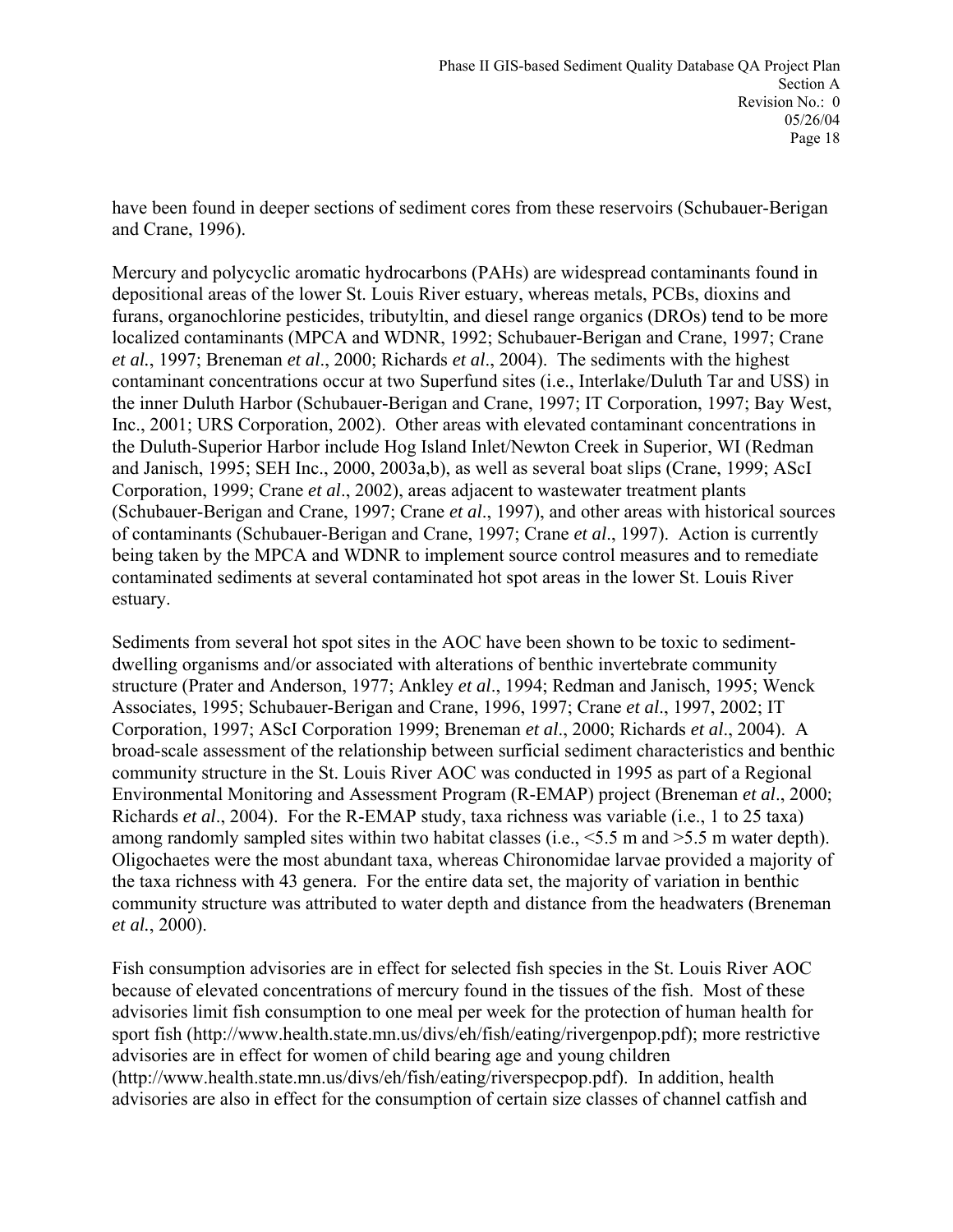lake sturgeon due to elevated concentrations of PCBs found in the tissues of the fish (http://www.health.state.mn.us/divs/eh/fish/eating/rivergenpop.pdf).

Since the St. Louis River constitutes the second largest tributary to Lake Superior, the potential transport of sediment-associated contaminants to Lake Superior is of additional concern to many stakeholders. Based on a limited data set from a toxics loading study, King (1999) determined that dieldrin, ∑DDT, total PCBs, and several PAH compounds had a net flux out of the Duluth-Superior Harbor to Lake Superior.

The St. Louis River AOC also contains relatively clean areas that provide important fisheries and wildlife habitat. These clean sites also represent reference areas for determining contemporary background levels of anthropogenic contaminants in the lower estuary. Clean areas were identified in the past by comparing sediment chemistry data from sample sites to that from reference areas (such as remote lakes in northeast Minnesota). These data were also compared to Ontario's Lowest Effect Level SQGs (Persaud *et al.*, 1993). Numerical sediment quality targets (SQTs), recently adopted for use in the St. Louis River AOC, will now be used as the chemical benchmarks for assessing sediment chemistry data in the St. Louis River AOC (Crane *et al*., 2000). The Duluth-Superior Harbor shipping channels also contain substantial quantities of relatively clean materials that pass land-based application guidelines. Hence, dredged materials from the shipping channels are washed at the Erie Pier confined disposal facility (CDF) in Duluth, MN and the sand-sized particles are re-used for beach nourishment, habitat development, highway construction, and other beneficial uses [U.S. Army Corps of Engineers (USACOE), 1997].

# **A2.2.4 Intended Data Usages**

The purpose of the Phase II GIS-based sediment quality database is to support the assessment, preservation, and restoration of the lower St. Louis River AOC and adjoining Lake Superior ecosystems. The primary applications of the GIS-based database are to:

- Standardize the format of the existing data sets so the data are comparable and can be combined for the purposes of data analyses;
- Allow Agency staff and stakeholders to access sediment quality data;
- Allow Agency staff and stakeholders to view the data spatially, along with other GISrelated watershed data;
- Assist Agency staff and stakeholders with implementing the three-phase sediment strategy for the St. Louis River RAP;
- Assist Agency staff and stakeholders with developing a comprehensive sediment management plan for the lower St. Louis River AOC;
- Further the goals of the Lake Superior Lakewide Management Plan (LaMP) by tracking the occurrence of critical pollutants; and,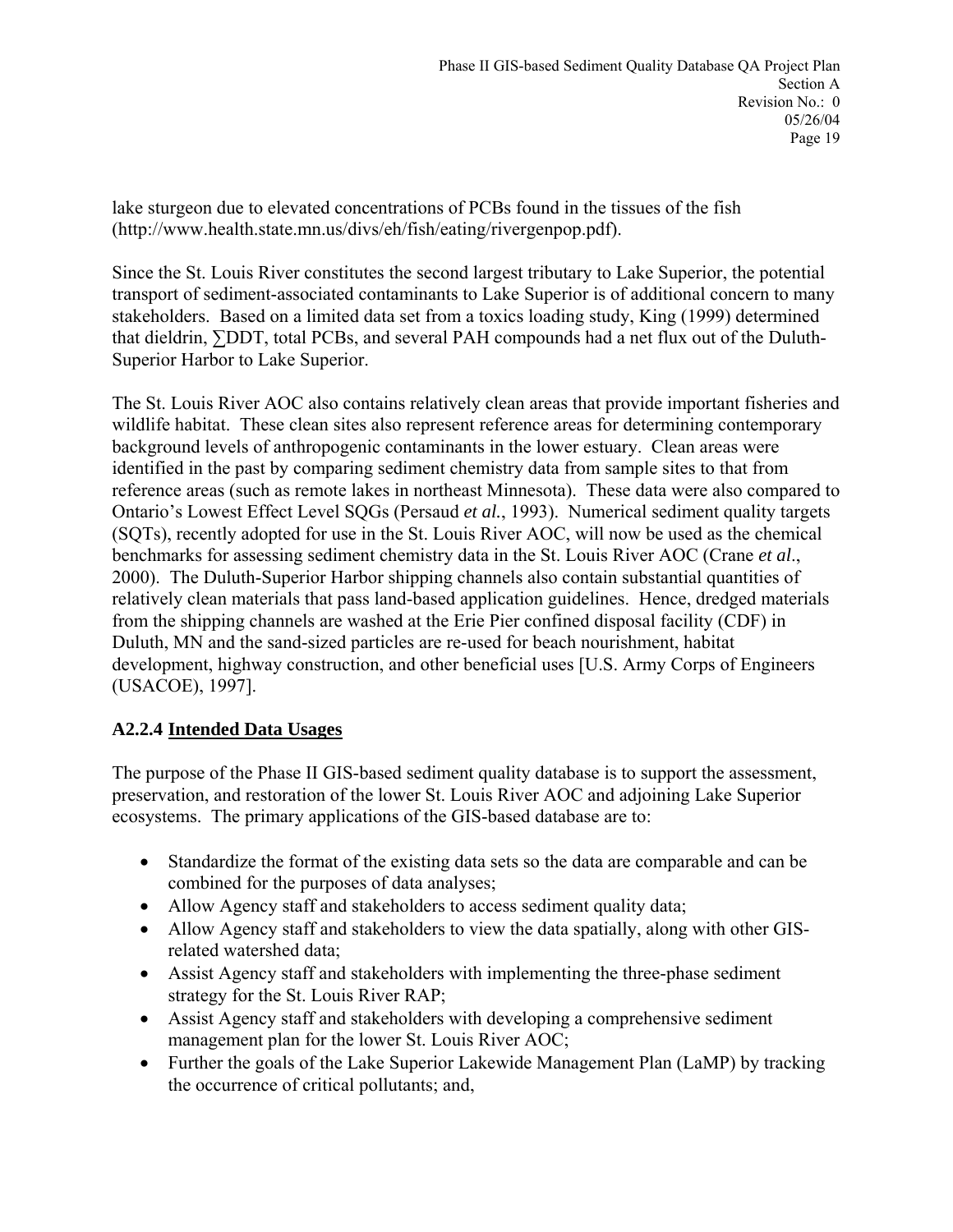• Allow analysis of sediment contaminant information in conjunction with the detailed habitat evaluation and mapping accomplished through the St. Louis River Habitat Plan (St. Louis River CAC, 2002).

Other applications of the GIS-based database include: developing risk assessments at contaminated sediment sites, mapping contaminated sediment sites (pre- and post-remediation and pre- and post-navigational dredging), determining the status and trends of sediment indicators, comparing sediment chemistry data to SQT values, analyzing environmental data as part of the MPCA's Environmental Performance Partnership Agreement (EnPPA) requirements with the U.S. EPA, evaluating the economic and ecological benefits of sediment remediation, highlighting data gaps and possible new areas of contamination, and assisting with the development of total maximum daily loads (TMDLs) for mercury and other contaminants in the St. Louis River. The framework of this GIS-based sediment quality database will also serve as a model that can be used by participants at other Great Lakes AOCs.

The results of this project will be used to educate the St. Louis River CAC, as well as the Harbor Technical Advisory Committee of the Metropolitan Interstate Committee. CD-based ArcView projects will be expanded. This project will encourage public participation by providing a tool for the St. Louis River CAC; federal, state, and local government staff; the Fond du Lac Band; other nonprofit organizations; and businesses to use to engage citizens in discussions about sediment quality, habitat, land use, water use, and recreational uses within the St. Louis River AOC.

Once the Phase II GIS-based database has been completed, recipients of the Phase I GIS-based database will be notified. The availability of the Phase II GIS-based database will also be announced on the MPCA's Contaminated Sediment Web page. Additional updates of the GISbased database will depend on securing outside funds to keep this project going.

# **A3 PROJECT/TASK DESCRIPTION AND SCHEDULE**

# **A3.1 Purpose/Background**

In order to move forward with the RAP process, continuation of the GIS-based sediment quality database is needed to integrate contaminated sediment, fisheries, and watershed data into an easily accessible format. The expansion of this database, and associated GIS-mapping component, will enhance implementation of the ecosystem-based management approach for assessing and remediating contaminated sediments in the St. Louis River AOC (Crane *et al.*, 2000).

The objectives of this project are to:

• Expand the MS<sup>TM</sup> Access 2000 sediment quality database for the St. Louis River AOC;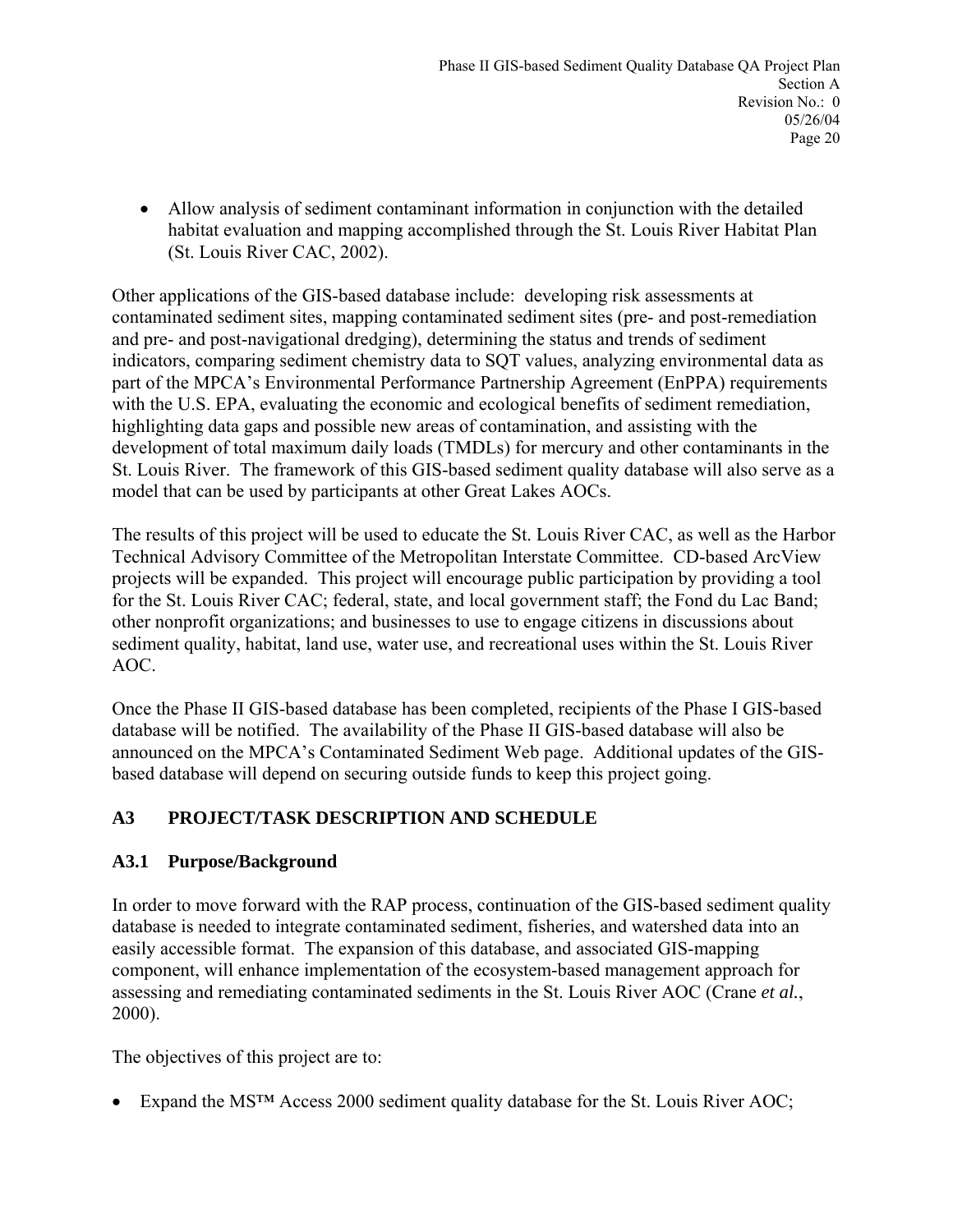- Expand the ArcView projects to be used in conjunction with the database; and,
- Update other related work products that were initially prepared for the Phase I GIS-based database.

The design of the Phase I GIS-based sediment quality database was patterned after NOAA's Watershed databases, in which sediment chemistry, sediment toxicity, and tissue chemistry data have been compiled, and which can be viewed using NOAA's Query Manager software. A key component of this design is that each sample is georeferenced to facilitate spatial analyses of the underlying data and presentation of the information on appropriate base maps (i.e., in ArcView 3.2 projects). A detailed description of the database components included in the Phase I project is provided in Table A-2. This table includes a description of the structure and content of each database table, and a description of the information contained in each of the fields (columns) that comprise the tables.

The GIS-based sediment quality database is a relational database. This means that the database consists of several tables that can be linked together (i.e., relationships have been defined) to facilitate retrieval of the data in a wide variety of ways. The purpose of defining relationships is to coordinate the retrieval of information in the different tables. The main advantage of a relational database is that queries, forms, and reports can be created to display information from several tables at once. A relationship works by matching data in key fields (usually a field with the same name in both tables), and these matching fields provide a unique identifier for each data record. Figure A-5 shows the database relationships for the Phase I database. The key fields that are used to match the data in different tables, and thus provide a unique identifier, are the SITEID, STUDYID, STATIONID, SAMPLEID, FIELDREP, LABREP, AND CHEMCODE fields (Smorong and Crane, 2003; Smorong *et al*., 2003b). These fields were designed to be consistent with fields used in NOAA's Query Manager software.

A large number of GIS-watershed data sets were screened for the Phase I project, according to the following criteria (Smorong *et al.*, 2003a,b):

- The reliability of the data source was assessed;
- The date the data set was generated was determined, and more recently collected data were preferentially selected; and,
- The general quality of the data was assessed and only data sets of high quality (i.e., shapefiles) were included in the ArcView 3.2 projects.

The Phase I GIS-watershed data included in the ten ArcView 3.2 projects are listed and described in Appendix B (Smorong *et al*., 2003a,b). Each table provides a summary of the GIS data included in each of the ArcView 3.2 projects. In addition, these tables provide important information about each individual data set, such as details about the data source, how the data were accessed, any errors or problems that have been identified, and where the data and associated metadata are located on the Phase I project CDs.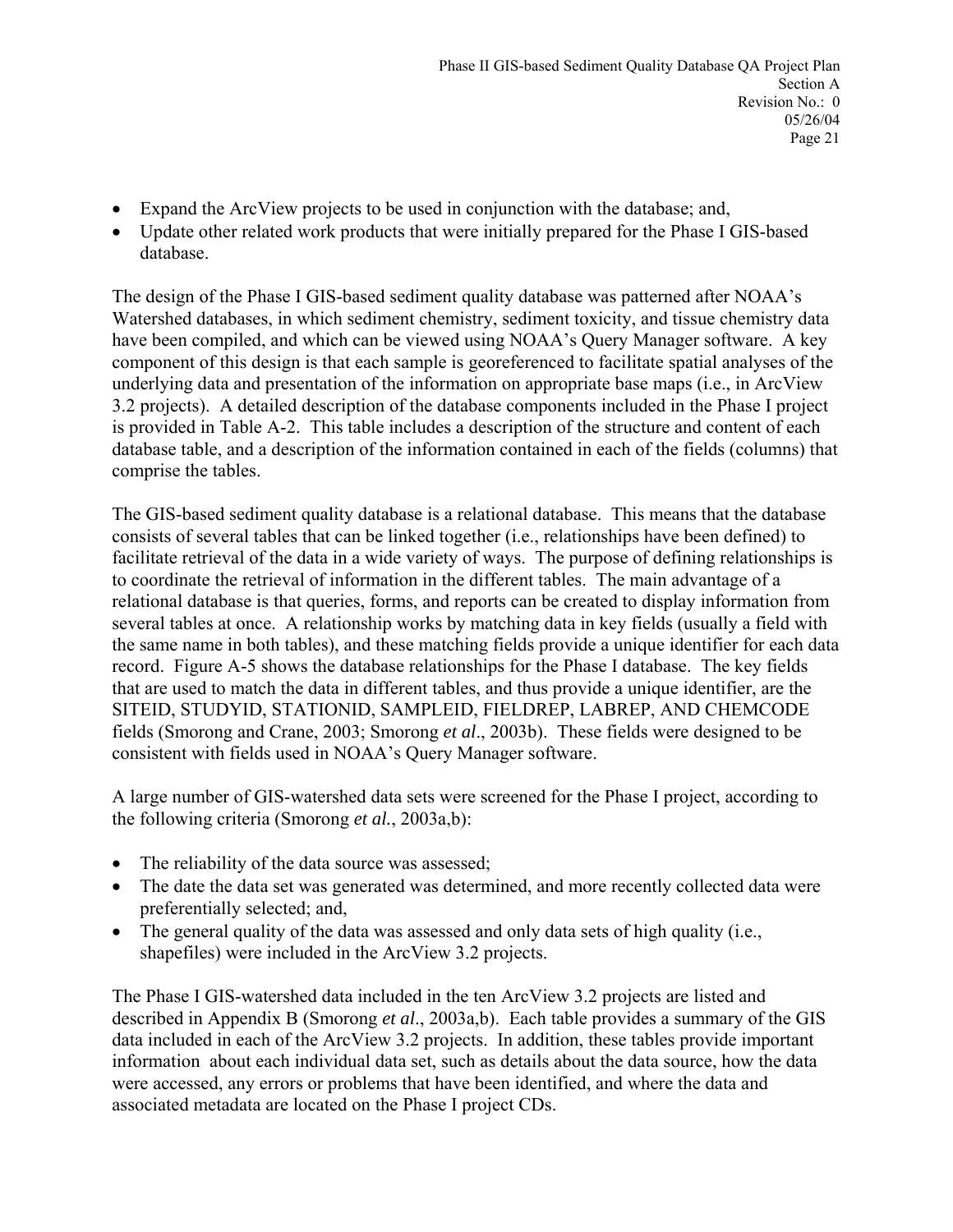Table A-2. Detailed Description of Database Components (Smorong *et al.*, 2003b)

| <b>TABLE NAME / Field Name</b> | Data<br><b>Type</b> | Field<br><b>Size</b> | <b>TABLE DESCRIPTION / Field Description</b>                                        |
|--------------------------------|---------------------|----------------------|-------------------------------------------------------------------------------------|
| lkp - CHEMDICT                 | <b>NA</b>           | <b>NA</b>            | Chemical dictionary (only included chemicals represented in the ptbl - CHEM table). |
| <b>CHEMCODE</b>                | Text                | 10                   | Chemical code (defined in lkp - chemdict).                                          |
| <b>CHEMNAME</b>                | Text                | 45                   | Chemical name.                                                                      |
| <b>CHEMCLASS</b>               | Text                | 8                    | Class of chemical.                                                                  |
| <b>CATEGORY</b>                | Text                | 8                    | Query Manager field (not populated).                                                |
| <b>SUBCATGY</b>                | Text                | 10                   | Query Manager field (not populated).                                                |
| <b>CHEMTOTAL</b>               | Text                | 10                   | Query Manager field (not populated).                                                |
| <b>MOLWT</b>                   | Number              | 8                    | Molecular weight of chemical.                                                       |
| <b>CASNUM</b>                  | Text                | 24                   | Chemical abstract services number                                                   |
| <b>UNITS</b>                   | Text                | 6                    | Units of chemical concentration                                                     |
| WA UNITS                       | Text                | 6                    | Query Manager field (not populated).                                                |
| EDITDATE2                      | Text                | 8                    | Query Manager field (not populated).                                                |
| <b>EDITBY</b>                  | Text                | 15                   | Query Manager field (not populated).                                                |
| <b>EDITDATE</b>                | Date/Time           | 8                    | Query Manager field (not populated).                                                |
| MESL_synonym                   | Text                | 150                  | Synonym for chemical name.                                                          |
| MESL syn2                      | Text                | 150                  | Synonym for chemical name.                                                          |
| MESL_syn3                      | Text                | 150                  | Synonym for chemical name.                                                          |
| MESL_casno                     | Text                | 50                   | Chemical abstract services number (MESL version).                                   |
| MESL update                    | Text                | 50                   | Indicates if the record has been updated from the original NOAA Query Manager       |
|                                |                     |                      | CHEMDICT file.                                                                      |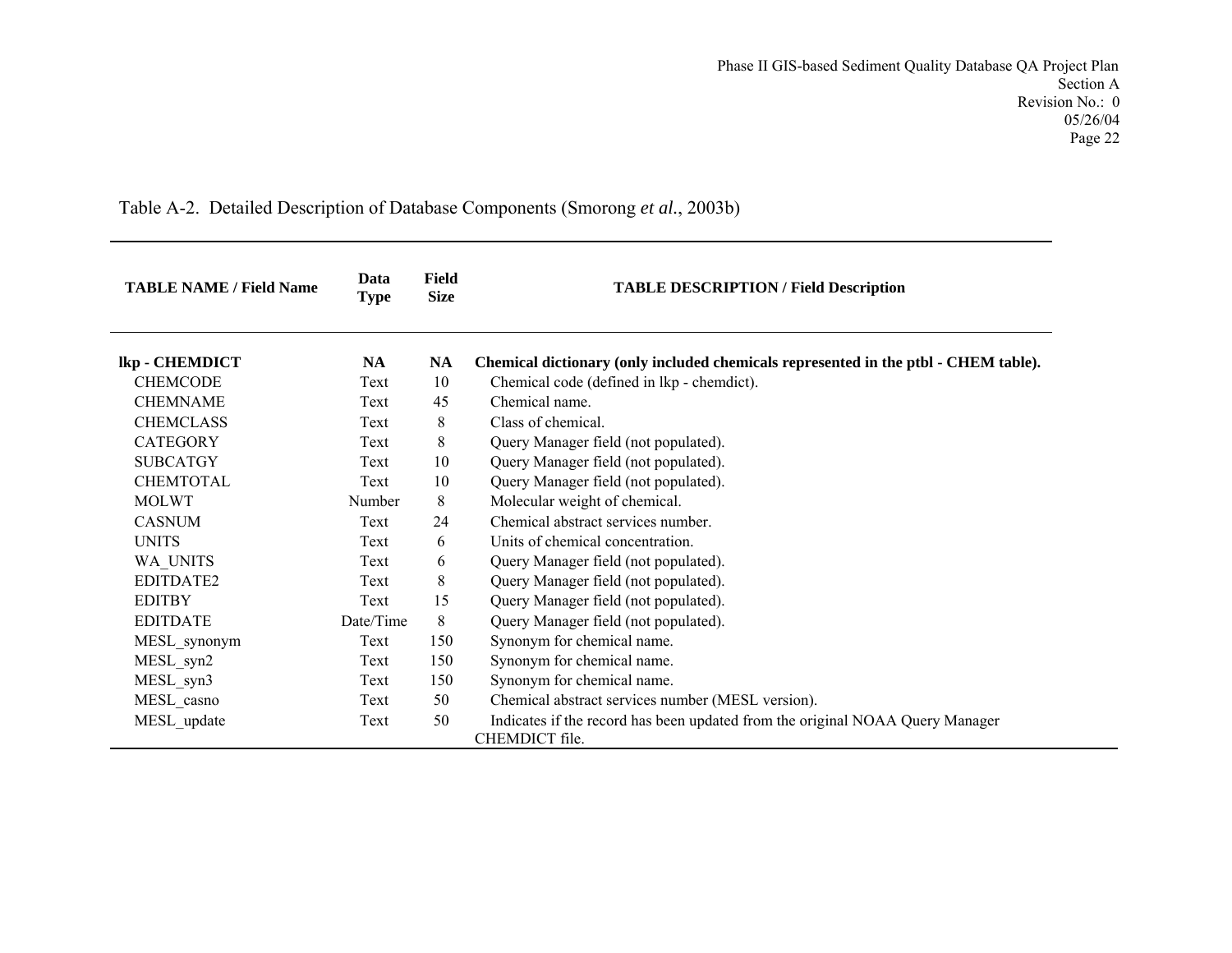| <b>TABLE NAME / Field Name</b> | Data<br><b>Type</b> | Field<br><b>Size</b> | <b>TABLE DESCRIPTION / Field Description</b>                                                                                   |
|--------------------------------|---------------------|----------------------|--------------------------------------------------------------------------------------------------------------------------------|
| lkp - QUALIFY                  | <b>NA</b>           | NA                   | Lookup table for sediment chemistry qualifiers (QUALCODE).                                                                     |
| <b>SITEID</b>                  | Text                | $\overline{4}$       | Site ID code (from Query Manager).                                                                                             |
| <b>STUDYID</b>                 | Text                | 2                    | Study ID code.                                                                                                                 |
| <b>QUALCODE</b>                | Text                | 5                    | Qualifier code for concentration value, modified to be compatible with Query Manager<br>(all ND data has a "U" in this field). |
| <b>QUALIFIERS</b>              | Text                | 30                   | Qualifier code for concentration value, as designated in report.                                                               |
| <b>DESCRIPT</b>                | Text                | 80                   | Description of the meaning of the qualifier, as indicated in the original report or data                                       |
|                                |                     |                      | file.                                                                                                                          |
| <b>MESL LIBNO</b>              | Text                | 50                   | MESL - library number.                                                                                                         |
| lkp - SPECIES                  | <b>NA</b>           | <b>NA</b>            | Lookup table for tissue samples species type (SPP).                                                                            |
| <b>SPP</b>                     | Text                | 5                    | Species code.                                                                                                                  |
| <b>COMMONNAME</b>              | Text                | 25                   | Common name.                                                                                                                   |
| <b>SCIENTIFIC</b>              | Text                | 40                   | Scientific name.                                                                                                               |
| <b>GROUP</b>                   | Text                | 25                   | Query Manager field (not populated).                                                                                           |
| EDITDATE2                      | Text                | 8                    | Query Manager field (not populated).                                                                                           |
| <b>EDITBY</b>                  | Text                | 15                   | Query Manager field (not populated).                                                                                           |
| <b>EDITDATE</b>                | Date/Time           | 8                    | Query Manager field (not populated).                                                                                           |
| MESL COMMENT                   | Text                | 50                   | MESL - comments.                                                                                                               |
| lkp - SQC                      | <b>NA</b>           | <b>NA</b>            | Sediment Quality Criteria: Level I and Level II SQTs (Crane et al., 2000).                                                     |
| <b>SQCCODE</b>                 | Text                | 10                   | Code for Sediment Quality Criteria (see lkp - Sqcdict for a description of the codes).                                         |
| <b>CHEMCODE</b>                | Text                | 10                   | Chemical code (defined in lkp - chemdict).                                                                                     |
| <b>CONC</b>                    | Number              | 8                    | Chemical concentration.                                                                                                        |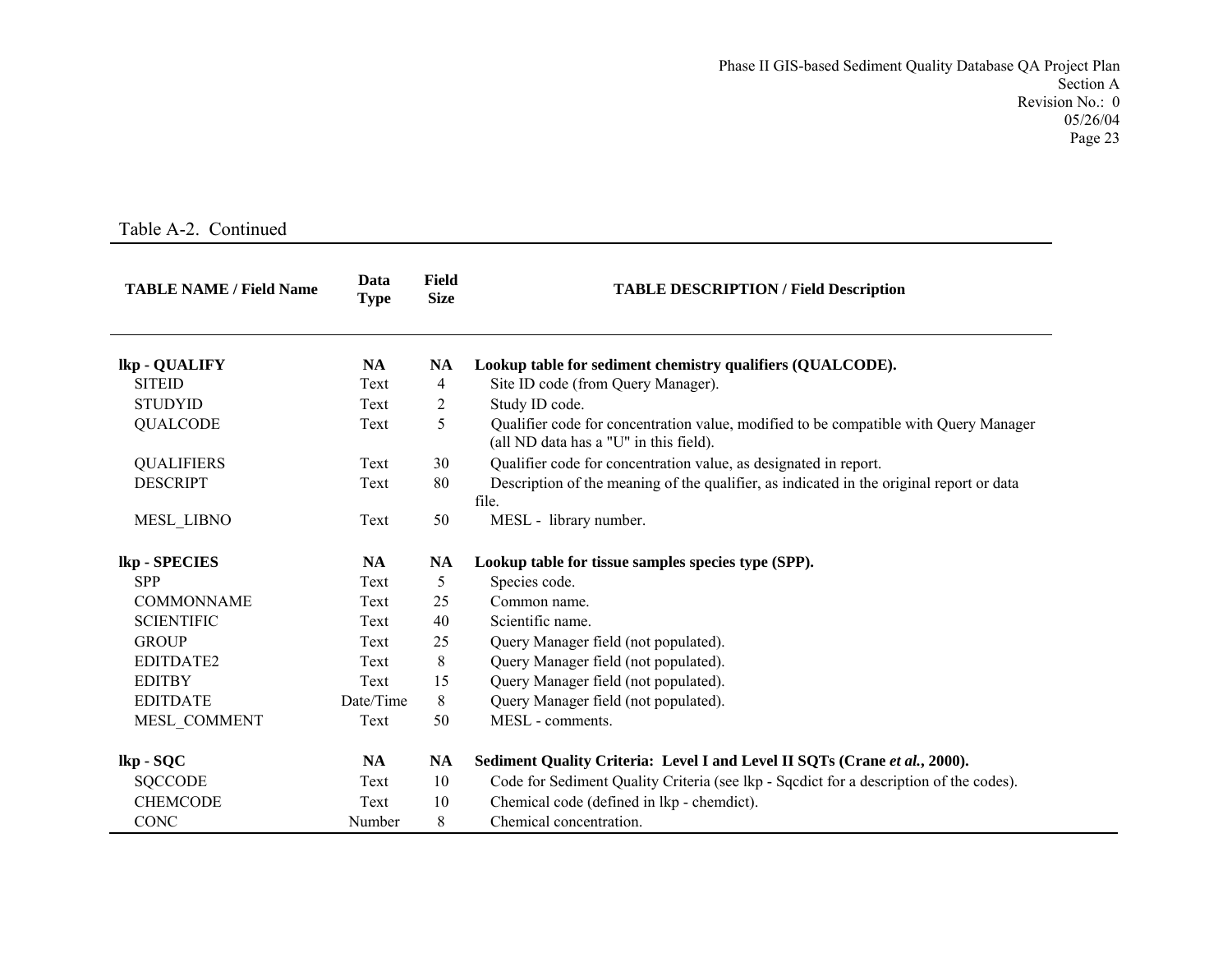| <b>TABLE NAME / Field Name</b> | Data<br><b>Type</b> | Field<br><b>Size</b> | <b>TABLE DESCRIPTION / Field Description</b>                                        |
|--------------------------------|---------------------|----------------------|-------------------------------------------------------------------------------------|
| $lkp - SOC (cont.)$            |                     |                      |                                                                                     |
| <b>UNITS</b>                   | Text                | 6                    | Units of SQC is reported in.                                                        |
| <b>NORM</b>                    | Text                | $\overline{2}$       | Indicates measurement basis SQC are reported in.                                    |
| MESL_chemical name             | Text                | 50                   | MESL - chemical name.                                                               |
| MESL units                     | Text                | 50                   | MESL - units.                                                                       |
| MESL comment                   | Text                | 100                  | MESL - comments.                                                                    |
| lkp - Sqcdict                  | <b>NA</b>           | <b>NA</b>            | Lookup table for Sediment Quality Criteria references (SQCCODE).                    |
| <b>SQCCODE</b>                 | Text                | 10                   | Code for Sediment Quality Criteria.                                                 |
| <b>SQCDESCR</b>                | Text                | 90                   | Description of the SQCCODE.                                                         |
| <b>YEAR</b>                    | Text                | $\overline{4}$       | Year of publishing for study reporting the sediment quality criteria.               |
| <b>AUTHORS</b>                 | Text                | 160                  | Authors for study reporting the sediment quality criteria.                          |
| <b>TITLE</b>                   | Text                | 160                  | Title of the study reporting the sediment quality criteria.                         |
| <b>SOURCE</b>                  | Text                | 160                  | Source (location) for study reporting the sediment quality criteria.                |
| <b>COMMENT</b>                 | Text                | 160                  | Comments.                                                                           |
| lkp - SQCPAIRS                 | <b>NA</b>           | <b>NA</b>            | Lookup table for identifying Sediment Quality Criteria pairs.                       |
| <b>PAIRNAME</b>                | Text                | 50                   | High and low Sediment Quality Criteria (how Query Manager will reference the pair). |
| <b>SQCLOW</b>                  | Text                | 10                   | SQCCODE of low Sediment Quality Criteria.                                           |
| <b>SQCHIGH</b>                 | Text                | 10                   | SQCCODE of high Sediment Quality Criteria.                                          |
| LOW_NAME                       | Text                | 8                    | Low Sediment Quality Criteria (how Query Manager will reference the SQC).           |
| <b>HIGH NAME</b>               | Text                | 8                    | High Sediment Quality Criteria (how Query Manager will reference the SQC).          |
| <b>SORT ORDER</b>              | Number              | 2                    | Query Manager field (did not populate).                                             |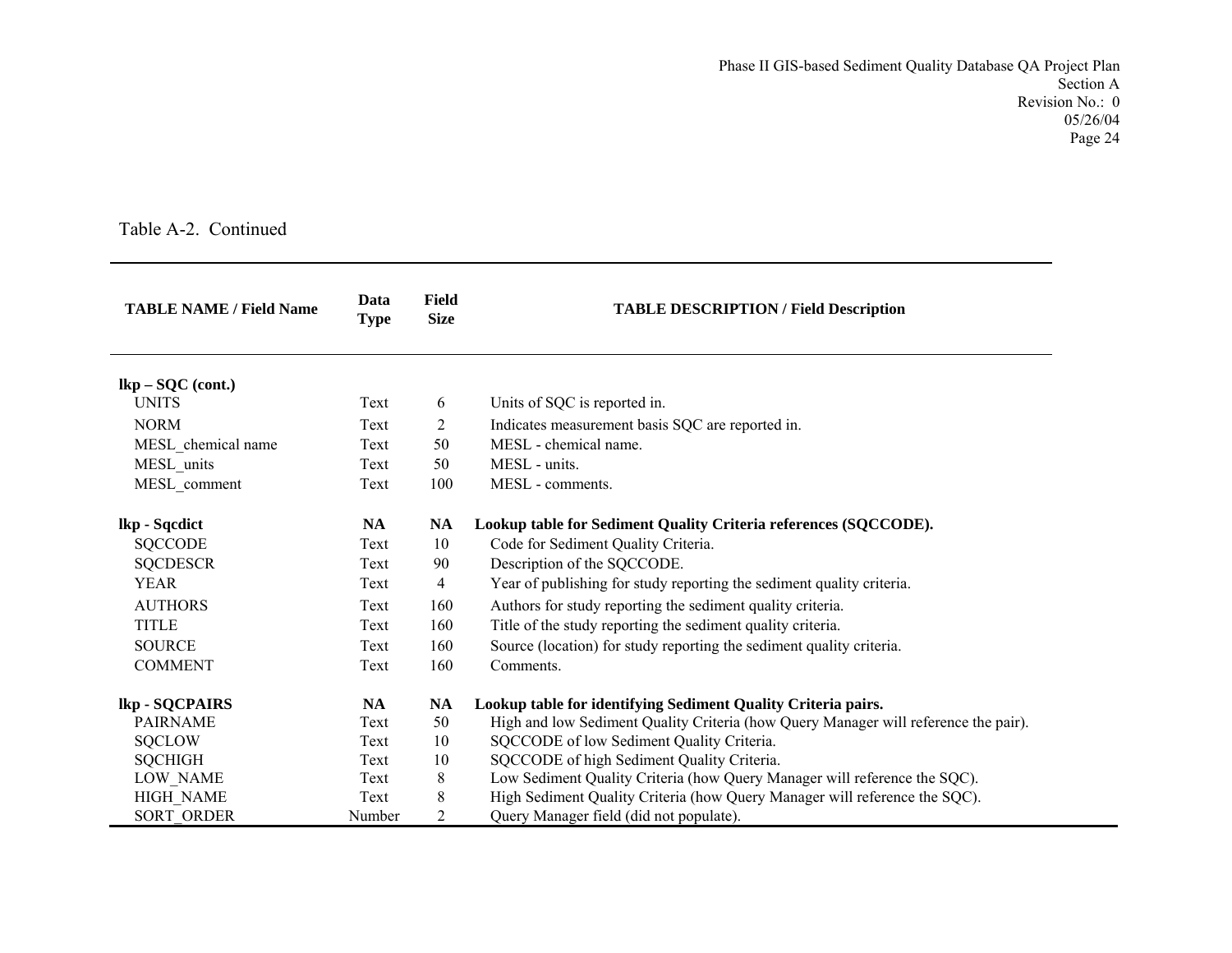| <b>TABLE NAME / Field Name</b> | Data<br><b>Type</b> | <b>Field</b><br><b>Size</b> | <b>TABLE DESCRIPTION / Field Description</b>                          |
|--------------------------------|---------------------|-----------------------------|-----------------------------------------------------------------------|
| lkp - TESTDICT                 | <b>NA</b>           | <b>NA</b>                   | Lookup table for toxicity test dictionary (TESTID).                   |
| <b>TESTID</b>                  | Text                | 12                          | Code describing the bioassay.                                         |
| <b>MEDIUM</b>                  | Text                | 15                          | Medium used in toxicity test (e.g., bulk sediment or pore water).     |
| <b>MEDCODE</b>                 | Text                | $\overline{2}$              | Code used to indicate medium used in toxicity test.                   |
| <b>GROUP</b>                   | Text                | 20                          | Group of organism used in toxicity test (e.g., bacteria or amphipod). |
| <b>ALTGROUP</b>                | Text                | 20                          | Group of organism used in toxicity test - alternate.                  |
| <b>SPECIES</b>                 | Text                | 40                          | Species used in toxicity test.                                        |
| <b>SPPCODE</b>                 | Text                | 3                           | Code used to indicate species used in toxicity test.                  |
| <b>LHS</b>                     | Text                | 10                          | Life stage of organism used in toxicity test.                         |
| <b>LHSCODE</b>                 | Text                | $\mathbf{1}$                | Code used to indicate life stage of organism used in toxicity test.   |
| <b>ENDPOINT</b>                | Text                | 30                          | Endpoint of toxicity test (e.g., growth or survival).                 |
| <b>ENDCODE</b>                 | Text                | 2                           | Code used to indicate endpoint of toxicity test.                      |
| <b>DURATION</b>                | Text                | 10                          | Duration of toxicity test.                                            |
| <b>DURCODE</b>                 | Text                | $\overline{4}$              | Code used to indicate duration of toxicity test.                      |
| <b>HABITAT</b>                 | Text                | 2                           | Query Manager field (not populated).                                  |
| <b>EDITDATE</b>                | Date/Time           | 8                           | Query Manager field (not populated).                                  |
| EDITDATE2                      | Text                | 8                           | Query Manager field (not populated).                                  |
| <b>EDITBY</b>                  | Text                | 15                          | Query Manager field (not populated).                                  |
| lkp - TISSQUAL                 | <b>NA</b>           | <b>NA</b>                   | Lookup table for tissue chemistry qualifiers (QUALCODE).              |
| <b>SITEID</b>                  | Text                | 4                           | Site ID code (from Query Manager).                                    |
| <b>STUDYID</b>                 | Text                | 2                           | Study ID code.                                                        |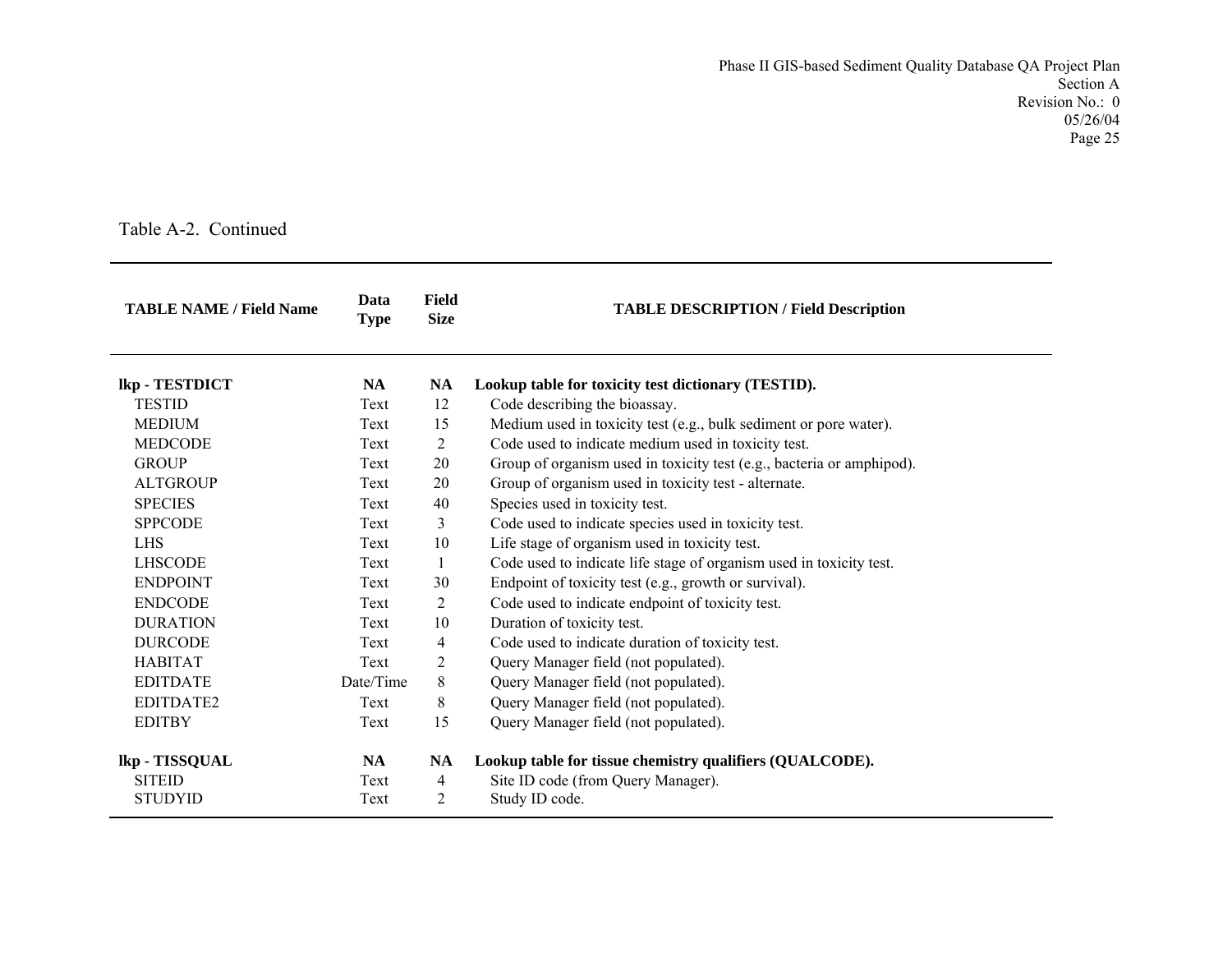| <b>TABLE NAME / Field Name</b> | Data<br><b>Type</b> | <b>Field</b><br><b>Size</b> | <b>TABLE DESCRIPTION / Field Description</b>                                                                                   |
|--------------------------------|---------------------|-----------------------------|--------------------------------------------------------------------------------------------------------------------------------|
| lkp - TISSQUAL (cont.)         |                     |                             |                                                                                                                                |
| <b>QUALCODE</b>                | Text                | 5                           | Qualifier code for concentration value, modified to be compatible with Query Manager<br>(all ND data has a "U" in this field). |
| <b>QUALIFIERS</b>              | Text                | 30                          | Qualifier code for concentration value, as designated in report.                                                               |
| <b>DESCRIPT</b>                | Text                | 80                          | Description of the meaning of the qualifier, as indicated in the original report or data<br>file.                              |
| MESL_LIBNO                     | Text                | 50                          | MESL - library number.                                                                                                         |
| lkp - TISSTYPE                 | <b>NA</b>           | NA                          | Lookup table for tissue sample tissue types (TISSCODE).                                                                        |
| <b>TISSCODE</b>                | Text                | 6                           | Tissue type code.                                                                                                              |
| <b>DESCRIPT</b>                | Text                | 50                          | Description of tissue type.                                                                                                    |
| <b>EDITDATE</b>                | Date/Time           | 8                           | Query Manager field (not populated).                                                                                           |
| <b>EDITDATE2</b>               | Text                | 8                           | Query Manager field (not populated).                                                                                           |
| <b>EDITBY</b>                  | Text                | 15                          | Query Manager field (not populated).                                                                                           |
| ptbl - AVS_SEM                 | <b>NA</b>           | NA                          | Sediment chemistry results for Acid Volatile Sulfides and Simultaneously Extracted<br>Metals (units of $\mu$ mol/g).           |
| <b>SITEID</b>                  | Text                | 4                           | Site ID code (from Query Manager).                                                                                             |
| <b>STUDYID</b>                 | Text                | $\overline{c}$              | Study ID code.                                                                                                                 |
| <b>STATIONID</b>               | Text                | 6                           | Station ID code (this is the MESL STATIONID, unless it exceeded 6 characters, then<br>the QM STATIONID was substituted).       |
| <b>SAMPLEID</b>                | Text                | $\overline{2}$              | Sample ID code.                                                                                                                |
| <b>FIELDREP</b>                | Text                | 2                           | Identifies field replicate samples (samples collected in close proximity).                                                     |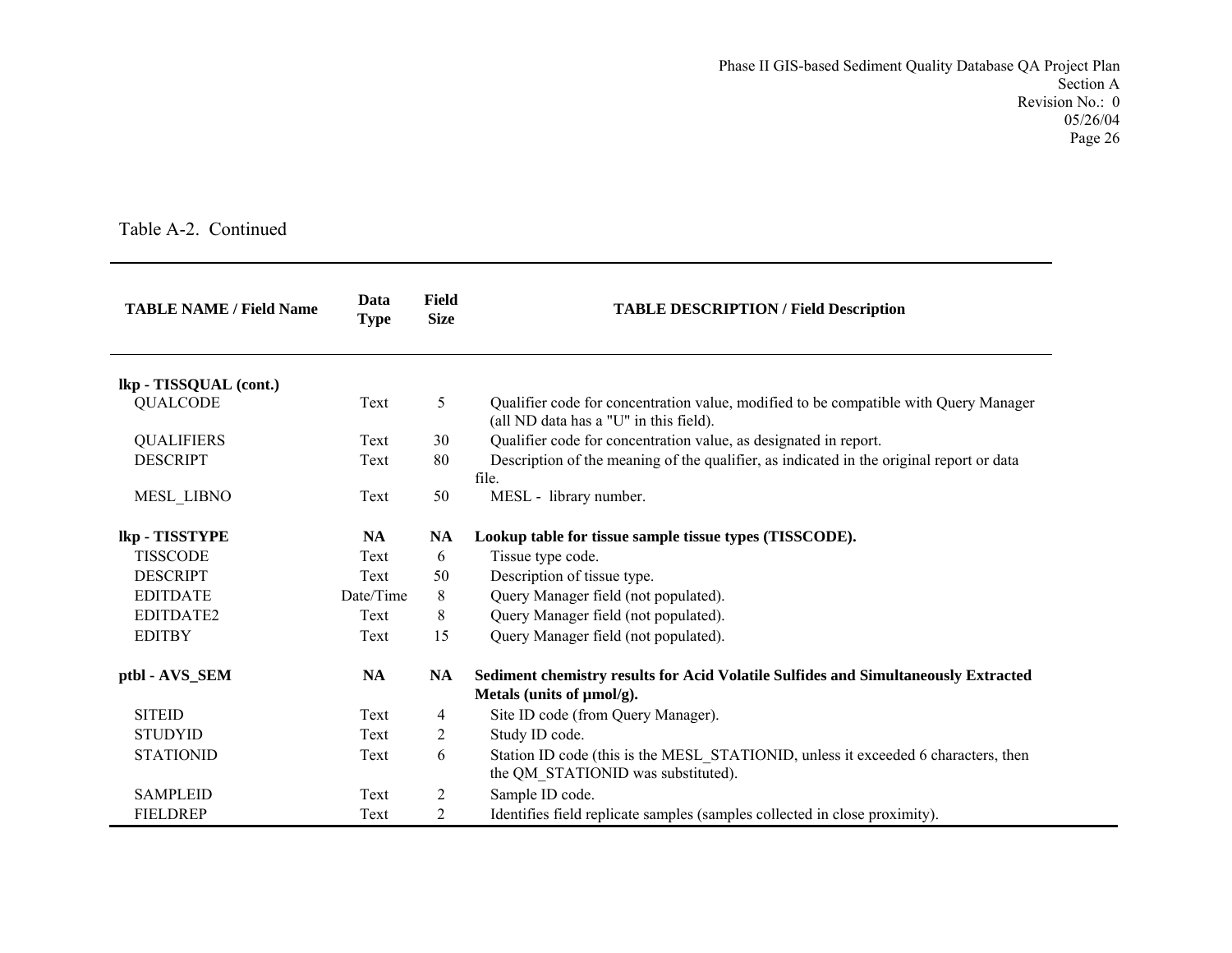| <b>TABLE NAME / Field Name</b> | Data<br><b>Type</b> | Field<br><b>Size</b> | <b>TABLE DESCRIPTION / Field Description</b>                                                                                                                                                 |
|--------------------------------|---------------------|----------------------|----------------------------------------------------------------------------------------------------------------------------------------------------------------------------------------------|
| ptbl - AVS_SEM (cont.)         |                     |                      |                                                                                                                                                                                              |
| <b>LABREP</b>                  | Text                | 2                    | This field will not be populated (lab dups will be averaged and the<br>MESL_LABREP_AVG field identifies these averaged results).                                                             |
| <b>CHEMCODE</b>                | Text                | 10                   | Chemical code (defined in lkp - CHEMDICT).                                                                                                                                                   |
| <b>QUALCODE</b>                | Text                | 5                    | Qualifier code for concentration value, modified to be compatible with Query Manager<br>(all ND data has a "U" in this field).                                                               |
| <b>CONC</b>                    | Number              | 8                    | Chemical concentration (dry weight basis).                                                                                                                                                   |
| <b>UNITS</b>                   | Text                | 6                    | Units of chemical concentration.                                                                                                                                                             |
| <b>MEASBASIS</b>               | Text                | 2                    | Measurement basis - dry weight (DW).                                                                                                                                                         |
| <b>MISSINGVAL</b>              | Yes/No              | 1                    | Yes' indicates a missing value (i.e., not reported, not sampled, lost, etc; -9 entered in<br>CONC field).                                                                                    |
| MESL_LIBNO                     | Text                | 20                   | MESL - library number.                                                                                                                                                                       |
| <b>MESL STATIONID</b>          | Text                | 50                   | MESL - station ID (retains the Station ID code as it appears in the original datafiles<br>and/or reports).                                                                                   |
| MESL UNITS                     | Text                | 7                    | MESL - units of concentration value.                                                                                                                                                         |
| MESL QUAL CALC                 | Text                | 10                   | MESL - qualifier code for concentration value - used for calculation purposes (NUM -<br>value, $U$ - less than detect value; $X$ - do not include in calculations).                          |
| MESL_semqual                   | Text                | 50                   | MESL - qualifier code to indicate whether to use SEM metal conc. or total metal conc.<br>(B entered in this field indicates that both are measured, therefore do not use the SEM<br>result). |
| MESL_C_TXT                     | Text                | 50                   | MESL - concentration value represented in a text field (nondetected results include a<br>$"$ $\lt$ ").                                                                                       |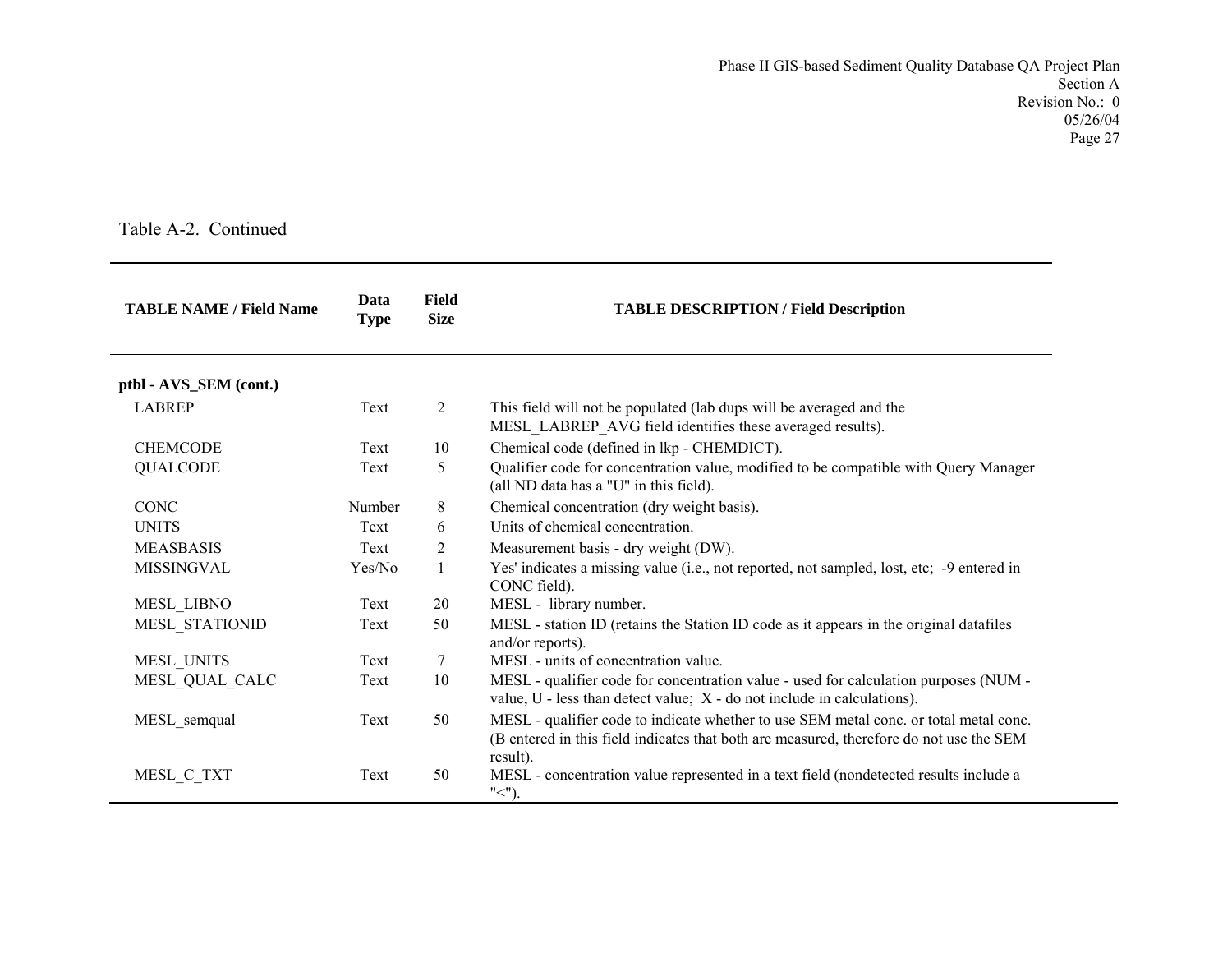| <b>TABLE NAME / Field Name</b> | Data<br><b>Type</b> | <b>Field</b><br><b>Size</b> | <b>TABLE DESCRIPTION / Field Description</b>                                                                             |
|--------------------------------|---------------------|-----------------------------|--------------------------------------------------------------------------------------------------------------------------|
| ptbl - AVS_SEM (cont.)         |                     |                             |                                                                                                                          |
| MESL LABDUP AVG                | Yes/No              | 1                           | MESL - indicates if Lab Reps were averaged.                                                                              |
| MESL C CALC                    | Number              | 8                           | MESL - concentration value represented in a number field (nondetected results included<br>as 1/2 the detection limit).   |
| MESL EXCLUDE HIGH<br>ND        | Text                | 50                          | MESL - X entered in this field indicates a nondetected result with a detection limit<br>greater than the Level II SQT.   |
| MESL comment                   | Text                | 250                         | MESL - comments.                                                                                                         |
| ptbl - BIOSUMM                 | <b>NA</b>           | <b>NA</b>                   | Sediment toxicity test and bioaccumulation test results.                                                                 |
| <b>SITEID</b>                  | Text                | $\overline{4}$              | Site ID code (from Query Manager).                                                                                       |
| <b>STUDYID</b>                 | Text                | 2                           | Study ID code.                                                                                                           |
| <b>STATIONID</b>               | Text                | 6                           | Station ID code (this is the MESL_STATIONID, unless it exceeded 6 characters, then<br>the QM STATIONID was substituted). |
| <b>SAMPLEID</b>                | Text                | $\overline{c}$              | Sample ID code.                                                                                                          |
| <b>FIELDREP</b>                | Text                | 2                           | Identifies field replicate samples (samples collected in close proximity).                                               |
| <b>TESTID</b>                  | Text                | 12                          | Code describing the bioassay (see lkp - TESTDICT table for a description of the codes).                                  |
| <b>GROUP</b>                   | Text                | 2                           | Query Manager field (did not populate).                                                                                  |
| <b>SERIES</b>                  | Text                | $\overline{c}$              | Associates control sample results with test results.                                                                     |
| <b>EFFECTVAL</b>               | Number              | 8                           | Toxicity test result (e.g., percent survival).                                                                           |
| <b>SIGEFFECT</b>               | Yes/No              | $\mathbf{1}$                | Toxic $(-1)$ or Not toxic $(0)$ .                                                                                        |
| <b>NEG</b>                     | Yes/No              | $\mathbf{1}$                | Negative control sample? Yes $(-1)$ or No $(0)$ .                                                                        |
| <b>REF</b>                     | Yes/No              | 1                           | Reference sample? Yes $(-1)$ or No $(0)$ .                                                                               |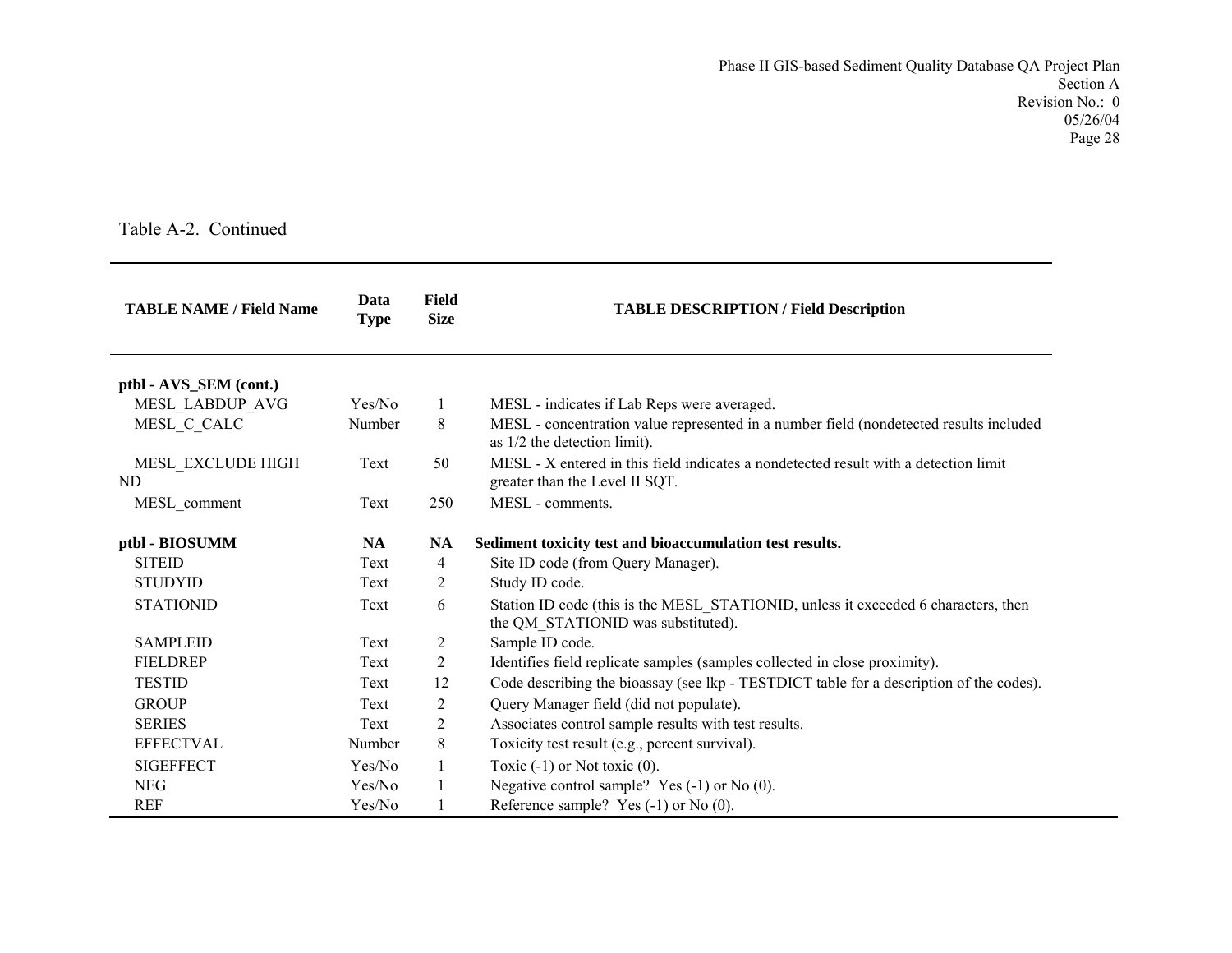| <b>TABLE NAME / Field Name</b> | Data<br><b>Type</b> | Field<br><b>Size</b> | <b>TABLE DESCRIPTION / Field Description</b>                                                                                                                                  |
|--------------------------------|---------------------|----------------------|-------------------------------------------------------------------------------------------------------------------------------------------------------------------------------|
| ptbl – BIOSUMM (cont.)         |                     |                      |                                                                                                                                                                               |
| <b>STAT</b>                    | Yes/No              | $\mathbf{1}$         | Identifies sample used to determine significance (T/NT) - ND results (i.e., growth<br>endpoint not measured because of low survival) from SQT database added as NOT<br>TOXIC. |
| SIG_ORIGIN                     | Text                | 50                   | Original significance designations - from QM database.                                                                                                                        |
| <b>CTRLADJ</b>                 | Number              | 8                    | Control adjusted result (test result/control result*100).                                                                                                                     |
| <b>TOXCODE</b>                 | Text                |                      | Query Manager field (did not populate).                                                                                                                                       |
| <b>MESL LIBNO</b>              | Text                | 50                   | MESL - library number.                                                                                                                                                        |
| MESL STATIONID                 | Text                | 50                   | MESL - Station ID (retains the Station ID code as it appears in the original datafiles<br>and/or reports).                                                                    |
| MESL_TOXIC                     | Text                | $\overline{2}$       | Toxic (T), Not toxic (NT), or ND (growth endpoint not measured because of low<br>survival).                                                                                   |
| MESL_comment                   | Text                | 250                  | MESL - comments.                                                                                                                                                              |
| ptbl - CHEM                    | <b>NA</b>           | NA                   | Sediment chemistry results for surficial sediment samples (upper depth 0 cm and<br>lower depth $\lt$ /= 30 cm).                                                               |
| <b>SITEID</b>                  | Text                | 4                    | Site ID code (from Query Manager).                                                                                                                                            |
| <b>STUDYID</b>                 | Text                | 2                    | Study ID code.                                                                                                                                                                |
| <b>STATIONID</b>               | Text                | 6                    | Station ID code (this is the MESL STATIONID, unless it exceeded 6 characters, then<br>the QM STATIONID was substituted).                                                      |
| <b>SAMPLEID</b>                | Text                | $\overline{c}$       | Sample ID code.                                                                                                                                                               |
| <b>FIELDREP</b>                | Text                | $\overline{2}$       | Identifies field replicate samples (samples collected in close proximity).                                                                                                    |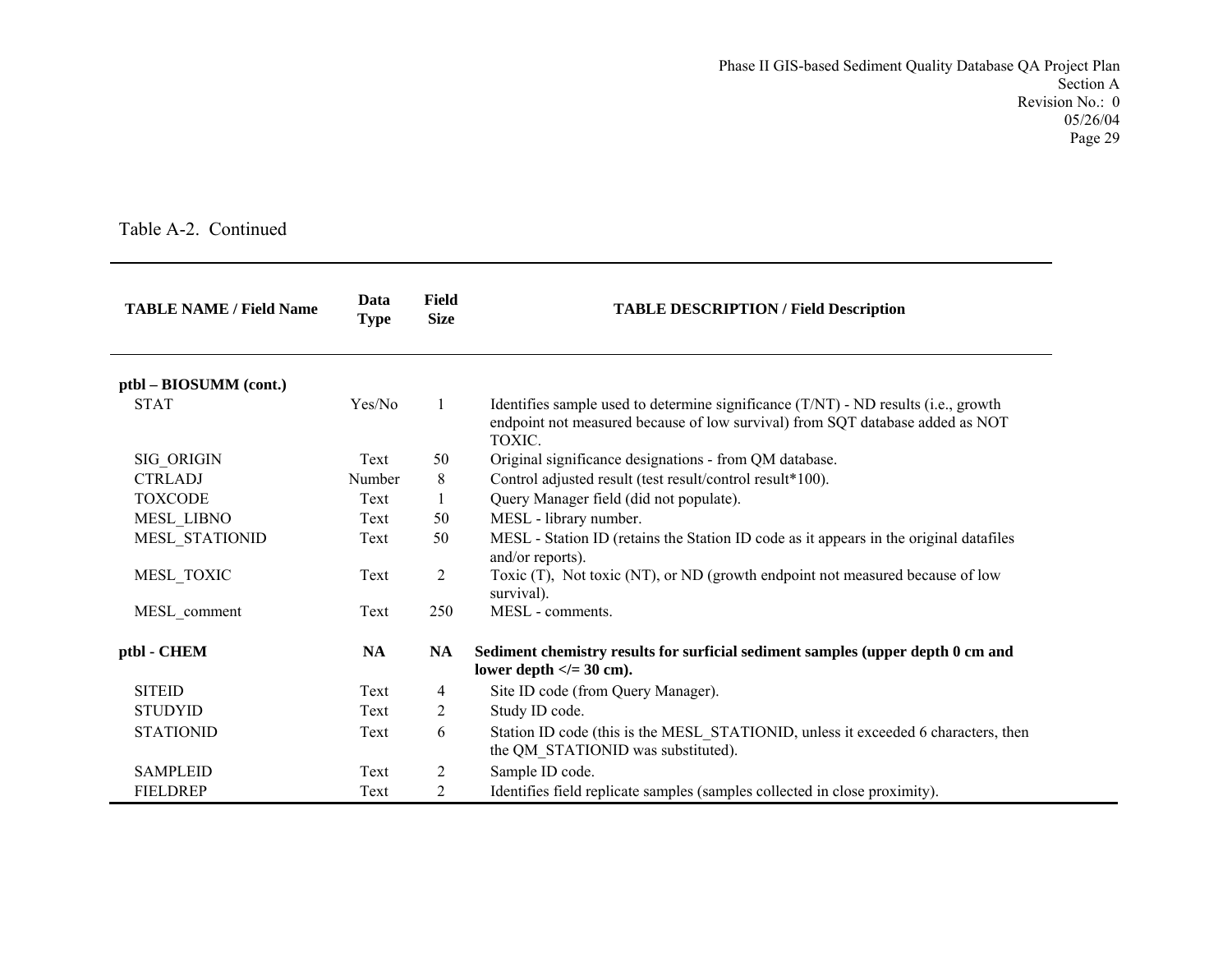| <b>TABLE NAME / Field Name</b> | <b>Field</b><br>Data<br><b>Size</b><br><b>Type</b> |                | <b>TABLE DESCRIPTION / Field Description</b>                                                                                                                                                 |
|--------------------------------|----------------------------------------------------|----------------|----------------------------------------------------------------------------------------------------------------------------------------------------------------------------------------------|
| ptbl - CHEM (cont.)            |                                                    |                |                                                                                                                                                                                              |
| <b>LABREP</b>                  | Text                                               | 2              | This field will not be populated (lab dups will be averaged and the<br>MESL_LABREP_AVG field identifies these averaged results).                                                             |
| <b>CHEMCODE</b>                | Text                                               | 10             | Chemical code (defined in lkp - CHEMDICT).                                                                                                                                                   |
| <b>QUALCODE</b>                | Text                                               | 5              | Qualifier code for concentration value, modified to be compatible with Query Manager<br>(all ND data has a "U" in this field).                                                               |
| <b>CONC</b>                    | Number                                             | 8              | Chemical concentration (dry weight basis)                                                                                                                                                    |
| <b>UNITS</b>                   | Text                                               | 6              | Units of chemical concentration.                                                                                                                                                             |
| <b>MEASBASIS</b>               | Text                                               | $\overline{2}$ | Measurement basis - dry weight (DW).                                                                                                                                                         |
| <b>MISSINGVAL</b>              | Yes/No                                             | $\mathbf{1}$   | 'Yes' indicates a missing value (i.e., not reported, not sampled, lost, etc; -9 entered in<br>CONC field).                                                                                   |
| MESL_LIBNO                     | Text                                               | 20             | MESL - library number.                                                                                                                                                                       |
| MESL STATIONID                 | Text                                               | 50             | MESL - station ID (retains the Station ID code as it appears in the original datafiles<br>and/or reports).                                                                                   |
| MESL_UNITS                     | Text                                               | 7              | MESL - units of concentration value.                                                                                                                                                         |
| MESL QUAL CALC                 | Text                                               | 10             | MESL - qualifier code for concentration value - used for calculation purposes (NUM -<br>value, $U$ - less than detect value; $X$ - do not include in calculations).                          |
| MESL semqual                   | Text                                               | 50             | MESL - qualifier code to indicate whether to use SEM metal conc. or total metal conc.<br>(B entered in this field indicates that both are measured, therefore do not use the SEM<br>result). |
| MESL_C_TXT                     | Text                                               | 50             | MESL - concentration value represented in a text field (nondetected results include a<br>$"$ $\lt$ $"$ ).                                                                                    |
| MESL LABDUP AVG                | Yes/No                                             | 1              | MESL - indicates if Lab Reps were averaged.                                                                                                                                                  |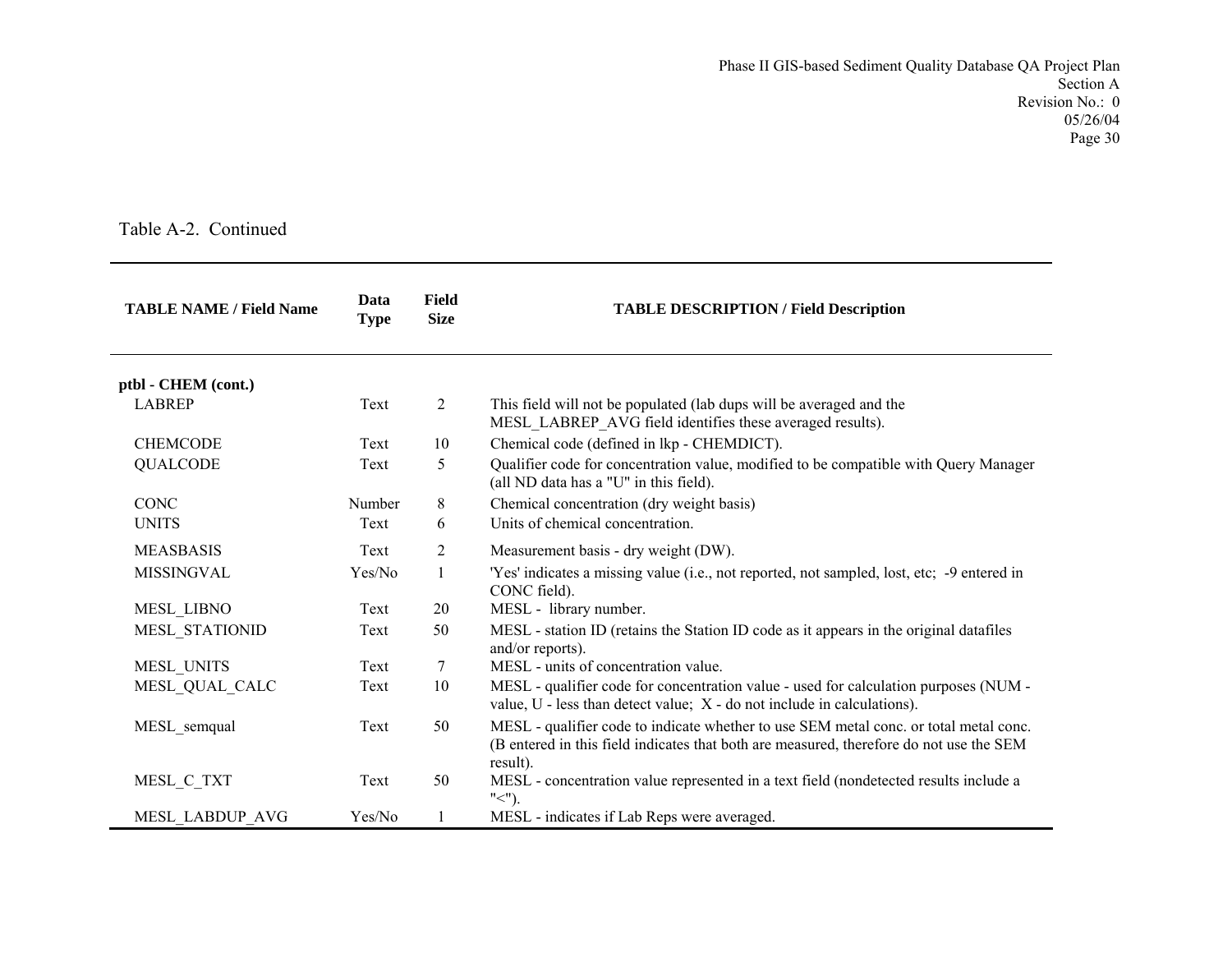| <b>TABLE NAME / Field Name</b> | Data<br><b>Type</b> | Field<br><b>Size</b> | <b>TABLE DESCRIPTION / Field Description</b>                                                                                |
|--------------------------------|---------------------|----------------------|-----------------------------------------------------------------------------------------------------------------------------|
| ptbl - CHEM (cont.)            |                     |                      |                                                                                                                             |
| MESL C CALC                    | Number              | 8                    | MESL - concentration value represented in a number field (nondetected results included<br>as $1/2$ the detection limit).    |
| MESL_EXCLUDE HIGH<br>ND.       | Text                | 50                   | MESL - X entered in this field indicates a nondetected result with a detection limit<br>greater than the Level II SQT.      |
| MESL_comment                   | Text                | 250                  | MESL - comments.                                                                                                            |
| ptbl - CHEMTISS                | <b>NA</b>           | <b>NA</b>            | Tissue chemistry results.                                                                                                   |
| <b>SITEID</b>                  | Text                | 4                    | Site ID code (from Query Manager).                                                                                          |
| <b>STUDYID</b>                 | Text                | 2                    | Study ID code.                                                                                                              |
| <b>STATIONID</b>               | Text                | 10                   | Station ID code (this is the MESL_STATIONID, unless it exceeded 6 characters, then<br>the QM_STATIONID was substituted).    |
| <b>SAMPLEID</b>                | Text                | 2                    | Sample ID code.                                                                                                             |
| <b>FIELDREP</b>                | Text                | 2                    | Identifies field replicate samples (samples collected in close proximity).                                                  |
| <b>LABREP</b>                  | Text                | 2                    | Not populated (lab dups will be averaged and the MESL_LABREP_AVG field<br>identifies these averaged results).               |
| <b>CHEMCODE</b>                | Text                | 10                   | Chemical code (defined in lkp - chemdict)                                                                                   |
| <b>CONC</b>                    | Number              | 8                    | Chemical concentration (wet weight basis).                                                                                  |
| <b>QUALCODE</b>                | Text                | 5                    | Qualifier code for concentration value, as designated in report (see lkp TISSQUAL<br>table for a description of the codes). |
| <b>UNITS</b>                   | Text                | 6                    | Units of chemical concentration.                                                                                            |
| <b>MEASBASIS</b>               | Text                | 2                    | Measurement basis - wet weight (WW).                                                                                        |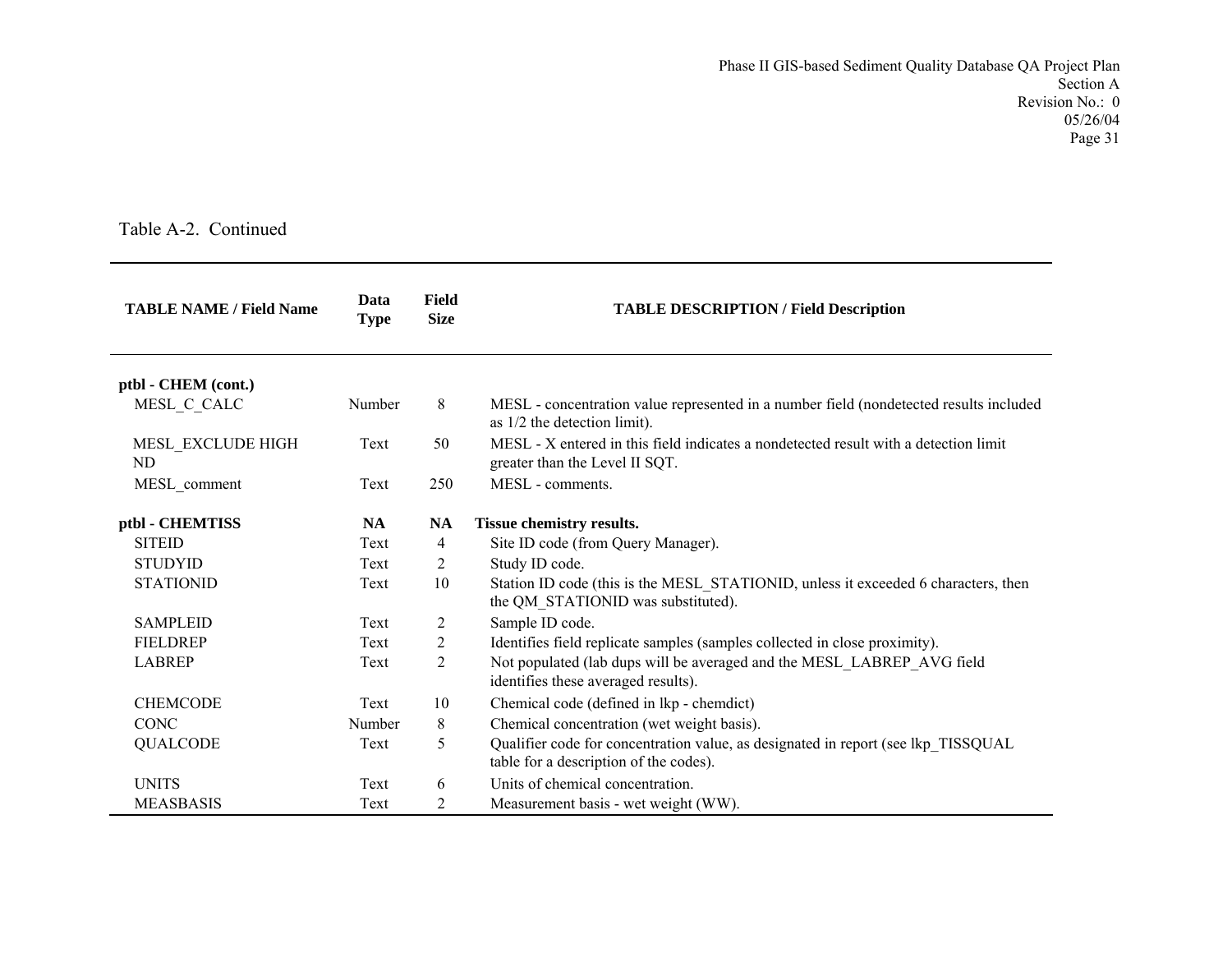| <b>TABLE NAME / Field Name</b> | Data<br><b>Type</b> | <b>Field</b><br><b>Size</b> | <b>TABLE DESCRIPTION / Field Description</b>                                                                                                                                                                      |
|--------------------------------|---------------------|-----------------------------|-------------------------------------------------------------------------------------------------------------------------------------------------------------------------------------------------------------------|
| ptbl - CHEMTISS (cont.)        |                     |                             |                                                                                                                                                                                                                   |
| <b>MISSINGVAL</b>              | Yes/No              | 1                           | 'Yes' indicates a missing value (i.e., not reported, not sampled, lost, etc; -9 entered in<br>CONC field).                                                                                                        |
| <b>MESL LIBNO</b>              | Text                | 20                          | MESL - library number.                                                                                                                                                                                            |
| MESL STATIONID                 | Text                | 50                          | MESL - Station ID (retains the Station ID code as it appears in the original datafiles<br>and/or reports).                                                                                                        |
| MESL UNITS                     | Text                | 7                           | MESL - units of concentration value.                                                                                                                                                                              |
| MESL_QUAL_CALC                 | Text                | 10                          | MESL - qualifier code for concentration value - used for calculation purposes (NUM -<br>value, U - less than detect value; X - do not include in calculations; UX - less than<br>MDL, detection limit not known). |
| MESL_comment                   | Text                | 250                         | MESL - comments.                                                                                                                                                                                                  |
| MESL CONC TXT                  | Text                | 50                          | MESL - concentration field that retains significant figures reported in datafile/study, as<br>well and "<" symbols (for printing).                                                                                |
| MESL_LABREP_AVG                | Yes/No              | 1                           | MESL - "Yes" indicates an averaged result for laboratory duplicates (QA/QC split<br>samples which were both analyzed by the lab).                                                                                 |
| ptbl - Mean PEC-Q              | <b>NA</b>           | NA                          | Mean Probable Effect Concentration-Quotients (Mean PEC-Q). NOT A QUERY<br><b>MANAGER TABLE.</b>                                                                                                                   |
| <b>SITEID</b>                  | Text                | 4                           | Site ID code (from Query Manager).                                                                                                                                                                                |
| <b>STUDYID</b>                 | Text                | 2                           | Study ID code.                                                                                                                                                                                                    |
| <b>STATIONID</b>               | Text                | 6                           | Station ID code (this is the MESL STATIONID, unless it exceeded 6 characters, then<br>the QM STATIONID was substituted).                                                                                          |
| <b>SAMPLEID</b>                | Text                | 2                           | Sample ID code.                                                                                                                                                                                                   |
| <b>FIELDREP</b>                | Text                | 2                           | Identifies field replicate samples (samples collected in close proximity).                                                                                                                                        |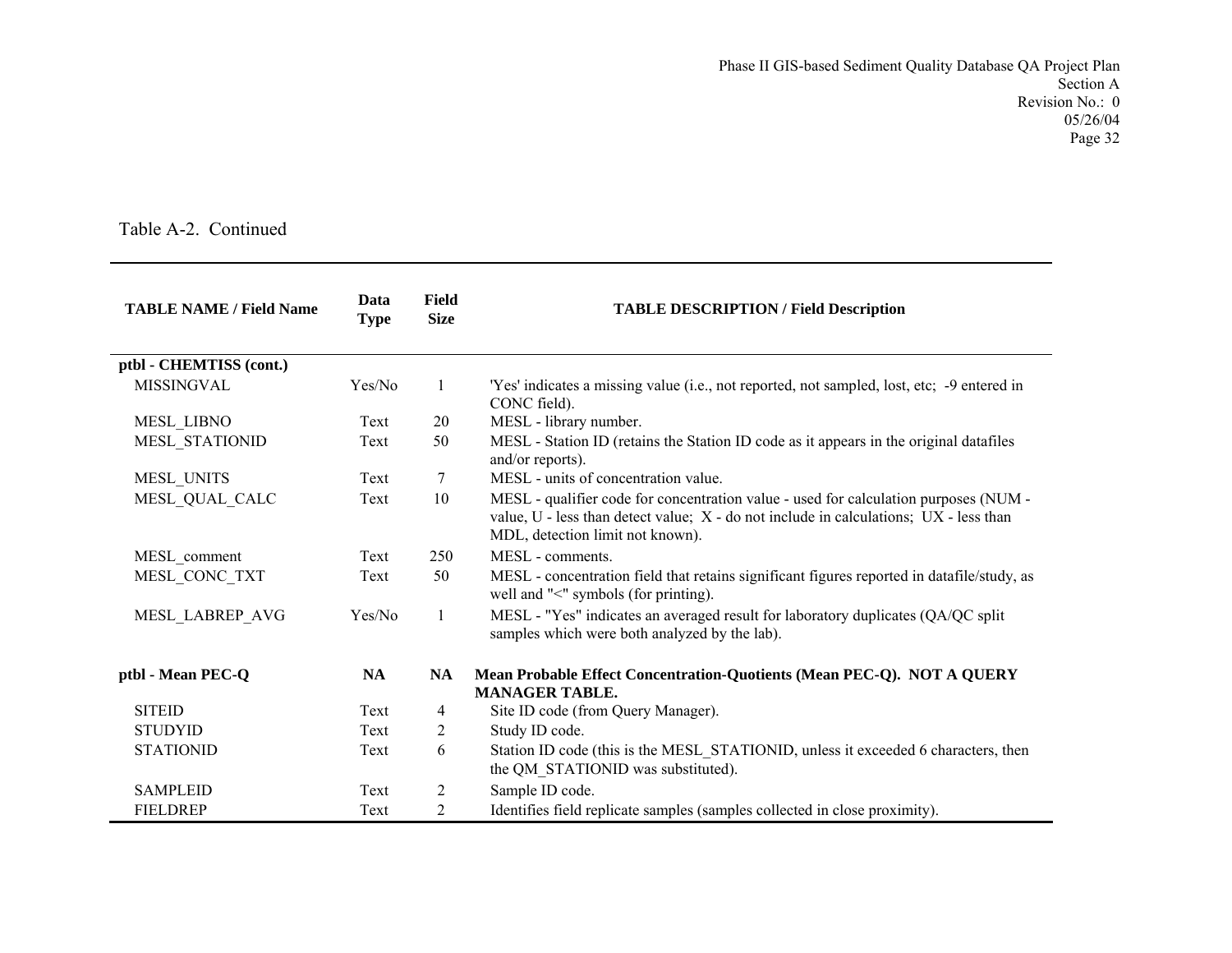| <b>TABLE NAME / Field Name</b> | Data<br><b>Type</b> | <b>Field</b><br><b>Size</b> | <b>TABLE DESCRIPTION / Field Description</b>                                                                                     |  |
|--------------------------------|---------------------|-----------------------------|----------------------------------------------------------------------------------------------------------------------------------|--|
| ptbl - Mean PEC-Q (cont.)      |                     |                             |                                                                                                                                  |  |
| <b>LABREP</b>                  | Text                | $\mathfrak{2}$              | This field will not be populated (lab dups will be averaged and the<br>MESL_LABREP_AVG field identifies these averaged results). |  |
| PECQ met                       | Number              | 8                           | PEC quotient for metals.                                                                                                         |  |
| PECQ pah                       | Number              | 8                           | PEC quotient for PAHs.                                                                                                           |  |
| PECQ pcb                       | Number              | 8                           | PEC quotient for PCBs.                                                                                                           |  |
| MeanPECQ                       | Number              | 8                           | Mean PEC quotient (as calculated).                                                                                               |  |
| MeanPECQ (3 sf)                | Number              | 8                           | Mean PEC quotient (3 significant figures).                                                                                       |  |
| ptbl - SAMPLE                  | <b>NA</b>           | <b>NA</b>                   | Surficial sediment sample information (upper depth 0 cm and lower depth $\langle 2 \rangle = 30$<br>cm).                         |  |
| <b>SITEID</b>                  | Text                | 4                           | Site ID code (from Query Manager).                                                                                               |  |
| <b>STUDYID</b>                 | Text                | 2                           | Study ID code.                                                                                                                   |  |
| <b>STATIONID</b>               | Text                | 6                           | Station ID code (this is the MESL STATIONID, unless it exceeded 6 characters, then<br>the QM STATIONID was substituted).         |  |
| <b>SAMPLEID</b>                | Text                | 2                           | Sample ID code.                                                                                                                  |  |
| <b>FIELDREP</b>                | Text                | 2                           | Identifies field replicate samples (samples collected in close proximity).                                                       |  |
| <b>LABREP</b>                  | Text                | 2                           | This field will not be populated (lab dups will be averaged and the<br>MESL LABREP AVG field identifies these averaged results). |  |
| <b>UDEPTH</b>                  | Number              | 8                           | Upper sampling depth (cm).                                                                                                       |  |
| <b>LDEPTH</b>                  | Double              | 8                           | Lower sampling depth (cm).                                                                                                       |  |
| <b>SAMPDATE</b>                | Text                | 8                           | Sample date (YYYYMMDD).                                                                                                          |  |
| <b>SAMPTIME</b>                | Text                | 5                           | Sample time.                                                                                                                     |  |
| <b>TOC</b>                     | Number              | 8                           | Total organic carbon (%).                                                                                                        |  |
| <b>PCTFINES</b>                | Number              | 8                           | Percent fines (sand + clay).                                                                                                     |  |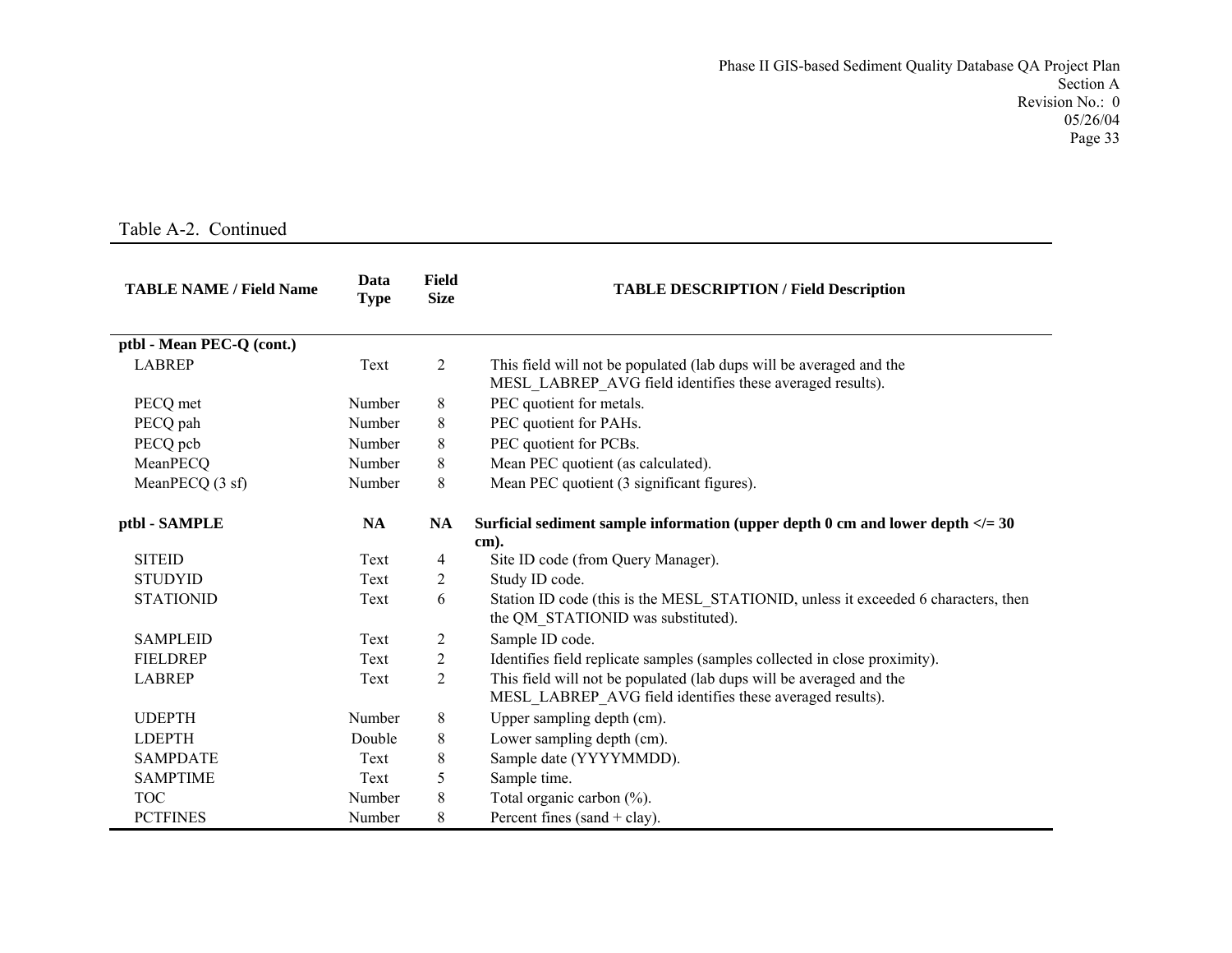| <b>TABLE NAME / Field Name</b> | Data<br><b>Type</b> | <b>Field</b><br><b>Size</b> | <b>TABLE DESCRIPTION / Field Description</b>                                                                          |
|--------------------------------|---------------------|-----------------------------|-----------------------------------------------------------------------------------------------------------------------|
| ptbl - SAMPLE (cont.)          |                     |                             |                                                                                                                       |
| <b>UAN PW</b>                  | Number              | 8                           | Unionized ammonia in pore water.                                                                                      |
| $H2S_PW$                       | Number              | 8                           | Hydrogen sulfide in pore water.                                                                                       |
| <b>EXSAMPID</b>                | Text                | 15                          | Original station ID reported in study or data file.                                                                   |
| MESL_LIBNO                     | Text                | 50                          | MESL - library number.                                                                                                |
| MESL STATIONID                 | Text                | 50                          | MESL - station ID (retains the Station ID code as it appears in the original datafiles<br>and/or reports).            |
| MESL_Mean PEC-Q                | Number              | 8                           | MESL - Mean PEC-Q (3 significant figures).                                                                            |
| MESL MATCH                     | Text                | 50                          | MESL - indicates if the sample has matching sediment chemistry and toxicity data.                                     |
| MESL_WATERDEPTH                | Text                | 50                          | MESL - water depth at the point of sediment sampling (m).                                                             |
| MESL SOFTDEPTH                 | Text                | 50                          | MESL - soft sediment depth (m).                                                                                       |
| MESL_SEDDESC                   | Text                | 255                         | MESL - sediment description (have included the sediment description if this data was<br>available electronically).    |
| MESL_SURF_SUB                  | Text                | 50                          | MESL - indicates if the sample is designated as surficial or sub-surface, according to<br>NOAA's Query Manager rules. |
| MESL comments                  | Text                | 255                         | MESL - comments.                                                                                                      |
| ptbl - SITE                    | <b>NA</b>           | <b>NA</b>                   | <b>QM</b> table.                                                                                                      |
| <b>SITEID</b>                  | Text                | 4                           | Site ID code (from Query Manager).                                                                                    |
| <b>SITENAME</b>                | Text                | 40                          |                                                                                                                       |
| <b>EPAREGION</b>               | Number              | 2                           |                                                                                                                       |
| <b>COUNTY</b>                  | Text                | 25                          |                                                                                                                       |
| <b>STATE</b>                   | Text                | $\overline{2}$              |                                                                                                                       |
| <b>CERCLIS</b>                 | Text                | 12                          |                                                                                                                       |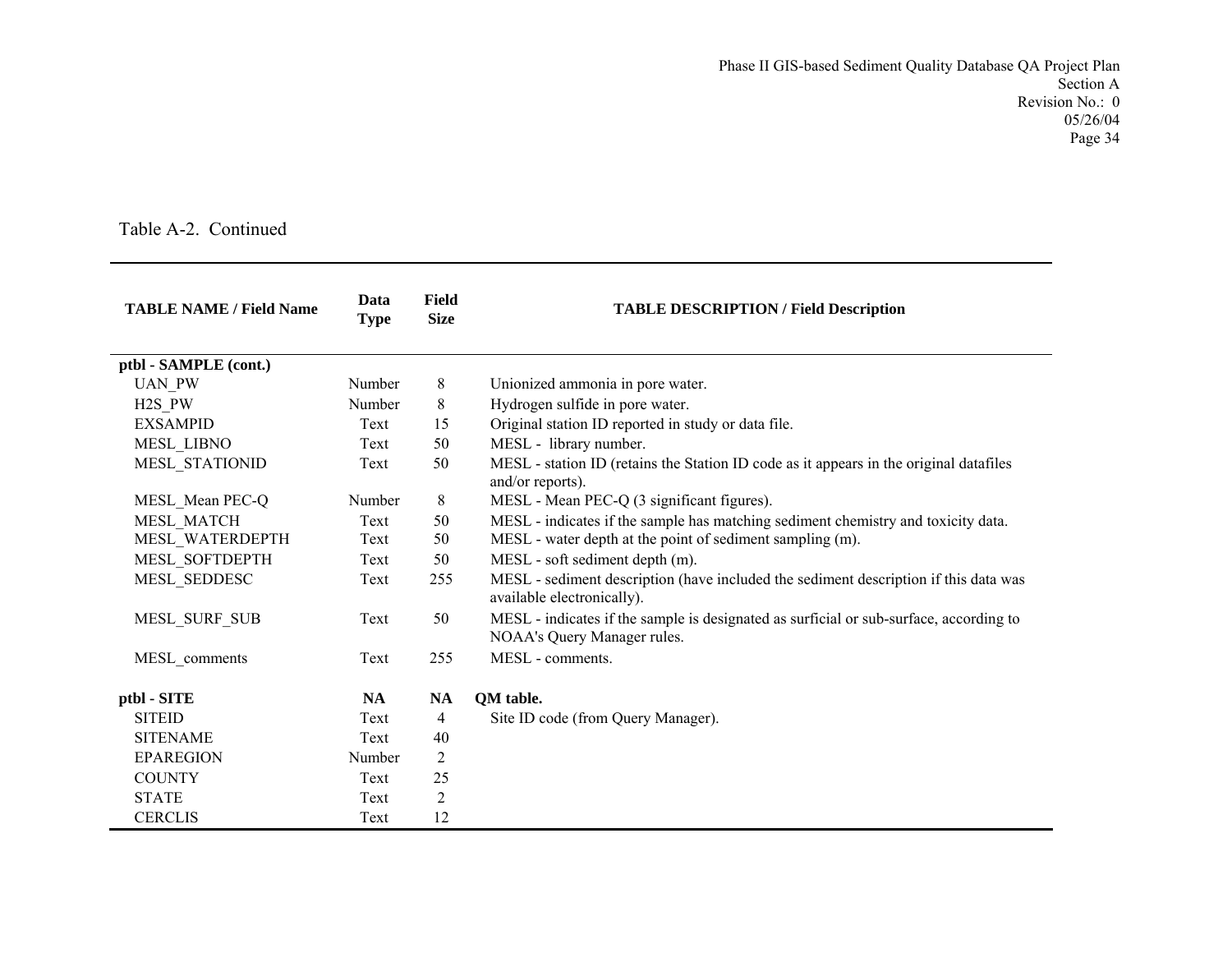| <b>TABLE NAME / Field Name</b> | Data<br><b>Type</b> | Field<br><b>Size</b> | <b>TABLE DESCRIPTION / Field Description</b>                                                                             |  |
|--------------------------------|---------------------|----------------------|--------------------------------------------------------------------------------------------------------------------------|--|
| ptbl – SITE (cont.)            |                     |                      |                                                                                                                          |  |
| <b>REACH</b>                   | Text                | $\,8\,$              |                                                                                                                          |  |
| <b>REACHSEG</b>                | Text                | 11                   |                                                                                                                          |  |
| <b>LATITUDE</b>                | Number              | 8                    |                                                                                                                          |  |
| <b>LONGITUDE</b>               | Number              | 8                    |                                                                                                                          |  |
| <b>WATERSHED</b>               | Text                | 20                   |                                                                                                                          |  |
| ptbl - SMPTISS                 | NA                  | <b>NA</b>            | <b>Tissue sample information.</b>                                                                                        |  |
| <b>SITEID</b>                  | Text                | 4                    | Site ID code (from Query Manager).                                                                                       |  |
| <b>STUDYID</b>                 | Text                | $\overline{c}$       | Study ID code.                                                                                                           |  |
| <b>STATIONID</b>               | Text                | 10                   | Station ID code (this is the MESL STATIONID, unless it exceeded 6 characters, then<br>the QM_STATIONID was substituted). |  |
| <b>SAMPLEID</b>                | Text                | $\overline{c}$       | Sample ID code.                                                                                                          |  |
| <b>FIELDREP</b>                | Text                | 2                    | Identifies field replicate samples (samples collected in close proximity).                                               |  |
| <b>LABREP</b>                  | Text                | $\overline{c}$       | Not populated (lab dups will be averaged and the MESL_LABREP_AVG field<br>identifies these averaged results).            |  |
| <b>SAMPDATE</b>                | Text                | 8                    | Date sample collected (YYYYMMDD).                                                                                        |  |
| <b>SAMPTIME</b>                | Text                | 5                    | Time sample collected.                                                                                                   |  |
| <b>SPECIES</b>                 | Text                | 5                    | Species from which the tissue sample was collected (see the lkp SPECIES table for a<br>description of the codes).        |  |
| <b>SPP</b>                     | Text                | 5                    | Species code (see the lkp SPECIES table for a description of the codes).                                                 |  |
| <b>TISSUE</b>                  | Text                | 30                   | Tissue type analyzed (see the lkp TISSTYPE table for a description of the codes).                                        |  |
| <b>TISSCODE</b>                | Text                | 6                    | Tissue type code (see the lkp TISSTYPE table for a description of the codes).                                            |  |
| <b>LIFESTAGE</b>               | Text                | 1                    | Lifestage of the organism at the time of sampling (not populated).                                                       |  |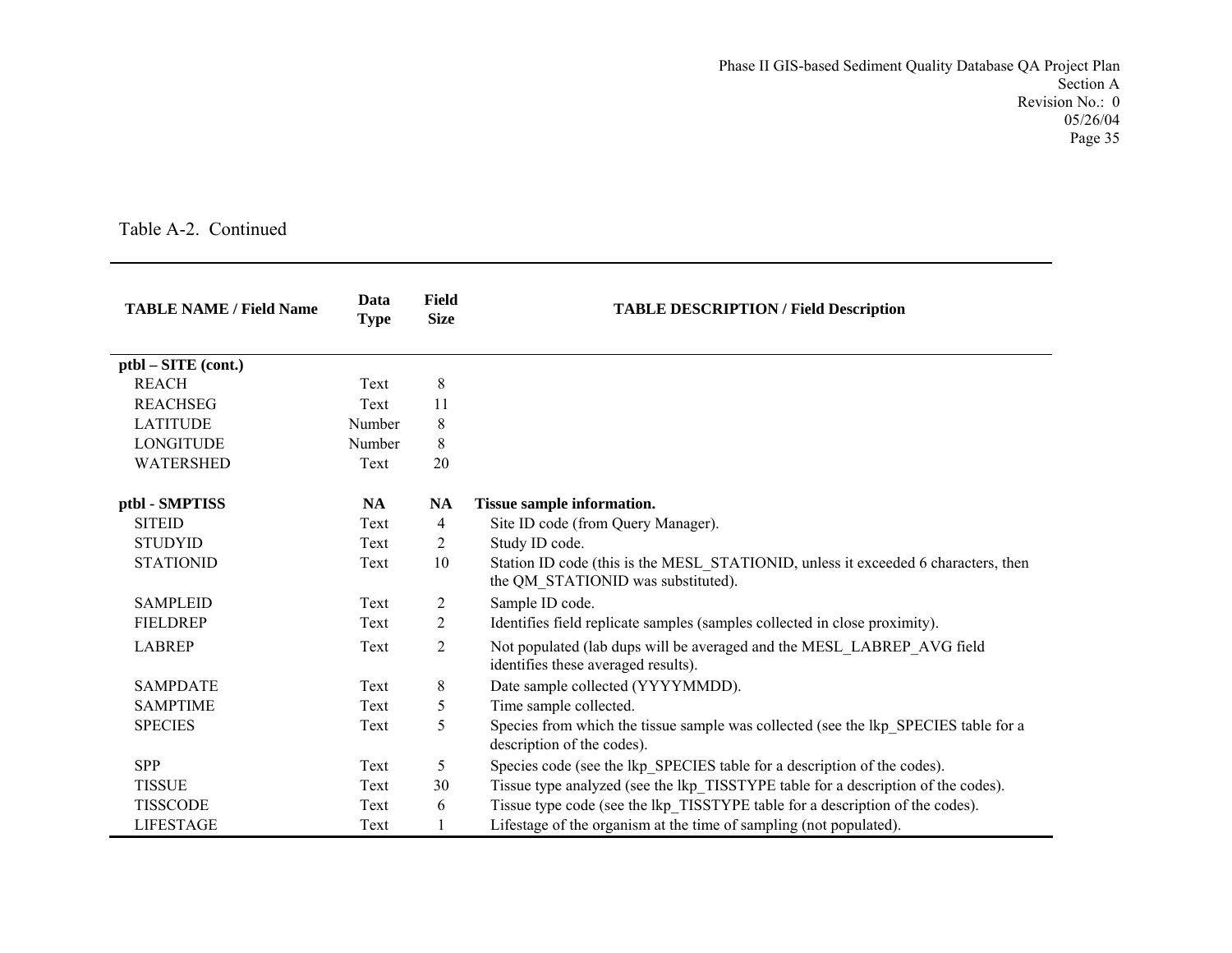| <b>TABLE NAME / Field Name</b> | Data<br><b>Type</b> | <b>Field</b><br><b>Size</b> | <b>TABLE DESCRIPTION / Field Description</b>                                                                                                                                                                   |
|--------------------------------|---------------------|-----------------------------|----------------------------------------------------------------------------------------------------------------------------------------------------------------------------------------------------------------|
| ptbl - SMPTISS (cont.)         |                     |                             |                                                                                                                                                                                                                |
| <b>NOINCOMP</b>                | Number              | 2                           | Number of individuals in a composite sample.                                                                                                                                                                   |
| <b>LENGTH</b>                  | Number              | 8                           | Length (cm) of individual organisms collected for tissue analysis.                                                                                                                                             |
| WEIGHT                         | Number              | 8                           | Weight of individual organisms collected for tissue analysis (not populated).                                                                                                                                  |
| <b>SEX</b>                     | Text                | 1                           | Sex of individual organisms collected for tissue analysis (not populated).                                                                                                                                     |
| AGE                            | Number              | $\overline{2}$              | Age of individual organisms collected for tissue analysis (not populated).                                                                                                                                     |
| <b>PCTLIPID</b>                | Number              | 8                           | Percent lipids $(\%).$                                                                                                                                                                                         |
| <b>EXSAMPID</b>                | Text                | 15                          | Query Manager field (not populated).                                                                                                                                                                           |
| MESL_LIBNO                     | Text                | 50                          | MESL - library number.                                                                                                                                                                                         |
| MESL STATIONID                 | Text                | 50                          | MESL - Station ID (retains the Station ID code as it appears in the original datafiles<br>and/or reports).                                                                                                     |
| MESL COMMENT                   | Text                | 255                         | MESL - comments.                                                                                                                                                                                               |
| ptbl - STATION                 | <b>NA</b>           | <b>NA</b>                   | Station information (sediment and tissue samples).                                                                                                                                                             |
| <b>SITEID</b>                  | Text                | 4                           | Site ID code (from Query Manager).                                                                                                                                                                             |
| <b>STUDYID</b>                 | Text                | 2                           | Study ID code.                                                                                                                                                                                                 |
| <b>STATIONID</b>               | Text                | 6                           | Station ID code (this is the MESL_STATIONID, unless it exceeded 6 characters, then<br>the QM_STATIONID was substituted).                                                                                       |
| <b>AREA</b>                    | Text                | 50                          | Waterbody (corresponds with 'DB AREA' theme in GIS projects).                                                                                                                                                  |
| <b>LOCDESC</b>                 | Text                | 50                          | Reach (corresponds with 'Location Description' theme in GIS projects).                                                                                                                                         |
| EST_STN                        | Text                | 50                          | Code indicating how the geographic coordinates were obtained ( $R =$ reported; $P =$<br>plotted in GIS based on a map from the report; $E =$ estimated using site descriptions<br>from report; $U =$ unknown). |
| <b>LATITUDE</b>                | Number              | 8                           | Geographical coordinates (decimal degrees).                                                                                                                                                                    |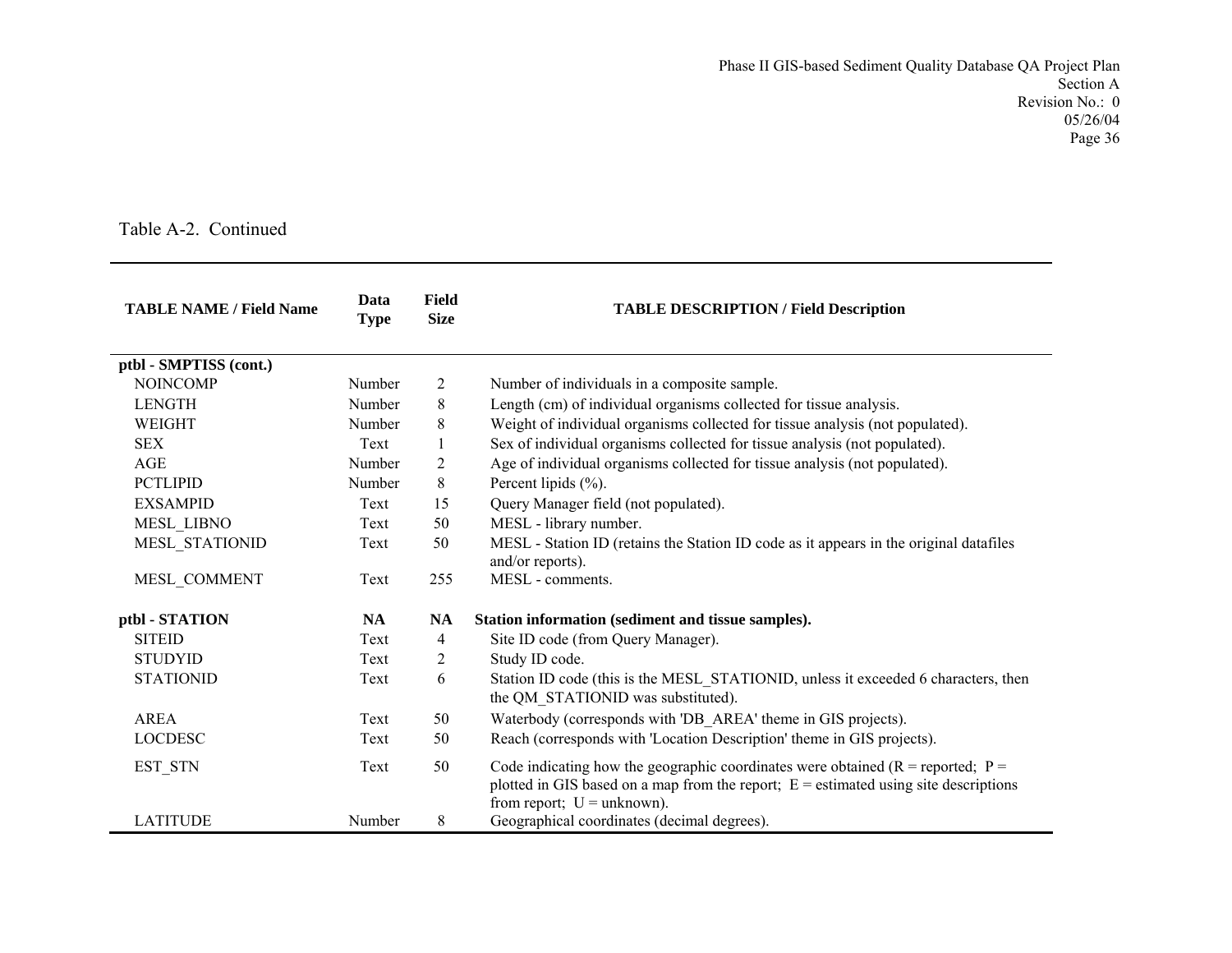| <b>TABLE NAME / Field Name</b> | Data<br><b>Type</b> | <b>Field</b><br><b>Size</b> | <b>TABLE DESCRIPTION / Field Description</b>                                                                                                                   |  |
|--------------------------------|---------------------|-----------------------------|----------------------------------------------------------------------------------------------------------------------------------------------------------------|--|
| ptbl - STATION (cont.)         |                     |                             |                                                                                                                                                                |  |
| <b>LONGITUDE</b>               | Number              | 8                           | Geographical coordinates (decimal degrees).                                                                                                                    |  |
| X-coord                        | Text                | 50                          | Geographical coordinates (UTM Zone 15 NAD83 datum).                                                                                                            |  |
| Y-coord                        | Text                | 50                          | Geographical coordinates (UTM Zone 15 NAD83 datum).                                                                                                            |  |
| <b>MESL LIBNO</b>              | Text                | 50                          | MESL - library number.                                                                                                                                         |  |
| MESL EST STN                   | Text                | 50                          | Description of how the geographic coordinates were obtained.                                                                                                   |  |
| MESL CORELENGTH                | Text                | 50                          | MESL - core length (units are in meters). Note that this field has only been populated<br>when the information has been readily available (electronic format). |  |
| MESL Habitat class             | Text                | 50                          | MESL - relevant to REMAP studies only (STUDYID 04 & 06). Codes: $1 = \text{Shallow}$<br>area; $2 =$ Channel; $3 =$ Reservoir.                                  |  |
| MESL LOCDESC2                  | Text                | 50                          | MESL - additional station location descriptions.                                                                                                               |  |
| MESL COMMENTS                  | Text                | 150                         | MESL - comments.                                                                                                                                               |  |
| ptbl - STUDY                   | <b>NA</b>           | NA                          | Studynames and the types of data associated with each study.                                                                                                   |  |
| <b>SITEID</b>                  | Text                | 4                           | Site ID code (from Query Manager).                                                                                                                             |  |
| <b>STUDYID</b>                 | Text                | 2                           | Study ID code.                                                                                                                                                 |  |
| <b>STUDYNAME</b>               | Text                | 40                          | Study name.                                                                                                                                                    |  |
| <b>CONTACT</b>                 | Text                | 40                          | Contact person/agency.                                                                                                                                         |  |
| <b>SEDCHEM</b>                 | Yes/No              | $\mathbf{1}$                | Indicates if the study has surficial sediment chemistry data incorporated in the database.                                                                     |  |
| <b>SEDTOX</b>                  | Yes/No              | $\mathbf{1}$                | Indicates if the study has sediment toxicity data incorporated in the database.                                                                                |  |
| <b>SUBSURF</b>                 | Yes/No              | $\mathbf{1}$                | Indicates if the study has sub-surface sediment chemistry data incorporated in the<br>database.                                                                |  |
| <b>LABACCUM</b>                | Yes/No              | $\mathbf{1}$                | Indicates if the study has bioaccumulation test data incorporated in the database.                                                                             |  |
| <b>TISSCHEM</b>                | Yes/No              | 1                           | Indicates if the study has tissue chemistry data incorporated in the database.                                                                                 |  |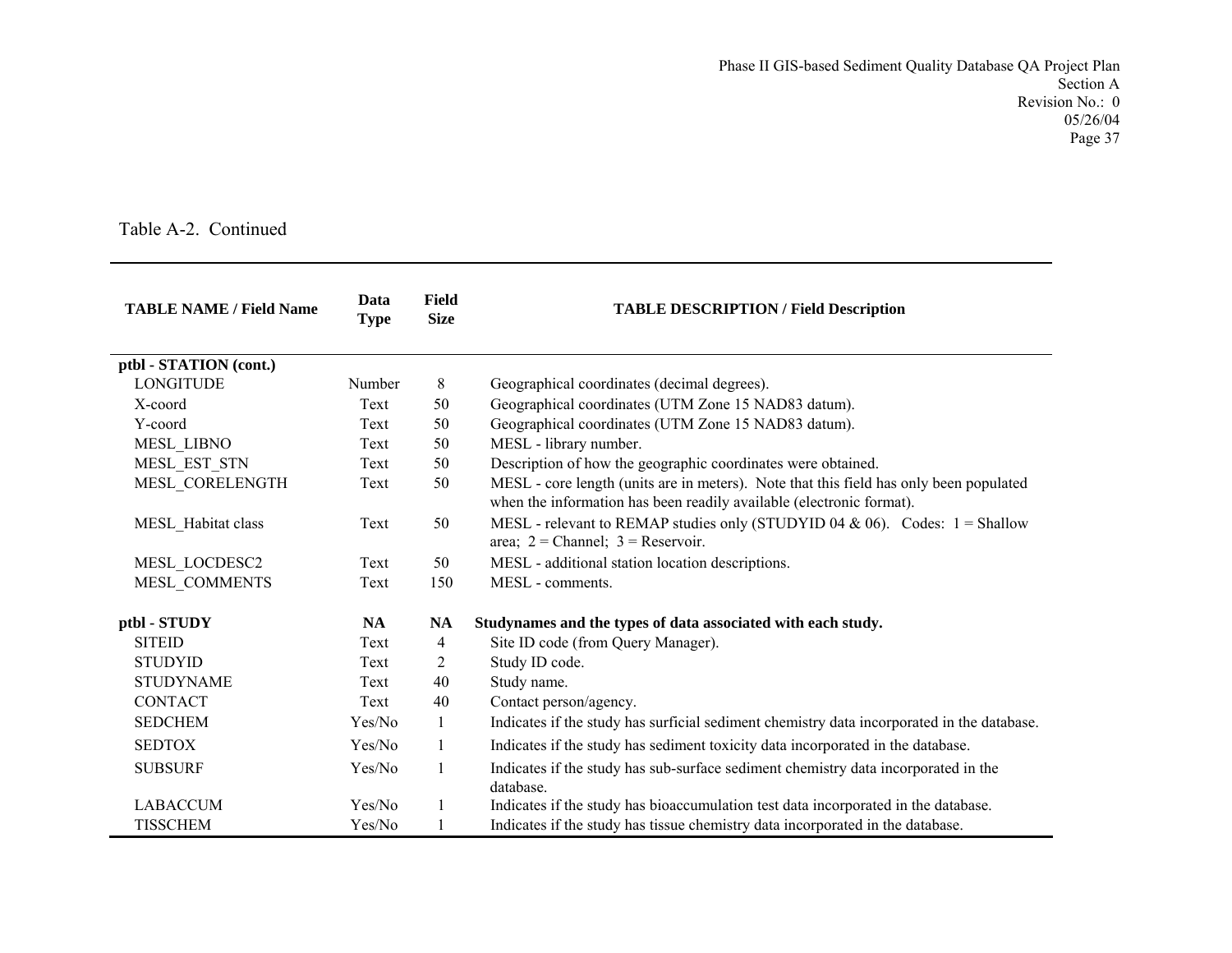| <b>TABLE NAME / Field Name</b> | Data<br><b>Type</b> | <b>Field</b><br><b>Size</b> | <b>TABLE DESCRIPTION / Field Description</b> |
|--------------------------------|---------------------|-----------------------------|----------------------------------------------|
| ptbl – STUDY (cont.)           |                     |                             |                                              |
| Location/Sampling Year         | Text                | 40                          | Location and sampling year.                  |
| MESL_LIBNO                     | Text                | 50                          | MESL library number.                         |
| ptbl - STUDYNOT                | <b>NA</b>           | <b>NA</b>                   | <b>Study notes.</b>                          |
| <b>SITEID</b>                  | Text                | 4                           | Site ID code (from Query Manager).           |
| <b>STUDYID</b>                 | Text                | 2                           | Study ID code.                               |
| <b>NOTES</b>                   | Memo                | $\sim$                      | Notes.                                       |
| MESL_LIBNO                     | Text                | 50                          | MESL - library number.                       |
| ptbl - STUDYREF                | <b>NA</b>           | NA                          | Bibliographic references for each study.     |
| <b>SITEID</b>                  | Text                | 4                           | Site ID code (from Query Manager).           |
| <b>STUDYID</b>                 | Text                | $\overline{c}$              | Study ID code.                               |
| <b>YEAR</b>                    | Text                | 4                           | Publish year for report.                     |
| <b>AUTHORS</b>                 | Text                | 160                         | Authors of the report.                       |
| <b>TITLE</b>                   | Text                | 160                         | Title of the report.                         |
| <b>SOURCE</b>                  | Text                | 160                         | Source (locations).                          |
| <b>STUDYCOMM</b>               | Text                | 160                         | Comments.                                    |
| <b>MESL LIBNO</b>              | Text                | 50                          | MESL - library number.                       |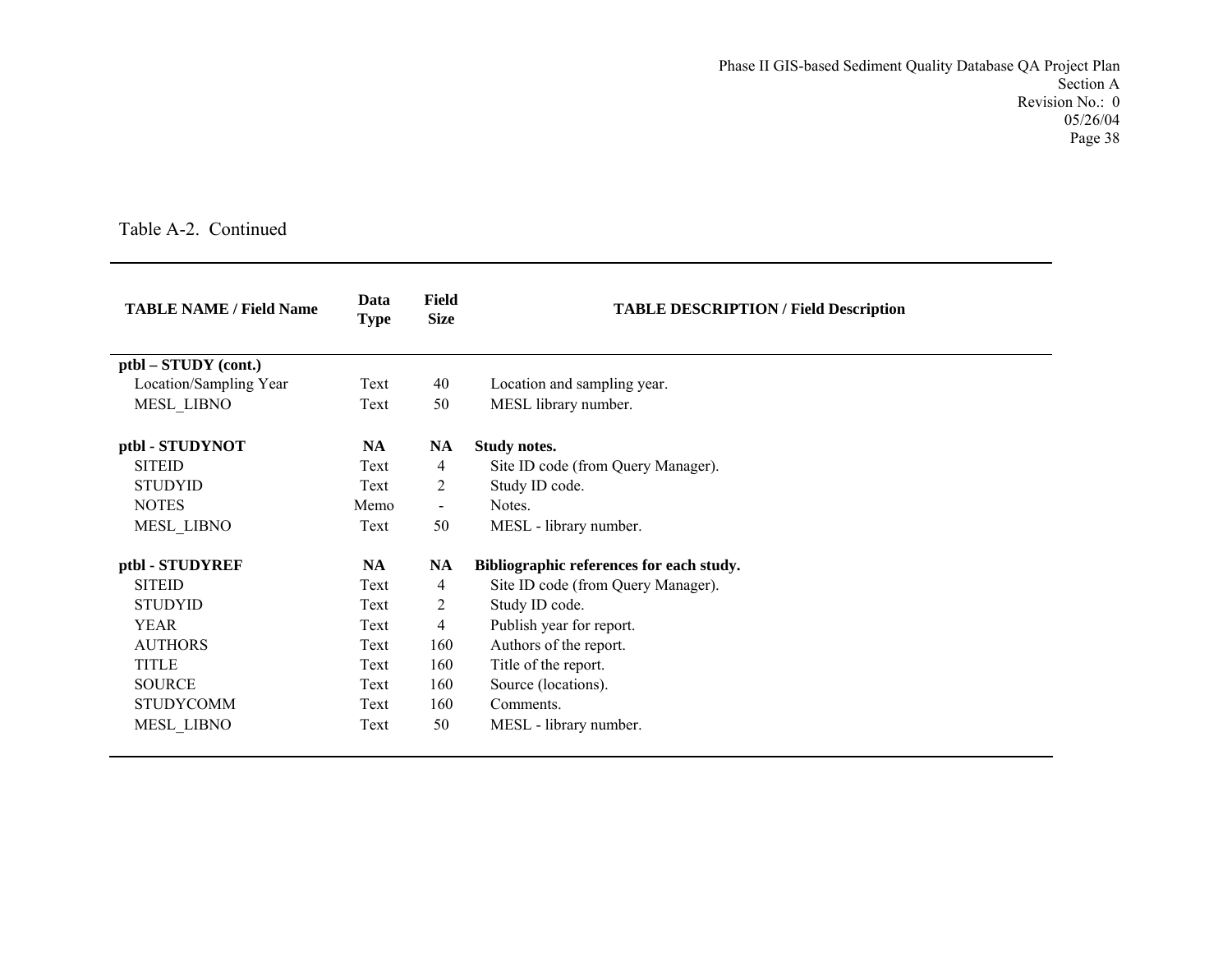Phase II GIS-based Sediment Quality Database QA Project Plan Section A Revision No.: 0  $05/26/04$ Page 39 ptbl - SMPTISS ptbl - CHEMTISS Ikp - CHEMDICT **SITEID SITEID** ptbl - CHEM **CHEMCODE** STUDYID STUDYID **SITEID** CHEMNAME STATIONID **STATIONID** STUDYID **CHEMCLASS** SAMPLEID SAMPLEID STATIONID **CATEGORY** FIELDREP FIELDREP **SAMPLEID SUBCATGY** LABREP LABREP FIELDREP **CHEMTOTAL SAMPDATE CHEMCODE** LABREP SAMPTIME **MOLWT CONC** CHEMCODE **SPECIES QUALCODE QUALCODE SPP UNITS** CONC TISSUE **MEASBASIS UNITS** TISSCODE MISSINGVAL ptbl - SAMPLE **MEASBASIS** LIFESTAGE **MESL LIBNO SITEID** MISSINGVAL NOINCOMP **MESL STATIONID** STUDYID LENGTH STATIONID WEIGHT SAMPLEID Ikp - SPECIES **SEX** FIELDREP **SPP** LABREP ptbl - STATION **COMMONNAME JDEPTH SCIENTIFIC** SITEID LDEPTH GROUP STUDYID **SAMPDATE** EDITDATE2 **STATIONID** ptbl - BIOSUMM **SAMPTIME EDITBY** AREA **SITEID TOC** LOCDESC STUDYID **PCTFINES EST\_STN STATIONID UAN PW** Ikp - TISSTYPE LATITUDE SAMPLEID H<sub>2S</sub> PW **TISSCODE** LONGITUDE **FIELDREP EXSAMPID DESCRIPT** X-coord **TESTID** MESL\_LIBNO **EDITDATE GROUP** MESL\_STATIONID EDITDATE2 ptbl - Mean PEC-Q **SERIES** MESL Mean PEC-O **EDITBY** MESL MATCH **SITEID** STUDYID **STATIONID** ptbl - STUDY Ikp - TISSQUAL ptbl - STUDYNOT SAMPLEID **SITEID** 

STUDYID

**QUALCODE** 

QUALIFIERS

MESL\_LIBNO

**DESCRIPT** 

ptbl - STUDYREF **SITEID SITEID FIELDREP SITEID** STUDYID STUDYID LABREP STUDYID **STUDYNAME** YEAR PECO met **NOTES** CONTACT AUTHORS PECQ pah MESL\_LIBNO **SEDCHEM** TITLE PECQ pcb **SEDTOX** SOURCE

Figure A-5. Diagram showing the relationships between database components.

Ikp - SQC

SQCCODE

CONC

UNITS

**NORM** 

CHEMCODE

Ikp - Sqcdict

**SOCCODE** 

**SQCDESCR** 

AUTHORS

YEAR

TITLE

TESTID

GROUP

MEDIUM

MEDCODE

ALTGROUP

**SPECIES** 

SOURCE

Ikp - TESTDICT

MESL chemical na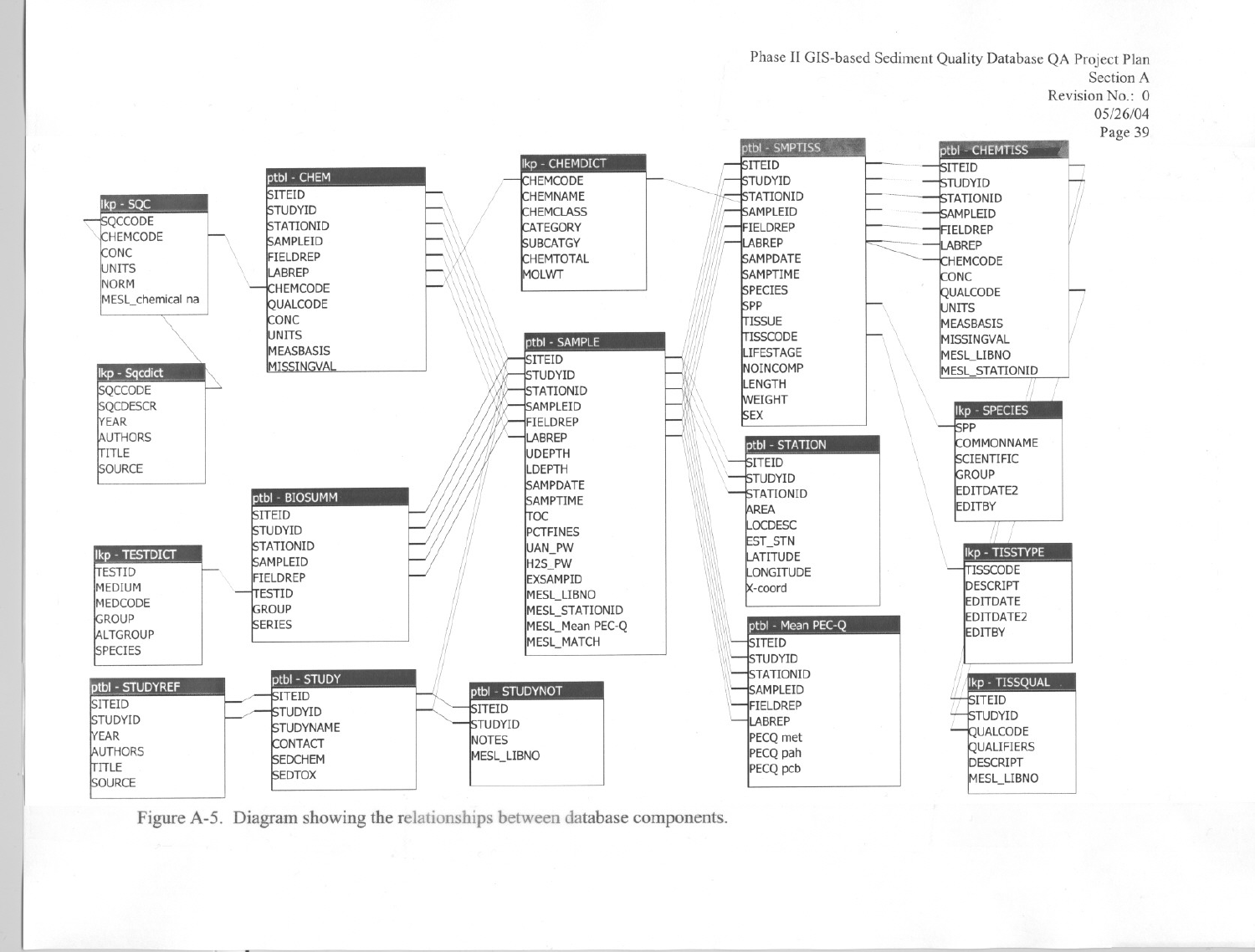The following section will describe the work tasks to be conducted and the associated QA/QC goals, procedures, and timetables for completing tasks.

### **A3.2 Description of the Work to be Performed**

The MPCA and MESL will expand the Phase I GIS-based sediment quality database to include additional sediment quality and GIS-watershed data sets for the St. Louis River AOC. Work tasks will follow this QAPP, as well as the Technical Documentation (Smorong *et al*., 2003b) prepared for the Phase I project. The Technical Documentation included:

- A description of the general structure and contents of the Phase I MS<sup>TM</sup> Access 2000 sediment quality database;
- A description of the tables that were used to store the various types of data;
- A description of the quality assurance steps that were undertaken to assure the quality of the underlying data;
- A discussion regarding data treatment options and other data management issues;
- A description of the ArcView 3.2 projects and the associated GIS data; and,
- A discussion of administrative details relating to the distribution of the project CDs and access to future updates of the MS™ Access 2000 database and ArcView 3.2 projects.

Specific work tasks for the Phase II project (and responsible organizations for completing tasks) include the following:

- Prepare a professional/technical contract certification form and a single-source professional/technical contract for MESL, in the amount of \$45,000, for work on this project. (MPCA)
- Develop a detailed work plan and QAPP. (MPCA)
- Determine the availability of additional GIS-based watershed data, such as the shapefiles for the Superior Port Land Use maps from the ARDC and habitat shapefiles for Douglas county from the WDNR. (MESL; MPCA)
- Populate the MS<sup>TM</sup> Access 2000 database with additional chemical, physical (e.g., particle size), and bioeffects data (i.e., sediment toxicity, bioaccumulation, benthic community, and fisheries data; Table A-3), as well as with the SQGs used by the WDNR (WDNR, 2003). Save this database in MS™ Access '97 format for stakeholders lacking MS™ Access 2000. (MESL)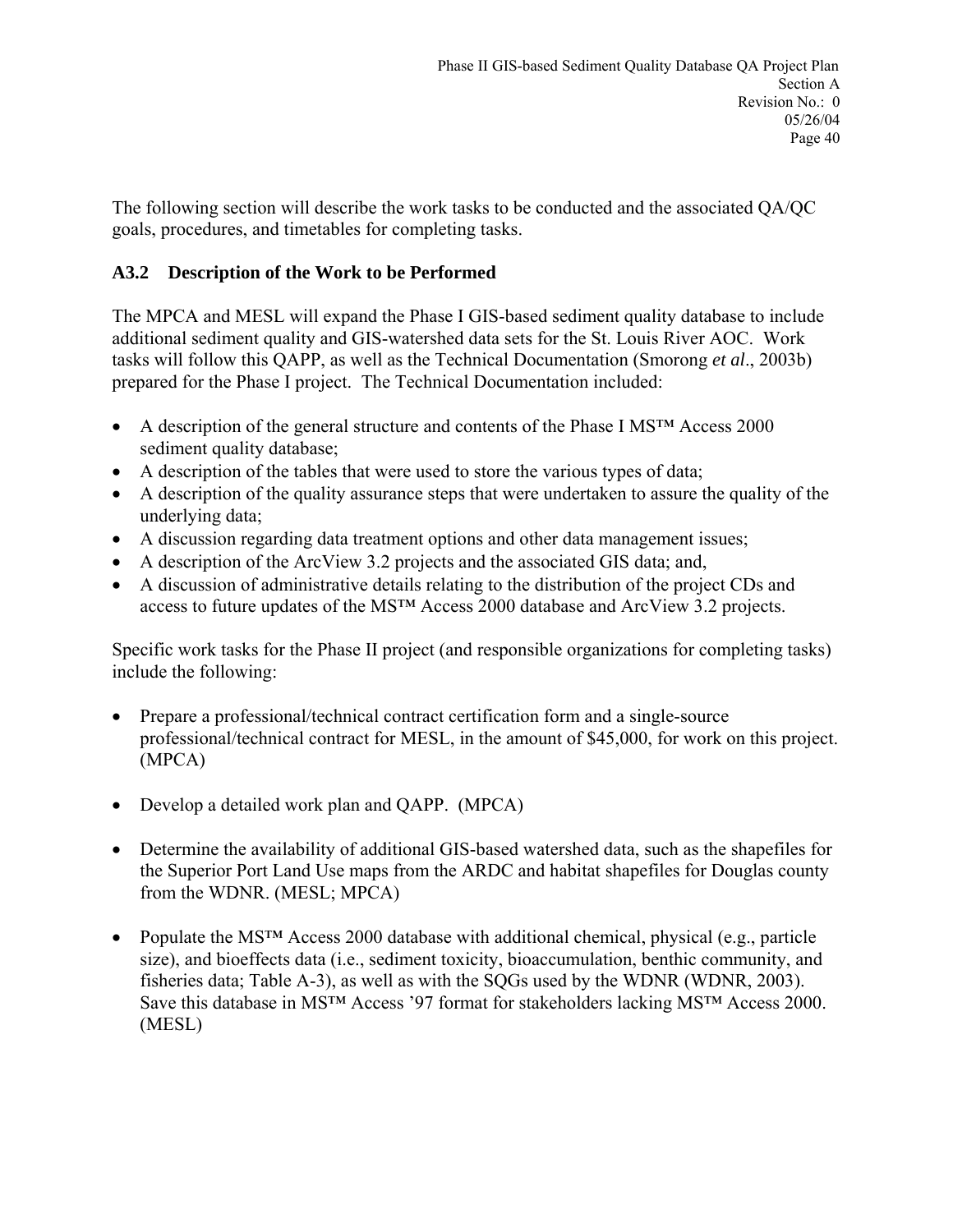| <b>Reference</b>                                             | <b>Location</b>                                        | <b>Sediment Chemistry</b>                                        | <b>Toxicity</b><br><b>Test Data</b> | <b>Benthic</b><br>Data | <b>Bioaccu-</b><br>mulation<br>Data | <b>Sampling</b><br>Year(s) |
|--------------------------------------------------------------|--------------------------------------------------------|------------------------------------------------------------------|-------------------------------------|------------------------|-------------------------------------|----------------------------|
| Ankley et al. (1994)*                                        | Duluth-Superior Harbor                                 | PAHs, TOC                                                        | Yes                                 | No                     | N <sub>0</sub>                      | 1994                       |
| Blasland Bouck and Lee, Inc. (2000) Koppers Industries, Inc. |                                                        | Need to obtain report to determine list of<br>chemicals analyzed | $\gamma$                            | $\gamma$               | $\gamma$                            | $\overline{\mathcal{L}}$   |
| Costa (2001)                                                 | Reservation lakes near St. Louis<br>River              | PCBs, Pb, Hg, TVS, solids, particle size                         | Yes                                 | No                     | No                                  | 2000                       |
| Costa (2004)                                                 | Reservation lakes near St. Louis<br>River;             | methyl Hg;                                                       | No;                                 | No:                    | Yes (fish<br>tissue);               | 2000;                      |
|                                                              | 12 additional St. Louis River<br>samples               | PCBs, Pb, Hg, methyl Hg, TVS, solids,<br>particle size           | Yes                                 | No                     | N <sub>o</sub>                      | 2002                       |
| Crane (1997); MPCA (unpublished<br>$data)*$                  | USX and Interlake/Duluth Tar<br><b>Superfund Sites</b> | Metals, Hg, PAHs, ammonia, cyanide,<br>oil & grease, TOC, phenol | Yes                                 | No                     | N <sub>0</sub>                      | 1993                       |
| Crane et al. (1997)                                          | Duluth-Superior Harbor                                 | $Yes - in Phase I database$                                      | $Yes - in$<br>Phase I<br>database   | Yes                    | No                                  | 1994                       |
| DeFoe and Ankley (1998)                                      | Hog Island Inlet and Stryker Bay                       | N <sub>0</sub>                                                   | Yes                                 | $\rm No$               | No                                  | 1993, 1994                 |

# Table A-3. Sediment Quality Data Sets Pending Inclusion in the  $MS<sup>TM</sup>$  Access 2000 database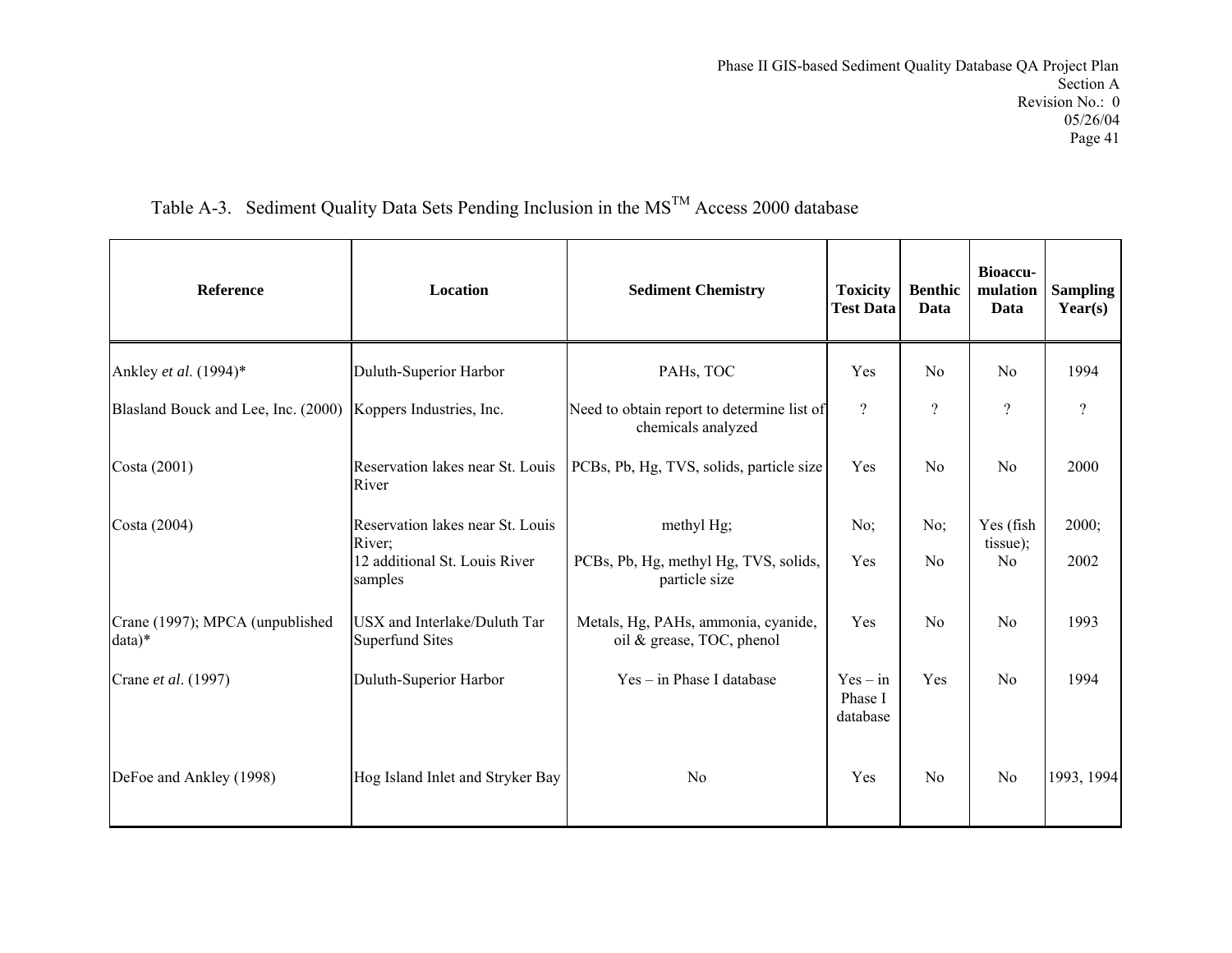| <b>Reference</b>                                               | Location                                               | <b>Sediment Chemistry</b>                                                                                                       | <b>Toxicity</b><br><b>Test Data</b> | <b>Benthic</b><br>Data | Bioaccu-<br>mulation<br>Data | <b>Sampling</b><br>Year(s) |
|----------------------------------------------------------------|--------------------------------------------------------|---------------------------------------------------------------------------------------------------------------------------------|-------------------------------------|------------------------|------------------------------|----------------------------|
| IT Corporation (1997)*                                         | Interlake/Duluth Tar Superfund<br><b>Site</b>          | SEM metals, AVS, PAHs, TOC, metals,<br>Hg, ammonia, cyanide, BTEX, particle<br>size                                             | Yes                                 | Yes                    | N <sub>0</sub>               | 1996                       |
| MPCA (1997a,b); Breneman et al.<br>$(2000)$ ; USEPA (In prep.) | St. Louis River AOC                                    | $Yes - in Phase I database$                                                                                                     | $Yes - in$<br>Phase I<br>database   | Yes                    | No                           | 1995, 1996                 |
| MPCA (unpublished data) based on<br>QAPP (Bay West, Inc. 2001) | Interlake/Duluth Tar Superfund<br>Site                 | PAHs, metals, dioxins and furans,<br>octachlorostyrene, hexachlorobenzene,<br>PCBs, cyanide, sulfate, TOC, and<br>particle size | Yes                                 | Yes                    | Yes                          | 2001                       |
| Oliaei et al. (2002)                                           | Vicinity of WLSSD                                      | $Yes - in Phase I database$                                                                                                     | N <sub>0</sub>                      | N <sub>0</sub>         | Yes (fish<br>tissue)         | 2001                       |
| Redman and Janisch (1995)                                      | Newton Creek/Hog Island Inlet                          | Metals, Hg, DROs, PAHs, oil & grease,<br>ammonia, cyanide, TOC, particle size                                                   | Yes                                 | Yes                    | N <sub>0</sub>               | 1993, 1994                 |
| Richards and Breneman (1994)                                   | USS and Interlake/Duluth Tar<br><b>Superfund Sites</b> | No                                                                                                                              | N <sub>0</sub>                      | Yes                    | N <sub>0</sub>               | 1993                       |
| SEH Inc. (1994)                                                | Fraser Shipyards                                       | Need to obtain report to determine list of<br>chemicals analyzed                                                                | $\gamma$                            | $\gamma$               | $\overline{\mathcal{L}}$     | $\overline{\mathcal{L}}$   |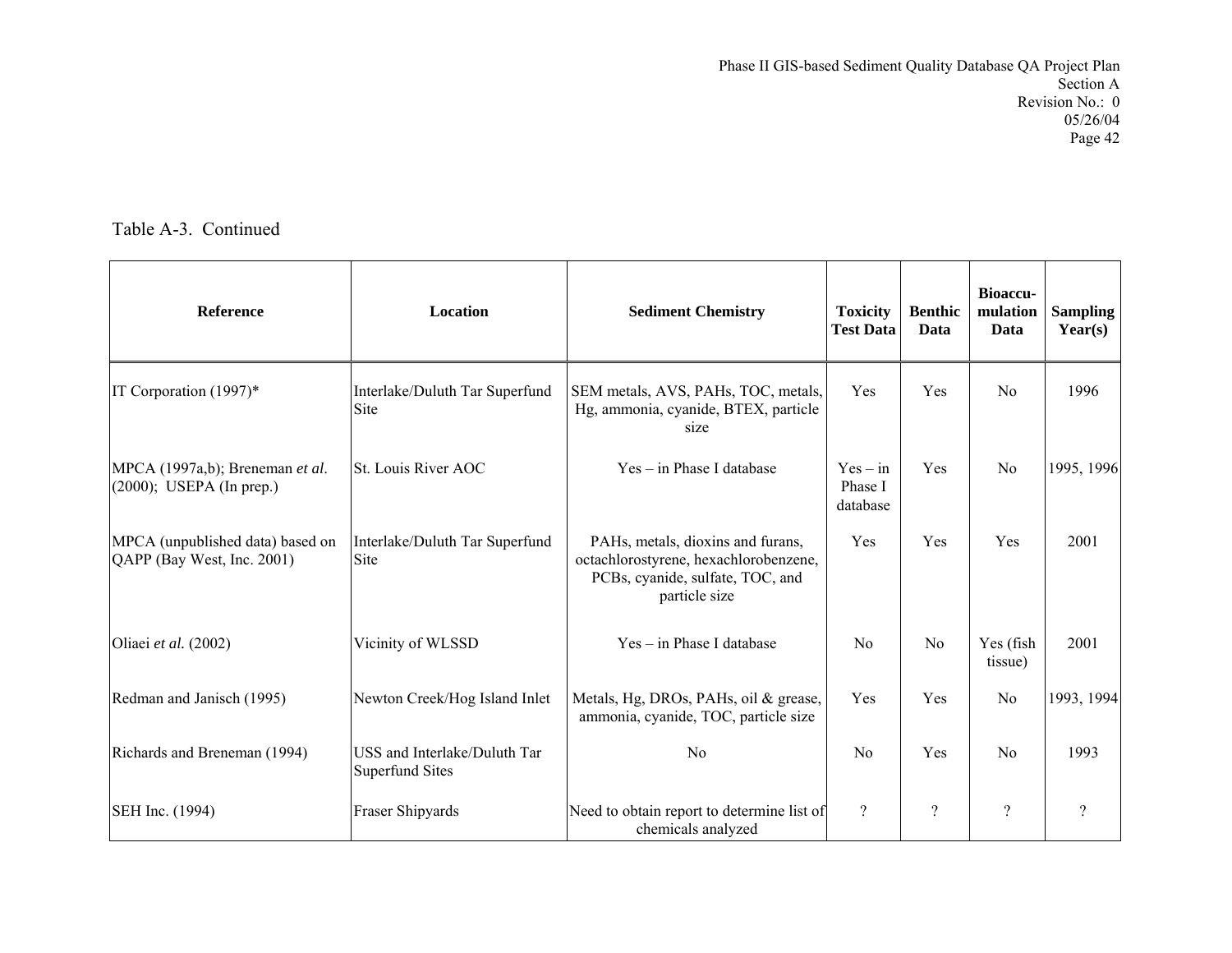| <b>Reference</b>                                  | Location                                                                          | <b>Sediment Chemistry</b>                                                                                     | <b>Toxicity</b><br><b>Test Data</b> | <b>Benthic</b><br>Data | <b>Bioaccu-</b><br>mulation<br>Data | <b>Sampling</b><br>Year(s) |
|---------------------------------------------------|-----------------------------------------------------------------------------------|---------------------------------------------------------------------------------------------------------------|-------------------------------------|------------------------|-------------------------------------|----------------------------|
| SEH Inc. (2000)                                   | Newton Creek Segments B and C                                                     | PAHs, DROs, TOC, oil and grease,<br>PCBs, VOCs, metals, cyanide, ammonia                                      | Yes                                 | Yes                    | N <sub>0</sub>                      | 1999, 2000                 |
| SEH Inc. (2003a)                                  | Newton Creek Segments B and C                                                     | PAHs, VOCs, metals, Hg, AVS, SEM,<br>TOC, particle Size                                                       | N <sub>0</sub>                      | N <sub>0</sub>         | N <sub>0</sub>                      | 2002                       |
| SEH Inc. (2003b)                                  | Hog Island Inlet                                                                  | PAHs, VOCs, TOC, DROs, metals,<br>AVS metals, SEM, particle size                                              | Yes                                 | Yes                    | N <sub>o</sub>                      | 2002                       |
| Smith et al. (1992)*                              | Allouez Bay, WLSSD, others                                                        | Metals, total PCBs, total PAHs, particle<br>size                                                              | Yes                                 | N <sub>0</sub>         | Yes (fish<br>tissue)                | 1992                       |
| Sorensen et al. (1996) and Glass et<br>al. (1998) | Knife Falls, Potlatch, Scanlon,<br>Thomson, Forbay, and Fond du<br>Lac Reservoirs | Hg                                                                                                            | N <sub>0</sub>                      | Yes                    | Yes                                 | 1995, 1996                 |
| Thijssen (1997)                                   | 10 R-EMAP sites (but not<br>associated with the R-EMAP<br>project)                | PAHs, TOC                                                                                                     | N <sub>0</sub>                      | N <sub>0</sub>         | Yes                                 | 1996                       |
| TMA (1996)                                        | Duluth-Superior Harbor                                                            | Metals, Hg, ammonia, phosphorus,<br>cyanide, COD, TOC, oil & grease,<br>PCBs, PAHs, pesticides, particle size | Yes                                 | N <sub>0</sub>         | Yes                                 | 1995, 1996                 |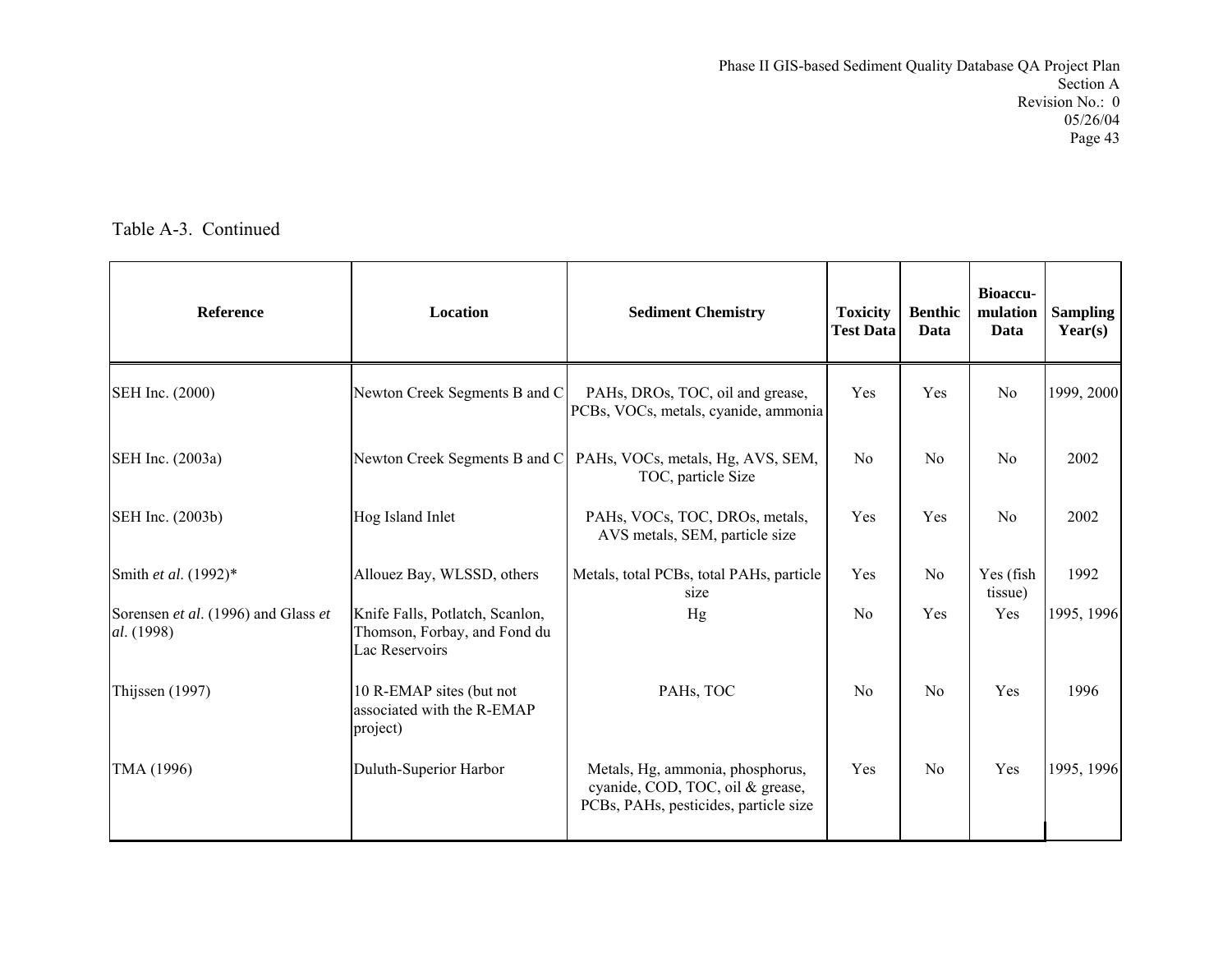| <b>Reference</b>                                   | Location                                    | <b>Sediment Chemistry</b>                                                                                                                                                   | <b>Toxicity</b><br><b>Test Data</b> | <b>Benthic</b><br>Data | <b>Bioaccu-</b><br>mulation<br>Data | <b>Sampling</b><br>Year(s) |
|----------------------------------------------------|---------------------------------------------|-----------------------------------------------------------------------------------------------------------------------------------------------------------------------------|-------------------------------------|------------------------|-------------------------------------|----------------------------|
| URS Corporation (2003)                             | <b>USS</b> Superfund Site                   | Metals; Hg; SEM metals, AVS, PAHs,<br>PCBs, dioxins/furans, VOCs, TOC,<br>DROs, carbazole, dibenzofuran,<br>hexachlorobenzene, octachlorostyrene,<br>particle size, ammonia | No                                  | No                     | N <sub>0</sub>                      | 2002                       |
| USACE DACW35-91-D-0001/0040                        | Nemadji Shoals and Lakehead<br><b>Sites</b> | Metals, PAHs, PCBs, pesticides, BNAs,<br>VOCs, ammonia, cyanide, TOC, particle<br>size                                                                                      | In review                           | No                     | No                                  | 1992                       |
| <b>USACE DACW35-93-D-0005</b><br>Delivery order 16 | Duluth-Superior Cross Channel               | Metals, PAHs, PCBs, pesticides,<br>ammonia, cyanide, TOC, particle size                                                                                                     | In review                           | No                     | No                                  | 1993                       |
| <b>USACE DACW35-93-D-0005</b><br>Delivery order 29 | Duluth-Superior Harbor                      | Metals, PAHs, PCBs, pesticides,<br>ammonia, cyanide, TOC, particle size                                                                                                     | In review                           | $\rm No$               | N <sub>0</sub>                      | 1994                       |
| <b>USACE DACW35-93-D-0005</b><br>Delivery order 36 | Duluth-Superior Harbor (Deep<br>Hole)       | Metals, PAHs, PCBs, ammonia, particle<br>size                                                                                                                               | N <sub>0</sub>                      | No                     | N <sub>0</sub>                      | 1994                       |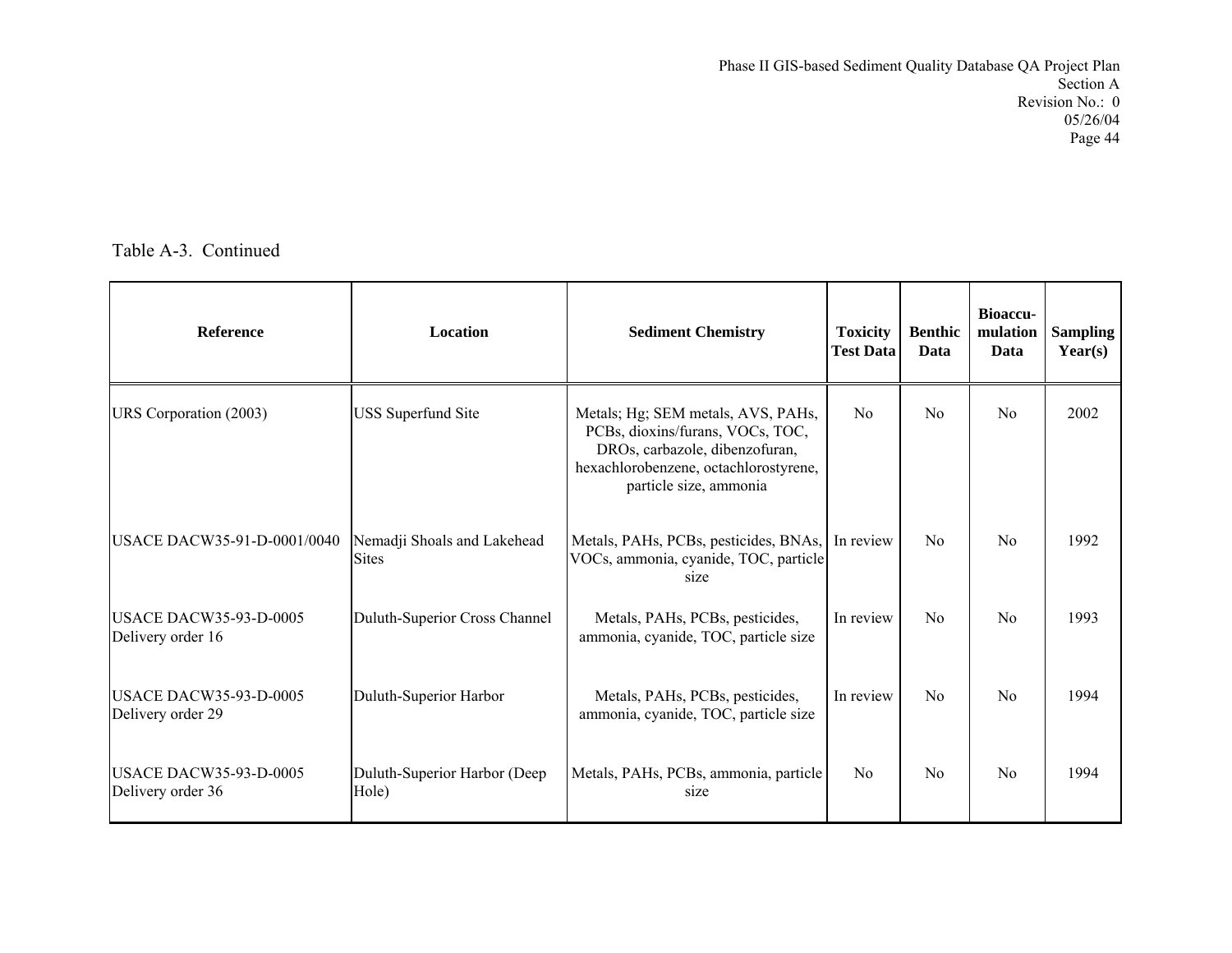Table A-3. Continued

| <b>Reference</b>                                        | <b>Location</b>                                   | <b>Sediment Chemistry</b>                                               | <b>Toxicity</b><br><b>Test Data</b> | <b>Benthic</b><br>Data | <b>Bioaccu-</b><br>mulation<br>Data | <b>Sampling</b><br>Year(s) |
|---------------------------------------------------------|---------------------------------------------------|-------------------------------------------------------------------------|-------------------------------------|------------------------|-------------------------------------|----------------------------|
| <b>USACE DACW35-95-D-0002</b><br>Delivery order 28      | Duluth Entrance Channel                           | Metals, PAHs, PCBs, pesticides,<br>ammonia, cyanide, TOC, particle size | N <sub>0</sub>                      | N <sub>0</sub>         | N <sub>0</sub>                      | 1995                       |
| <b>WDNR</b> (2003b)                                     | <b>Fraser Shipyards</b>                           | Pb, PAHs (check for other chemicals<br>when obtain report)              | N <sub>0</sub>                      | No                     | N <sub>0</sub>                      | 2002                       |
| Wenck Associates (1995)*                                | Lakehead Pipe Line (North of<br>Hog Island Inlet) | metals, Hg, DROs, PAHs, oil & grease,<br>ammonia, TOC, particle size    | Yes                                 | No                     | N <sub>0</sub>                      | 1995                       |
| West and Ankley (1998)                                  | Hog Island Inlet and Superior<br><b>Bay</b>       | N <sub>0</sub>                                                          | Yes                                 | No                     | N <sub>0</sub>                      | $\gamma$                   |
| <b>West Central Environmental</b><br>Consultants (2004) | Minnesota Slip                                    | PAHs, PCBs, DROs, metals, Hg, TOC,<br>particle size                     | N <sub>0</sub>                      | No                     | N <sub>0</sub>                      | 2004                       |

\* Only matching sediment chemistry and toxicity data from this study were included in the Phase I GIS-based sediment quality database.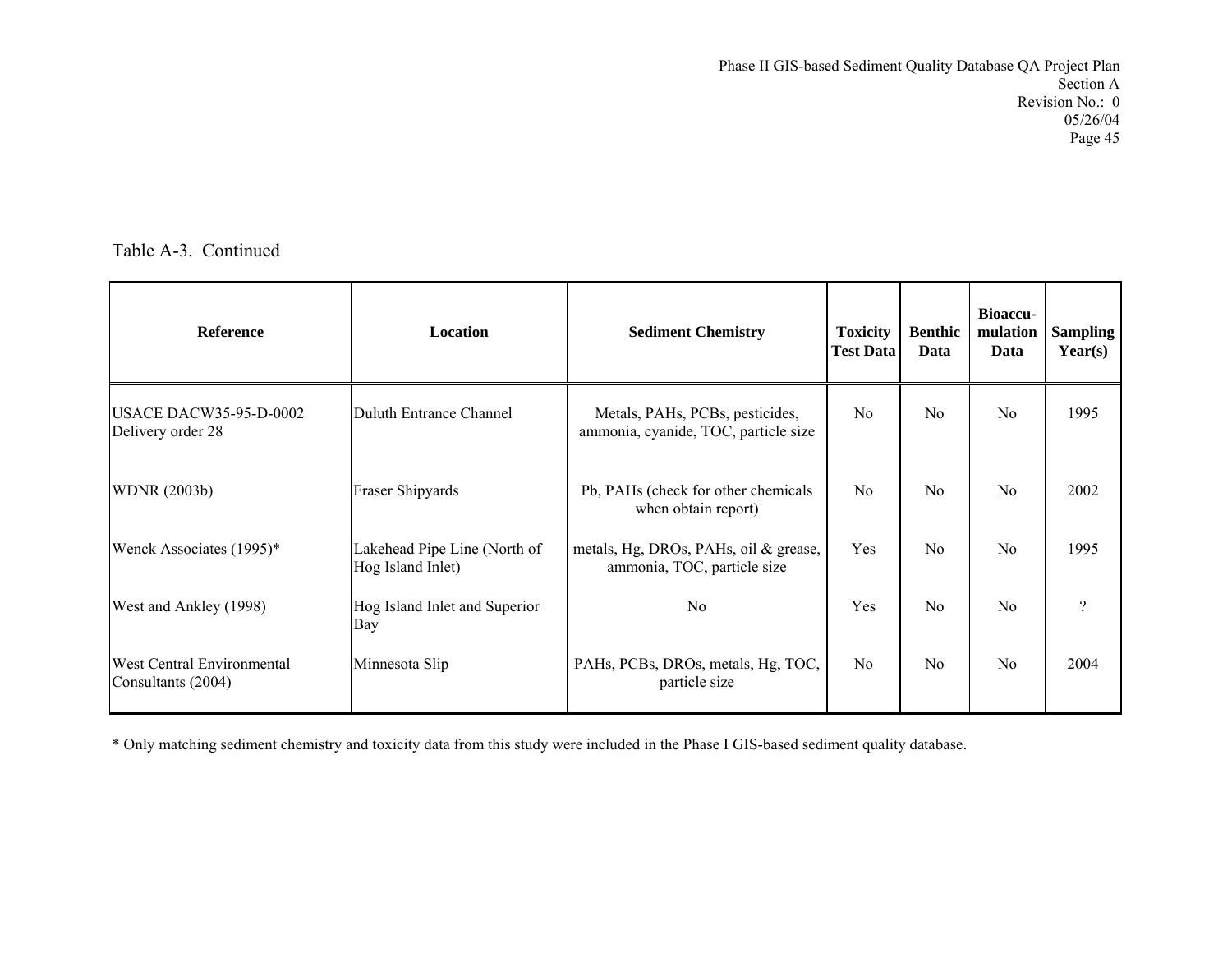- Translate the MS™ Access 2000 database to a format compatible with Query Manager 2.5 (which will contain mean PEC-Qs). Coordinate with NOAA staff and their contractor to have them incorporate the Phase II MS<sup>TM</sup> Access 2000 database into NOAA's Watershed database for the St. Louis River AOC (which uses Query Manager 2.5 and does not include mean PEC-Qs). (MESL)
- Update the ArcView 3.2 projects with new GIS shapefiles, and translate these projects to ArcView 8.3. (MESL)
- Prepare updated Help Sections for database and ArcView users. (MESL; MPCA)
- Prepare updated technical documentation of the MS<sup>TM</sup> Access '97/2000 and Query Manager 2.5 databases and accompanying ArcView projects. (MESL; MPCA)
- Provide comparisons of the mean PEC-Qs for matching sediment chemistry and toxicity data from the St. Louis River AOC with other sites in the Great Lakes area and in North America. This task will involve the use of MESL's proprietary sediment toxicity database of matching sediment chemistry and toxicity data for freshwater sites in North America. (MESL)
- Distribute a CD version of the work products to MPCA staff and interested partners/stakeholders. (MPCA)
- Update the MPCA's Contaminated Sediment Web page to include PDF copies of the Phase II Help Sections for database users and ArcView users, as well as an announcement about the availability of the Phase II GIS-based sediment quality database. (MPCA)

A schedule of the major milestones for this project are given in Table A-4.

| <b>Project Milestones</b>     | <b>Dates</b> |
|-------------------------------|--------------|
| • Complete Contract with MESL | 9/2003       |
| Complete and Approve QAPP     | 5/2004       |

Table A-4. Schedule of Project Milestones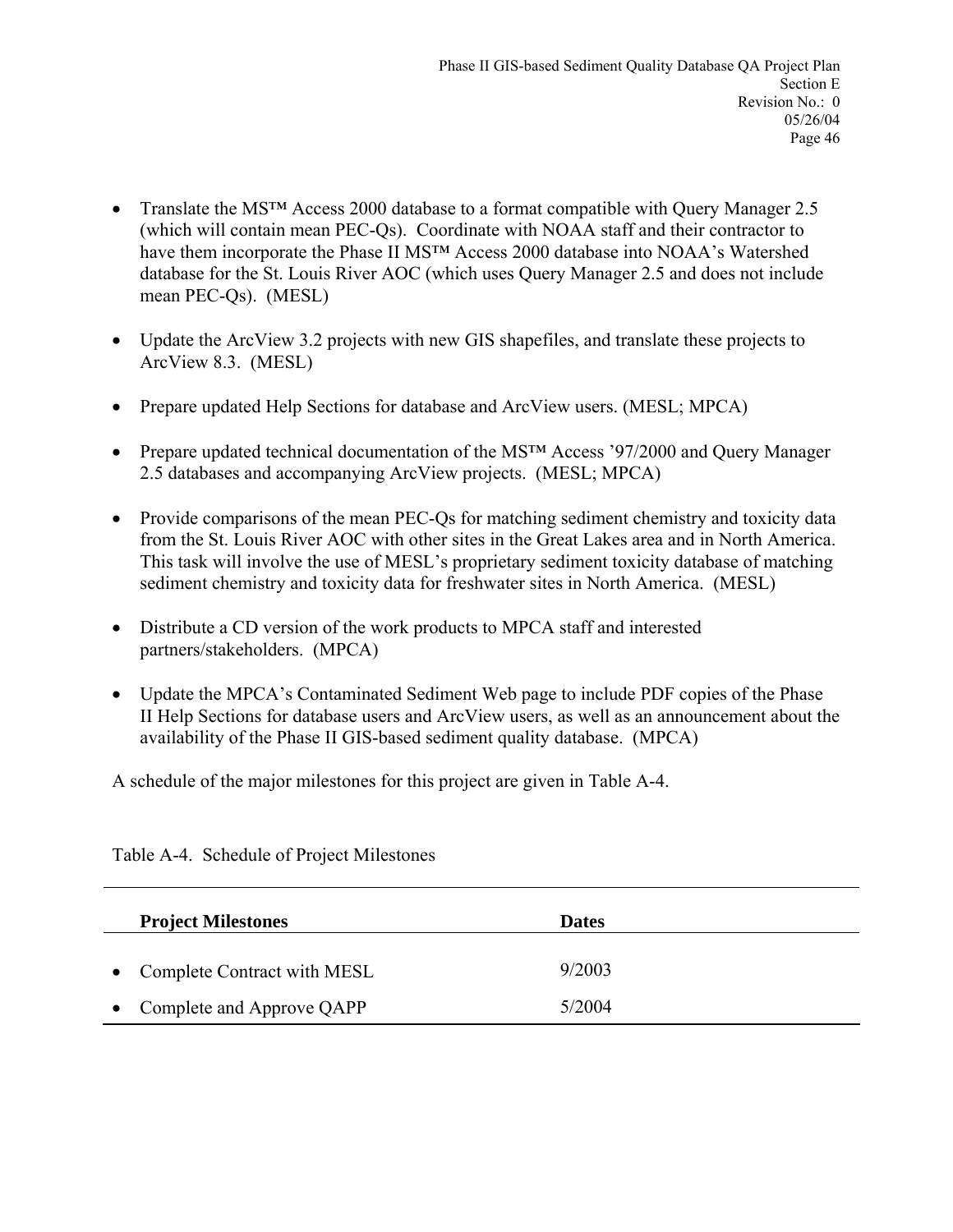|           | <b>Project Milestones</b>                                                                                                      | <b>Dates</b> |
|-----------|--------------------------------------------------------------------------------------------------------------------------------|--------------|
| $\bullet$ | Complete Phase II MS™ Access 2000<br>Database                                                                                  | 10/2004      |
| $\bullet$ | Translate Phase II MSTM Access 2000<br>Database to MS <sup>TM</sup> Access '97 and format<br>compatible with Query Manager 2.5 | 10/2004      |
| $\bullet$ | Complete Phase II ArcView 3.2 Projects                                                                                         | 10/2004      |
| $\bullet$ | Translate Phase II ArcView 3.2 Projects to<br>ArcView 8.3 Projects                                                             | 10/2004      |
| $\bullet$ | Complete Updated Help Sections for<br>Database Users and ArcView Users and<br><b>Updated Technical Documentation</b>           | 11/2004      |
| $\bullet$ | Complete Updated Mean PEC-Q<br>Comparison                                                                                      | 12/2004      |
|           | Project End                                                                                                                    | 12/2004      |

### **A4 QUALITY OBJECTIVES AND CRITERIA FOR MEASUREMENT DATA**

#### **A4.1 Purpose/Background**

The purpose of this section is to document the Data Quality Objectives (DQOs) of the project. In addition, performance criteria will be established for the planning process and measurement system that will be employed in evaluating sediment quality and fisheries data collected from other sources for use in the GIS-based sediment quality database.

#### **A4.2 Specifying Quality Objectives**

The DQO Process is a series of planning steps based on the Scientific Method that is designed to ensure that the type, quality, and quantity of environmental data used in decision making are appropriate for the intended application. DQOs are qualitative and quantitative statements derived from outputs of each step of the DQO Process that:

- Clarify the intended use of the data;
- Define the type of data needed to support the decision;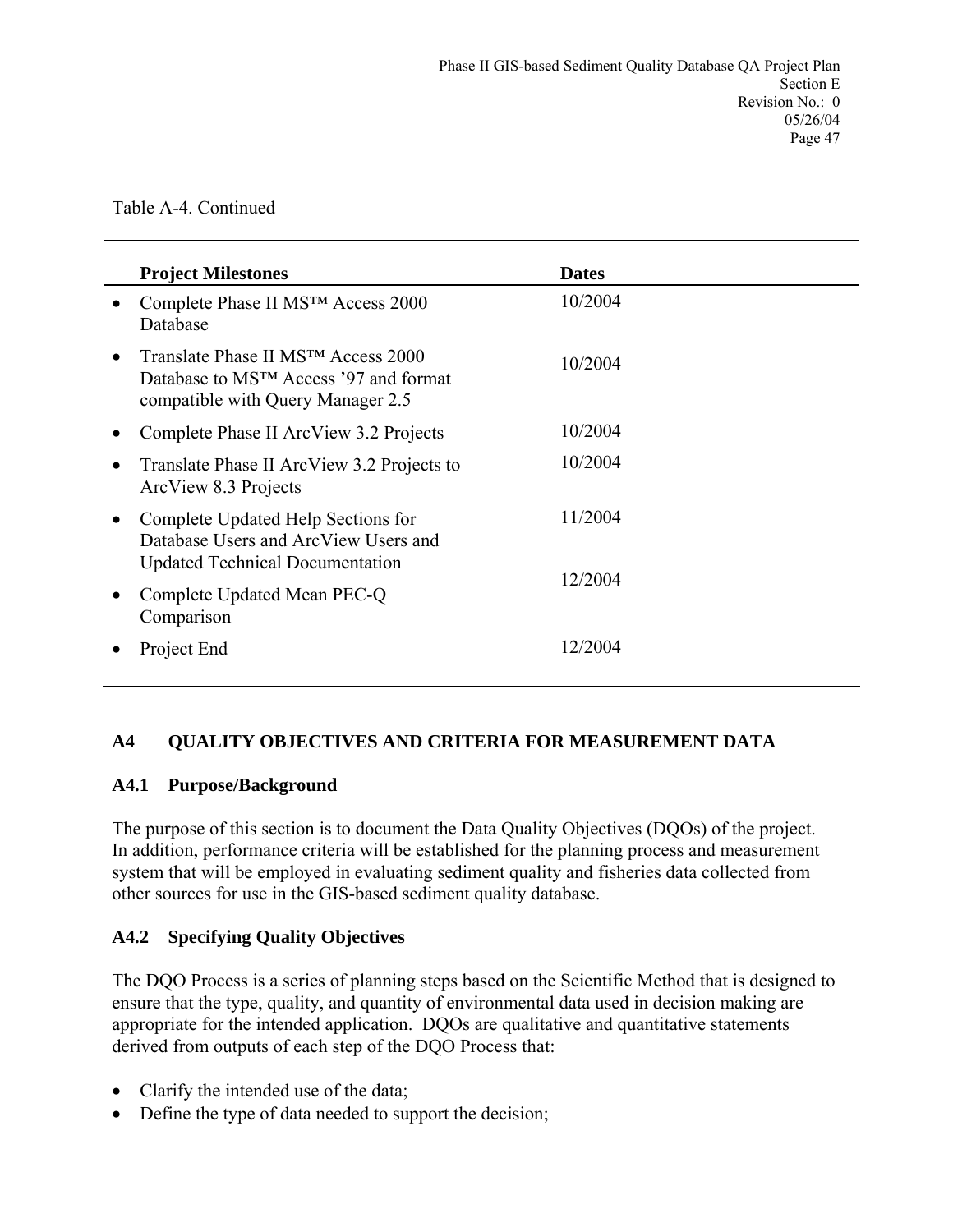- Identify the conditions under which the data should be collected; and,
- Specify tolerable limits on the probability of making a decision error due to uncertainty in the data.

The DQO process consists of the following seven steps:

- 1. State the problem;
- 2. Identify the decision;
- 3. Identify inputs to the decision;
- 4. Define the study boundaries;
- 5. Develop a decision rule;
- 6. Specify limits on decision errors; and
- 7. Optimize the design for obtaining data.

Data Quality Indicators (DQIs) can be developed for a sampling activity through the use of the DQO process (USEPA, 1998).

For this project, the individual steps of the DQO process are listed below.

- 1. State the Problem
	- The members of the project team were previously described in Section A1.2.
	- The primary decision maker for this project is the MPCA Project Manager, who will solicit input from the contractor, MPCA Grant Manager, and expected data users.
	- The description of contamination problems in the St. Louis River AOC was identified in Section A2.2.
	- The financial resources available to carry out this project include GLNPO grant number GL97540401-2 for \$45,000 plus a state match of \$2,368. In addition, staff support from the MPCA will be available for clerical and word processing assistance. The timeline for meeting major project deliverables is provided in Table A-4. This component of the grant will be completed by December 30, 2004.
- 2. Identify the Decision
	- The principal study question is: what is the best approach for managing sediment quality and fisheries data collected from the St. Louis River AOC, in addition to GISbased watershed data, so that the Phase II GIS-based sediment quality database will be of most use to the MPCA and stakeholders?
	- Alternative actions that could result from resolution of the principal study question include:
		- Tracking of critical pollutants included in the Lake Superior LaMP;
		- Facilitate efforts to reduce use impairments listed in the St. Louis River RAP;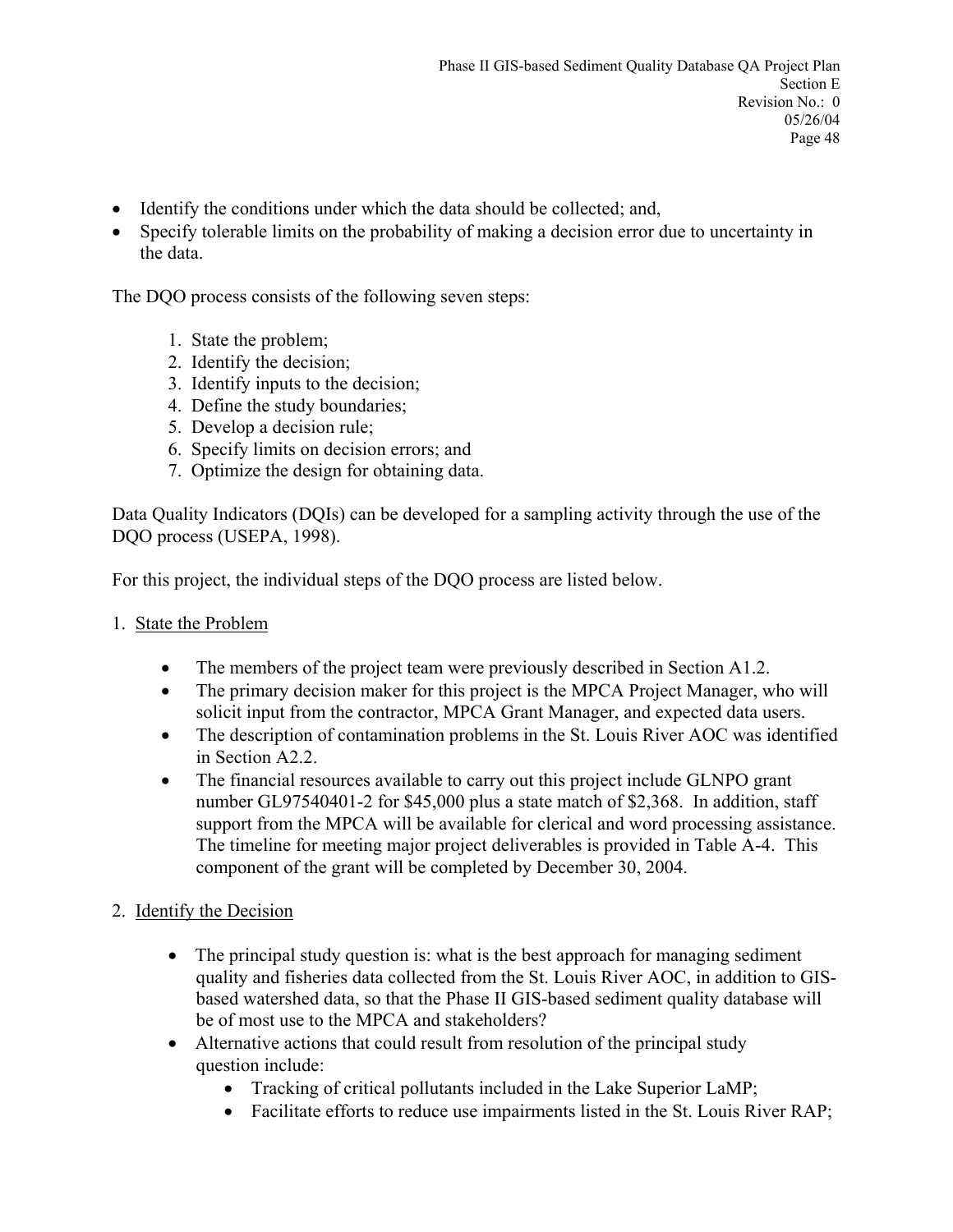- Provide a tool for the MPCA, Minnesota Department of Natural Resources (MDNR), WDNR, Fond du Lac Band, and U.S. Army Corps of Engineers to use to quantify the actual environmental results of their work (e.g., status and trends work, effectiveness of sediment remediation);
- Identify areas for possible sediment remediation based on the weight-ofevidence of sediment quality data;
- Provide sediment quality data for ecological and human health risk assessments in the St. Louis River AOC; and,
- Provide a model for other Great Lakes AOCs to utilize for managing sediment quality and fisheries data with useful GIS watershed data.
- A decision statement for the St. Louis River AOC would be to ensure all remaining sources of sediment quality data collected since 1990, and environmentally-related GIS data for the AOC, be evaluated for inclusion in the Phase II GIS-based sediment quality database.
- Stakeholder input, obtained during the Phase I project (MacDonald *et al*., 2001), will be used to guide decisions about the inclusion of sediment quality and fisheries data, as well as GIS watershed data, into the Phase II GIS-based database.
- 3. Identify Inputs to the Decision
	- To resolve the decision statement, expansion of the Phase I GIS-based sediment quality database will be conducted. In addition, an updated evaluation of electronic sources of sediment quality and fisheries data currently available (and expected to be available by September 30, 2004) will be conducted. Finally, the availability of additional GIS-based watershed data will be assessed. Specific input to the decision statement is further described in Section A3.2.
- 4. Define the Boundaries of the Study
	- The characteristics that define the population of interest are the following components:
		- Sediment chemistry data [e.g., mercury, PAHs, PCBs, dioxins/furans, pesticides (e.g., DDT metabolites, toxaphene), brominated flame retardants, metals, total organic carbon];
		- Physical parameter data (e.g., particle size);
		- Sediment toxicity test results for acute and chronic toxicity tests;
		- Tissue residue data for fish and invertebrates;
		- Other fisheries data (e.g., incidence of tumors, fin rot);
		- Benthic invertebrate community data (i.e., for bottom feeding organisms);
		- Level I and Level II SQT values for Minnesota (Crane *et al*., 2000);
		- Level 1, Level 2, Level 3, and Level 4 SQG values for Wisconsin (WDNR, 2003);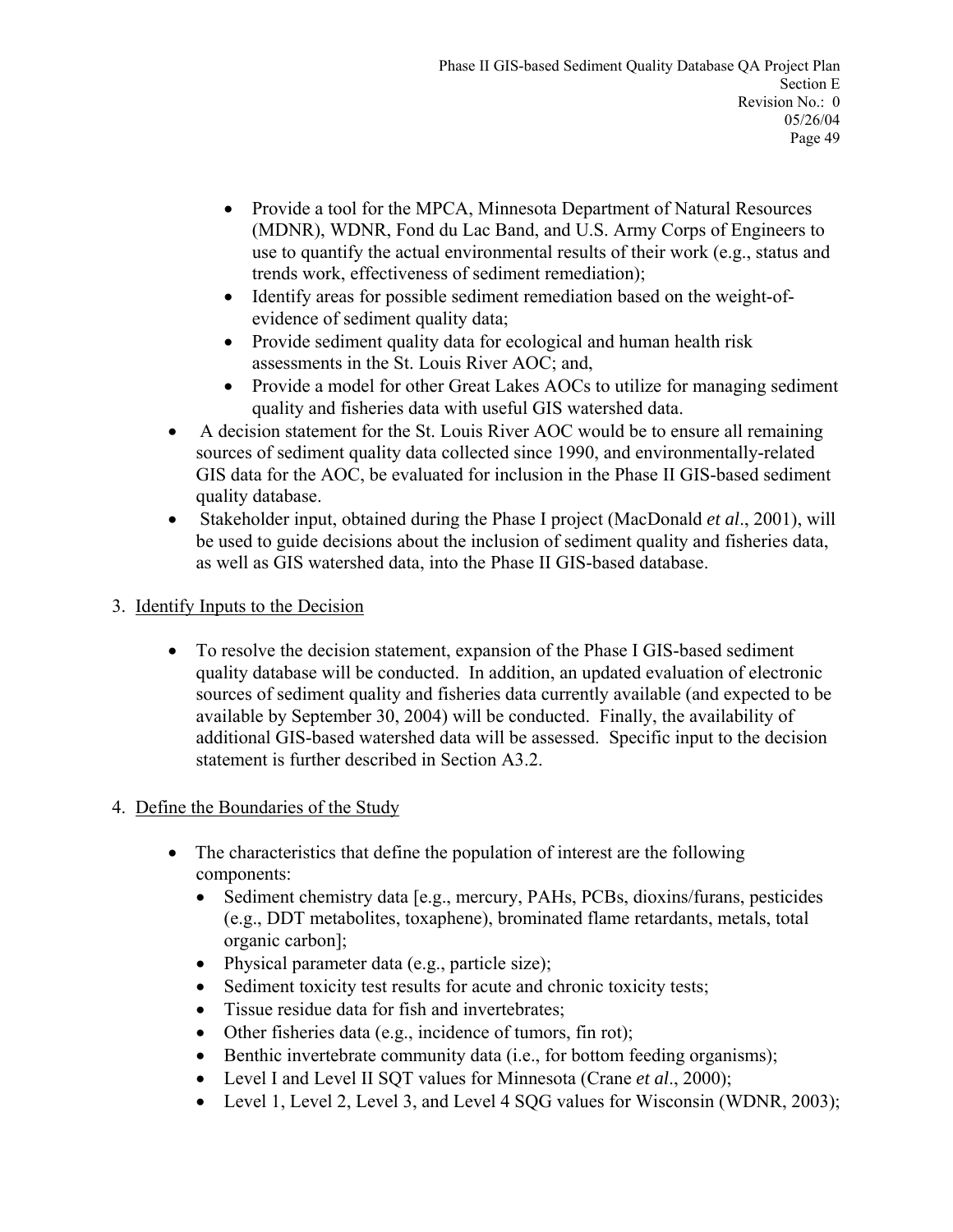- GIS locational data for each sampling site (according to the format given at http://www.epa.gov/glnpo/ldp/App2.html); and,
- QA/QC data for each chemical, physical, and biological parameter.
- The spatial boundary of the decision statement will be limited to:
	- The geographic area of the St. Louis River AOC from Cloquet, MN to the Duluth, MN and Superior, WI entries to Lake Superior.
	- The temporal boundary of the problem will be limited to a distinct period of time from 1990 to September 30, 2004. This time period was selected to correspond to MPCA sediment investigations funded by GLNPO and the U.S. EPA (in which QAPPs were prepared) and the availability of electronic data files. These data will be used to reflect the sediment quality conditions from which a decision can be made concerning future management actions in the St. Louis River.
	- The scale of decision making will be based on the inclusion of known sediment quality data sets and GIS watershed data into the GIS-based sediment quality database. Strategic alliances with other organizations (MDNR, WDNR, Fond du Lac Band) and cooperation from potentially responsible parties will be sought for them to provide georeferenced sediment quality data to the Project Manager in a format that can readily be brought into the MS™ Access 2000 database.
- Potential practical constraints on the project include the following items: inability to obtain electronic files of sediment quality and fisheries data, as well as GIS data, from designated sources, and a lack of funding to include all of these data into the Phase II GIS-based database.

#### 5. Develop a Decision Rule

- Concentrations of contaminants will be compared to their corresponding Level I and Level II SQTs for use by the MPCA (Crane *et al*., 2000). Multiple contaminants will be considered through the calculation of mean PEC-Qs (Crane *et al*., 2000).
- All of the available chemical and bioeffects data will be evaluated using a weight-of-evidence approach before making management decisions about contaminated sites.
- If...then statements for the decision rule will follow the sediment assessment framework and contingency table of Crane *et al*. (2000).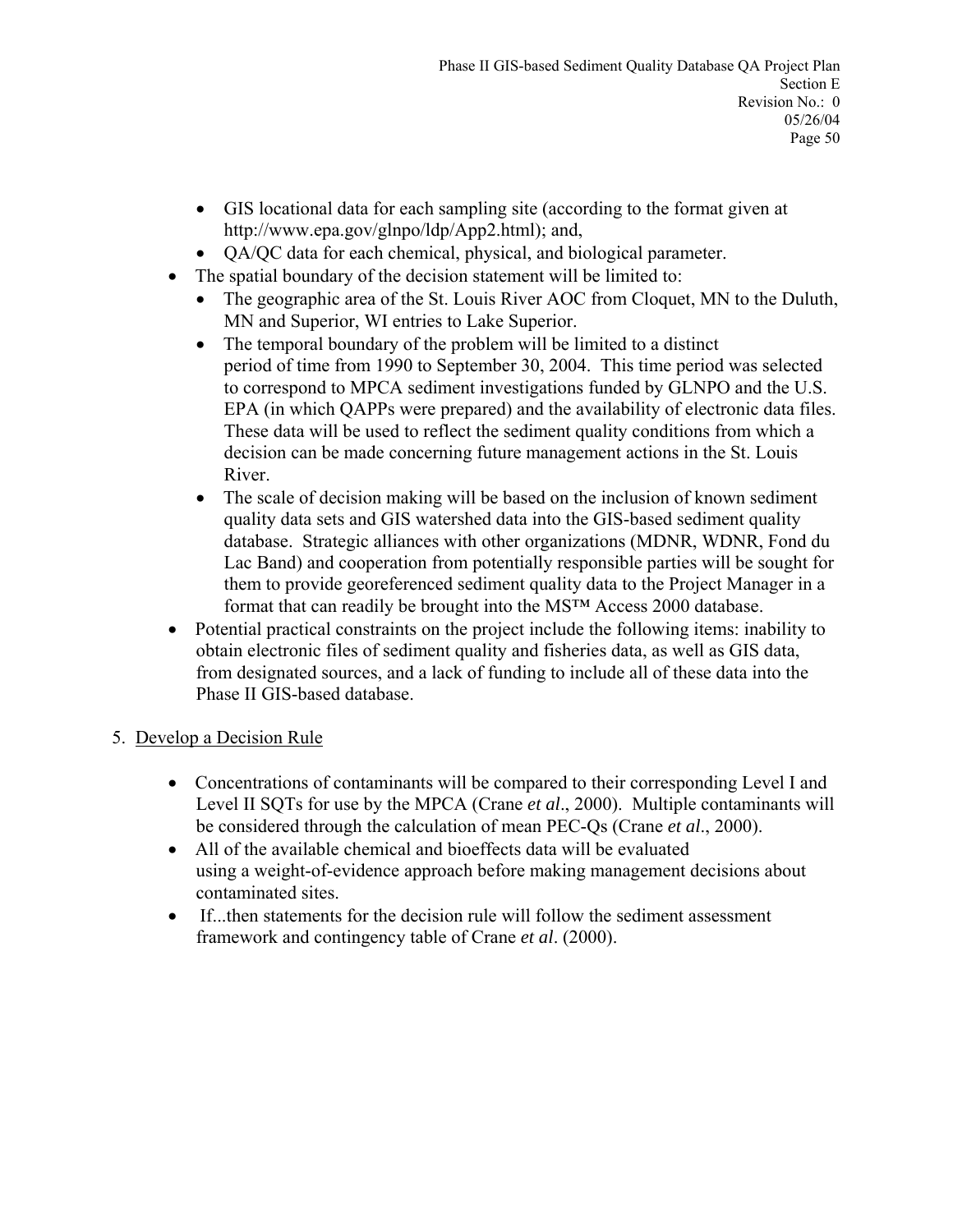### 6. Specify Tolerable Limits on Decision Errors

- The decision errors and null hypothesis will depend on how the data in the GIS-based database are utilized (see Section A2.2.4). One example scenario is given below.
	- For a sediment remediation scenario, the two decision errors are (i) deciding the weight-of-evidence data indicates the sediments are contaminated enough to warrant remediation when it truly does not, and (ii) deciding the weight-ofevidence data indicates the sediments are not contaminated enough to warrant remediation when it truly does.
		- The true state of nature for decision error (i) is that the area of interest does not need remediation.
		- The true state of nature for decision error (ii) is that the area of interest needs to be remediated.
	- The potential consequences of each decision error are:
		- The consequences of deciding that the area of interest warrants remediation, when it truly does not, will be that the MPCA will have lost time and resources that could have been used to remediate more worthy sites.
		- The consequences of deciding that the area of interest does not warrant remediation, when it truly does, will be that aquatic biota, and possibly humans, may be exposed to unacceptable risks at this site.
	- Decision error (ii) has more severe consequences since the risk of jeopardizing human health and ecological stability outweighs the consequence of lost resources and time spent evaluating the site.
	- The null hypothesis (baseline condition) and the alternative hypothesis are as follows:
		- The baseline condition, or null hypothesis  $(H_0)$ , is that the weight-of-evidence of available data indicates the sediments require remediation.
		- The alternative hypothesis  $(H_a)$  is that the weight-of-evidence of available data indicates the sediments do not require remediation.
	- The false positive decision error occurs when the null hypothesis is rejected when it is true. The false negative decision error occurs when the null hypothesis is not rejected when it is false.
- The range of possible values of the parameter of interest, where the consequences of decision errors are relatively minor (gray region) must be specified on a case-by-case basis.

# 7. Optimize the Design

• The design of the Phase II GIS-based sediment quality database will be optimized by augmenting the design of the Phase I GIS-based sediment quality database with new data fields (e.g., benthic invertebrate community data) and ArcView projects, as needed.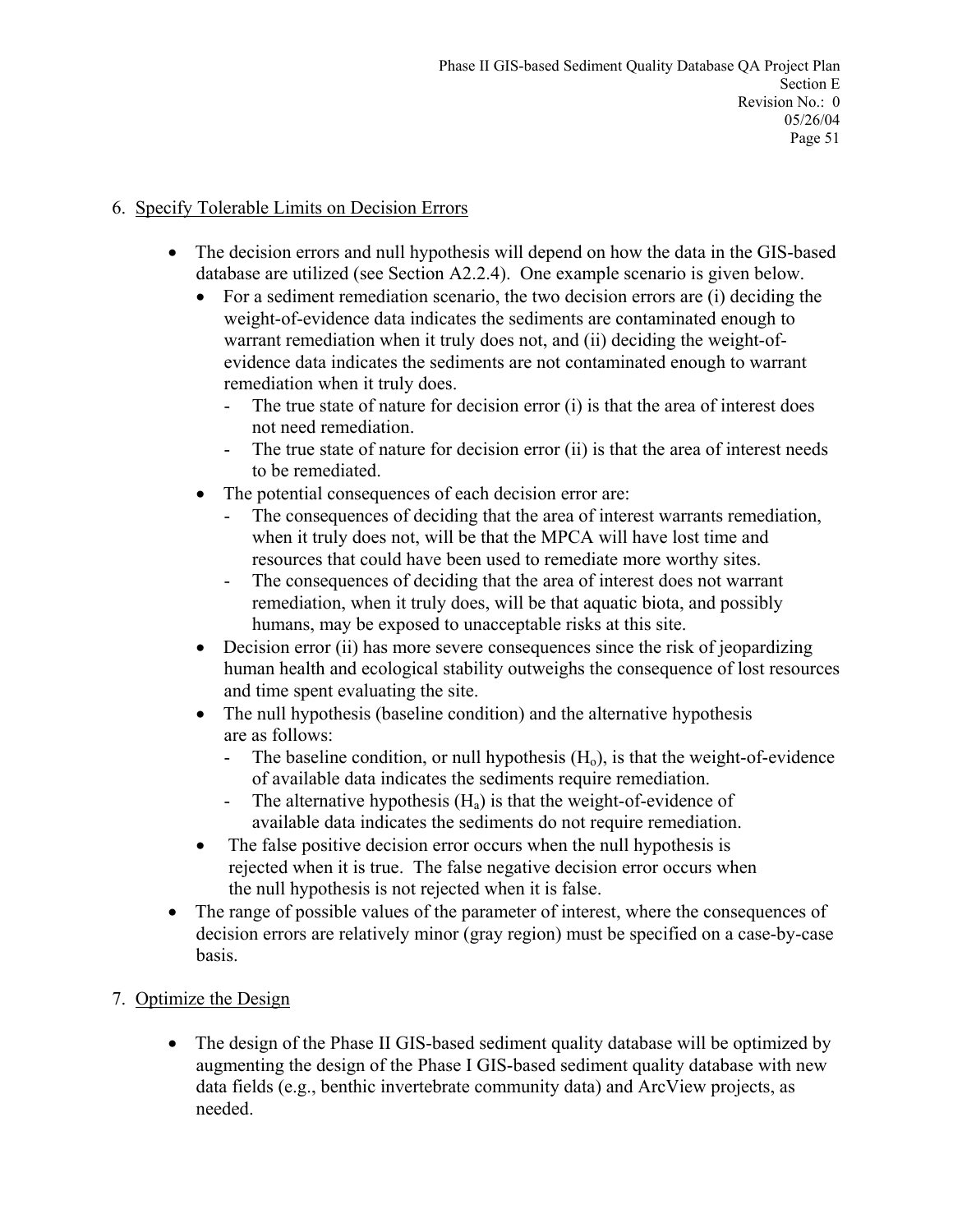#### **A4.3 Specifying Measurement Performance Criteria**

An important feature of the QAPP is that it links the data user's quality objectives to verifiable measurement performance criteria. Since this study includes only pre-existing data, no measurement performance criteria will be established for the Phase II GIS-based database.

Data Quality Indicators (DQIs) are qualitative and quantitative descriptors used in interpreting the degree of acceptability or utility of data. The principal DQIs are precision, bias, representativeness, comparability, and completeness. Establishing acceptance criteria for the DQIs sets quantitative goals for the quality of data generated in the analytical measurement process. It will be beyond the scope of this project to list the project specific DQIs in the Phase II GIS-based sediment quality database. However, the DQIs may be considered in terms of averaging analytical duplicate or field replicate data. Analytical duplicate data will be averaged, if available, whereas field replicate data will be provided separately.

### **A4.3.1 Precision**

Precision is a measure of agreement among replicate measurements of the same property, under prescribed similar conditions. This agreement is calculated as either the range (R) or as the standard deviation (s). It may also be expressed as a percentage of the mean of the measurements, such as relative percent difference (RPD) or relative standard deviation (RSD) (for three or more replicates).

Field precision is assessed through the collection and measurement of field replicates at a rate of one replicate per ten analytical samples. This allows intralaboratory precision information to be obtained on sample acquisition, handling, shipping, storage, preparation, and analysis. Both samples can be carried through the steps in the measurement process together to provide an estimate of short-term precision. An estimate of long-term precision can be obtained by separating the two samples and processing them at different times or by different people and/or analyzed using different instruments.

For duplicate measurements, RPD is calculated as follows:

$$
RPD = \frac{|D_1 - D_2| \times 100\%}{(D_1 + D_2)/2}
$$

 RPD = relative percent difference  $D_1$  = sample value  $D_2$  = duplicate sample value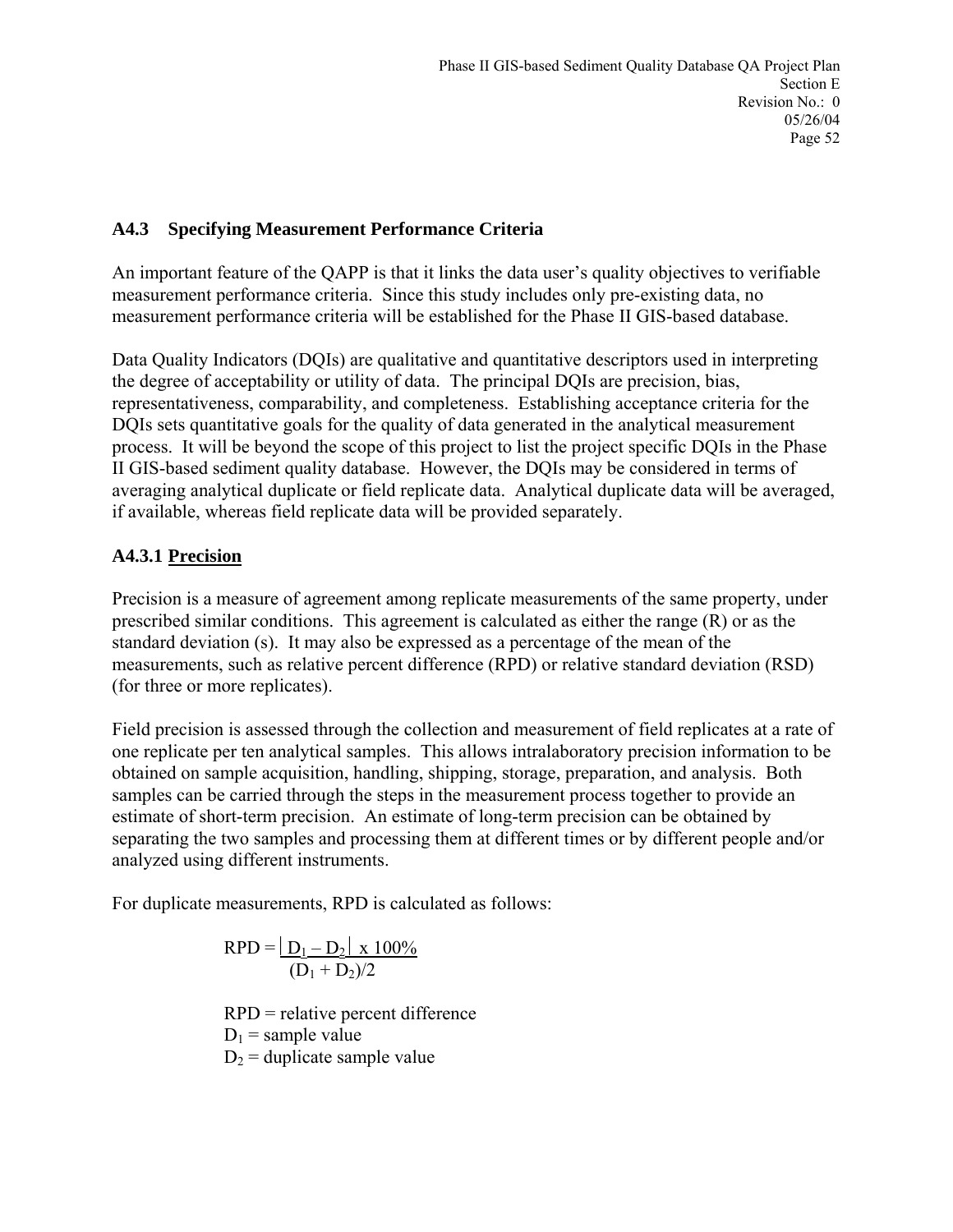For three or more replicates:

 $RSD = (s/x) \times 100$ 

 RSD = relative standard deviation  $s =$  standard deviation of three or more results  $x =$  mean of three or more results

Standard deviation is defined as follows:

 $s = ((\sum(y_i - \text{mean } y)^2 \times 1/(n-1)))^{0.5}$ 

 $s =$ standard deviation  $y_i$  = measured value of the ith replicate mean  $y =$  mean of replicate measurements n = number of replicates

#### **A4.3.2 Bias**

Bias is the systematic or persistent distortion of a measurement process that causes errors in one direction. Bias assessments for environmental measurements are made using personnel, equipment, and spiking materials or reference materials as independent as possible from those used in the calibration of the measurement system. When possible, bias assessments should be based on analysis of spiked samples rather than reference materials so that the effect of the matrix on recovery is incorporated into the assessment. A documented spiking protocol and consistency in following that protocol are important to obtaining meaningful data quality estimates. Spikes should be added at different concentration levels to cover the range of expected sample concentrations. For example, the use of spiked surrogate compounds for GC and GC/MS procedures for PCB congeners and PAH compounds, respectively, can be used to assess for bias.

#### **A4.3.3 Accuracy**

Accuracy is a measure of the closeness of an individual measurement, or the average of a number of measurements, to the true value. Accuracy includes a combination of random error (precision) and systematic error (bias) components that result from sampling and analytical operations.

Accuracy in the field is assessed through the adherence to all sample handling, preservation, and holding times. In order to assure the accuracy of the analytical procedures, an environmental sample will be randomly selected from each sample shipment received at the laboratory, and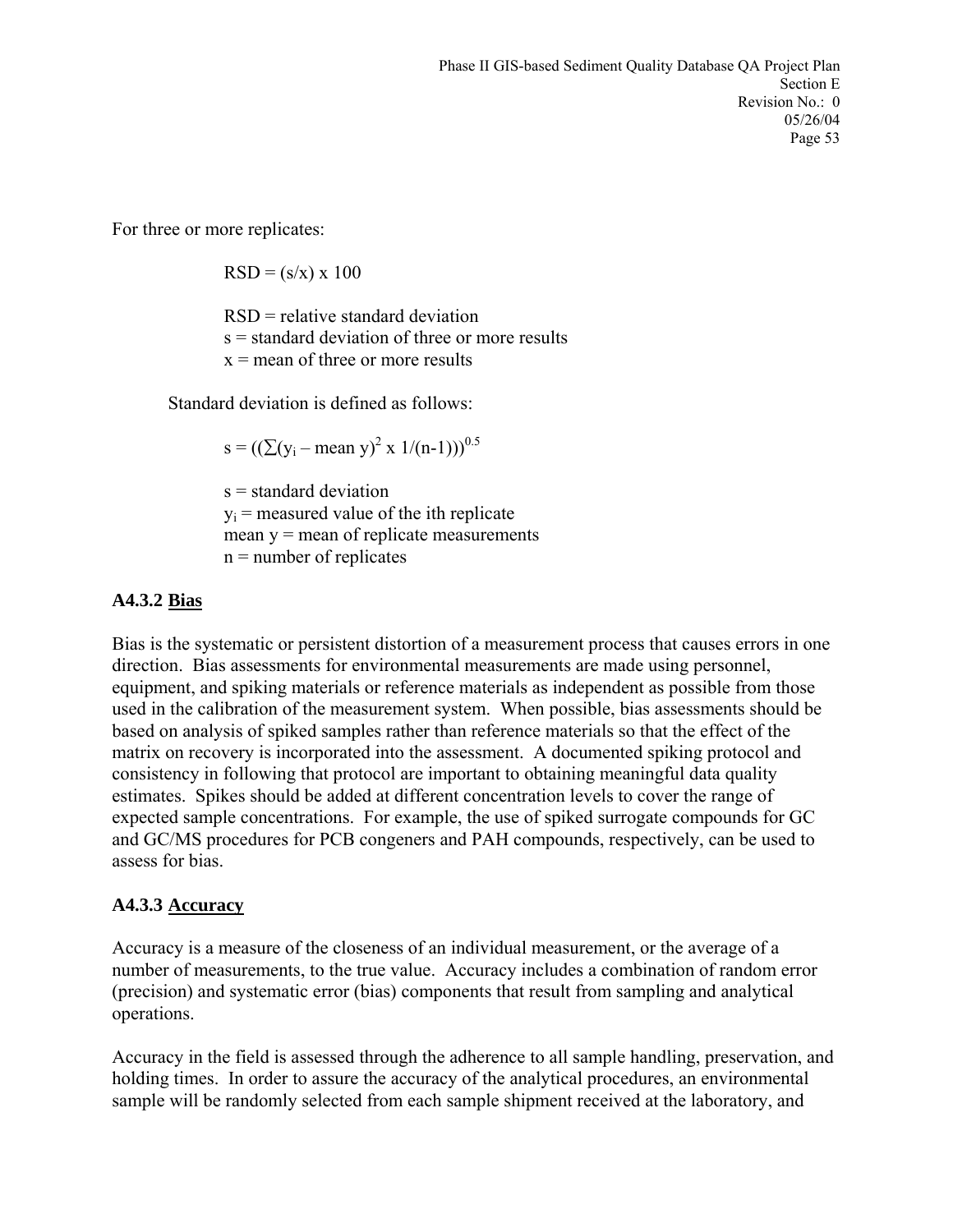spiked with a known amount of the analytes to be evaluated. In general, a sample spike will be included in every set of 20 samples tested on each instrument. The spike sample will then be analyzed. The increase in concentration of the analyte observed in the spiked sample, due to the addition of a known quantity of the analyte, compared to the reported value of the same analyte in the unspiked sample determines the percent recovery. The percent recovery for a spiked sample is calculated according to the following formula:

 $\%R = 100\% \times (S-U)/C_{sa}$ 

 $\%R$  = percent recovery  $S$  = measured concentration in spiked sample  $U$  = measured concentration in unspiked sample  $C_{sa}$  = actual concentration of spike added

For situations where a standard reference material (SRM) is used in addition to a matrix spike:

 $\%R = 100\% \times C_m/C_{\rm srm}$  $\%R$  = percent recovery  $C_m$  = measured concentration of SRM  $C<sub>arm</sub>$  = actual concentration of SRM

### **A4.3.4 Representativeness**

Representativeness expresses the degree to which data accurately and precisely represents a characteristic of a population, parameter variations at a sampling point, a process condition, or an environmental condition. Representativeness is a qualitative term that should be evaluated to determine whether *in situ* and other measurements are made and that physical samples are collected in such a manner that the resulting data appropriately reflect the media and phenomenon measured or studied.

For field data, representativeness is dependent upon the proper design of the sampling program and will be satisfied by ensuring that the field sampling plan is followed and that proper sampling techniques are used. Representativeness in the laboratory is ensured by using the proper analytical and toxicity testing procedures; meeting sample holding times; and analyzing and assessing laboratory duplicates for the chemistry samples.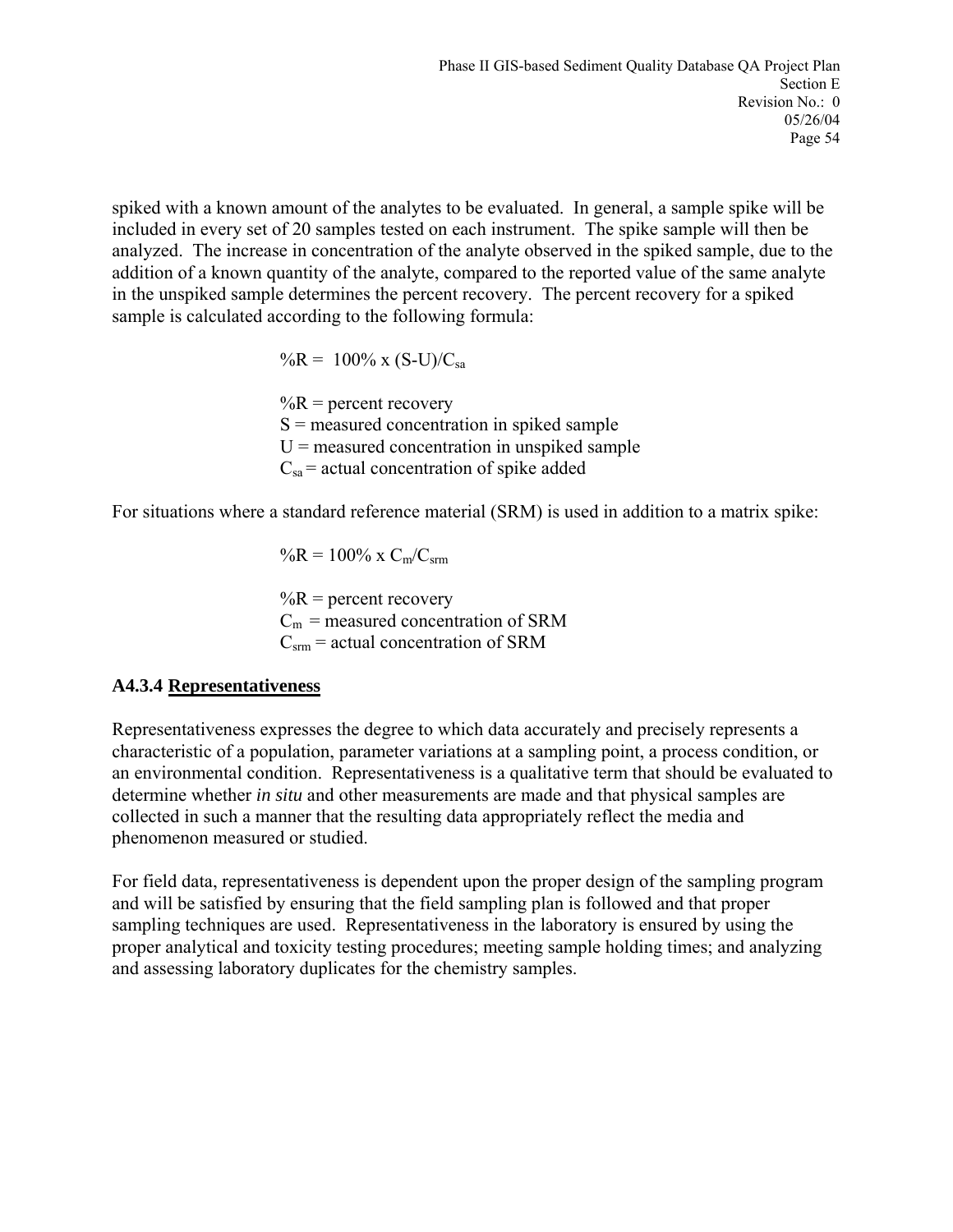### **A4.3.5 Comparability**

Comparability is the qualitative term that expresses the confidence that two data sets can contribute to a common analysis and interpolation. Comparability must be carefully evaluated to establish whether two data sets can be considered equivalent in regard to the measurement of a specific variable or groups of variables. In a laboratory analysis, the term comparability focuses on method type comparison, holding times, stability issues, and aspects of overall analytical quantitation.

There are a number of issues that can make two data sets comparable, and the presence of each of the following items enhances their comparability:

- Two data sets should contain the same set of variables of interest;
- Units in which these variables were measured should be convertible to a common metric;
- Similar analytical procedures and quality assurance should be used to collect data for both data sets;
- Time measurements of certain characteristics (variables) should be similar for both data sets;
- Measuring devices used for both data sets should have approximately similar detection levels;
- Rules for excluding certain types of observations from both samples should be similar;
- Samples within data sets should be selected in a similar manner;
- Sampling frames from which the samples were selected should be similar; and,
- Number of observations in both data sets should be of the same order or magnitude.

These characteristics vary in importance depending on the final use of the data. The closer two data sets are with regard to these characteristics, the more appropriate it will be to compare them. Large differences between characteristics may be of only minor importance, depending on the decision that is to be made from the data.

### **A4.3.6 Completeness**

Completeness is a measure of the amount of valid data obtained from a measurement system compared to the amount that was expected to be obtained under normal conditions. Field completeness is a measure of the amount of valid measurements obtained from all the measurements taken in the project. Laboratory completeness is a measure of the amount of valid measurements obtained from all the measurements taken in the project.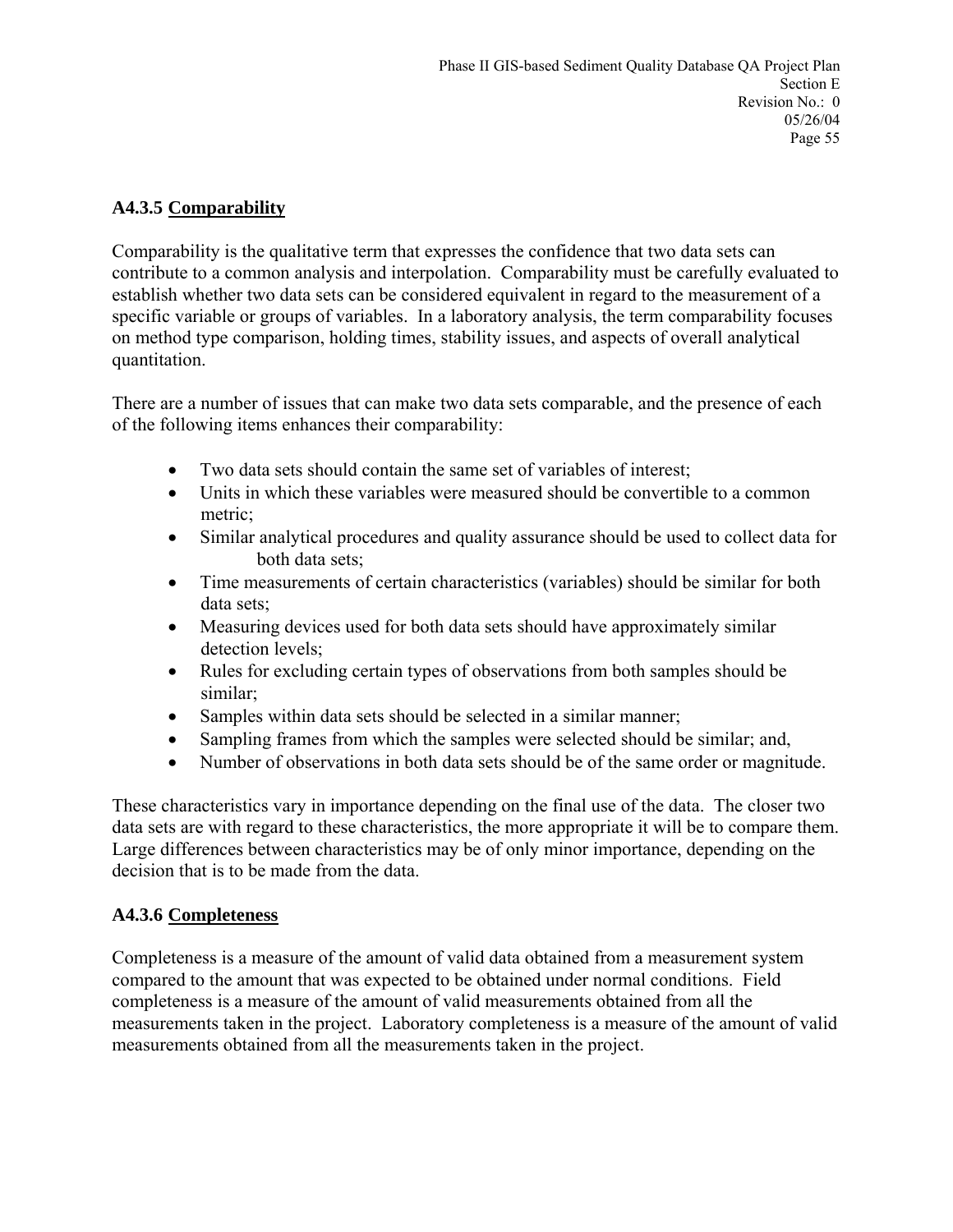The calculation for percent completeness is as follows:

 $\%C = 100\% \times (V/n)$ 

 $\%C$  = percent completeness  $V =$  number of valid measurements n = number of measurements planned

# **A5 SPECIAL TRAINING REQUIREMENTS/CERTIFICATION**

### **A5.1 Purpose/Background**

The purpose of this section is to ensure that any specialized training requirements necessary to complete this project are known and described below. In addition, the procedures are described in enough detail to ensure that specific training skills can be verified, documented, and updated as necessary.

### **A5.2 Training**

Training, as described here, is limited to appropriate training in:

- MS<sup>TM</sup> Access '97, Fully Integrated Environmental Location Decision Support (FIELDS) software, and Spatial Analysis and Decision Assistance (SADA) software: MPCA Project Manager;
- MS<sup>TM</sup> Access '97/2000: MESL Environmental Scientist, Research Assistant, and Vice-President; and
- Query Manager 2.5: MESL Environmental Scientist.

# **A5.3 Certification**

ArcView Certification from ESRI: MPCA Project Manager (ArcView 3.2 and 8.3) and MESL Environmental Scientist (ArcView 3.2; ArcView 8.3 training is pending)

### **A6 DOCUMENTATION AND RECORDS**

### **A6.1 Purpose/Background**

Sufficient metadata will be evaluated during the screening of sediment quality and GIS data sets to verify the quality of the data. The screening criteria for evaluating candidate sediment quality data sets is provided in Appendix C.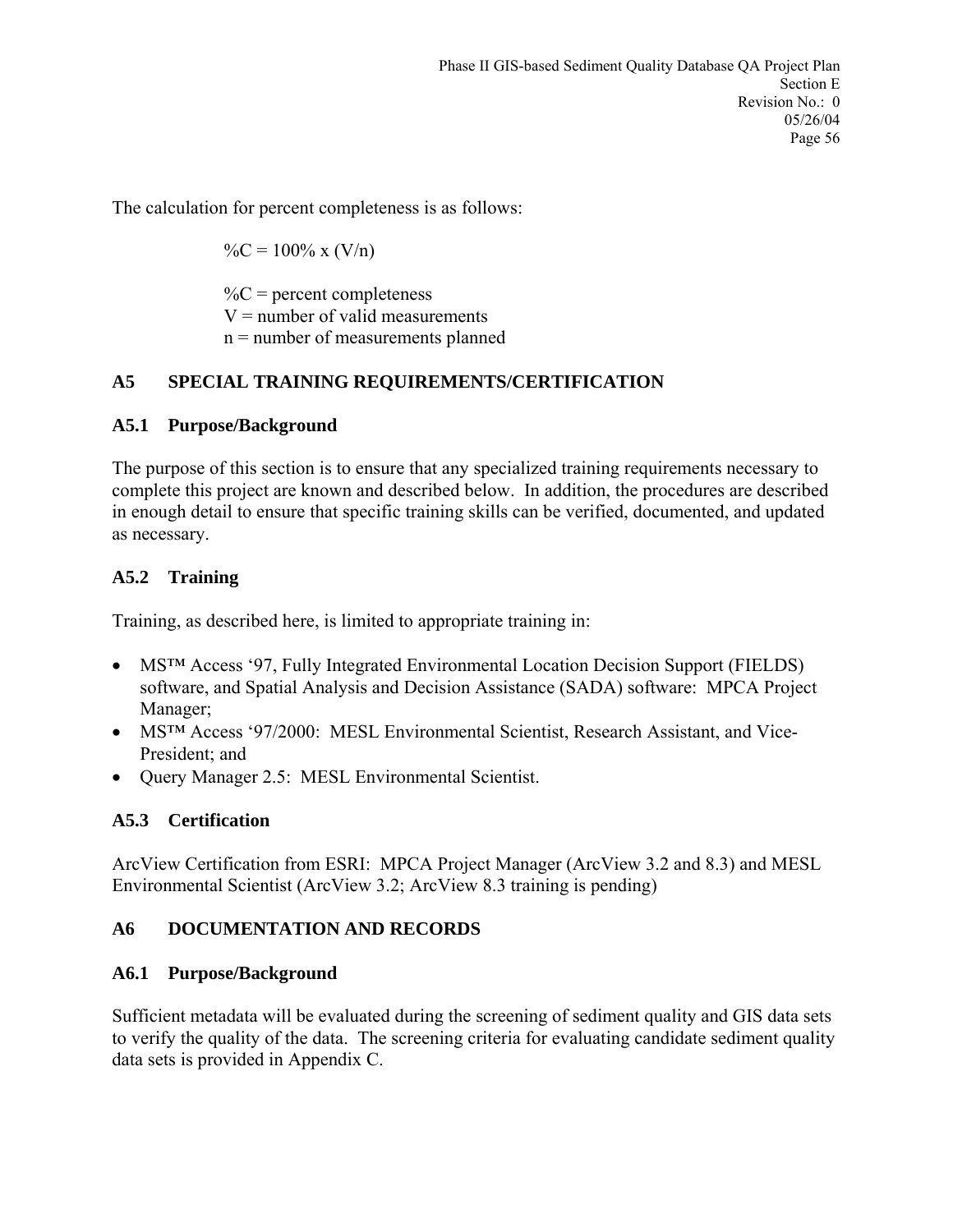#### **A6.2 Data Reporting Package Archiving and Retrieval**

The MPCA will retain electronic and paper copies of data reports, screening summaries, and other work products for seven years after the end date of the State of Minnesota's professional and technical services contract with MESL. After seven years, the MPCA Project Manager and Grant Manager (or their designees) will determine if this information needs to be retained for a longer period of time.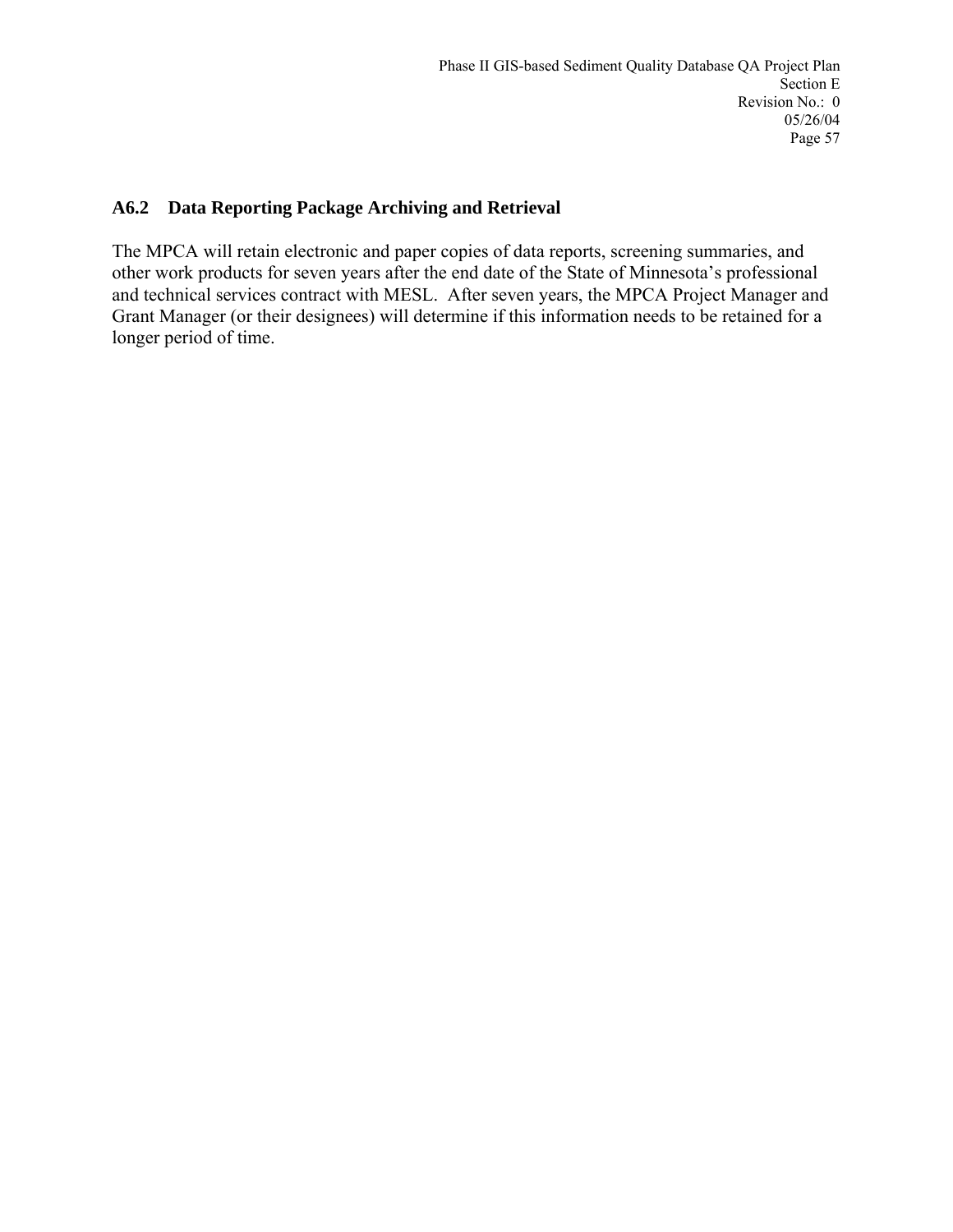### **B DATA ACQUISITION**

### **B1 DATA ACQUISITION REQUIREMENTS (NON-DIRECT MEASUREMENTS)**

### **B1.1 Purpose/Background**

Only previously collected sediment quality data will be included in the Phase II GIS-based sediment quality database for the St. Louis River AOC. These data include the results of various sediment chemistry and particle size analyses, sediment toxicity tests, benthic invertebrate community surveys, sediment bioaccumulation tests, and fish surveys (Table A-3). In addition, GIS watershed data will be obtained from established government, tribal, and/or nonprofit sources.

### **B1.2 Acquisition of Non-Direct Measurement Data**

A search for sediment quality data from the St. Louis River AOC was previously conducted for the Phase I GIS-based sediment quality database (Smorong and Crane, 2003; Smorong *et al*, 2003b) and for the preparation of proposals to seek funding for the Phase II GIS-based database.

The MPCA Project Manager and/or MESL staff will contact staff at the U.S. Army Corps of Engineers and WDNR for their most recent sediment quality data. Due to the limited budget of this project, collaboration will be sought from the above agencies to provide electronic copies of their data in a format readily accessible to the Phase II GIS-based sediment quality database.

Both internal staff input and stakeholder input will be solicited to develop the order of priority by which sediment quality data will be entered into the Phase II GIS-based sediment quality database. The possible order by which sediment quality data will be entered into the MS™ Access 2000 database is as follows:

- Several U.S. Army Corps of Engineers and their contractor studies of the shipping channels in the Duluth-Superior Harbor; and
- Several WDNR and consultant studies of Hog Island Inlet/Newton Creek, Fraser Shipyards, and Crawford Creek.

There may be insufficient project funds to add all of the above sediment quality data sets to the Phase II MS™ Access 2000 database. In addition, benthic invertebrate community data may not be added to this phase of the project due to a lack of resources.

The inclusion of additional sediment quality data to the database, including benthic invertebrate community data, from the Minnesota side of the St. Louis River AOC will be accomplished through a pending, small grant from Minnesota's Lake Superior Coastal Program to the MPCA. The acquisition of this grant has not been made public yet, and it is dependent on the approval of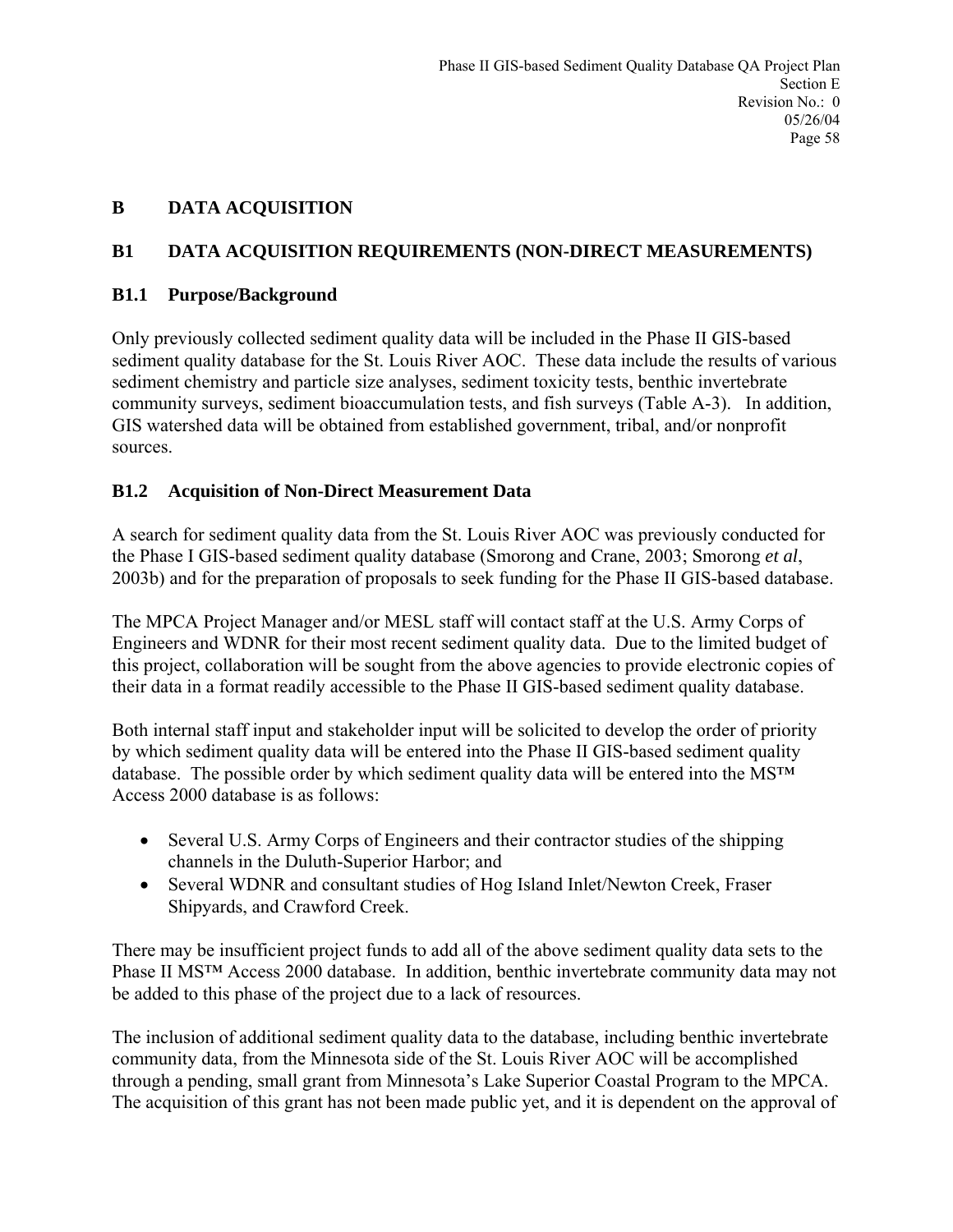the Commissioner of the MDNR and NOAA. In addition, after the MDNR receives their NOAA award, a grant agreement will be developed with the MPCA. The MDNR anticipates that these funds will be available after September 1, 2004, and projects must be completed by December 30, 2005.

All sediment quality data sets will be evaluated according to the screening criteria given in Appendix C and documented in Smorong *et al*. (2003b). The screening process was also designed to be flexible to assure that professional judgment could also be used when necessary in the evaluation process. In this way, it will be possible to include as many data sets as possible and, subsequently, use them to the extent that the data quality and quantity dictates.

The criteria for evaluating candidate data sets was established in consultation with an *ad hoc* Science Advisory Group on Sediment Quality Assessment (which is comprised of representatives of federal, provincial, and state government agencies, consulting firms, and nongovernmental organizations located throughout North America and elsewhere worldwide). Subsequently, MESL staff and the MPCA Project Manager refined these criteria in the Phase I project to specifically apply to data sets that would be incorporated in the GIS-based sediment quality database for the St. Louis River AOC (Appendix C).

The data quality screening procedures outlined in Appendix C are an important first step in evaluating the quality of the data from various sediment quality studies. During this QA/QC process, the methods used for sample collection, handling, and analysis will be scrutinized. The results of the data quality screening process will be entered into a detailed electronic worksheet. Any outstanding data quality issues or questions will be resolved by contacting the study authors. Finally, all decisions and assumptions that will be made relative to data acceptability and data treatment will be approved by the MPCA Project Manager and recorded in electronic forms.

The acquisition of additional GIS shapefiles to augment the Phase I ArcView 3.2 projects will be done to primarily fill data gaps and add new data. In particular, GIS shapefiles for the Superior Port Land Use plan and habitat data from the WDNR for Douglas county will be obtained.

### **B2 DATA MANAGEMENT**

### **B2.1 Purpose/Background**

This section will present an overview of all mathematical operations and analyses performed on raw data to change their form of expression, location, quantity, or dimensionality. For this project, these operations include data validation, transmittal, reduction, analysis, management, storage, and retrieval.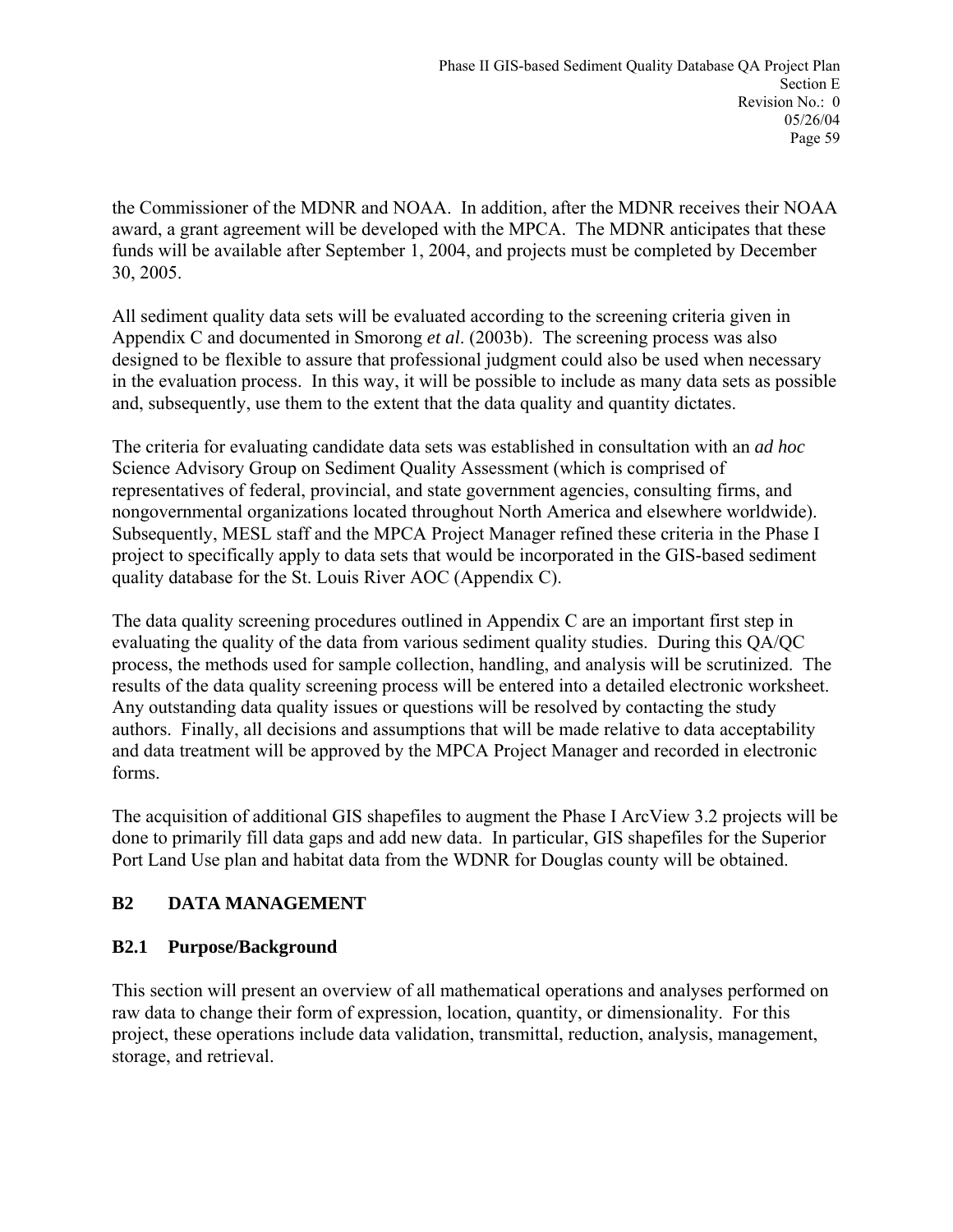### **B2.2 Data Validation**

All sediment quality data sets will be verified against the original data source. The specific procedures involved in this step of the process are provided in Appendix D (Data Quality Check Sheet for Sediment Quality Data).

Following translation of the data into a database format, the verified data will be further evaluated. This auditing process involves analysis of outliers (i.e., to identify inconsistencies with units) and completeness (i.e., to identify missing samples or missing data); examination of data qualifier fields (i.e., to assure internal consistency); and evaluation of sample identification numbers (i.e., to ensure that data were not duplicated). The data qualifier codes included in the original data files will be incorporated into the MS™ Access 2000 database without carrying out further data validation procedures (i.e., the electronic data source files will not be scrutinized to further evaluate the accuracy and precision of the underlying data).

Data validation of GIS shapefiles obtained from other sources will not be actively validated. Any errors noticed in the shapefiles will be documented in the updated Help Section for ArcView Users, as well as the updated Technical Documentation for this project. If contact information is supplied in the metadata for the shapefile, either MESL staff or the MPCA Project Manager will inform the contact of the error.

### **B2.3 Data Transmittal**

Data transmittal occurs when data are transferred from one person or location to another or when data are copied from one form to another. Some examples of data transmittal are copying raw data from a notebook onto a data entry form for keying into a computer file and electronic transfer of data over a computer network. The MPCA Project Manager will verify the transmittal of electronic data files to MESL. The QA/QC procedures for verifying translated sediment quality data from spreadsheet into MS<sup>™</sup> Access 2000 format and for verifying manually entered data are provided in Appendix D.

The MESL Environmental Scientist and MPCA Project Manager will perform spot checks of data contained within GIS shapefiles to ensure these data have been correctly incorporated into the ArcView 3.2 projects. Additional spot checks will be conducted when the ArcView 3.2 projects are translated to ArcView 8.3.

#### **B2.4 Data Reduction**

Data reduction includes all processes that change the number of data items. For the toxicity tests and bioaccumulation studies, data reduction will involve taking the arithmetic mean of replicate data (e.g., number of surviving organisms). For the analytical results, data reduction will involve calculating the arithmetic mean of analytical duplicates. Some data reduction (to be determined)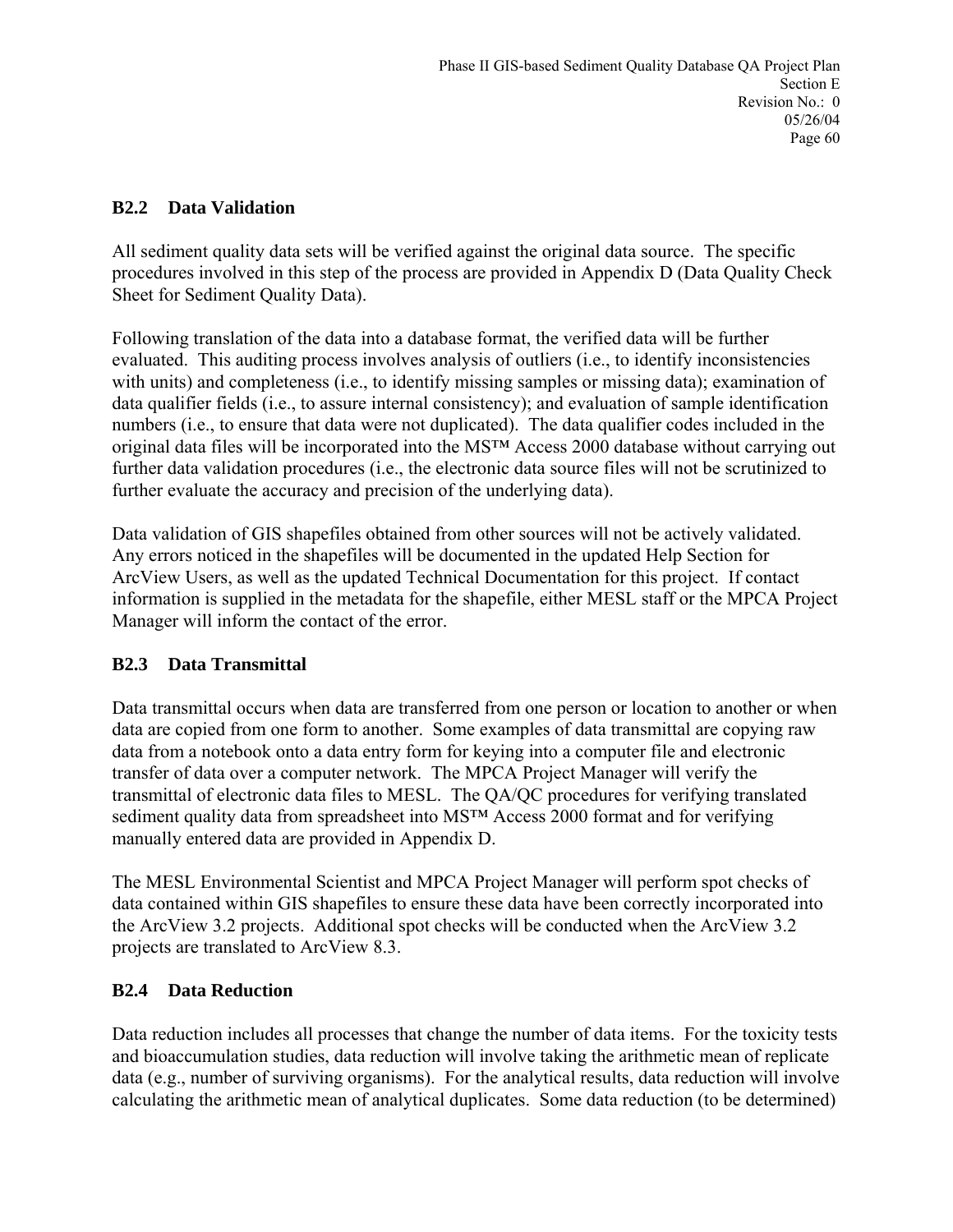will be necessary if benthic invertebrate community data are added to the MS™ Access 2000 database in order to save file storage space in the database.

### **B2.5 Data Analysis**

Data analysis will involve calculating the mean PEC-Qs for surficial sediment sites in the St. Louis River AOC using the methods that were recommended by Ingersoll *et al*. (2001) and outlined in Crane *et al*. (2000). MESL staff will update a technical memorandum for the Phase I project that compared the mean PEC-Qs for surficial sediments in the St. Louis River AOC with mean PEC-Qs for other freshwater surficial sites in the Great Lakes region and in North America. This task will involve the use of MESL's proprietary sediment toxicity database of matching sediment chemistry and toxicity data for freshwater sites in North America.

The specific procedures by which total PAHs, total low molecular weight PAHs, total high molecular weight PAHs, total PCBs, and total DDTs will be calculated are provided in the Technical Documentation for the Phase I GIS-based database (Smorong *et al*., 2003b). The World Health Organization (WHO) Toxic Equivalency Factors (TEFs) for humans (HH) will be used to calculate TEQ HH, and the WHO TEFs for fish (W) will be used to calculate TEQ W (van den Berg *et al*., 1998). TEQs will not be calculated for samples that only have results for PCB congeners.

### **B2.6 Data Tracking**

The MPCA Project Manager and MESL staff will track the status of entering data into the Phase II GIS-based sediment quality database by updating an Excel spreadsheet developed for the Phase I project.

### **B2.7 Data Storage and Retrieval**

The MPCA will retain all the analytical and bioeffects data packages in the project files for this study. The time period for storage of MPCA files was given in Section A6.2.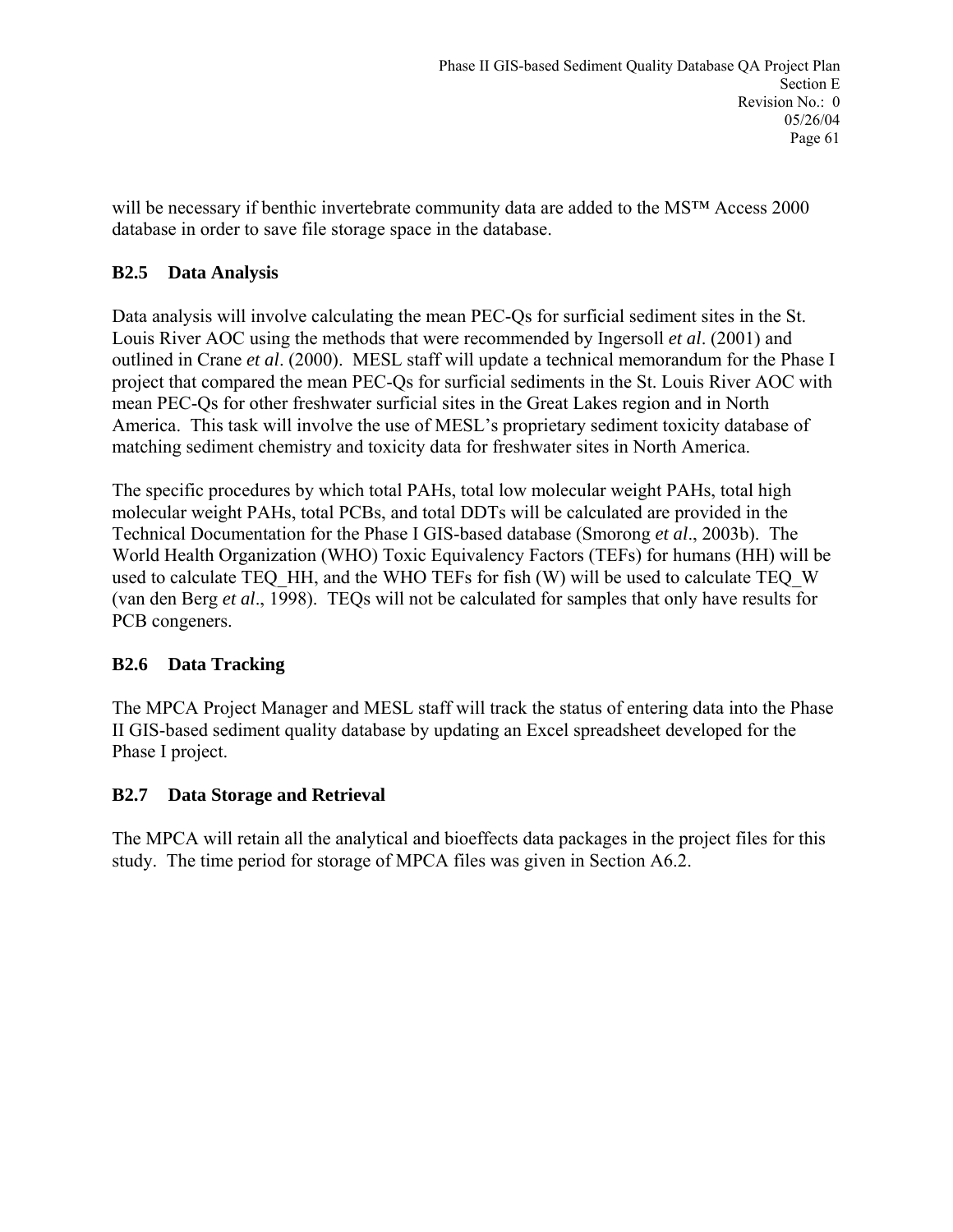### **C ASSESSMENT/OVERSIGHT**

### **C1 ASSESSMENT**

### **C1.1 Purpose/Background**

During the planning process, several options for data fields, types of sediment quality data, data reduction procedures, and GIS watershed data will be evaluated for possible inclusion in the GIS-based sediment quality database. In order to ensure that population of the database with sediment quality data and addition of GIS shapefiles to the ArcView 3.2 projects are conducted as planned, a process of evaluation and validation is necessary. This section of the QAPP describes the internal and external checks necessary to ensure that:

- All elements of the QAPP are correctly implemented as prescribed;
- The quality of the sediment quality data included in the MS<sup>TM</sup> Access 2000 database is adequate;
- The quality of the GIS shapefiles included in the ArcView 3.2 and 8.3 projects is adequate; and,
- Corrective actions, when needed, are implemented in a timely manner and their effectiveness is confirmed.

The most important part of this section is documenting all planned internal assessments of the Phase II GIS-based sediment quality database. The MESL Environmental Scientist will initiate internal assessments.

### **C1.2 Assessment Activities and Project Planning**

### **C1.2.1 Assessment of the Subsidiary Organizations**

Two types of assessments of the Contractor can be performed as described below.

- *Management Systems Review (MSR).* A form of management assessment, this process is a qualitative assessment of an organization to establish whether the prevailing quality management structure, policies, practices, and procedures are adequate for ensuring that the type and quality of data needed are obtained. The MSR is used to ensure that sufficient management controls are in place and carried out by the organization to adequately plan, implement, and assess the results of the project.
- *Readiness Reviews.* A readiness review is a technical check to determine if all components of the project are in place so that work can commence on a specific phase.

It is anticipated that a readiness review of the Contractor, by the MPCA Project Manager, will be sufficient for this project.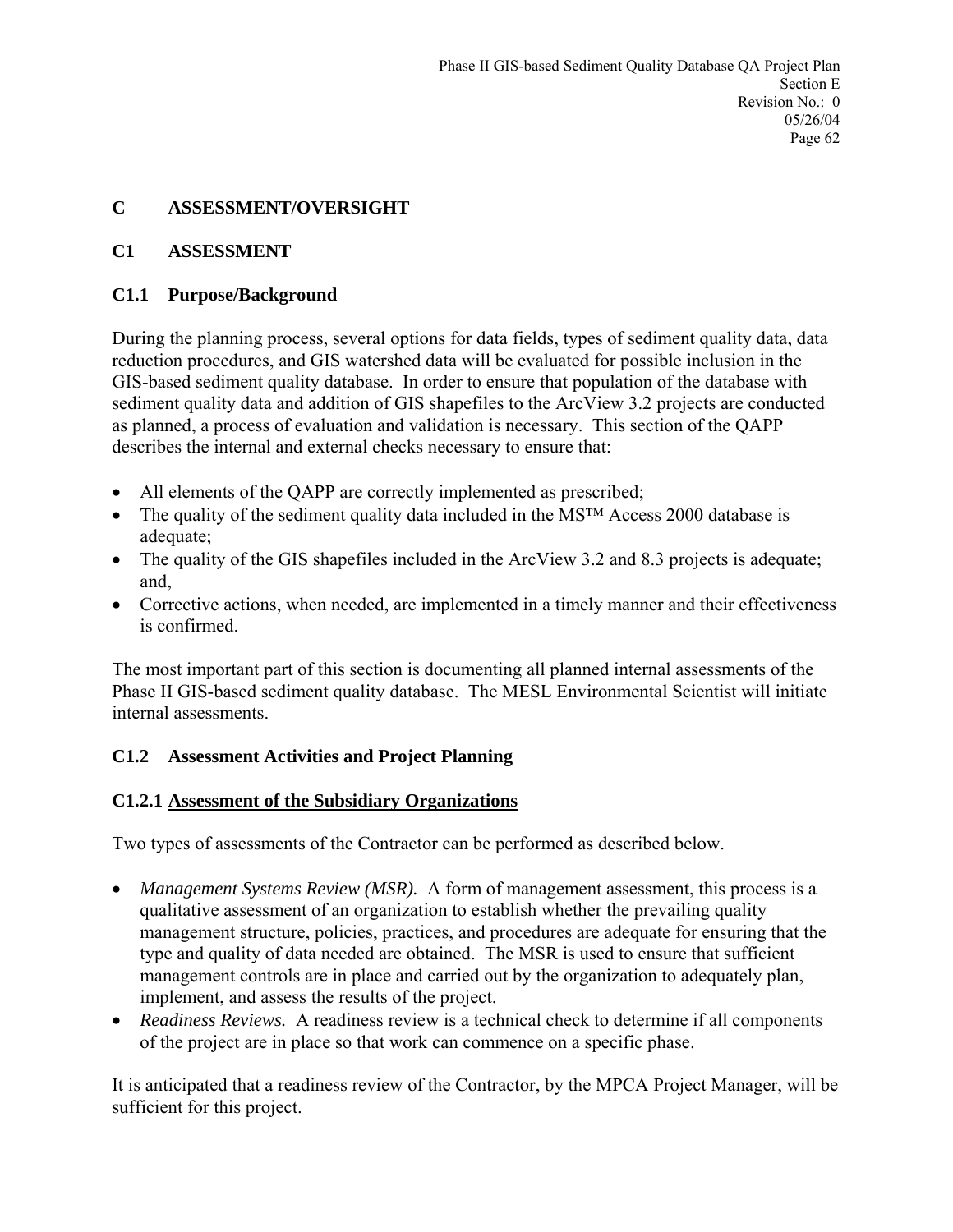#### **C1.2.2 Assessment of Project Activities**

For this project, it is anticipated that surveillance will be the primary assessment technique of project activities by the Contractor. This will most readily occur by the Project Manager of **MESL** 

### **C1.3 Documentation of Assessments**

### **C1.3.1 Number, Frequency, and Types of Assessments**

The MESL Project Manager and MPCA Project Manager will only conduct general surveillance types of assessments as work products are completed or questions arise.

### **C1.3.2 Assessment Personnel**

The Contractor will provide internal verification of sediment quality data that are translated from MS™ Excel data files to the Phase II GIS-based sediment quality database.

#### **C1.3.3 Schedule of Assessment Activities**

The MPCA Project Manager or QA Coordinator will not conduct any external QA/QC audits for this project. External audits, by the GLNPO QA Officer, are up to his discretion.

### **C1.3.4 Reporting and Resolution of Issues**

Any audits or other assessments that reveal findings of practice or procedure that do not conform to the written QAPP need to be corrected as soon as possible. For noncritical deviations, the MPCA Project Manager needs to be informed by the next business day.

Corrective actions should only be implemented after approval by the MPCA Project Manager. If immediate corrective action is required, approvals secured by telephone from the MPCA Project Manager should be documented in an additional memorandum.

For noncompliance problems, a formal corrective action program will be determined and implemented at the time the problem is identified. The person who identifies the problem will be responsible for notifying the MPCA Project Manager, who in turn will notify the MPCA Grant Manager who will inform the GLNPO Project Officer. Implementation of corrective actions will be confirmed in writing through the same channels.

Any nonconformance with the established quality control procedures in the QAPP will be identified and corrected in accordance with the QAPP. The GLNPO Project Officer, or his designee, will issue a nonconformance report for each nonconformance condition.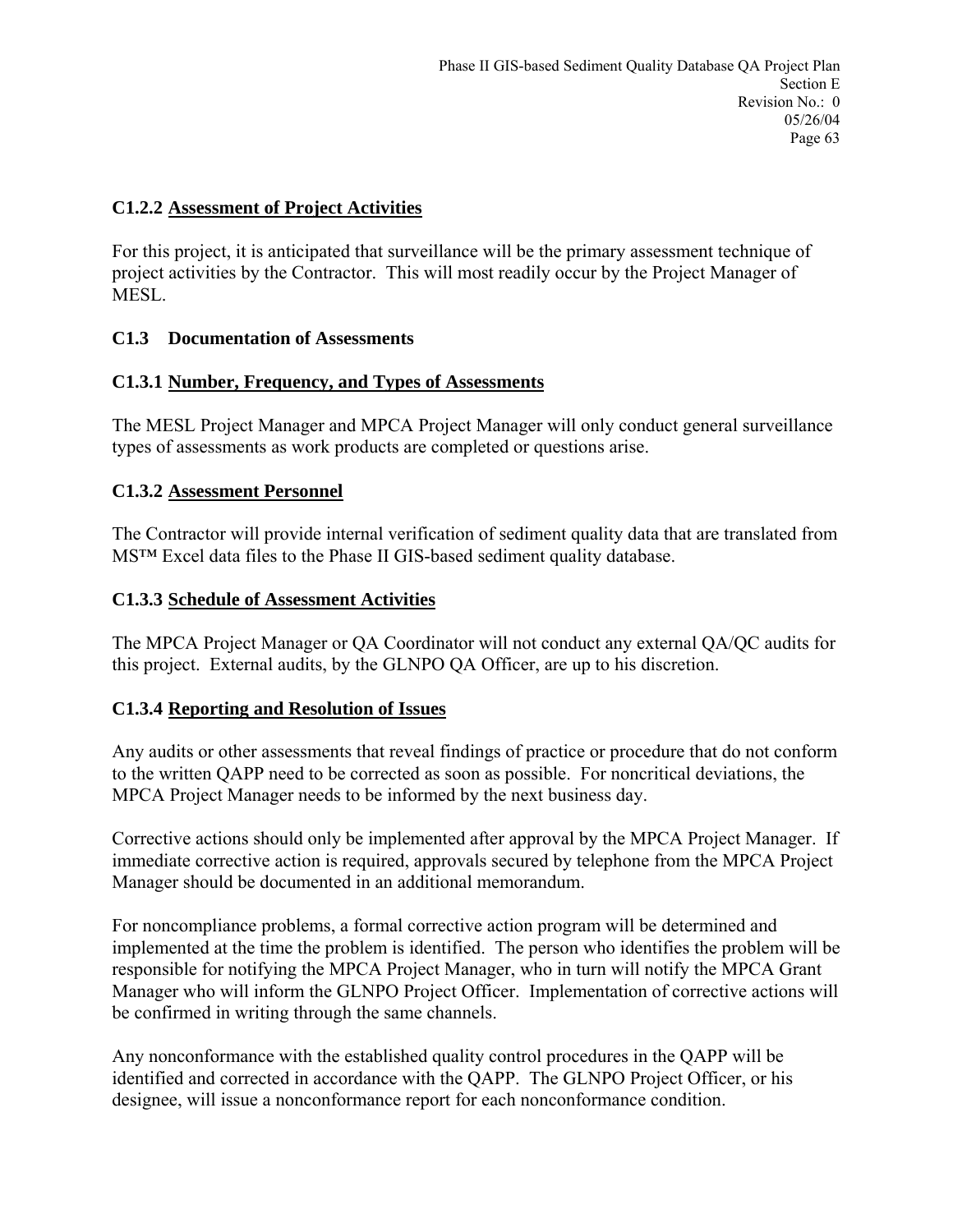Any corrective actions will be performed prior to release of the Phase II GIS-based sediment quality database from the contractor. The corrective actions will be documented in a memorandum to the MPCA Project Manager and Grant Manager.

### **C2 REPORTS TO MANAGEMENT**

### **C2.1 Purpose/Background**

This section will identify the frequency and distribution of reports issued to inform management of the status of the project, including QA/QC issues.

### **C2.2 Frequency, Content, and Distribution of Reports**

The MPCA Project Manager will submit quarterly reports to the MPCA Grant Manager for the quarters ending on June 30, 2004, September 30, 2004, and December 30, 2004. The contractor will need to submit a short project update to the MPCA Project Manager by these same dates. The progress updates can be sent to the MPCA Project Manager via email and need to document progress on tasks identified in the contractor's contract with the State of Minnesota. In addition, any problems encountered should be documented, and plans for the next quarter need to be identified.

#### **C2.3 Identify Responsible Organizations**

Any serious QA problems needing immediate decisions will be discussed orally between MPCA personnel and contract staff, with such discussions denoted in writing; these problems will be noted in the quarterly reports to the MPCA Grant Manager.

The contractor will document QA procedures (e.g., data verification) conducted for this project as part of an updated Technical Documentation report (i.e., update of Smorong *et al*., 2003b).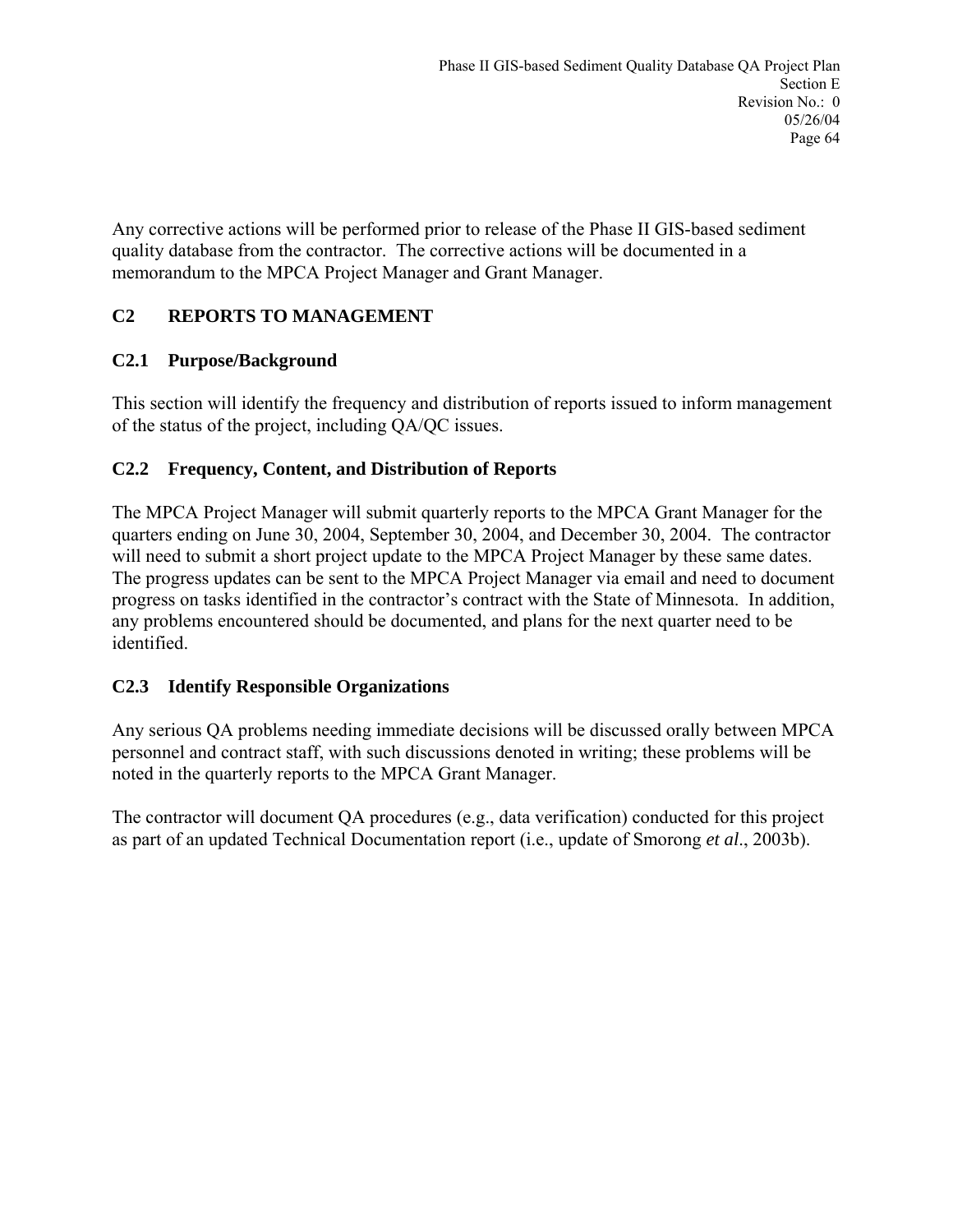### **D DATA VALIDATION AND USABILITY**

### **D1 DATA REVIEW, VALIDATION, AND VERIFICATION REQUIREMENTS**

#### **D1.1 Purpose/Background**

The purpose of this section is to state the criteria for deciding the degree to which each data item has met its quality specifications as described in Section B. The potential effect that each deviation from the QAPP may have on the usability of the associated data item, its contribution to the quality of the reduced and analyzed data, and its effect on the decision should be estimated.

### **D1.2 Data Reduction and Processing**

Checks on data integrity evaluate the accuracy of "raw" data and include the comparison of important events and the duplicate rekeying of data to identify data entry errors.

Data reduction is an irreversible process that involves a loss of detail in the data and, for this project, will involve averaging across space (e.g., averaging results from analytical duplicates). Analytical results for sediment samples will be calculated and reported on a dry weight basis.

Any manipulations of the data (e.g., calculation of mean PEC-Qs, total PCBs, total PAHs, etc.) will be double-checked that the formulas to make these calculations were set up correctly.

### **D2 VALIDATION AND VERIFICATION METHODS**

### **D2.1 Purpose/Background**

The purpose of this section is to describe, in detail, the process for validating (determining if data satisfy QAPP-defined user requirements) and verifying (ensuring that conclusions can be correctly drawn) project data. The amount of data validated is directly related to the DQOs developed for the project.

#### **D2.2 Process for Validating and Verifying Data**

Since all of the sediment quality and fisheries data, as well as GIS-based watershed data, will come from other sources, it is beyond the scope of this project to validate all of these data. The MPCA have already validated data collected as part of their GLNPO and EPA grants of the past fourteen years (per the requirements of the respective QAPPs for each project).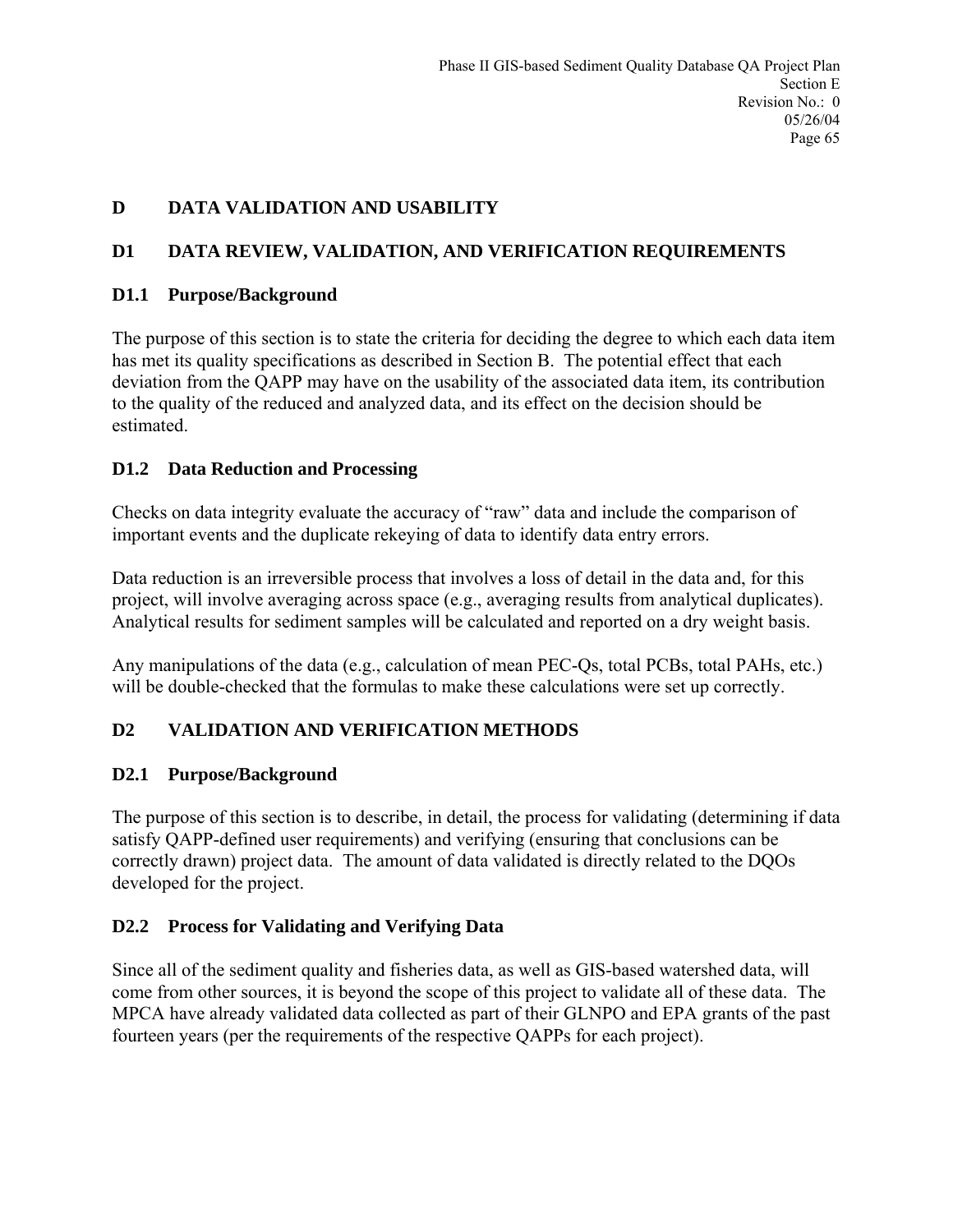For this project, the transfer of data to the Phase II GIS-based sediment quality database will be validated to ensure that no transcription errors are made (Appendix D). The MPCA Project Manager will respond to any contractor questions to verify the data.

# **D3 RECONCILIATION WITH DATA QUALITY OBJECTIVES**

# **D3.1 Purpose/Background**

The purpose of this section is to outline and specify, if possible, the acceptable methods for evaluating the results obtained from the project. This section includes scientific and statistical evaluations of data to determine if the data are of the right type, quantity, and quality to support their intended use.

# **D3.2 Reconciling Results with DQOs**

Data quality assessment (DQA) follows the data validation and verification steps. As such, DQA determines how well the validated data can support their intended use. The MPCA Project Manager will evaluate the data to determine if it will meet the data quality objectives specified in Section A4.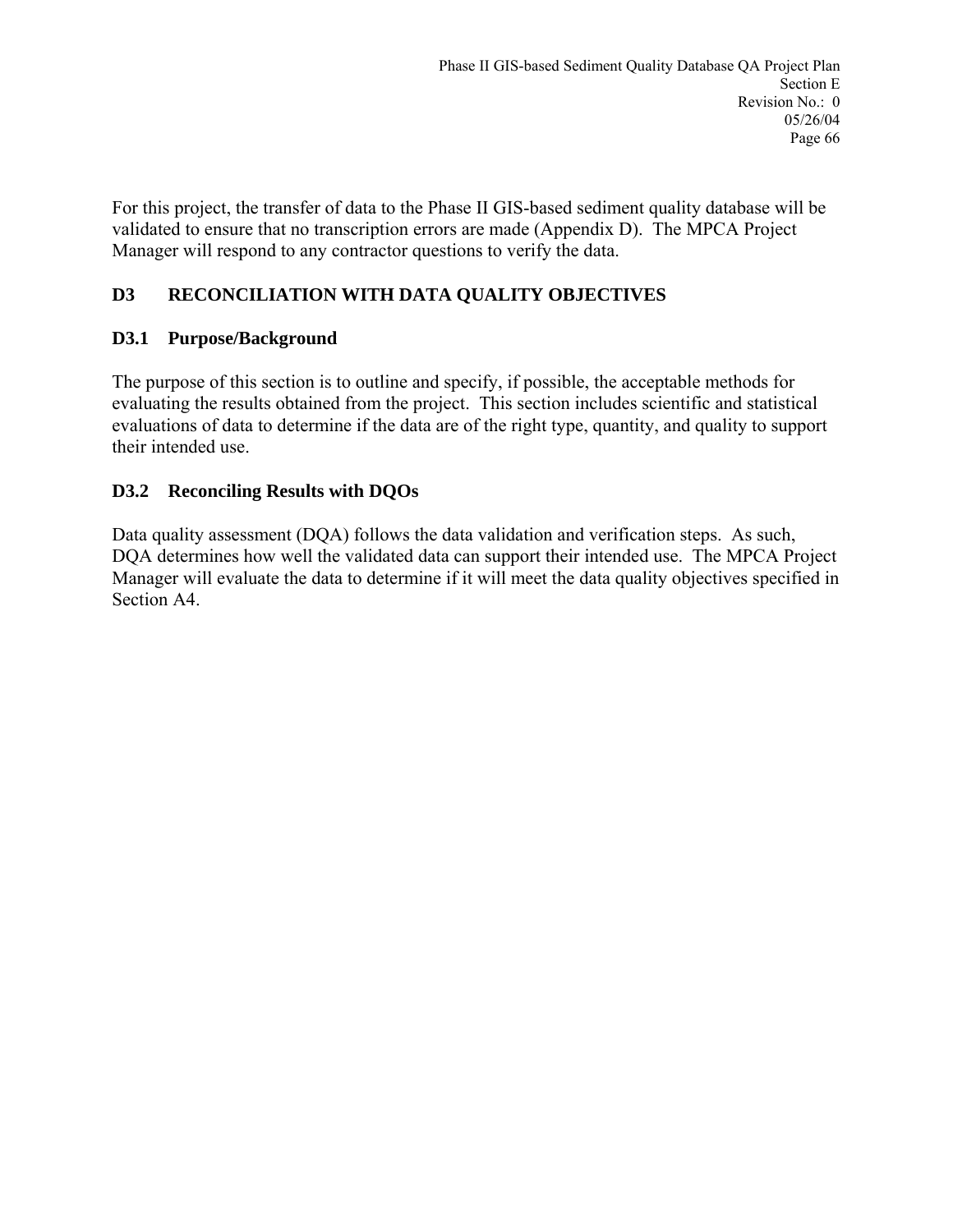## **E REFERENCES**

- Ankley, G.T., S.A. Collyard, P.D. Monson, and P.A. Kosian. 1994. Influence of ultraviolet light on the toxicity of sediments contaminated with polycyclic aromatic hydrocarbons. Environ. Toxicol. Chem. 13:1791-1796.
- AScI Corporation. 1999. Summary of test results determining potential mercury, PAH and PCB bioaccumulation by *Lumbriculus variegatus* exposed to St. Louis Bay sediment samples. AScI Corporation, Duluth, MN.
- Bay West, Inc. 2001. Quality assurance project plan. Saint Louis River/Interlake/Duluth Tar Superfund site, Duluth, Minnesota. Revision No. 3. Prepared by Bay West, Inc., St. Paul, MN for Minnesota Pollution Control Agency, St. Paul, MN.
- Blasland Bouck and Lee, Inc. 2000. Supplemental surface water and streambed sediment investigation. Prepared for Koppers Industries, Inc. facility, Superior, WI.
- Breneman, D., C. Richards, and S. Lozano. 2000. Environmental influences on benthic community structure in a Great Lakes embayment. J. Great Lakes Res. 26:287-304.
- Costa, N. 2001. Sediment quality assessment of reservation lakes. Environmental Program, Fond du Lac Reservation, Cloquet, MN.
- Costa, N. 2004. Phase II. Sediment quality assessment. Environmental Program, Fond du Lac Reservation, Cloquet, MN.
- Crane, J. 1997. Toxicity test results of sediment samples collected in 1993 from the Interlake/Duluth Tar and USX Superfund sites. MPCA technical memorandum sent March 25, 1997 to Steve Hennes, Brenda Winkler, John Betcher, Frank Wallner, and Eric Dott. Water Quality Division, Minnesota Pollution Control Agency, St. Paul, MN.
- Crane, J.L. 1999. Assessment of contaminated sediments in Slip C, Duluth Harbor, Minnesota. Great Lakes National Program Office, U.S. Environmental Protection Agency, Chicago, IL. EPA-905-R-99-007.
- Crane, J.L. 2001. Quality assurance project plan (QAPP): GIS-based contaminated sediment database for the St. Louis River Area of Concern. Environmental Outcomes Division, Minnesota Pollution Control Agency, St. Paul, MN.
- Crane, J.L., M. Schubauer-Berigan, and K. Schmude. 1997. Sediment assessment of hotspot areas in the Duluth/Superior Harbor. Great Lakes National Program Office, U.S. Environmental Protection Agency, Chicago, IL. EPA-905-R97-020.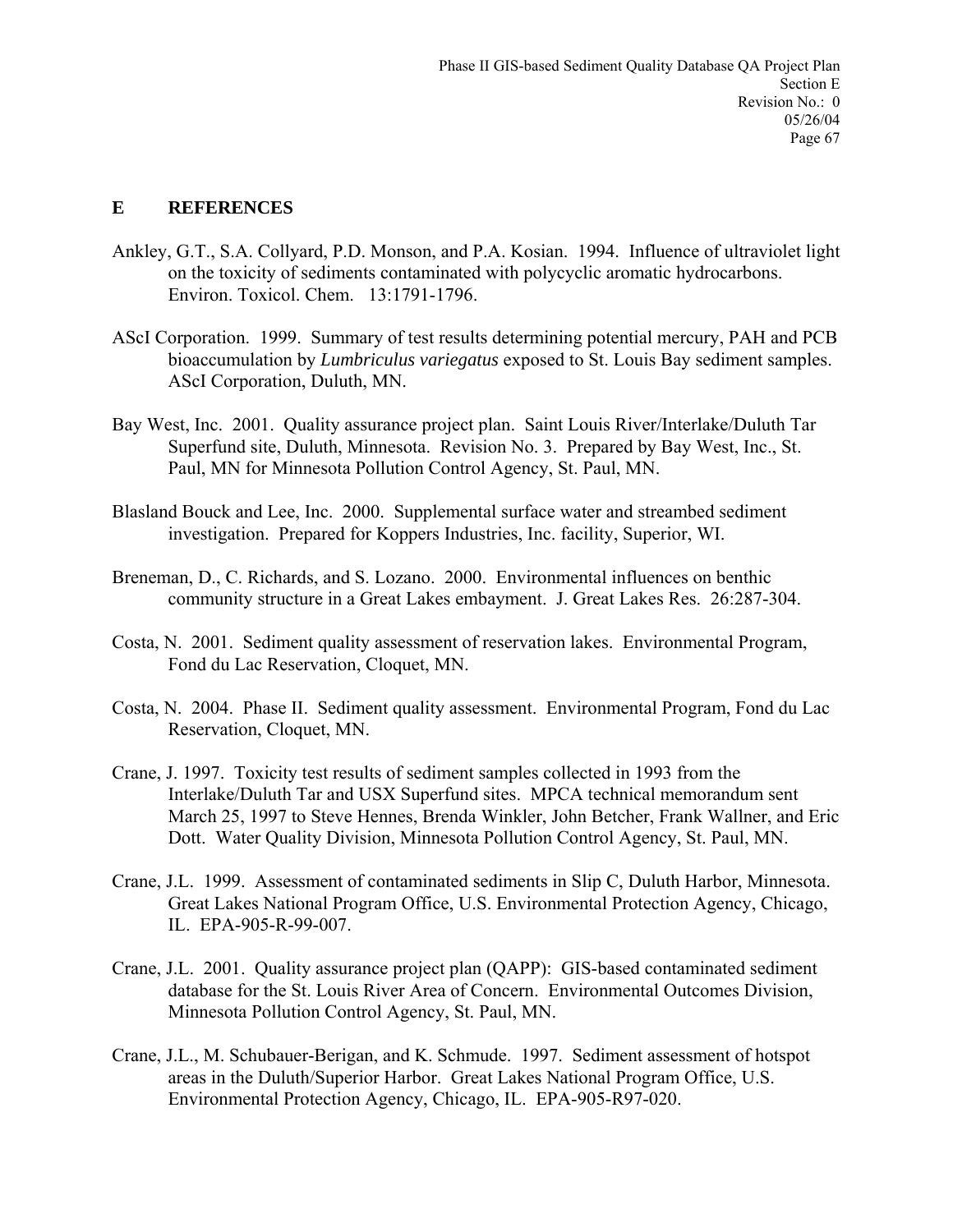- Crane, J.L., D.E. Smorong, D.A. Pillard, and D.D. MacDonald. 2002. Sediment remediation scoping project in Minnesota Slip, Duluth Harbor. Great Lakes National Program Office, U.S. Environmental Protection Agency, Chicago, IL. EPA-905-R02-002.
- Crane, J.L., D.D. MacDonald, C.G. Ingersoll, D.E. Smorong, R.A. Lindskoog, C.G. Severn, T.A. Berger, and L.J. Field. 2000. Development of a framework for evaluating numerical sediment quality targets and sediment contamination in the St. Louis River Area of Concern. Great Lakes National Program Office, U.S. Environmental Protection Agency, Chicago, IL. EPA-905-R00-008.
- DeFoe, D.L. and G.T. Ankley. 1998. Influence of storage time on toxicity of freshwater sediments to benthic macroinvertebrates. *Environmental Pollution* 99:123-131.
- ENSR. 1996. St. Louis River July 1995 field investigation. ENSR Consulting and Engineering, St. Louis Park, MN. Document Number 5480-005-400.
- Fredrickson, B. 1998. Proposal to designate the St. Louis River as an American Heritage River area. Minnesota Pollution Control Agency, Duluth, MN.
- Glass, G.E., J.A. Sorensen, K.W. Schmidt, and G.R. Rapp, Jr. 1990. New source identification of mercury contamination in the Great Lakes. Environ. Sci. Technol. 24:1059-1069.
- Glass, G.E., J.A. Sorensen, G.R. Rapp, Jr., M. Balcer, and L. Schwarzkopf. 1998. Mercury subsurface maxima in sediments: A diagnostic for anthropogenic origins. *In*: Mercury contaminated sites: Characterization, risk, and remediation. Ebinghaus, Turner, Lacerda, Vasiliev, and Solomons (Eds.). pp. 467-486. Springer-Verlag Heidelberg.
- IJC (International Joint Commission). 1989. Great Lakes water quality agreement of 1978 (as amended by Protocol signed November 18, 1987). International Joint Commission, Windsor, ON.
- Ingersoll, C.G., D.D. MacDonald, N. Wang, J.L. Crane, L.J. Field, P.S. Haverland, N.E. Kemble, R.A. Lindskoog, C. Severn, and D.E. Smorong. 2001. Predictions of sediment toxicity using consensus-based freshwater sediment quality guidelines. Arch. Environ. Contam. Toxicol. 41:8-21.
- IT Corporation (International Technology Corporation). 1997. Remedial investigation data report, sediment operable unit, St. Louis River/Interlake/Duluth Tar site, Duluth, Minnesota. Volume I of V*.* IT Corporation, St. Paul, MN.
- King, P. 1999. Lake Superior/Duluth-Superior Harbor toxics loading study. Environmental Outcomes Division, Minnesota Pollution Control Agency, St. Paul, MN.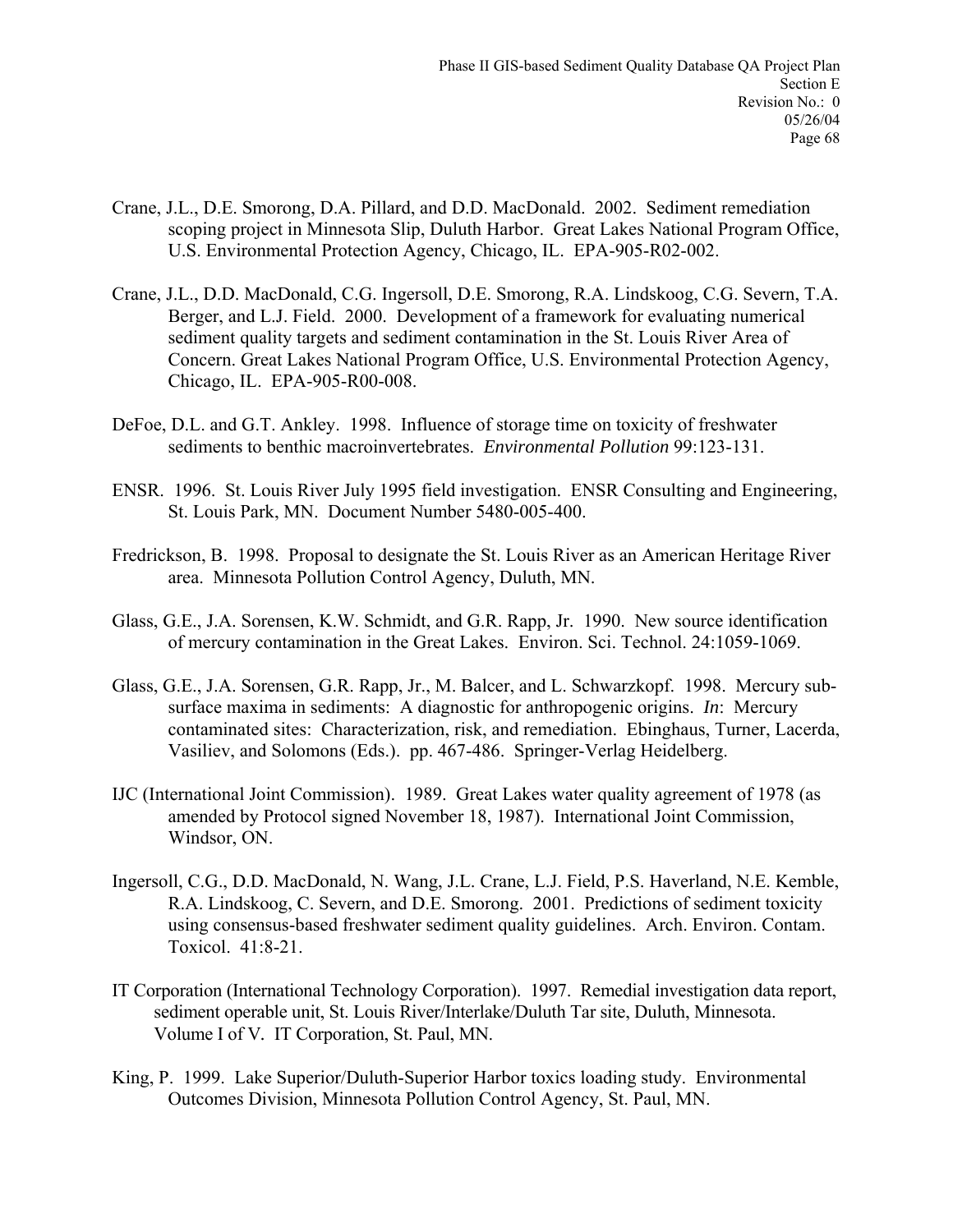- King, P. 2001. Analysis of sediment cores to assess chlorinated bornanes and chlorinated bornenes in the St. Louis River. Environmental Outcomes Division, Minnesota Pollution Control Agency, St. Paul, MN.
- MacDonald, D., J. Crane, and D. Smorong. 2001. Development of a GIS-based sediment quality database for the St. Louis River Area of Concern: Summary of the results of stakeholder meetings conducted in Duluth and St. Paul, MN on October 22 and 23, 2001. MacDonald Environmental Sciences Ltd., Research and Development Division, Nanaimo, BC and Minnesota Pollution Control Agency, Environmental Outcomes Division, St. Paul, MN.
- MPCA (Minnesota Pollution Control Agency). Unpublished data. Sediment quality data collected from the Interlake/Duluth Tar and USX Superfund sites during September 1993. Minnesota Pollution Control Agency, St. Paul, MN.
- MPCA. Unpublished data. Toxaphene data for sediment samples collected during 1996 in the vicinity of the Western Lake Superior Sanitary District and Forbay Reservoir. Water Quality Division, Minnesota Pollution Control Agency, St. Paul, MN.
- MPCA. Unpublished data. Sediment chemistry data for sediment samples collected during 1998 in Minnesota Slip, Duluth Harbor. Environmental Outcomes Division, Minnesota Pollution Control Agency, St. Paul, MN.
- MPCA. Unpublished data. Sediment chemistry data for sediment samples collected during June 1999 in the Dakota Pier boat slip, Duluth Harbor. Environmental Outcomes Division, Minnesota Pollution Control Agency, St. Paul, MN.
- MPCA. Unpublished data. Sediment quality data for sediment samples collected during 2001 from the Interlake/Duluth Tar Superfund site. Minnesota Pollution Control Agency, St. Paul, MN.
- MPCA. Unpublished data. Sediment quality data for sediment samples collected during 2004 from Minnesota Slip. Minnesota Pollution Control Agency, Duluth, MN.
- MPCA. 1997a. Results of the 1995 St. Louis River Area of Concern Regional Environmental Monitoring and Assessment Program. Ten-day toxicity test reports with *Hyalella azteca* and *Chironomus tentans*. Monitoring and Assessment Section, Minnesota Pollution Control Agency, St. Paul, MN.
- MPCA. 1997b. Results of the 1996 St. Louis River Area of Concern Regional Environmental Monitoring and Assessment Program. Ten-day toxicity test reports with *Hyalella azteca* and *Chironomus tentans*. Monitoring and Assessment Section, Minnesota Pollution Control Agency, St. Paul, MN.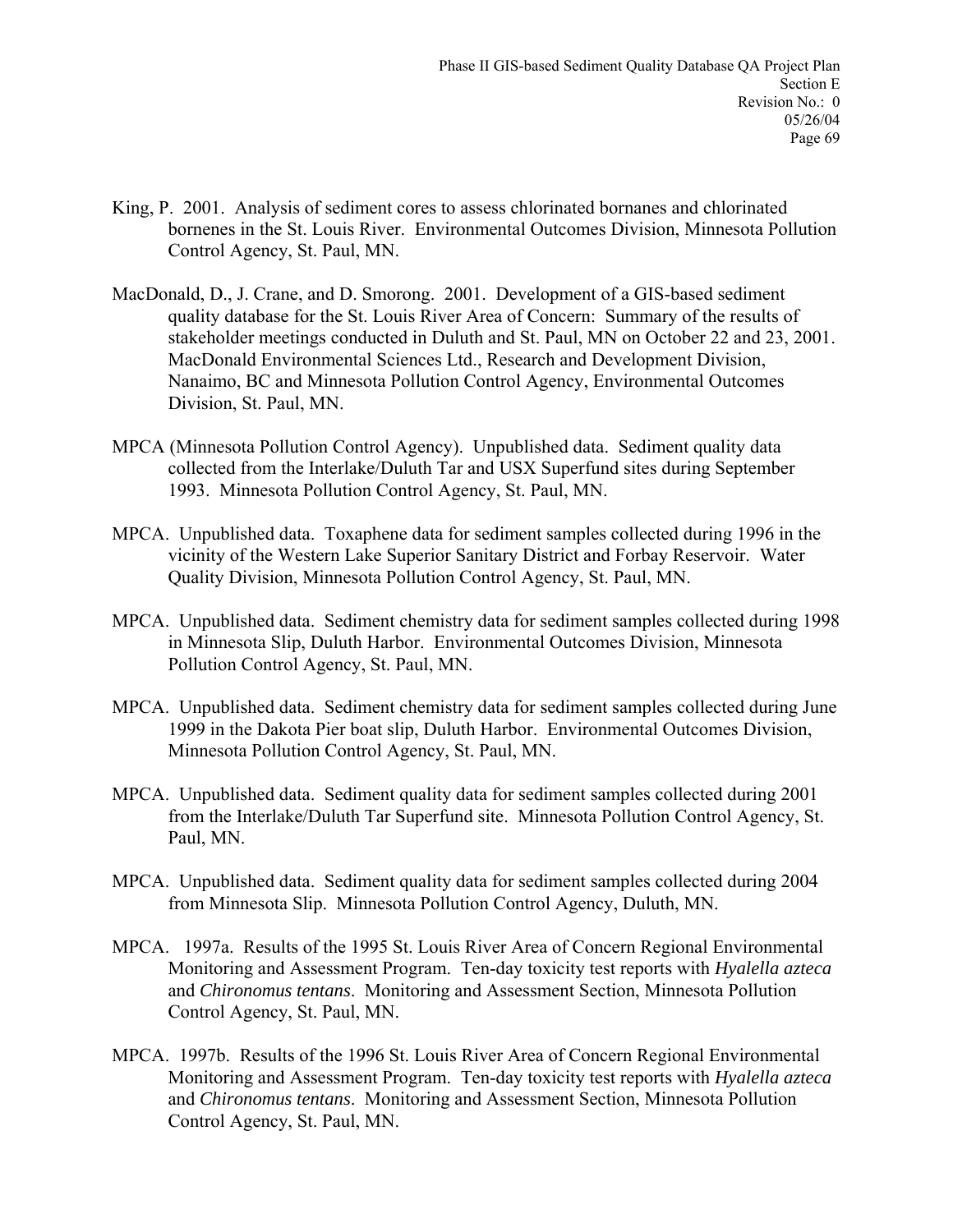- MPCA and WDNR (Wisconsin Department of Natural Resources). 1992. The St. Louis River system remedial action plan. Stage One. Minnesota Pollution Control Agency, St. Paul, MN and Wisconsin Department of Natural Resources, Madison, WI.
- MPCA and WDNR. 1995. The St. Louis River system remedial action plan. Progress report. Minnesota Pollution Control Agency, St. Paul, MN and Wisconsin Department of Natural Resources, Madison, WI.
- Oliaei, F., P. King, and C. Hamilton. 2002. Occurrence and concentrations of polybrominated diphenyl ethers (PBDEs) in Minnesota environment. Proceedings of Dioxin International Conference, Barcelona, Spain, August 14, 2002. Environmental Outcomes Division, Minnesota Pollution Control Agency, St. Paul, MN and AXYS Analytical Services Ltd., Sidney, BC.
- Persaud, D., R. Jaagumagi, and A. Hayton. 1993. Guidelines for the protection and management of aquatic sediment quality in Ontario. Standards Development Branch, Ontario Ministry of Environment and Energy, Toronto, Ontario.
- Prater, B. and M. Anderson. 1977. A 96-hour sediment bioassay of Duluth and Superior Harbor basins (Minnesota) using *Hexagenia limbata, Asellus communis, Daphnia magna*, and *Pimephales promelas* as test organisms. Bull. Environ. Contam. Toxicol. 18:159-169.
- Redman, S. and T. Janisch. 1995*.* Newton Creek system sediment contamination site characterization report. Sediment Management and Remediation Techniques Program, Wisconsin Department of Natural Resources, Madison, WI.
- Richards, C. and D. Breneman. 1994. Benthic macroinvertebrate survey of the St. Louis River estuary in the vicinity of the US Steel and Interlake Tar Superfund Sites. Prepared by Center for Water and the Environment, Natural Resources Research Institute, Duluth, MN for Minnesota Pollution Control Agency, St. Paul, MN. NRRI Technical Report #NRRI/TR-94/06.
- Richards, C., J.L. Crane, D. Breneman, and S. Lozano. 2004. Evaluating methods for assessing sediment quality in a Great Lakes Embayment. Aquatic Ecosystem Health Manage. In Press.
- Schubauer-Berigan, M. and J.L. Crane. 1996. Preliminary contaminant assessment of the Thomson, Forbay, and Fond du Lac Reservoirs. Water Quality Division, Minnesota Pollution Control Agency, St. Paul, MN.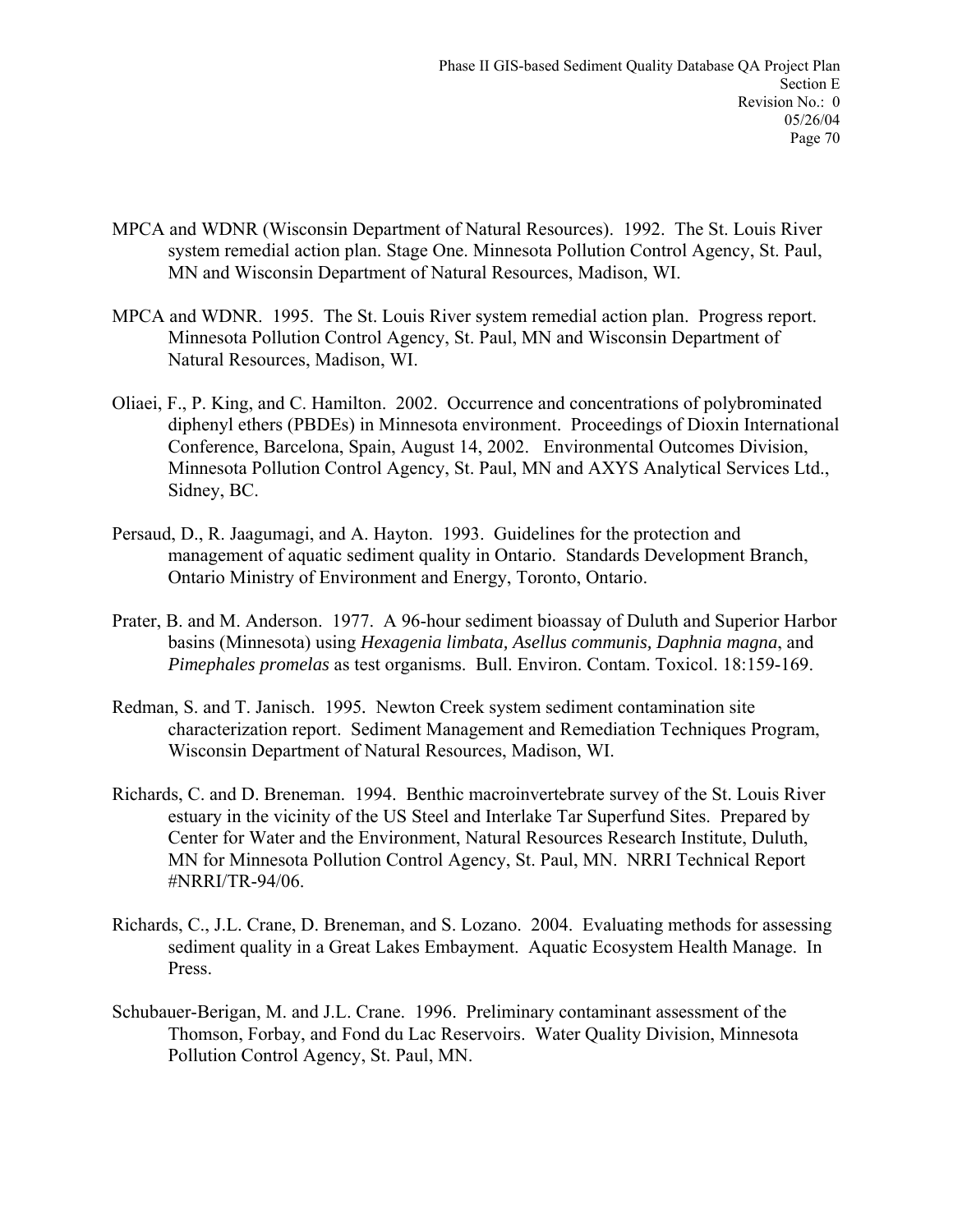- Schubauer-Berigan, M. and J.L. Crane. 1997*.* Survey of sediment quality in the Duluth/Superior Harbor: 1993 sampling results. Great Lakes National Program Office, U.S. Environmental Protection Agency, Chicago, IL. EPA 905-R97-005.
- SEH Inc. 1994. Site investigation report and closure plan. Prepared by Short Elliott Hendrickson Inc., Chippewa Falls, WI for Fraser Shipyards, Inc., Superior, WI.
- SEH Inc. 2000. Site investigation report. Newton Creek Segments B and C. Prepared by Short Elliott Hendrickson Inc., Chippewa Falls, WI for Wisconsin Department of Natural Resources, Bureau of Remediation and Redevelopment, Superior, WI.
- SEH Inc. 2003a. Remedial investigation report. Newton Creek, Douglas County, Wisconsin. Prepared by Short Elliott Hendrickson Inc., Chippewa Falls, WI for Wisconsin Department of Natural Resources, Bureau of Remediation and Redevelopment, Superior, WI.
- SEH Inc. 2003b. Site investigation report. Hog Island Inlet, City of Superior, Douglas County, Wisconsin. Prepared by Short Elliott Hendrickson Inc., Chippewa Falls, WI for Wisconsin Department of Natural Resources, Bureau of Remediation and Redevelopment, Superior, WI.
- Smith, D.L., L.M. Talbot, and C.K. Campbell. 1992. Contaminated sediment bioassay (toxicity tests). Study of Wisconsin Great Lakes coastal harbors and tributaries: Draft. Wisconsin Department of Natural Resources, Madison, WI.
- Smorong, D.E. and J.L. Crane. 2003. GIS-based sediment quality database for the St. Louis River Area of Concern (AOC). Help section for database users. MacDonald Environmental Sciences Ltd., Nanaimo, BC and Minnesota Pollution Control Agency, St. Paul, MN.
- Smorong, D.E., C.L. Mackenzie, and J.L. Crane. 2003a. GIS-based sediment quality database for the St. Louis River Area of Concern (AOC). Help section for ArcView 3.x users. MacDonald Environmental Sciences Ltd., Nanaimo, BC and Minnesota Pollution Control Agency, St. Paul, MN.
- Smorong, D.E., C.L. Mackenzie, J.L. Crane, and D.D. MacDonald. 2003b. GIS-based sediment quality database for the St. Louis River Area of Concern (AOC). Technical documentation. MacDonald Environmental Sciences Ltd., Nanaimo, BC and Minnesota Pollution Control Agency, St. Paul, MN.
- Sorensen, J., K. Schmidt, J. Huber, R. Rude, G. Rapp, Jr., L. Schwarzkopf, M. Balcer, and G.E. Glass. 1996. Assessment of mercury contamination in the sediments of six reservoirs on the lower St. Louis River, Minnesota. Joint report from the University of Minnesota-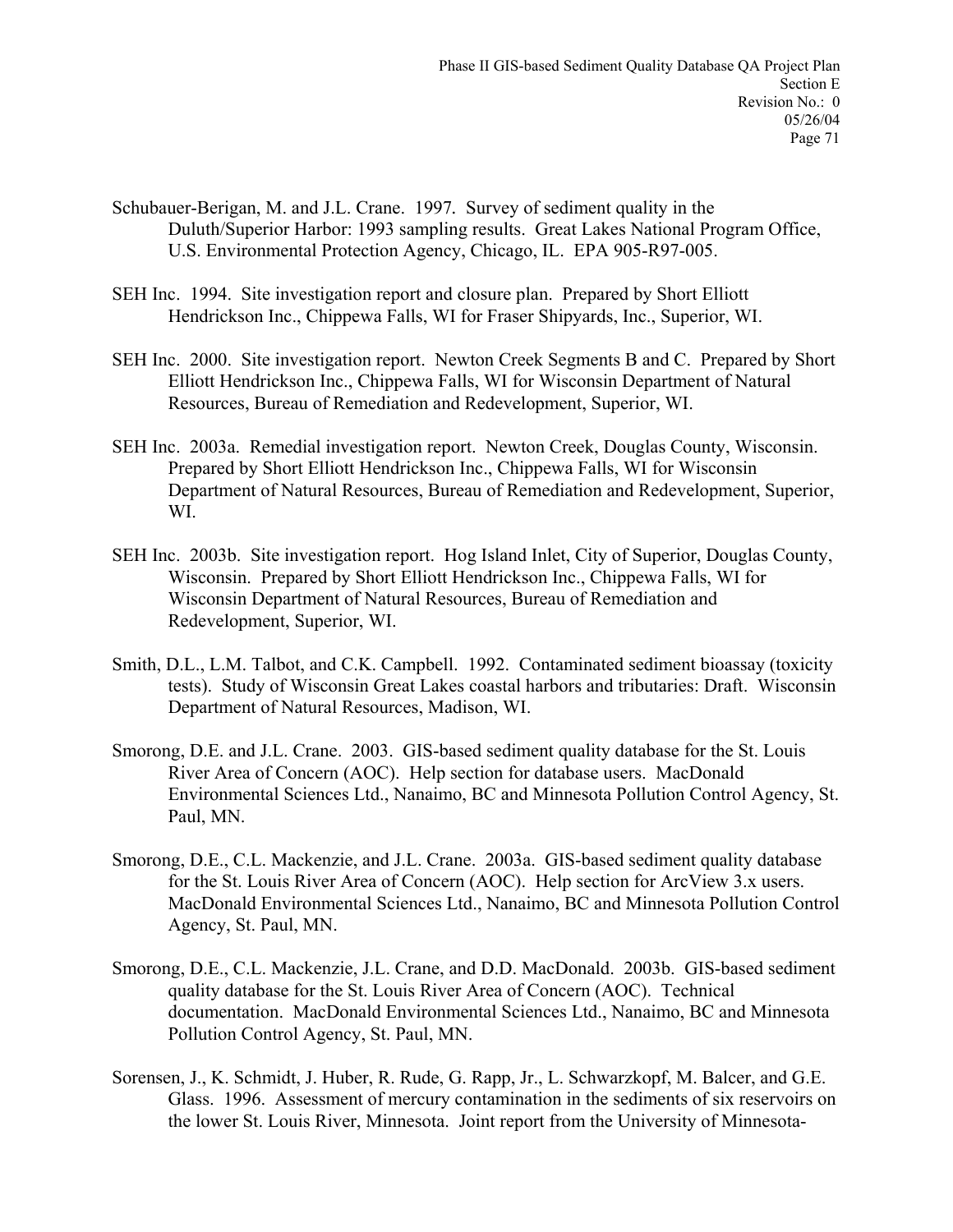Duluth, Duluth, MN; Fond du Lac Reservation, Cloquet, MN; University of Wisconsin-Superior, Superior, WI, and U.S. EPA National Health and Environmental Effects Research Laboratory, Mid-Continent Division, Duluth, MN.

- St. Louis River CAC (Citizens Action Committee). 2002. Lower St. Louis River habitat plan. St. Louis River Citizens Action Committee, Duluth, MN.
- Thijssen, M. 1997. Body burdens of PAH's in benthic invertebrates from the Duluth-Superior Harbor. University of Utrecht, The Netherlands
- TMA (Thermo Analytical). 1996. Sampling and analysis of sediments from the Duluth-Superior Harbor: September 1995 – April 1996. Thermo Analytical, Ypsilanti, MI.
- URS Corporation. 2002. Former Duluth Works LIF investigation report. Prepared by URS Corporation, Minneapolis, MN for U.S. Steel, Pittsburgh, PA.
- URS Corporation. 2003. Former Duluth Works sediment characterization and Tier I risk assessment work plan. Prepared by URS Corporation, Franklin, TN for U.S. Steel, Pittsburgh, PA.
- USACOE (U.S. Army Corps of Engineers). Unpublished data. Results of the 1992 sampling program conducted at Nemadji Shoals and Lakehead Sites. DACW35-91-D-0001/0040. U.S. Army Corps of Engineers--Detroit District, Detroit, MI.
- USACOE. Unpublished data. Results of the 1993 sampling program conducted at Duluth-Superior Cross Channel. DACW35-93-D-0005. Delivery Order 16. U.S. Army Corps of Engineers Detroit District, Detroit, MI.
- USACOE. Unpublished data. Results of the 1994 sampling program conducted at Duluth-Superior Harbor. DACW35-93-D-0005. Delivery Order 29. U.S. Army Corps of Engineers Detroit District, Detroit, MI.
- USACOE. Unpublished data. Results of the 1994 sampling program conducted at Duluth-Superior Harbor – Deep Hole. DACW35-93-D-0005. Delivery Order 36. U.S. Army Corps of Engineers--Detroit District, Detroit, MI.
- USACOE. Unpublished data. Results of the 1995 sampling program conducted at Duluth Entrance Channel. DACW35-95-D-0002. Delivery Order 28. U.S. Army Corps of Engineers--Detroit District, Detroit, MI.
- USACOE. 1997. Phase II report. Draft dredged material management plan study and environmental impact statement. Detroit District, U.S. Army Corps of Engineers, Detroit, MI.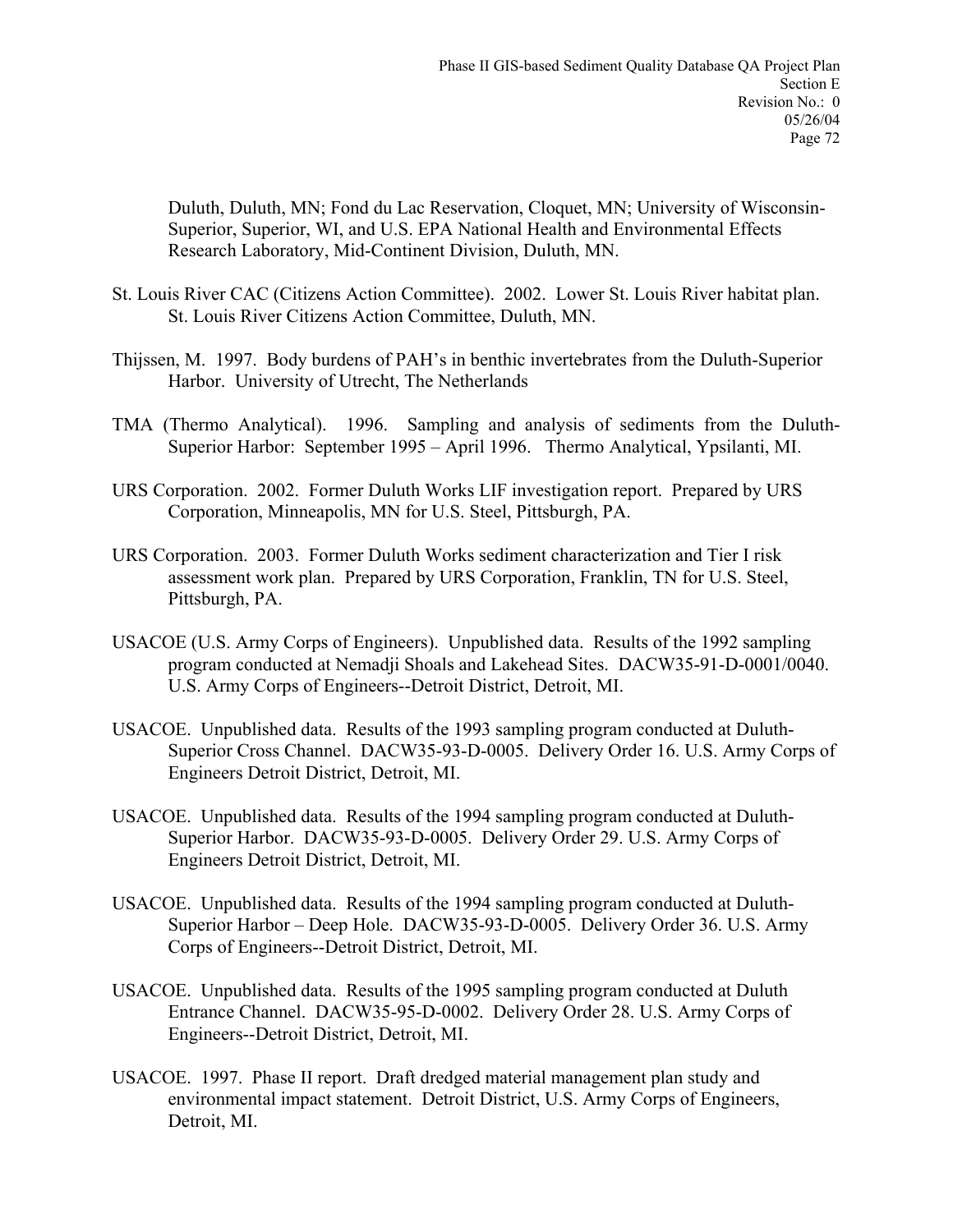- USEPA (U.S. Environmental Protection Agency). 1998. EPA guidance for quality assurance project plans. Office of Research and Development, U.S. Environmental Protection Agency, Washington, DC.
- USEPA. In preparation. Regional Environmental Monitoring and Assessment Program (R-EMAP) surveying, sampling, and testing: 1995 and 1996 sampling results. Office of Research and Development, U.S. Environmental Protection Agency, Duluth, MN.
- van den Berg, M., L. Birnbaum, A.T.C. Bosveld, B. Brunström, P. Cook, M. Feeley, J.P. Giesy, A. Hanberg, R. Hasegawa, S.W. Kennedy, T. Kubiak, J.C. Larsen, F.X. Rolaf van Leeuwen, A.K.D. Liem, C. Nolt, R.E. Peterson, L. Poellinger, S. Safe, D. Schrenk, D. Tillitt, M. Tysklind, M. Younes, F. Waern, and T. Zacharewski. 1998. Toxic equivalency factors (TEFs) for PCBs, PCDDs, PCDFs for humans and wildlife. Environ. Health Perspect. 106:775-792.
- Walker, D.A. and S.P. Hall. 1976. Duluth-Superior Harbor cultural resources study. Archeology Department, Minnesota Historical Society, St. Paul, MN.
- WDNR (Wisconsin Department of Natural Resources). 2003a. Consensus-based sediment quality guidelines. Recommendations for use  $\&$  application. Interim guidance. Contaminated Sediment Standing Team, Wisconsin Department of Natural Resources, Madison, WI.
- WDNR. 2003b. Site inspection (SI), Fraser Shipyards/Howard's Pocket AOC 14, a.k.a. Howard's Pocket, Superior, Douglas County, U.S. EPA ID: WID988639597. Bureau of Remediation and Redevelopment, Wisconsin Department of Natural Resources, Madison, WI.
- Wenck Associates. 1995. Harbor sediment sampling documentation report. Wenck Associates, Inc., Maple Plain, MN. Wenck File #0057-28.
- West, C.W. and G.T. Ankley. 1998. A laboratory assay to assess avoidance of contaminated sediments by the freshwater oligochaete *Lumbriculus variegatus*. Arch. Environ. Contam. Toxicol. 35:20-24.
- West Central Environmental Consultants. 2004. Minnesota Slip site sediment sampling and analysis plan. Prepared by West Central Environmental Consultants, Morris, MN for Minnesota Pollution Control Agency, Duluth, MN.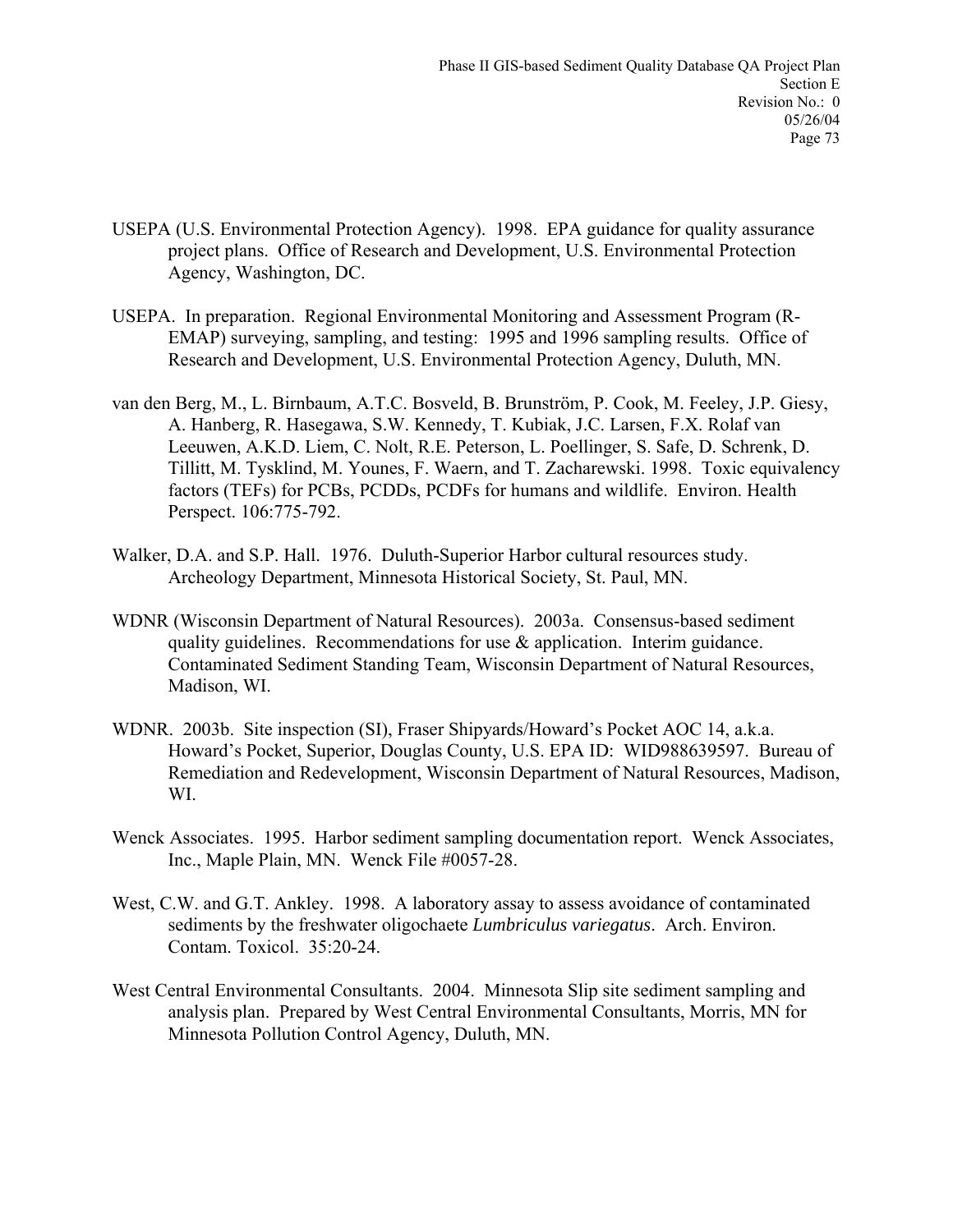# **APPENDIX A**

# **ROLES AND RESPONSIBILITIES IN MPCA GRANTS ADMINISTRATION**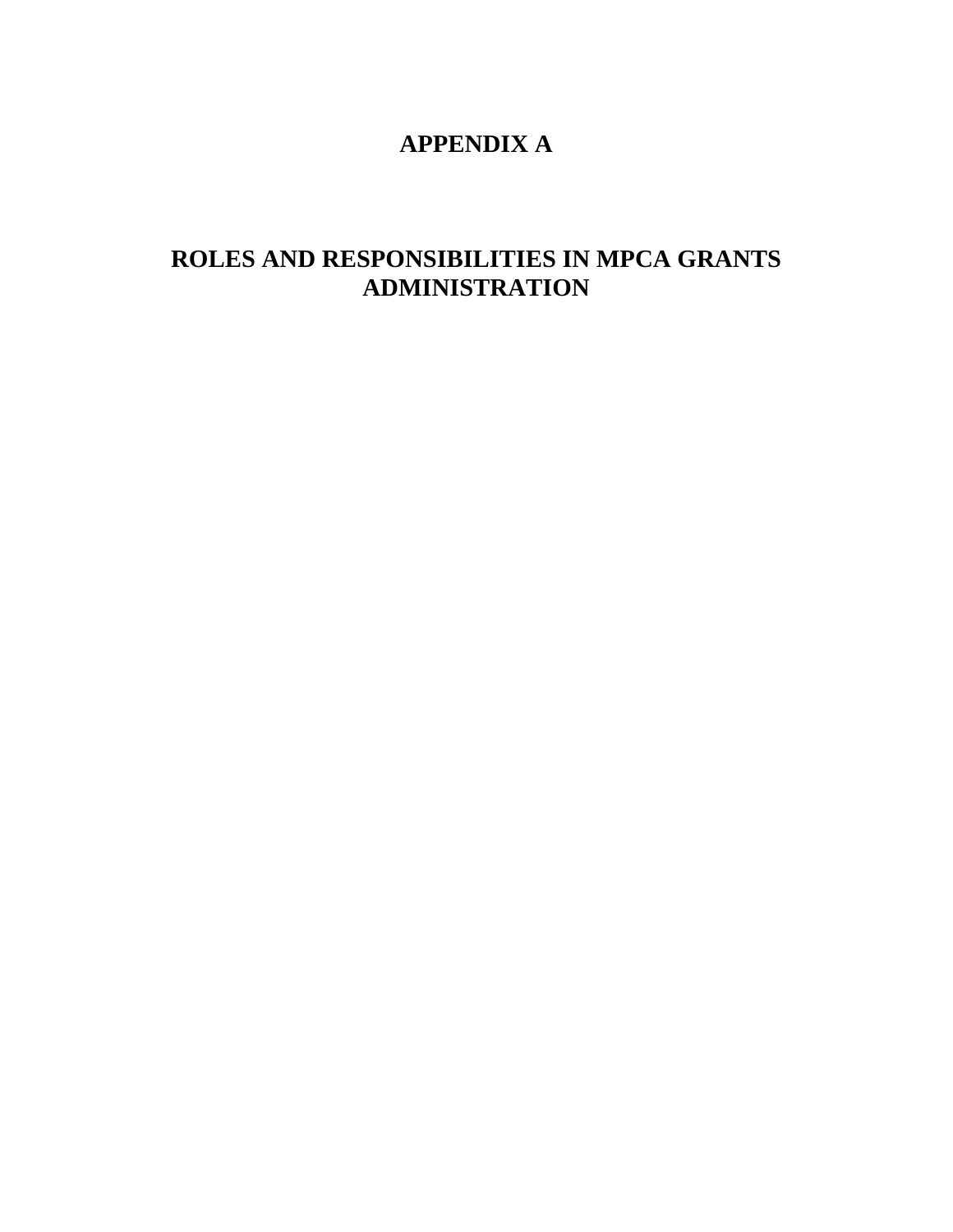

# **ROLES AND RESPONSIBILITIES IN AGENCY GRANTS ADMINISTRATION**

# **MPCA GRANTS REDESIGN**

# **Grant Manager (GM)** (fiscal/administrative expertise)

- Creates grant application with support from Project Manager (PM), Agency Grants Coordinator (AGC), and Fiscal Coordinator (FC)
	- $\triangleright$  Responsible for pre-application and application process, fills out all required forms and routes
	- $\triangleright$  Works with PM and FC to develop budget detail for application and spending plan for fiscal years
- Coordinates fiscal aspects of the grant (MAPS, state-match allotments, etc.) with PM and FC
- Contributes to the development of Biennial Budget System and Annual Spending Plans with FC
- Coordinates grant tracking with Agency Grants Coordinator
- Coordinates with AGC to set up and maintain official agency file
	- ¾ Includes all official correspondence, and fiscal and programmatic reports
- Responsible for maintaining communication with Grant Champion (GC) and Project Manager
- Knowledgeable of program requirements in grant
- Responsible for grant requirements and special conditions being met
- Attends required quarterly meetings with Fiscal Coordinator
- Prepares and submits quarterly MBE/WBE report with support from FC to AGC
- Reviews and approves quarterly financial reports communicates with PM, FC and GC, as appropriate
- Responsible for maintaining fiscal integrity of grant program
- Develops LAC and Policy Notes with assistance of Project Manager, Fiscal Coordinator and AGC
- Responsible for satisfying grant Closeout requirements program and fiscal within 90 days of grant budget period end date, with support from Agency Grants Coordinator

## **Project Manager (PM)** (program expertise)

- Assists Grant Manager in creating the grant application
- Manages day-to-day grant/project work
- Coordinates grant activities with technical personnel and Grant Manager
- Ensures MBE/WBE compliance knowledgeable of contractors MBE/WBE status prior to engagement
- Responsible for program procurement (e.g. contracts and supplies)
- Develops the grant's workplan (scope of work, statement of work, plan for grant activities, etc.)
- Implements workplans and completes required technical reports
- Responsible for scope of work as outlined in the grant workplan
- Develops Quality Assurance Project Plan for data collection and/or data management (e.g., database) projects, if applicable
- Responsible for overseeing the archival of environmental data in agency-approved databases (including federal databases from granting organization), if applicable

### **(Please note that there may be instances where one person performs both Grant Manager and Project Manager roles.)**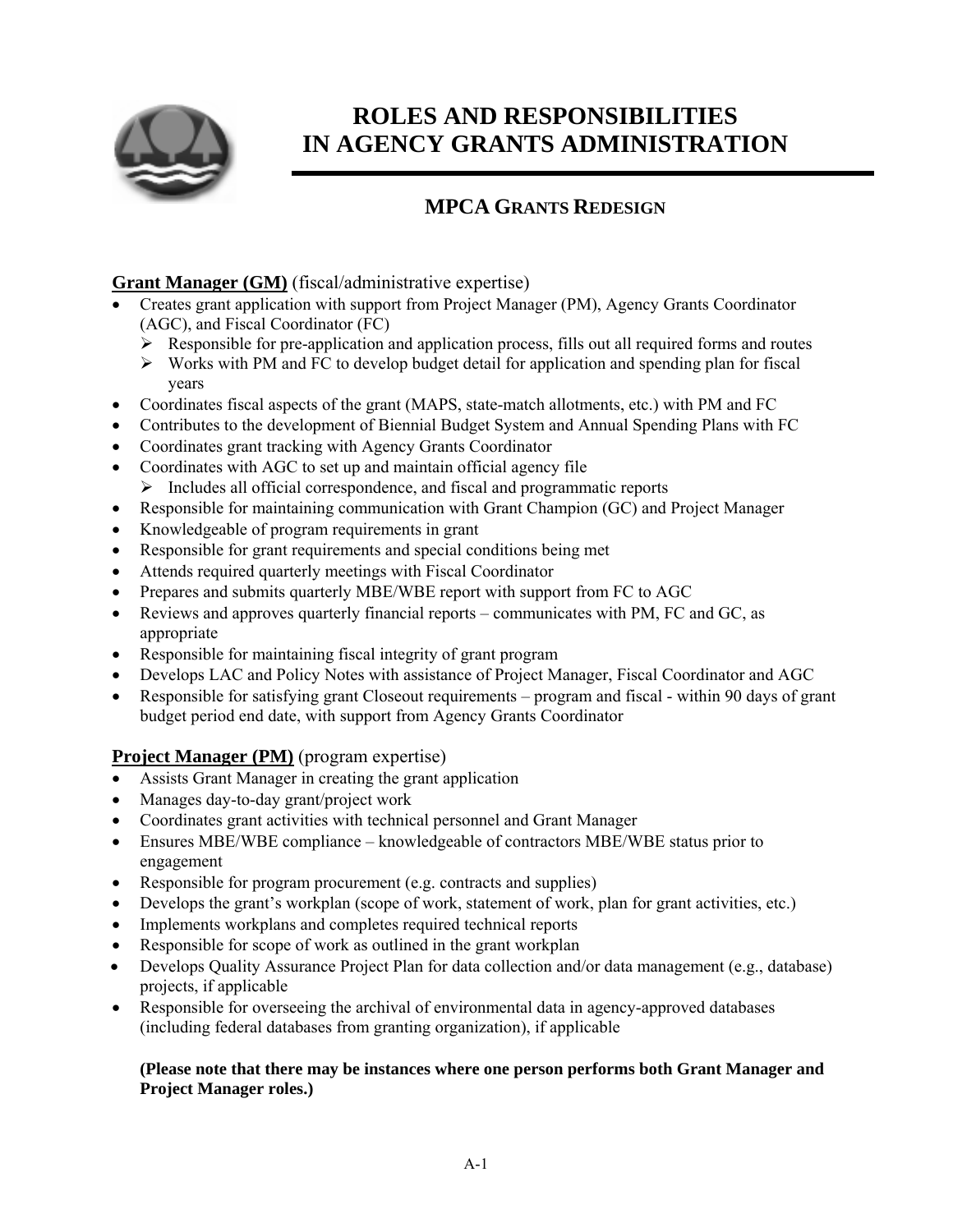# **Grant Champion – Section Manager Level (GC)**

- Involved in decision of whether to apply for funds through pre-application and amendment processes
	- $\triangleright$  For example, Does the grant align with agency and section priorities? Does the section's work plan reflect the level of effort necessary to meet the grant's proposed objectives?
- Grant Champion cannot delegate their decision making authority
- Receives high level budget issues from Grant Manager (GM) and communicates with others  $\triangleright$  Brings high level issues to the fiscal system management team & other appropriate persons
- Responsible for managing necessary links between other divisions and issue lead teams
- Attends quarterly grant meetings with GM and Fiscal Coordinator (FC), where appropriate
- Evaluates grant for work done to meet outcome accountability and ensures that resources are dedicated to work commitments
- Communicates to Supervisors to limit competing resources (give time to closeouts, final reports, etc.)
- Coordinates audit with Fiscal Services Division
- Acts as primary EPA contact for big picture program-area issues
- Reviews related BBS information and information from fiscal system management team
- Is person responsible for program and fiscal requirements being met

# **Agency Grants Coordinator (AGC – Joshua Bunker)**

- Coordinates and standardizes agency-wide grant administration
- Holder of MPCA grant policies and procedures
- Provides grant management training (fiscal and grant)
- Sees the big picture and flags problems
- Reviews applications for completeness, reviews award letters and acceptances, and signs off
- Central point person for new federal money
	- $\triangleright$  Searches federal register, EPA Web site and other resources on a regular basis to find new federal funding, and notifies agency personnel as appropriate
- Responsible for annually-required certifications (works with Fiscal Services Division)
- Serve as lead agency representative on EPA grants management work group
- Coordinator for agency-wide MBE/WBE reporting
- Agency contact for and ensures compliance with EPA and other federal regulations
	- $\triangleright$  Knowledge of federal regulations across media
- Establishes and maintains grant tracking system (data base)
- Works with Grant Managers on:
	- $\triangleright$  Identifying funding opportunities
	- $\triangleright$  Pre-application, application, amendments and approval processes
	- $\triangleright$  Filing of grant-related information
	- $\triangleright$  Meeting with grant teams (GM and FC) on quarterly basis, where appropriate
	- $\triangleright$  Grant Closeouts
- Completes final review of Policy Note and Legislative Advisory Commission Request (LAC) prior to submittal to Fiscal Services Division
	- $\triangleright$  Provides assistance to Grant Manager on requirements to complete needed forms
	- $\triangleright$  Coordinates the completion of Policy Note and LAC forms with GM and FC
- Liaison with EPA concerning agency-wide grants activities (coordinates monthly EPA conference call)
- Responsible for Biennial Budget System information
	- $\triangleright$  Compiling/completing federal fund summary reports, narratives, etc.
	- $\triangleright$  Coordinates the development of federal revenue budgets
- Provides technical assistance to Grant and Project Managers to ensure reasonable budgets are developed (state-match requirements met, equipment is documented, etc.)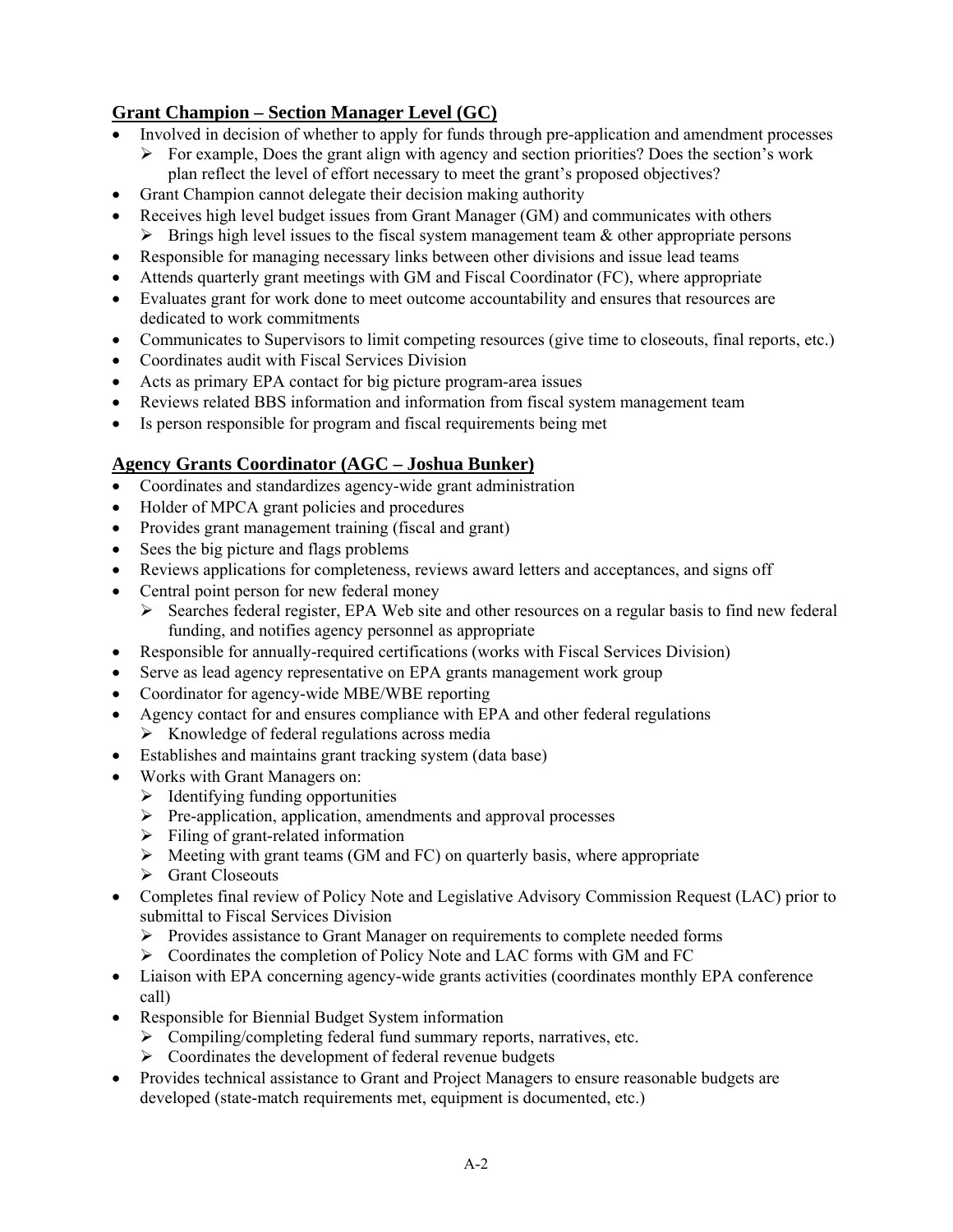• Acts as resource for Grant Managers, Project Managers and Grant Champions on grants processes, procedures and reporting requirements

## **Fiscal Coordinator (FC – John Allen, Linda Carroll, Susan Jaeger, Leigh Jorento, or Joel Marquardt)**

- Provides support in pre-application and application and amendment processes
	- $\triangleright$  Determines match dollars, source, indirect rate, fringe rate, FTE projections, inflation, etc.
	- $\triangleright$  Signs off on application and award
- Provides technical support during operation of grants
	- $\triangleright$  Coordinates information with Fiscal Services Division to establish appropriation, revenue budget, federal/state match, etc., with Grants Managers and AGC
	- $\triangleright$  Loads grant budget into agency/state budget system
	- $\triangleright$  Track who gets paid by what (salary, S&E spreadsheet, etc.)
	- $\triangleright$  Attends required quarterly meetings on grants with Grant Managers: formally reviews financial status reports and history of expenditures, and addresses issues
	- ¾ Makes ongoing budget adjustments as directed by Grant Managers
	- $\triangleright$  Assists with the preparation and maintenance of annual spending plans (works with GMs and PMs on preparation of internal budgets)
	- ¾ Supports Grant Managers in Closeout process
- Biennial Budget System and Annual Spending Plans
	- $\triangleright$  Develops federal revenue budgets in coordination with Grant Managers
	- ¾ Responsible for knowledge of fiscal information in Biennial Budget System
- Collects quarterly MBE/WBE information from Grant Managers
- $\triangleright$  Prepares quarterly media summary and submits to AGC
- Assists on grants manual creation and grants administration training
- *Monitors and reviews monthly financial reports*
- Assists Grant Manager with Policy Note and LAC preparation

### **Section Manager (SM)** – (Supervisor of Supervisor where the work is being done)

- Communicates with Grant Champion on priorities
- Supports grant workplans and incorporates into the section workplan
- Presents higher level budget issues to the Grant Champion

**Supervisor (S) – (Supervisor where the work is being done)** 

- Provides support in pre-approval, amendment and approval processes signs off on application
- Creates, with staff, the unit and individual's workplans to align work with grant workplan
- Reviews time sheets and expense reports to ensure use of proper funds (allotment strings)
- Ensures that grant funds are only used for grant-specific work
- Communicates with GC and SM on high level changes and other issues (e.g., agency priority changes)
- Reviews grant progress reports technical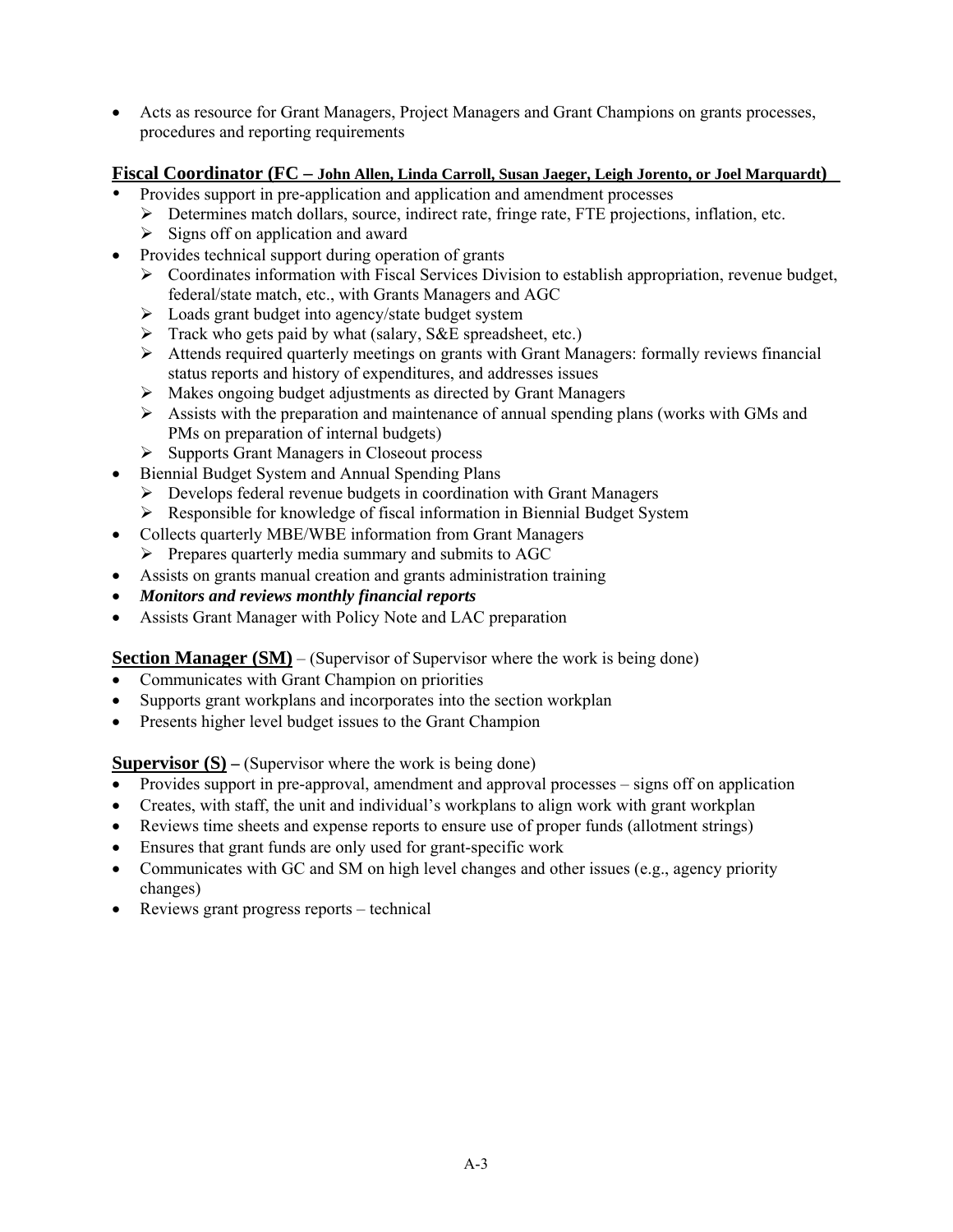### **PPG Coordinator (PPGC – Linda Carroll)**

- Same roles/responsibilities as Grant Manager, but for the PPG
- Assembles PPG guidance
- Knowledge of applicable federal regulations
- Assembles quarterly review of PPG with Grant Champion, EnPPA and media program leads
	- $\triangleright$  Discuss grant status to date, program and fiscal activity, challenges, etc.
- Creates grant application with support from Project Manager
	- $\triangleright$  Responsible for application process, fills out all required forms and routes
	- $\triangleright$  Works with PM to develop budget detail for application and spending plan for fiscal years
- Participates in monthly EPA conference calls
- Responsible for maintenance of PPG files
- Coordinates grant reporting information for PPG with Agency Grants Coordinator
- Responsible for MBE/WBE reporting prepares and submits to AGC
- Coordinates discussion for scope of EnPPA with appropriate agency personnel
- Liaison with EPA on PPG grant issues, part of conference calls as needed for non-PPG programs
- Knowledge of federal regulations across media

#### **Agency Grants Reporting Coordinator (Lita Johnson)**

- Develops and distributes quarterly FSRs, and provides to GM, PM and FC for formal review
- Develops federal indirect cost rate with Budget Manager
- Tracks letters of credit
- Manages federal grant draw downs
- Establishes and maintains MAPS federal grants module
- Prepares single audit reports
- Maintains fiscal federal grants file
- Closeout coordinator and EPA contact

### **Financial Data Management Analyst (Kim DeVeau)**

- Sets up appropriation, allotment and revenue budgets
- Provides financial analytical support as needed

### **Budget Manager (Kathy Sather)**

- Link to DOF on Policy Note submittal and coordination with AGC to get forms completed
- Reviews and approves grant document
- Knowledgeable of federal financial management regulations
- Agency's authorized representative to approve FSRs
- Coordinates agency's Biennial Budget System for federal funds
- Approves draw downs and federal cash transactions
- Develops agency indirect rate coordinates with fiscal systems management team to determine options for indirect cost development for Senior Managers Team approval
- Participates in EPA regional grants management work group
- Coordinates audit with Agency Grants Coordinator and Grant Champions

#### **Accounts Payable Transaction Specialists (Jeanette Burfeind and Carl Agerbeck)**

Prepares draw downs for EPA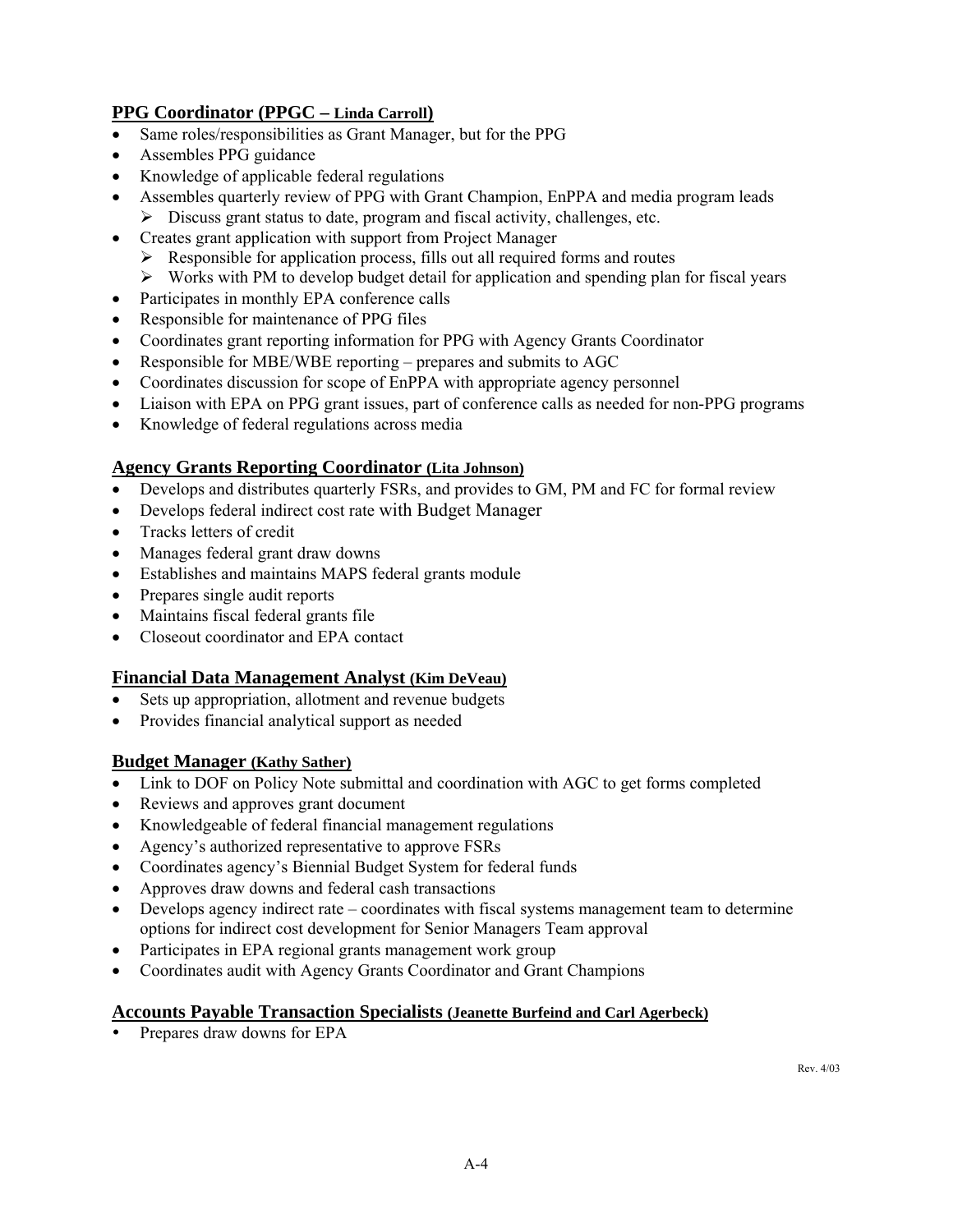# **APPENDIX B**

# **SUMMARY OF GIS DATA COMPILED FOR THE VARIOUS ARCVIEW 3.2 PROJECTS FOR THE PHASE I PROJECT**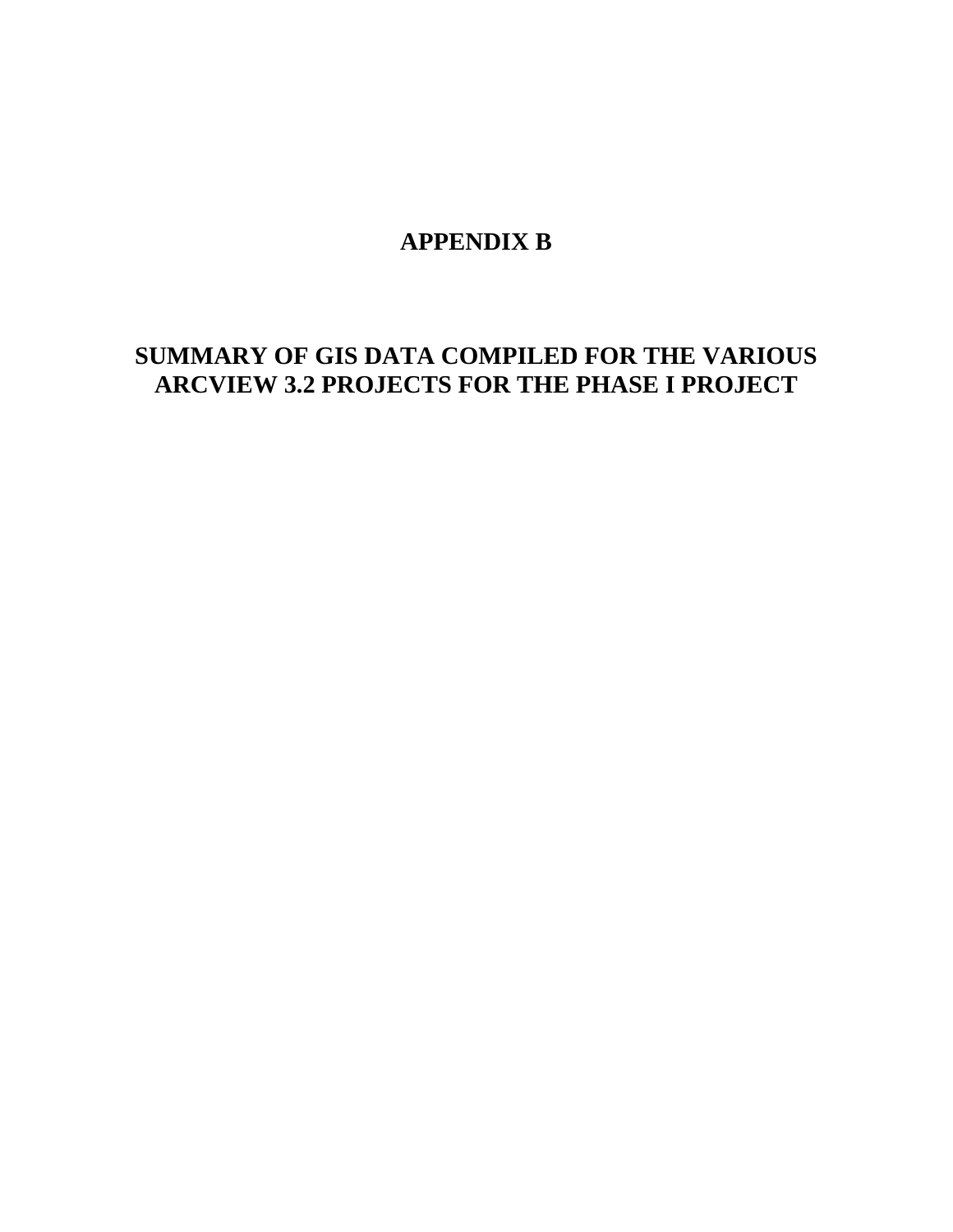### **Table B-1. Summary of GIS Data Compiled for the Contaminated Areas Project**

| Data Category                              | <b>Theme Name</b>                  | <b>Data Description</b>                                                                                                                                                                                              | Data Originator | <b>Acquired</b><br>From | <b>Acquisition</b><br><b>Details</b>        | <b>File Name</b> | <b>Location of GIS</b><br>data<br>$C:\S$ TLR_GIS<br>Project\Shapefiles\.<br> | <b>Notes</b>                                                                                                                                                                                                                             | Metadata<br>available? |
|--------------------------------------------|------------------------------------|----------------------------------------------------------------------------------------------------------------------------------------------------------------------------------------------------------------------|-----------------|-------------------------|---------------------------------------------|------------------|------------------------------------------------------------------------------|------------------------------------------------------------------------------------------------------------------------------------------------------------------------------------------------------------------------------------------|------------------------|
| Contaminated<br><b>Areas</b>               | Contaminated<br>Sediment Hot Spots | Location of hot spot sites (i.e., MPCA (Crane et<br>areas of high sediment<br>contaminant concentrations).                                                                                                           | al. 1997)       | Crane et al.<br>1997    | Shapefile created<br>by MESL                | hotspots.shp     | Contaminated Areas\ NA<br>Hotspots                                           |                                                                                                                                                                                                                                          | <b>YES</b>             |
|                                            | <b>Superfund Sites</b>             | Location of CERCLA<br>Superfund Sites.                                                                                                                                                                               | <b>MPCA</b>     | URS Corp.<br>2002       | IT Corp. 1997; Shapefile created<br>by MESL | superfund.shp    | Contaminated Areas\ NA<br>Superfund Sites                                    |                                                                                                                                                                                                                                          | <b>YES</b>             |
| <b>Facilities/</b><br><b>Point Sources</b> | (MN)                               | Location of Feedlots Location of feedlots.                                                                                                                                                                           | $-$             | <b>MPCA</b>             | GIS data sent by<br>MPCA (Tad<br>Schindler) | feedlots.shp     | Feedlots                                                                     | Contamination Points\ Users have no basis for interpreting<br>attribute data (GIS data provides<br>location data only).                                                                                                                  | N <sub>O</sub>         |
|                                            | Hazardous Waste<br>Generators (MN) | In Minnesota, commercial<br>entities that produce any<br>amount of hazardous waste are<br>regulated as hazardous-waste<br>"generators" with<br>requirements that depend upon<br>the amount of waste they<br>produce. | <b>MPCA</b>     | <b>MPCA</b>             | GIS data sent by<br>MPCA (Tad<br>Schindler) | hwgen.shp        | nerators                                                                     | Contamination_Points\ Users have no basis for interpreting<br>Hazardous_Waste_Ge attribute data (e.g., Type, Size and<br>LCM fields). Refer to<br>www.pca.state.mn.us/programs/bau<br>_p.html for more information about<br>the program. | NO <sub>1</sub>        |
|                                            | <b>Industrial Facilities</b>       | Industrial Facilities Discharge USEPA/Office of USEPA 2003<br>Sites - these sites are industrial Water/OST<br>or municipal point sources<br>discharging to surface waters.                                           |                 |                         | <b>BASINS</b> website                       | ifdgood.shp      | Industrial Facilities                                                        | Contamination Points\ Users will need to refer to the<br>metadata file to interpret the field<br>names in the attribute table.                                                                                                           | <b>YES</b>             |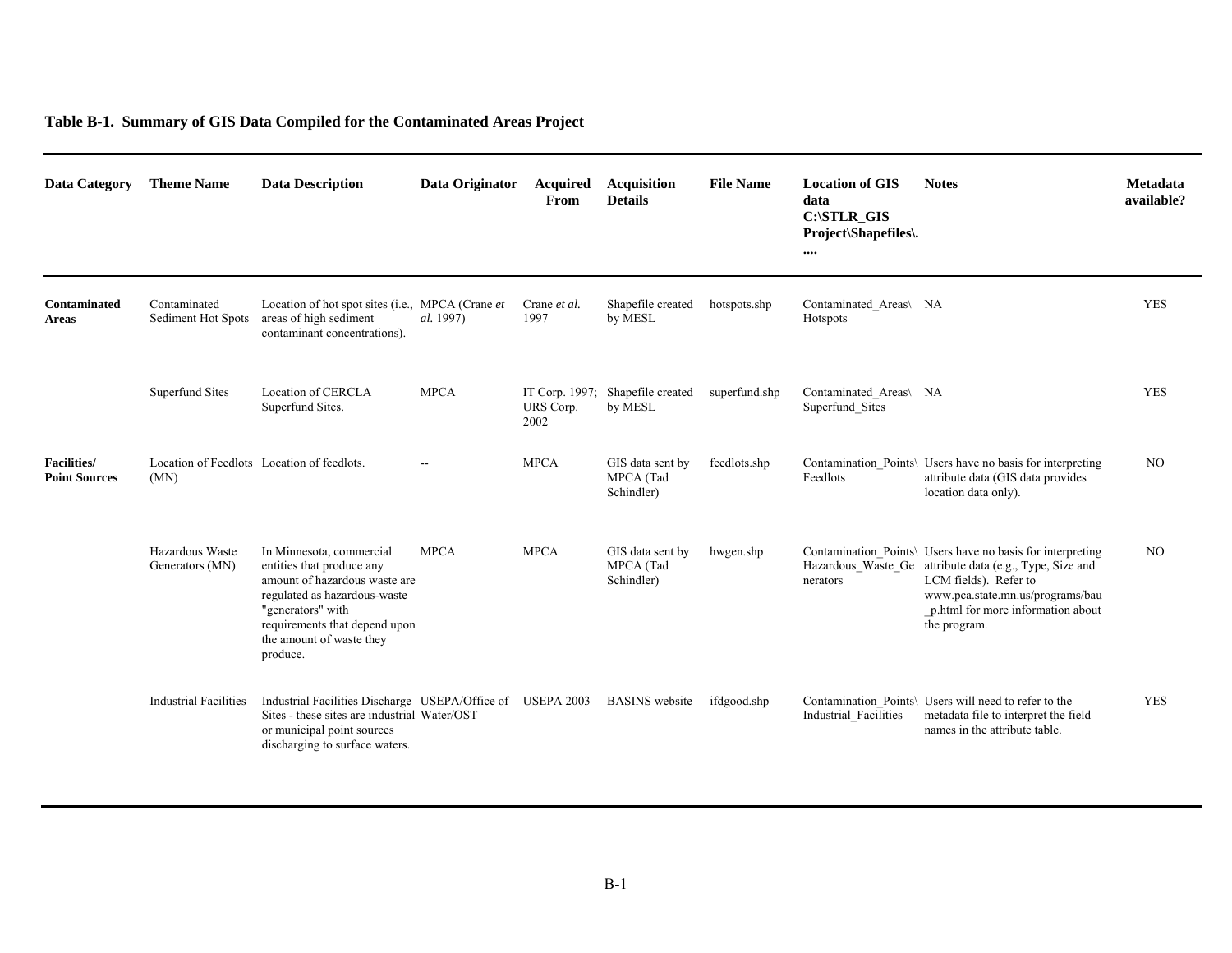**Table B-1. Continued.** 

| Data Category                                          | <b>Theme Name</b>                            | <b>Data Description</b>                                                                                                              | Data Originator    | Acquired<br>From  | <b>Acquisition</b><br><b>Details</b>                                 | <b>File Name</b>               | <b>Location of GIS</b><br>data<br>C:\STLR_GIS<br><b>Project</b> \Shapefiles\.<br>$\cdots$ | <b>Notes</b>                                                                                                                                                                                                                                                                                                              | <b>Metadata</b><br>available? |
|--------------------------------------------------------|----------------------------------------------|--------------------------------------------------------------------------------------------------------------------------------------|--------------------|-------------------|----------------------------------------------------------------------|--------------------------------|-------------------------------------------------------------------------------------------|---------------------------------------------------------------------------------------------------------------------------------------------------------------------------------------------------------------------------------------------------------------------------------------------------------------------------|-------------------------------|
| <b>Facilities</b> /<br><b>Point Sources</b><br>(cont.) | Landfills (MN)                               | Location, type, and status of --<br>landfill sites.                                                                                  |                    | <b>MPCA</b>       | GIS data sent by<br>MPCA (Tad<br>Schindler)                          | landfills.shp                  | Landfills                                                                                 | Contamination Points\ Users have no basis for interpreting<br>attribute data in the 'Rank' field.                                                                                                                                                                                                                         | NO.                           |
|                                                        | Leaking<br>Underground<br>Storage Tanks (MN) | Location and status of LUSTs. --                                                                                                     |                    | <b>MPCA</b>       | GIS data sent by<br>MPCA (Tad<br>Schindler)                          | lust.shp                       | Storage Sites                                                                             | Contamination Points\ Users have no basis for interpreting<br>Leaking_Underground attribute data in the 'LCM' field.                                                                                                                                                                                                      | N <sub>O</sub>                |
|                                                        | $(\# of oil tanks)$                          | Oil Storage Facilities Location, contact information Great Lakes<br>and product type/volume of oil Commission<br>storage facilities. |                    | <b>USEPA 2000</b> | Western Lake<br>Superior USEPA<br><b>Inland Sensitivity</b><br>Atlas | facilities utm.shp ivity Atlas | fixed oil storage USEPA Inland Sensit NA                                                  |                                                                                                                                                                                                                                                                                                                           | <b>YES</b>                    |
|                                                        | Permit Compliance<br>System                  | <b>USEPA-regulated facilities</b><br>listed in the USEPA<br><b>Envirofacts Permit</b><br>Compliance System (PCS)<br>database.        | <b>USEPA</b>       | <b>USEPA 2003</b> | <b>BASINS</b> website                                                | l utm.shp                      | ystem                                                                                     | permittomp fina Contamination Points\ Users have no basis for interpreting<br>Permit Compliance S attribute data in several fields<br>because metadata does not provide<br>code descriptions (GIS data<br>provides location and facility names<br>only; Envirofacts database can be<br>referenced for code descriptions). | <b>YES</b>                    |
|                                                        | Pipelines                                    | Locations and routes of<br>pipelines carrying crude oil or Commission<br>refined oil products.                                       | <b>Great Lakes</b> | <b>USEPA 2000</b> | Western Lake<br>Superior USEPA<br><b>Inland Sensitivity</b><br>Atlas | p                              | ivity Atlas                                                                               | pipelines utm.sh USEPA Inland Sensit NA (presenting data as it is<br>distributed by USEPA)                                                                                                                                                                                                                                | <b>YES</b>                    |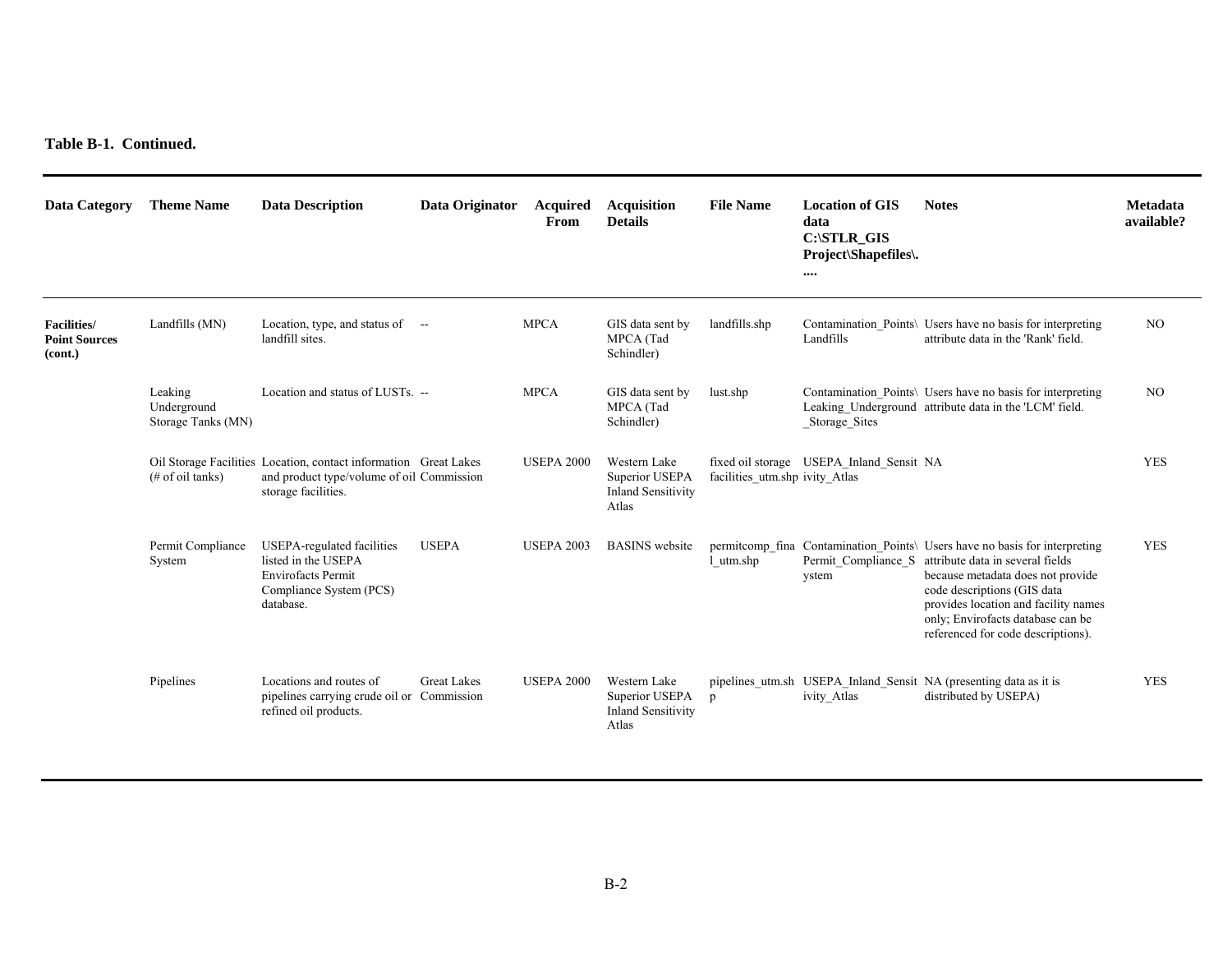**Table B-1. Continued.** 

| <b>Data Category</b>                                  | <b>Theme Name</b>                                       | <b>Data Description</b>                                                                                                                                                                                                                                                                                                    | Data Originator | <b>Acquired</b><br>From | <b>Acquisition</b><br><b>Details</b>        | <b>File Name</b> | <b>Location of GIS</b><br>data<br>C:\STLR_GIS<br>Project\Shapefiles\.<br>$\cdots$ | <b>Notes</b>                                                                                                                                                                                                                                                                                                                                      | <b>Metadata</b><br>available? |
|-------------------------------------------------------|---------------------------------------------------------|----------------------------------------------------------------------------------------------------------------------------------------------------------------------------------------------------------------------------------------------------------------------------------------------------------------------------|-----------------|-------------------------|---------------------------------------------|------------------|-----------------------------------------------------------------------------------|---------------------------------------------------------------------------------------------------------------------------------------------------------------------------------------------------------------------------------------------------------------------------------------------------------------------------------------------------|-------------------------------|
| <b>Facilities/</b><br><b>Point Sources</b><br>(cont.) | Resource<br>Conservation and<br>Recovery<br>Information | USEPA-regulated facilities<br>listed in the USEPA<br><b>Envirofacts Resource</b><br>Conservation and Recovery<br>Information System (RCRIS; a<br>system in which information is<br>provided by generators,<br>transporters, treaters, storers,<br>and disposers of hazardous<br>waste to state environmental<br>agencies). | <b>USEPA</b>    | <b>USEPA 2003</b>       | <b>BASINS</b> website                       | hp               | n and                                                                             | reris final utm.s Contamination Points\ Users have no basis for interpreting<br>Resource_Conservatio attribute data in several fields<br>because metadata does not provide<br>Recovery_Information code descriptions (GIS data<br>provides location and facility names<br>only; Envirofacts database can be<br>referenced for code descriptions). | <b>YES</b>                    |
|                                                       | <b>Toxic Release</b><br><b>Inventory Sites</b>          | <b>USEPA-regulated facilities</b><br>listed in the Toxic Release<br>Inventory System (TRIS).                                                                                                                                                                                                                               | <b>USEPA</b>    | <b>USEPA 2003</b>       | <b>BASINS</b> website                       |                  | ory Site                                                                          | tri_final_utm.shp Contamination_Points\ Users have no basis for interpreting<br>Toxic Release Invent attribute data in several fields<br>because metadata does not provide<br>code descriptions (GIS data<br>provides location and facility names<br>only; Envirofacts database can be<br>referenced for code descriptions).                      | <b>YES</b>                    |
|                                                       | Salvage Yards (MN) Location, licensing                  | information, facility<br>descriptions and inspection<br>information for salvage vards.                                                                                                                                                                                                                                     |                 | <b>MPCA</b>             | GIS data sent by<br>MPCA (Tad<br>Schindler) | salvage.shp      | Salvage_Yards                                                                     | Contamination_Points\ Users have no basis for interpreting<br>attribute data in several of the fields<br>$(i.e., ps$ lic, dism cov).                                                                                                                                                                                                              | N <sub>O</sub>                |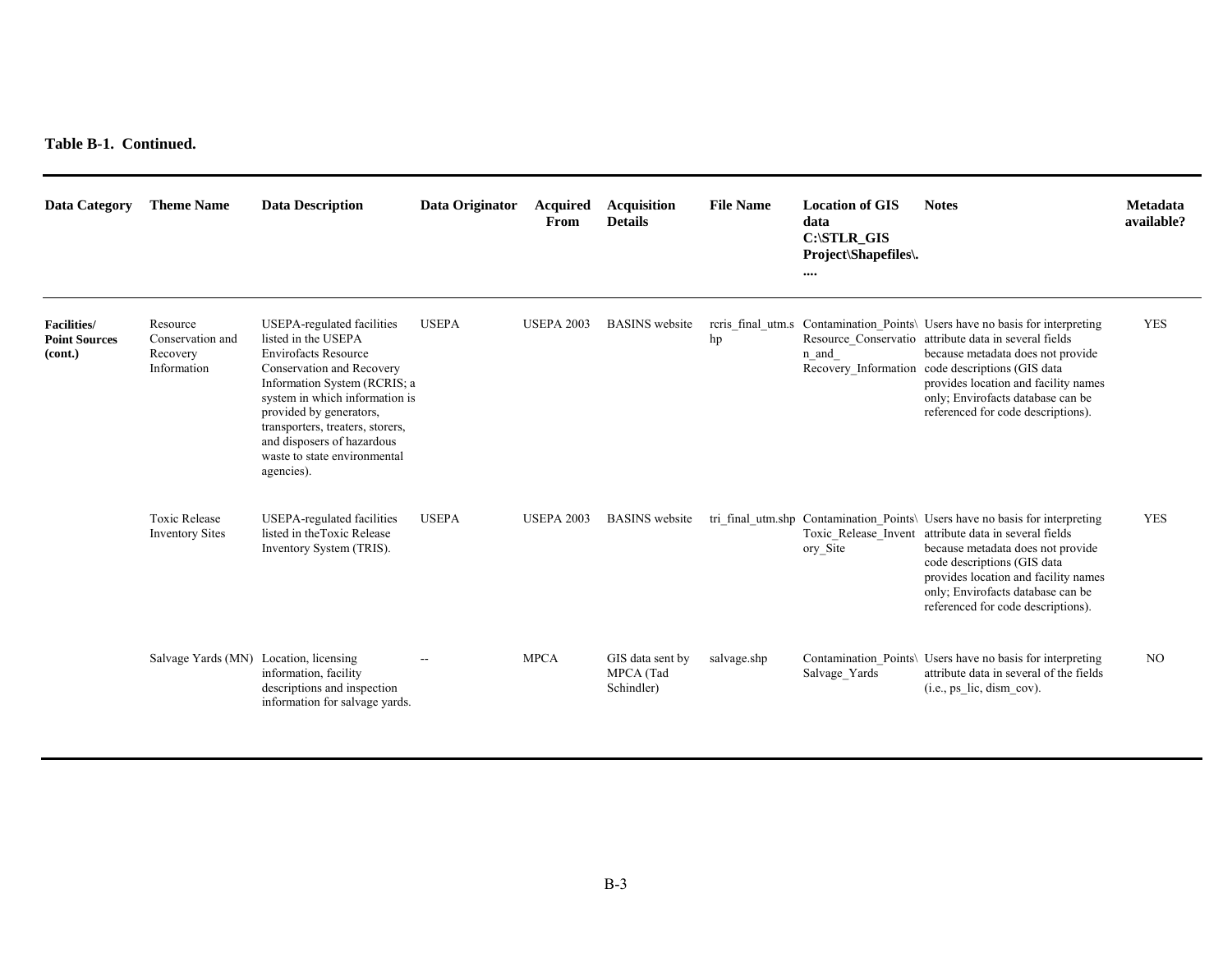**Table B-1. Continued.** 

| Data Category                   | <b>Theme Name</b>  | <b>Data Description</b>                                                                                           | Data Originator                            | Acquired<br>From | <b>Acquisition</b><br><b>Details</b> | <b>File Name</b> | <b>Location of GIS</b><br>data<br>$C:\$ STLR GIS<br>Project\Shapefiles\.<br>$\cdots$ | <b>Notes</b>                                                                                                                      | <b>Metadata</b><br>available? |
|---------------------------------|--------------------|-------------------------------------------------------------------------------------------------------------------|--------------------------------------------|------------------|--------------------------------------|------------------|--------------------------------------------------------------------------------------|-----------------------------------------------------------------------------------------------------------------------------------|-------------------------------|
| Discharges/<br><b>Emissions</b> | Air Emissions (MN) | Location and names of<br>facilities with air emissions.<br>and contaminant<br>concentrations in air<br>emissions. | MPCA (data<br>obtained from<br>Chun Yi Wu) | <b>MPCA 1999</b> | Shapefile created<br>by MESL         |                  | Air Emissions                                                                        | airemissions.shp Contamination Points\ Users to note that the units of<br>contaminant concentrations in air<br>emissions are lbs. | <b>YES</b>                    |

BASINS = Better Assessment Science Integrating Point and Nonpoint Sources; CERCLA = Comprehensive Environmental Response, Compensation, and Liability Act; GIS = Geographic Information System; LUST = Leaking Underground Storage Tanks; MESL = MacDonald Environmental Sciences Ltd.; MN = Minnesota; MPCA = Minnesota Pollution Control Agency; NA = Not Applicable; OST = Office of Science and Technology; PCS = Permit Compliance System; RCRIS = Resource Conservation and Recovery Information System; TRIS = Toxic Release Inventory System; USEPA = United States Environmental Protection Agency.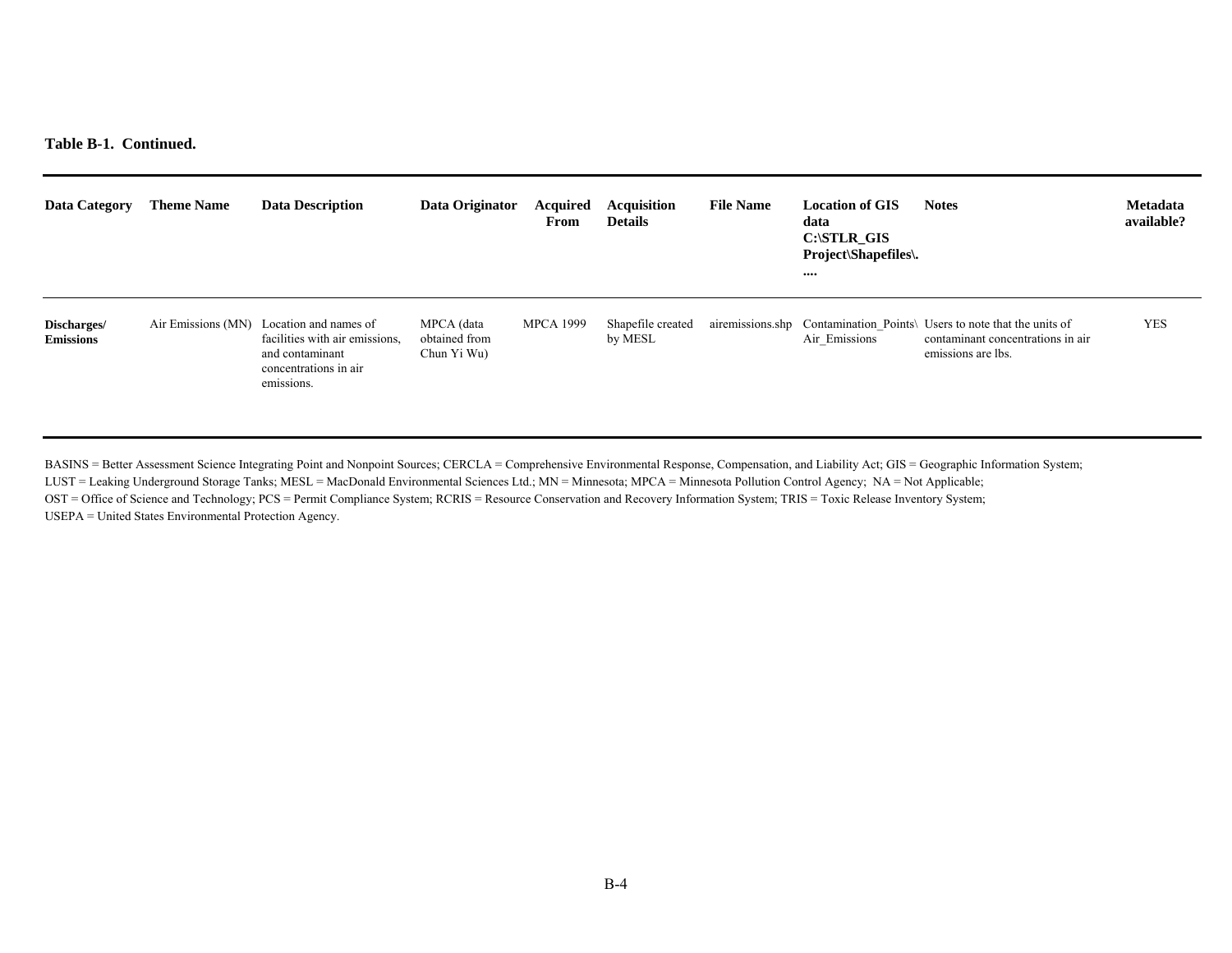# **Table B-2. Summary of GIS Data Compiled for the Ecological Areas Project**

| Data Category                                          | <b>Theme Name</b>                         | <b>Data Description</b>                                                                                                                                                                                                                                                                                          | Data<br>Originator               | <b>Acquired</b><br>From            | <b>Acquisition</b><br><b>Details</b>                                 | <b>File Name</b>         | <b>Location of GIS data</b><br>C:\STLR_GIS<br>Project\Shapefiles\ | <b>Notes</b>                                                                                                                                                                                         | <b>Metadata</b><br>available? |
|--------------------------------------------------------|-------------------------------------------|------------------------------------------------------------------------------------------------------------------------------------------------------------------------------------------------------------------------------------------------------------------------------------------------------------------|----------------------------------|------------------------------------|----------------------------------------------------------------------|--------------------------|-------------------------------------------------------------------|------------------------------------------------------------------------------------------------------------------------------------------------------------------------------------------------------|-------------------------------|
| <b>Ecological Sites</b>                                | Environmentally<br>Sensitive Areas        | Special places meriting spill<br>protection (areas not publicly<br>managed, with no special<br>designation).                                                                                                                                                                                                     | <b>Great Lakes</b><br>Commission | <b>USEPA 2000</b>                  | Western Lake<br>Superior USEPA<br><b>Inland Sensitivity</b><br>Atlas | envirosensres<br>utm.shp | USEPA Inland Sensitivity NA (presenting data as it is<br>Atlas    | distributed by USEPA)                                                                                                                                                                                | <b>YES</b>                    |
|                                                        | <b>Habitat Sites</b>                      | Location of sites of important<br>habitat in the Lake Superior<br>Basin, mapped as part of the<br>Lake Superior Binational<br>Program.                                                                                                                                                                           | <b>MN DNR</b>                    | UMN and NRRI Lake Superior<br>2003 | Decision Support<br>Project website                                  | habitatsites ut<br>m.shp | sification\<br>Habitat Sites                                      | Ecological Areas and Clas Users will need to refer to the<br>metadata file to interpret the field<br>names in the attribute table. Link<br>to file referred to in the metadata<br>file doesn't work. | <b>YES</b>                    |
| <b>Lower St. Louis</b><br>River<br><b>Habitat Plan</b> | Lower St. Louis<br><b>Aquatic Habitat</b> | Aquatic habitat types within the Community GIS SLRCAC 2002<br>River Habitat Plan Lower St. Louis River, from the Services, Inc.<br>Fond du Lac Dam to the Duluth<br>and Superior entries to Lake<br>Superior (established by the MN<br>DNR and the WI DNR).                                                      |                                  |                                    | CD - Lower St.<br>Louis River<br>Habitat Plan                        | shp                      | aquatic habitat. Lower STLR Habitat Plan\ NA<br>Aquatic Habitats  |                                                                                                                                                                                                      | <b>YES</b>                    |
|                                                        | Lower St. Louis                           | Plant community types within a Community GIS SLRCAC 2002<br>River Habitat Plan quarter mile buffer of the Lower Services, Inc.<br>Plant Communities St. Louis River, from the Fond<br>du Lac Dam to the Duluth and<br>Superior entries to Lake<br>Superior (established by the MN<br>DNR, the WI DNR, and CGIS). |                                  |                                    | CD - Lower St.<br>Louis River<br>Habitat Plan                        | ties.shp                 | plant communi Lower STLR Habitat Plan\ NA<br>Plant Communities    |                                                                                                                                                                                                      | <b>YES</b>                    |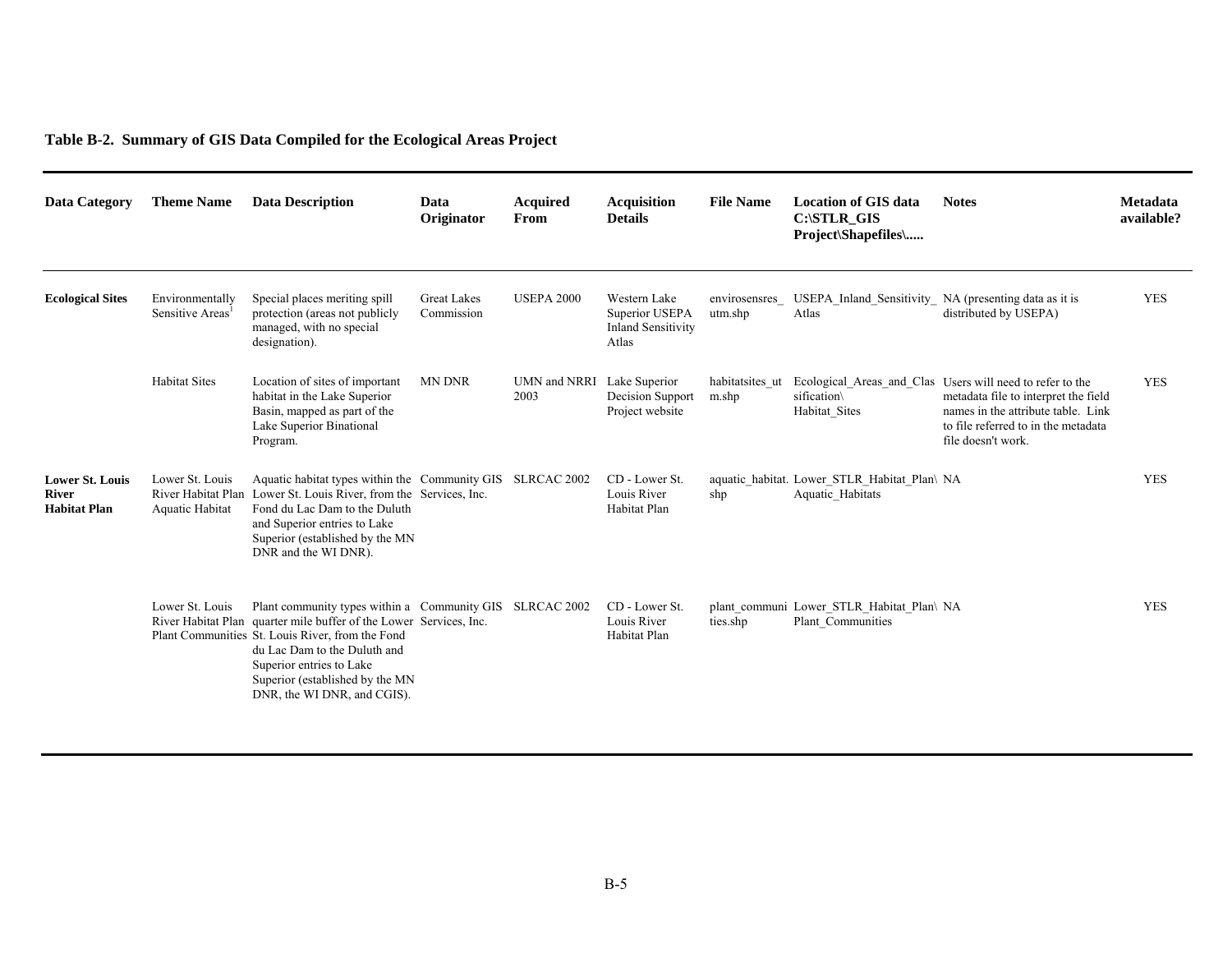#### **Table B-2. Continued**

| <b>Data Category</b>                                              | <b>Theme Name</b>                                     | <b>Data Description</b>                                                                                                                                                                                                                              | Data<br>Originator                                         | <b>Acquired</b><br>From | <b>Acquisition</b><br><b>Details</b>                                 | <b>File Name</b>                     | <b>Location of GIS data</b><br>C:\STLR GIS<br>Project\Shapefiles\                               | <b>Notes</b>                                                                                              | Metadata<br>available? |
|-------------------------------------------------------------------|-------------------------------------------------------|------------------------------------------------------------------------------------------------------------------------------------------------------------------------------------------------------------------------------------------------------|------------------------------------------------------------|-------------------------|----------------------------------------------------------------------|--------------------------------------|-------------------------------------------------------------------------------------------------|-----------------------------------------------------------------------------------------------------------|------------------------|
| <b>Lower St. Louis</b><br>River<br><b>Habitat Plan</b><br>(cont.) | Lower St. Louis<br>River Habitat Plan<br>Project Area | Project area of St. Louis River. --                                                                                                                                                                                                                  |                                                            | SLRCAC 2002             | CD - Lower St.<br>Louis River<br>Habitat Plan                        | p                                    | project area.sh Lower STLR Habitat Plan\ NA<br>Project Area                                     |                                                                                                           | NO.                    |
| <b>Managed Areas</b>                                              | Managed Areas <sup>1</sup>                            | Boundaries of federal, state,<br>regional and private lands with<br>special ecological, natural, or<br>recreational value, which are<br>uniquely vulnerable to oil spills<br>(mapped for the Western Lake)<br>Superior Inland Sensitivity<br>Atlas). | <b>Great Lakes</b><br>Commission                           | <b>USEPA 2000</b>       | Western Lake<br>Superior USEPA<br><b>Inland Sensitivity</b><br>Atlas | managed<br>resource<br>areas_utm.shp | USEPA Inland Sensitivity NA (presenting data as it is<br>Atlas                                  | distributed by USEPA)                                                                                     | <b>YES</b>             |
|                                                                   | <b>MN DNR</b><br>Areas                                | Location of Scientific and<br>Scientific and Nat. Natural Areas (SNAs)<br>delineated under the SNA<br>Program (MN DNR).                                                                                                                              | MN DNR-<br>Scientific and<br>Natural Areas<br>Program      | <b>MDNR 2003a</b>       | Minnesota DNR<br>GIS Data Deli<br>website                            |                                      | snaxxpymn.shp Ecological Areas and<br>Classification\MN DNR<br>Scientific and Natural Are<br>as | NA                                                                                                        | <b>YES</b>             |
| <b>Vegetation</b>                                                 | Vegetation (MN)                                       | PLS Presettlement General location of bearing trees MN DNR -<br>used in conjunction with the<br>original Public Land Survey<br>(PLS; 1908) and information on Minnesota<br>vegetation type information.                                              | Section of<br>Wildlife -<br>County<br>Biological<br>Survey | <b>MDNR 2003a</b>       | Minnesota DNR<br>GIS Data Deli<br>website                            | pls_veg.shp                          | Ecological Areas and<br>Classification\PLS Corners<br>with Presettlement<br>Vegetation Info     | Users note that codes can be<br>accessed on WWW through the<br>metadata file (Section 5 - HTML<br>Table). | <b>YES</b>             |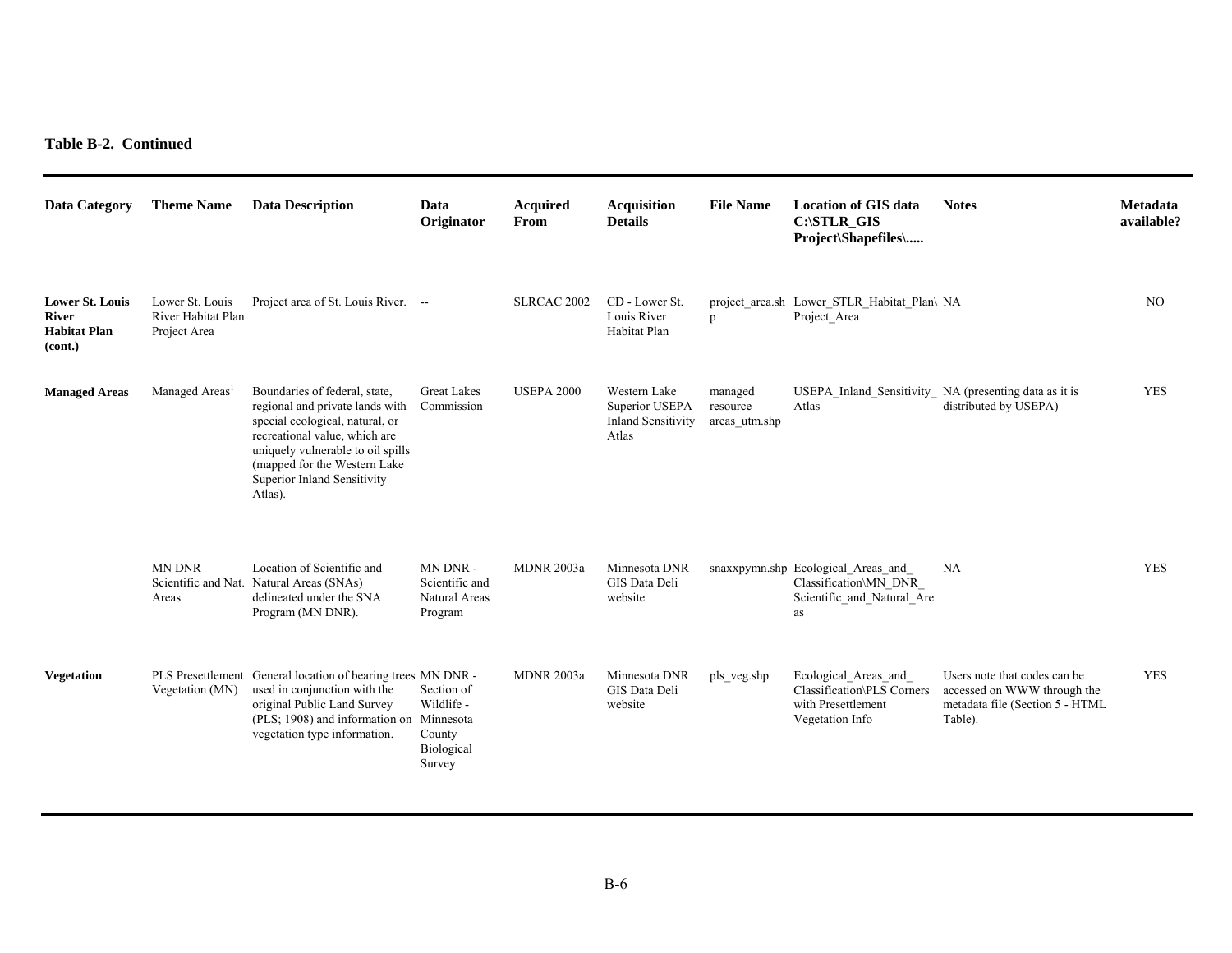#### **Table B-2. Continued**

| <b>Data Category</b>                 | <b>Theme Name</b>                                     | <b>Data Description</b>                                                                                                                                                                                                                                                | Data<br>Originator                           | Acquired<br>From  | <b>Acquisition</b><br><b>Details</b>                          | <b>File Name</b>                                                                         | <b>Location of GIS data</b><br>$C:\$ STLR GIS<br><b>Project</b> \Shapefiles\ | <b>Notes</b>                                                                                                                                                                                                                                         | <b>Metadata</b><br>available? |
|--------------------------------------|-------------------------------------------------------|------------------------------------------------------------------------------------------------------------------------------------------------------------------------------------------------------------------------------------------------------------------------|----------------------------------------------|-------------------|---------------------------------------------------------------|------------------------------------------------------------------------------------------|------------------------------------------------------------------------------|------------------------------------------------------------------------------------------------------------------------------------------------------------------------------------------------------------------------------------------------------|-------------------------------|
| <b>Mussel</b><br><b>Distribution</b> | USGS Zebra<br>Mussel<br>Distribution<br>$(1989-1998)$ | Compilation of reports of<br>confirmed zebra mussel<br>sightings in the United States<br>from 1988 to the present (from a<br>variety of federal, State, and<br>municipal agencies, public<br>utilities, universities,<br>engineering and private<br>consultant firms). | USGS, Florida<br>Caribbean<br>Science Center | <b>USGS 2003a</b> | The National Atlas zebra mussels.<br>of the USA website shp   |                                                                                          | Ecological Areas and<br>Classification\Zebra Mussel<br>Distribution          | NA                                                                                                                                                                                                                                                   | <b>YES</b>                    |
|                                      | <b>MN DNR Mussel</b><br>Sites 1991,<br>2000, 2002     | Location of state- and/or<br>federally-listed mussels.                                                                                                                                                                                                                 | MN DNR-<br>Natural Heritage<br>Program       | <b>MPCA</b>       | GIS data sent by<br>MPCA (Judy<br>Crane via Sarah<br>Hoffman) | $1991$ .shp;<br>stl musselsites<br>$2000.\text{shp}$ ;<br>stl musselsites<br>$2002$ .shp | stl musselsites Ecological Areas and<br>Classification\Mussels               | It is unclear what these data<br>represent, based on the current<br>information and metadata<br>available. Refer to<br>http://www.dnr.state.mn.us/ecolog<br>ical services/nhnrp/mussel surve<br>y/index.html for more information<br>about the data. | <b>YES</b>                    |

ATV = All Terrain Vehicle; CAC = Citizens Action Committee; CD = Compact Disc; CGIS = Community GIS Services, Inc.; DNR = Department of Natural Resources; GIS = Geographic Information System; MN = Minnesota; MPCA = Minnesota Pollution Control Agency; NA = Not Applicable; NRRI = Natural Resources Research Institute; PLS = Public Land Survey; SNAs = Scientific and Natural Areas; UMN = University of Minnesota; USA = United States of America; USEPA = United States Environmental Protection Agency; USGS = United States Geological Survey; WI = Wisconsin; WWW = World Wide Web. 1 These shapefiles only contain natural heritage data from Minnesota DNR. Wisconsin DNR natural heritage information was not included at the request of the Wisconsin DNR.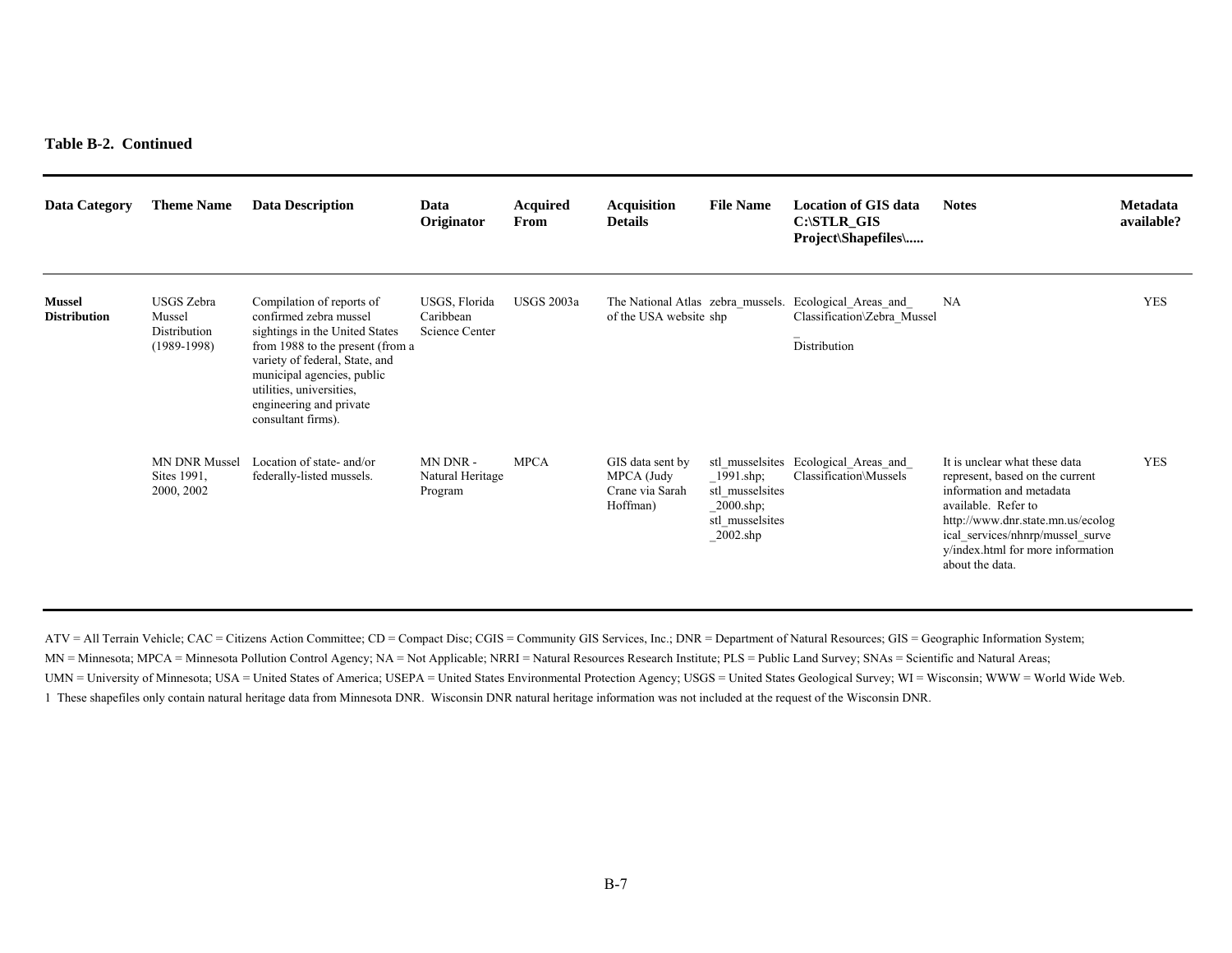#### **Table B-3. Summary of GIS Data Compiled for the Geographic Features Project**

| Data Category    | <b>Theme Name</b>                 | <b>Data Description</b>                                                                                                                                        | Data Originator Acquired                                                                              | From              | <b>Acquisition</b><br><b>Details</b>      | <b>File Name</b> | Location of GIS data<br>C:\STLR GIS<br>Project\Shapefiles\ | <b>Notes</b>                                                                                                             | <b>Metadata</b><br>available? |
|------------------|-----------------------------------|----------------------------------------------------------------------------------------------------------------------------------------------------------------|-------------------------------------------------------------------------------------------------------|-------------------|-------------------------------------------|------------------|------------------------------------------------------------|--------------------------------------------------------------------------------------------------------------------------|-------------------------------|
| Geography        | <b>Geographical Names</b><br>(MN) | Names of all places, features,<br>and areas which appear on the<br>USGS 7.5-minute quadrangle<br>map series (from the National<br>Geographic Names Data Base). | <b>USGS</b>                                                                                           | <b>MDNR 2003a</b> | Minnesota DNR<br>GIS Data Deli<br>website | geonames.shp     | Geographic<br>Features\Geography                           | Users note that codes can be.<br>accessed on web through the<br>metadata file (Section 5 -<br>HTML Table).               | <b>YES</b>                    |
| <b>Landforms</b> | Landforms (MN)                    | Geomorphology data describing<br>a wide variety of conditions<br>related to surficial geology.                                                                 | University of<br>Minnesota-Duluth<br>Geology<br>Department; MN<br>Geological Survey,<br><b>MN DNR</b> | <b>MDNR 2003a</b> | Minnesota DNR<br>GIS Data Deli<br>website | landforms.shp    | Geographic<br>Features\Landforms                           | Users note that codes can be<br>accessed on web through the<br>metadata file (Section 5 -<br>HTML Table).                | <b>YES</b>                    |
| <b>Soils</b>     | Soils                             | State Soil Geographic<br>(STATSGO) database: digital<br>general soil association map<br>developed by the National<br>Cooperative Soil Survey.                  | <b>USEPA</b>                                                                                          | <b>USEPA 2003</b> |                                           | p                | BASINS website statsgo_utm.sh Geographic Features\Soils    | Users note that 2 additional<br>tables with soils data can be<br>referred to based on MUID #<br>(included under tables). | <b>YES</b>                    |

BASINS = Better Assessment Science Integrating Point and Nonpoint Sources; DNR = Department of Natural Resources; GIS = Geographic Information System; HTML = HyperText Markup Language; MN = Minnesota; NA = Not Applicable; STATSGO = State Soil Geographic Database; USEPA = United States Environmental Protection Agency; USGS = United States Geological Survey.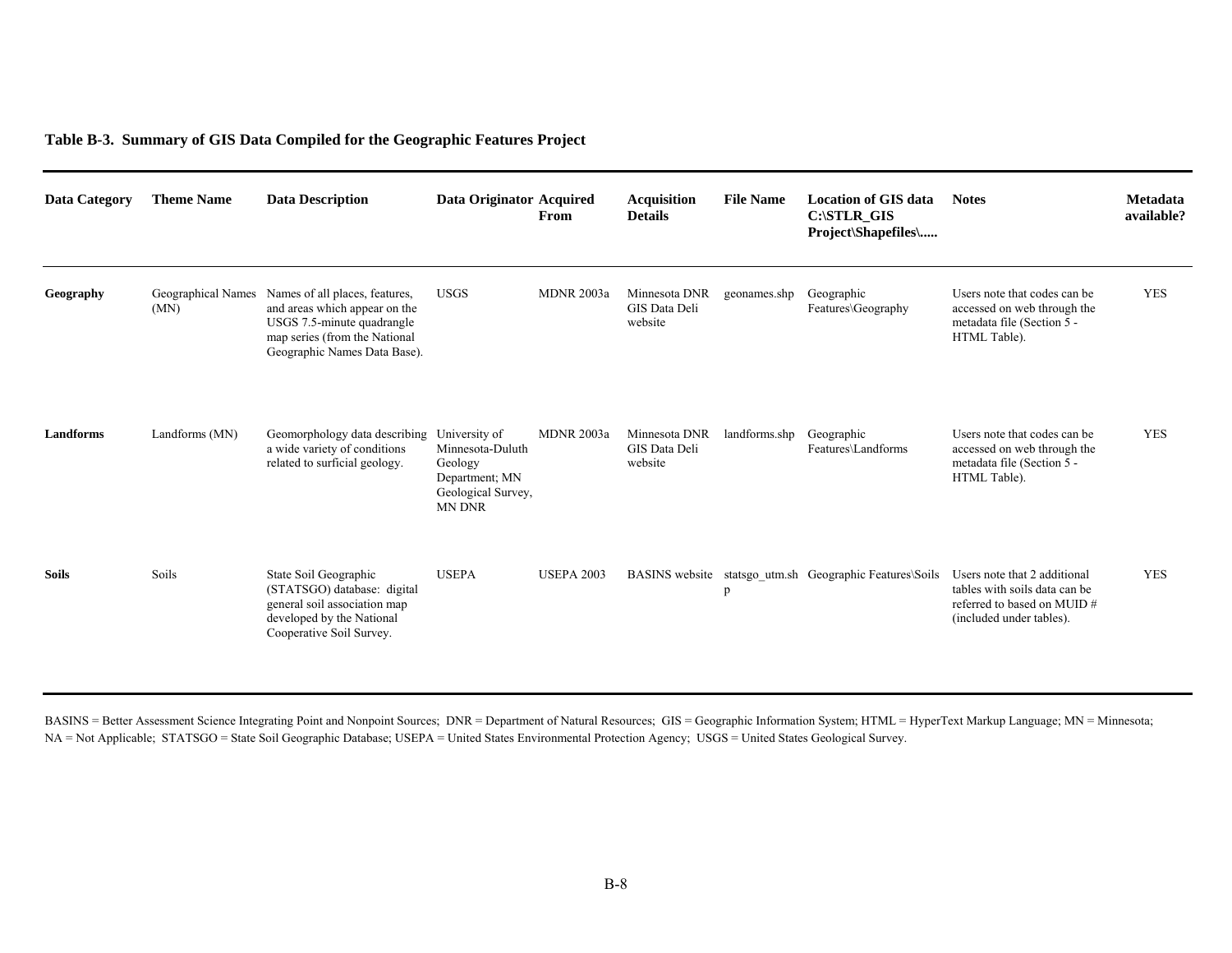# **Table B-4. Summary of GIS Data Compiled for the Hydrology Project**

| <b>Data Category</b>    | <b>Theme Name</b>                          | <b>Data Description</b>                                                                                                                                                                                            | Data Originator Acquired | From   | <b>Acquisition</b><br><b>Details</b> | <b>File Name</b> | <b>Location of GIS data</b><br>C:\STLR GIS<br>Project\Shapefiles\                                                        | <b>Notes</b>                                                              | Metadata<br>available? |
|-------------------------|--------------------------------------------|--------------------------------------------------------------------------------------------------------------------------------------------------------------------------------------------------------------------|--------------------------|--------|--------------------------------------|------------------|--------------------------------------------------------------------------------------------------------------------------|---------------------------------------------------------------------------|------------------------|
| <b>Hydrologic Units</b> | <b>USGS Hydrologic</b><br>Management Units | Hydrologic Units (USGS Office Steeves, Peter and USGS 2003b<br>of Water Data Coordination),<br>which includes the list<br>descriptions and name of region,<br>subregion, accounting units, and<br>cataloging unit. | Douglas Nebert           |        | of the United<br>States website      | tm.shp           | Water Resources huc04 250K u Hydrology\Hydrologic Units NA                                                               |                                                                           | <b>YES</b>             |
| Lakes                   | <b>MN DNR Lakes</b>                        | MN DNR 24,000K Lakes<br>(medium scale lake polygons)<br>derived from the National<br>Wetlands Inventory (NWI)<br>polygons and MNDOT Basemap<br>lake delineations, integrated with<br>the DNR 24K Streams Layer).   | MN DNR - MIS<br>Bureau   |        | GIS Data Deli<br>website             | hp               | MDNR 2003a Minnesota DNR dnrlkpymaj03.s Hydrology\Lakes\DNR 24K Users note that codes can be<br>Lakes                    | accessed on WWW through<br>the metadata file (Section 5 -<br>HTML Table). | <b>YES</b>             |
|                         | <b>USGS DLG Lakes</b><br>and Wetlands (MN) | $1:100,000$ scale hydrography<br>(lakes only) derived from USGS<br>Digital Line Graph's (DLG's) of<br>the same scale.                                                                                              | <b>USGS</b>              |        | GIS Data Deli<br>website             |                  | MDNR 2003a Minnesota DNR dlglkpystlo.shp Hydrology\Lakes\DLG Lakes Users note that codes can be<br>and Wetlands Polygons | accessed on WWW through<br>the metadata file (Section 5 -<br>HTML Table). | <b>YES</b>             |
| <b>Streams/Rivers</b>   |                                            | Duluth Trout Streams Designated trout streams of<br>Duluth (as reported by<br>Duluthstreams.org).                                                                                                                  | <b>MESL</b>              | s 2003 | by MESL                              | s.shp            | DuluthStream Shapefile created dulutroutstream Hydrology\Streams Rivers\D NA<br>uluth Trout Streams                      |                                                                           | <b>YES</b>             |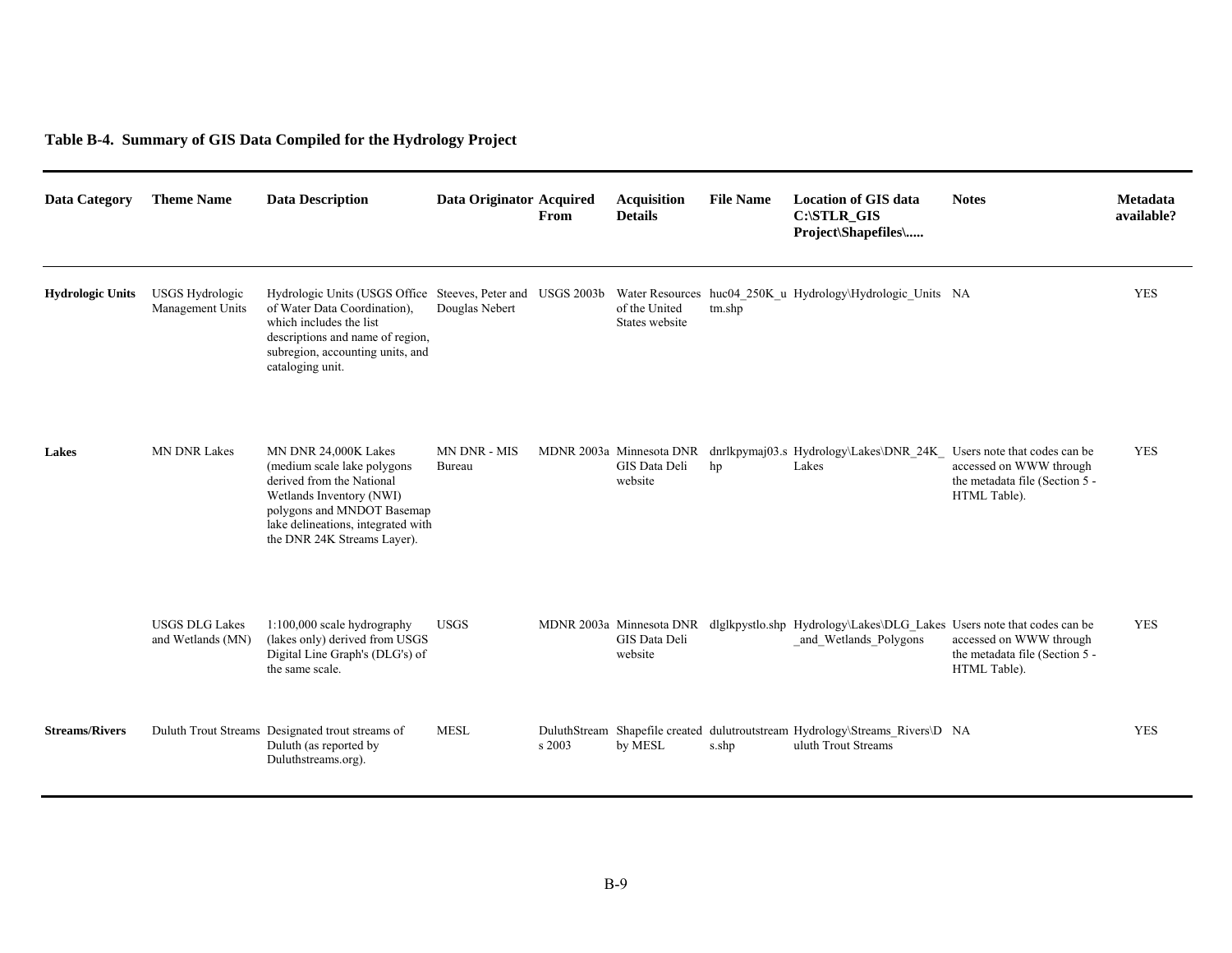**Table B-4. Continued** 

| <b>Data Category</b>             | <b>Theme Name</b>                                 | <b>Data Description</b>                                                                                                                                   | Data Originator Acquired                                      | From                    | <b>Acquisition</b><br><b>Details</b>                                              | <b>File Name</b>         | <b>Location of GIS data</b><br>C:\STLR GIS<br>Project\Shapefiles\                    | <b>Notes</b>                                                                                                                                                                                                                        | Metadata<br>available? |
|----------------------------------|---------------------------------------------------|-----------------------------------------------------------------------------------------------------------------------------------------------------------|---------------------------------------------------------------|-------------------------|-----------------------------------------------------------------------------------|--------------------------|--------------------------------------------------------------------------------------|-------------------------------------------------------------------------------------------------------------------------------------------------------------------------------------------------------------------------------------|------------------------|
| <b>Streams/Rivers</b><br>(cont.) | Louis River                                       | Land Areas of the St. Location of islands, points, etc.<br>(to support the navigation of<br>vessels).                                                     | NOAA, National<br>Ocean Service,<br>Office of Coast<br>Survey | NOAA 2003a Electronic   | Navigational<br><b>Charts Download</b><br>website                                 | lygon utm.shp nd Areas   | land region po Hydrology\Streams Rivers\La Users have no basis for                   | interpreting attribute data<br>because metadata does not<br>define the information<br>contained in the attribute<br>fields (GIS data provides<br>location data only).<br>Metadata for this data is<br>unreliable (see readme file). | <b>YES</b>             |
|                                  | <b>USGS DLG MN</b><br>Streams (extra<br>coverage) | 1:100,000 scale hydrography<br>(rivers and streams only) derived<br>from USGS DLG's of the same<br>scale.                                                 | <b>USGS</b>                                                   |                         | GIS Data Deli<br>website                                                          |                          | MDNR 2003a Minnesota DNR dlgstlnstlo.shp Hydrology\Streams_Rivers\D<br>LG Streams MN | Users note that codes can be<br>accessed on WWW through<br>the metadata file (Section 5 -<br>HTML Table).                                                                                                                           | <b>YES</b>             |
|                                  | MN and WI Streams                                 | Location of small to medium<br>size streams (ESRI shapefile).                                                                                             | <b>ESRI</b>                                                   | USEPA 2000 Western Lake | Superior USEPA p<br><b>Inland Sensitivity</b><br>Atlas                            |                          | streams utm.sh USEPA Inland Sensitivity A NA<br>tlas                                 |                                                                                                                                                                                                                                     | <b>YES</b>             |
|                                  | Trout Streams and<br><b>Resource Waters</b>       | Special designated resource<br>areas that are uniquely<br>vulnerable to oil spills (mapped<br>for the Western Lake Superior<br>Inland Sensitivity Atlas). | <b>Great Lakes</b><br>Commission                              | <b>USEPA 2000</b>       | Western Lake<br>Superior USEPA designated<br>Inland Sensitivity resource<br>Atlas | special<br>areas utm.shp | USEPA Inland Sensitivity A NA<br>tlas                                                |                                                                                                                                                                                                                                     | <b>YES</b>             |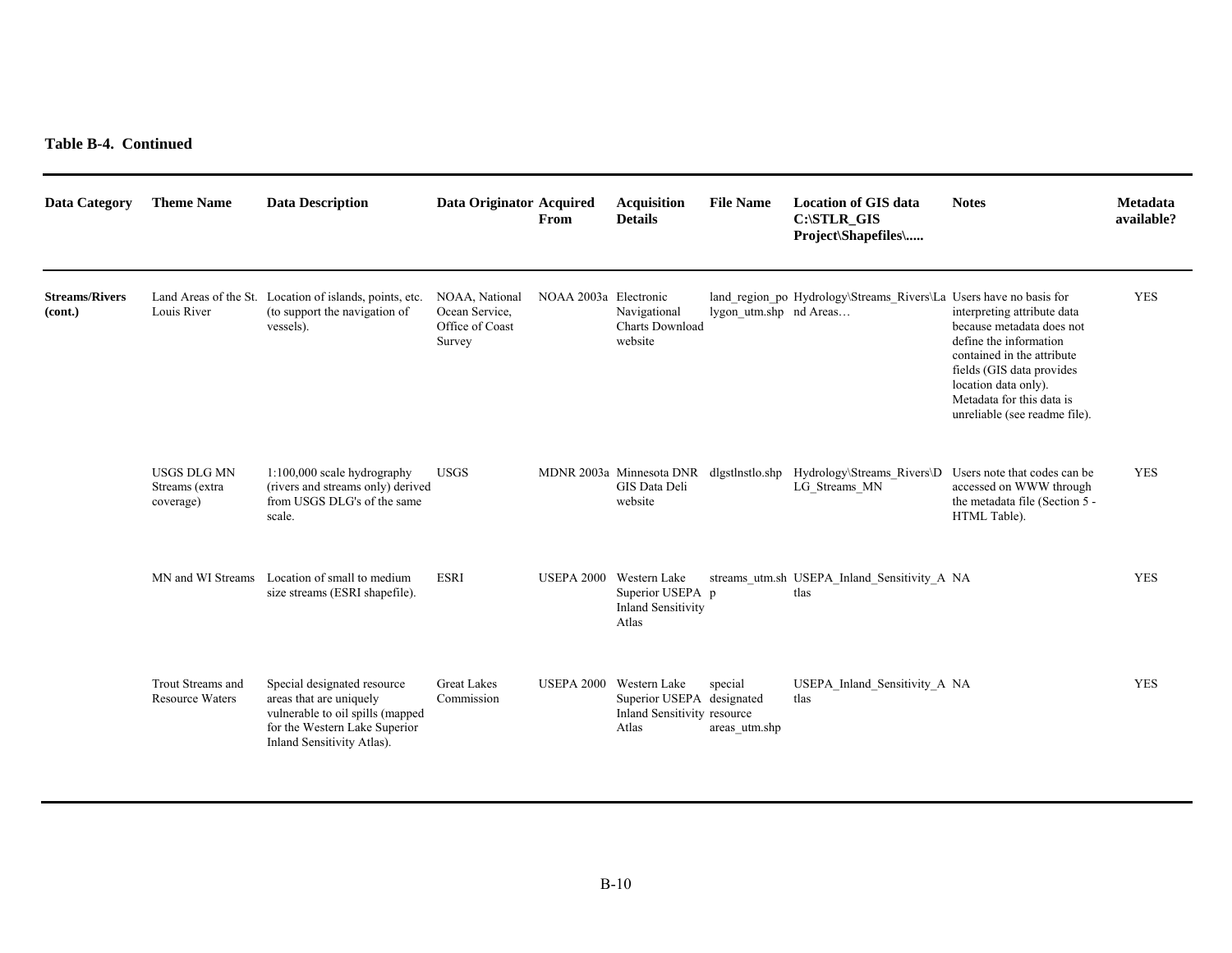**Table B-4. Continued** 

| <b>Data Category</b>             | <b>Theme Name</b>                      | <b>Data Description</b>                                                                                                                                                                       | Data Originator Acquired                                      | From                  | <b>Acquisition</b><br><b>Details</b>                 | <b>File Name</b>       | <b>Location of GIS data</b><br>$C:\S$ TLR_GIS<br>Project\Shapefiles\               | <b>Notes</b>                                                                                                                                                                                                                        | Metadata<br>available? |
|----------------------------------|----------------------------------------|-----------------------------------------------------------------------------------------------------------------------------------------------------------------------------------------------|---------------------------------------------------------------|-----------------------|------------------------------------------------------|------------------------|------------------------------------------------------------------------------------|-------------------------------------------------------------------------------------------------------------------------------------------------------------------------------------------------------------------------------------|------------------------|
| <b>Streams/Rivers</b><br>(cont.) | Water Bodies of the<br>St. Louis River | Location of bays, lakes, etc. (to<br>support the navigation of<br>vessels).                                                                                                                   | NOAA, National<br>Ocean Service,<br>Office of Coast<br>Survey | NOAA 2003a Electronic | Navigational<br><b>Charts Download</b><br>website    | water area ut<br>m.shp | Hydrology\Streams Rivers\W Users have no basis for<br>ater_Areas_St. Louis River   | interpreting attribute data<br>because metadata does not<br>define the information<br>contained in the attribute<br>fields (GIS data provides<br>location data only).<br>Metadata for this data is<br>unreliable (see readme file). | <b>YES</b>             |
| Watersheds                       | WI Watersheds                          | Watersheds of WI.                                                                                                                                                                             |                                                               | <b>WDNR 2003</b>      | <b>WI DNR FTP</b><br>site                            |                        | wiwatsheds.shp Hydrology\Watersheds\Waters NA<br>heds WI                           |                                                                                                                                                                                                                                     | <b>YES</b>             |
|                                  | MN Watersheds                          | Statewide minor watershed<br>delineations with major/minor<br>watershed identifiers and names<br>for provinces, major watersheds,<br>and basins.                                              | MN DNR-<br>Division of Waters                                 |                       | MDNR 2003a Minnesota DNR<br>GIS Data Deli<br>website | hp                     | mnwatersheds.s Hydrology\Watersheds\Waters Users note that codes can be<br>heds MN | accessed on WWW through<br>the metadata file (Section 5 -<br>HTML Table).                                                                                                                                                           | <b>YES</b>             |
|                                  | FEMA Floodways<br>(MN)                 | Federal Emergency Management Federal Emergency MDNR 2003a Minnesota DNR<br>Agency (FEMA) floodways [O3 Management<br>Flood Data derived from the<br>Flood Insurance Rate Maps<br>$(FIRMs)$ ]. | Agency (FEMA)                                                 |                       | GIS Data Deli<br>website                             | .shp                   | femafloodways Hydrology\Watersheds\FEMA Users note that codes can be<br>Floodways  | accessed on WWW through<br>the metadata file (Section 5 -<br>HTML Table).                                                                                                                                                           | <b>YES</b>             |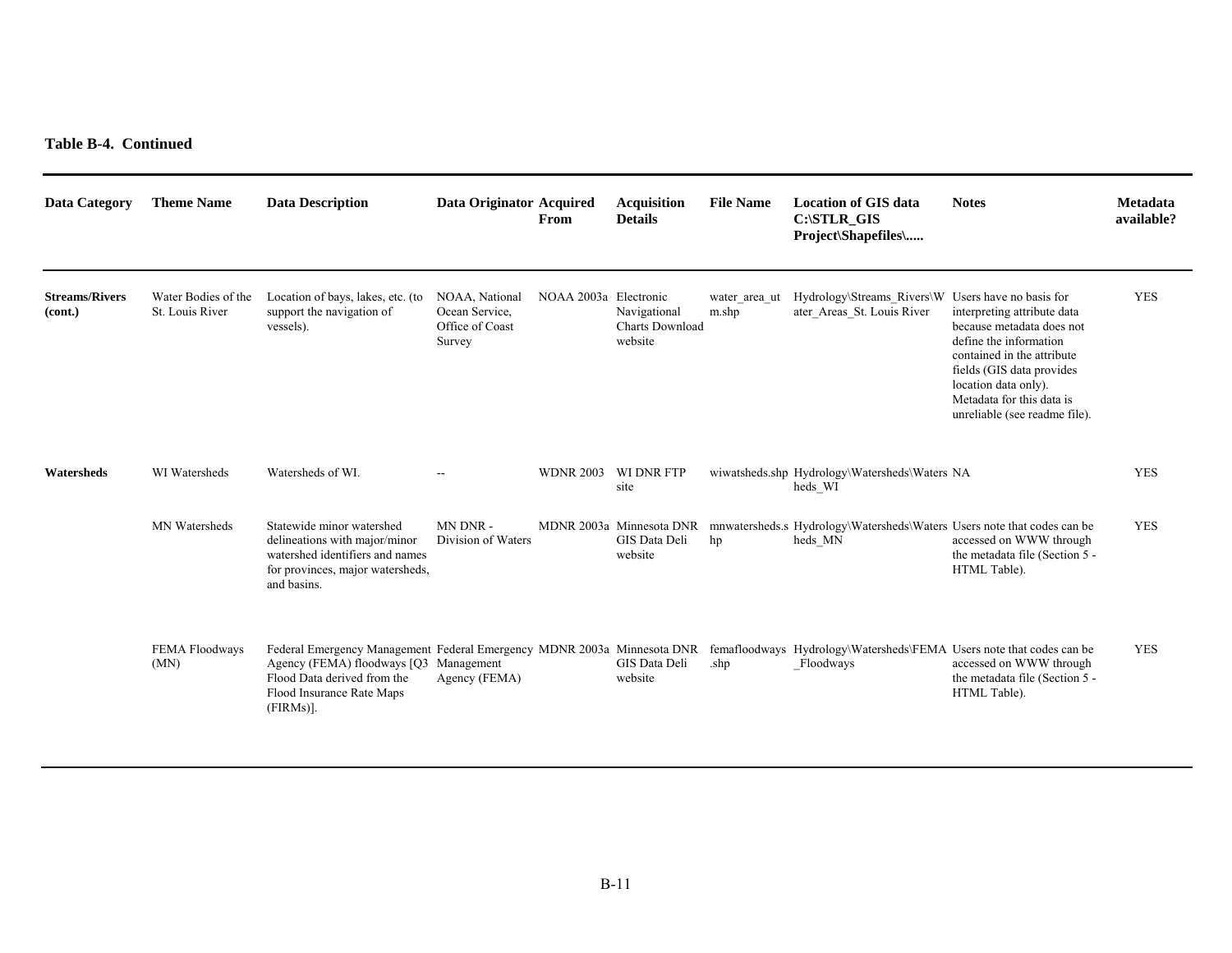**Table B-4. Continued** 

| <b>Data Category</b>                                  | <b>Theme Name</b>                      | <b>Data Description</b>                                                                                                                                          | Data Originator Acquired                                      | From                  | <b>Acquisition</b><br><b>Details</b>                 | <b>File Name</b> | <b>Location of GIS data</b><br>C:\STLR GIS<br>Project\Shapefiles\                                           | <b>Notes</b>                                                                                                                                                                                                                                                                                                                                                                                                                                                                                | Metadata<br>available? |
|-------------------------------------------------------|----------------------------------------|------------------------------------------------------------------------------------------------------------------------------------------------------------------|---------------------------------------------------------------|-----------------------|------------------------------------------------------|------------------|-------------------------------------------------------------------------------------------------------------|---------------------------------------------------------------------------------------------------------------------------------------------------------------------------------------------------------------------------------------------------------------------------------------------------------------------------------------------------------------------------------------------------------------------------------------------------------------------------------------------|------------------------|
| Water Boundaries St. Louis River<br>(St. Louis River) | Depths                                 | Water depths (to support the<br>navigation of vessels).                                                                                                          | NOAA, National<br>Ocean Service,<br>Office of Coast<br>Survey | NOAA 2003a Electronic | Navigational<br><b>Charts Download</b><br>website    |                  | depth_area_pol Hydrology\St._Louis_River_B Users have no basis for<br>ygon_utm.shp oundaries\Depths_Polygon | interpreting attribute data in<br>some of the fields (e.g.,<br>prim, grup, river, ruin)<br>because metadata does not<br>define the information<br>contained in the attribute<br>fields. There is no<br>information available<br>concerning how depth data<br>was obtained and what<br>datum it is relative to. Data<br>presentation assumes that<br>"Drval1" represents water<br>depth and is more relevant<br>than "Drval2". Metadata for<br>this data is unreliable (see<br>readme file). | <b>YES</b>             |
|                                                       | St. Louis River<br>Outline             | Boundary of St. Louis River<br>$(line)$ .                                                                                                                        | $\sim$                                                        | <b>MPCA</b>           | MPCA (Judy<br>Crane)                                 | p                | GIS data sent by stlouidl_utm.sh Hydrology\St._Louis_River_B NA<br>oundaries\River Outline                  |                                                                                                                                                                                                                                                                                                                                                                                                                                                                                             | N <sub>O</sub>         |
| <b>Wetlands</b> (Water<br><b>Features</b> )           | National Wetlands<br>Inventory - Lines | Linear wetland features<br>(including selected streams,<br>ditches, and narrow wetland<br>bodies) mapped as part of the<br>National Wetlands Inventory<br>(NWI). | MN - Division of<br>Waters                                    |                       | MDNR 2003a Minnesota DNR<br>GIS Data Deli<br>website | nwilines.shp     | Hydrology\National Wetlands Users note that codes can be<br>Inventory_Lines                                 | accessed on WWW through<br>the metadata file (Section 5 -<br>HTML Table).                                                                                                                                                                                                                                                                                                                                                                                                                   | <b>YES</b>             |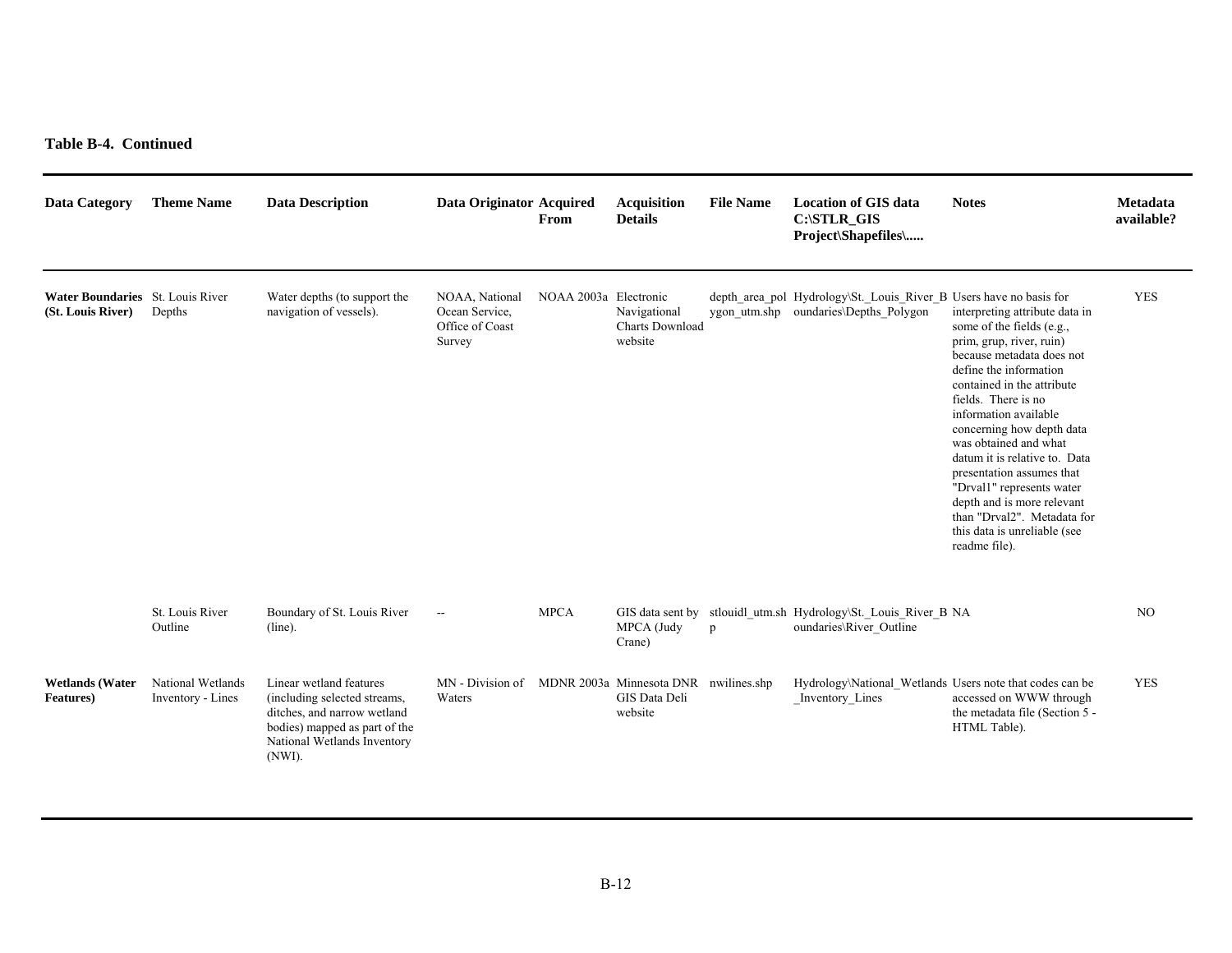#### **Table B-4. Continued**

| <b>Data Category</b>                       | <b>Theme Name</b>                         | <b>Data Description</b>                                                                                                                                                                              | Data Originator Acquired | From | <b>Acquisition</b><br><b>Details</b>                 | <b>File Name</b> | <b>Location of GIS data</b><br>C:\STLR GIS<br>Project\Shapefiles\              | <b>Notes</b>                                                              | <b>Metadata</b><br>available? |
|--------------------------------------------|-------------------------------------------|------------------------------------------------------------------------------------------------------------------------------------------------------------------------------------------------------|--------------------------|------|------------------------------------------------------|------------------|--------------------------------------------------------------------------------|---------------------------------------------------------------------------|-------------------------------|
| <b>Wetlands</b> (Water<br>Features; cont.) | National Wetlands<br>Inventory - Points   | Wetland point features (typically MN - Division of<br>wetlands that are too small to be Waters<br>as area features at the data scale)<br>mapped as part of the National<br>Wetlands Inventory (NWI). |                          |      | MDNR 2003a Minnesota DNR<br>GIS Data Deli<br>website | nwipoints.shp    | Hydrology\National Wetlands Users note that codes can be<br>Inventory Points   | accessed on WWW through<br>the metadata file (Section 5 -<br>HTML Table). | <b>YES</b>                    |
|                                            | National Wetlands<br>Inventory - Polygons | Wetland area features mapped as MN - Division of<br>part of the National Wetlands<br>Inventory (NWI).                                                                                                | Waters                   |      | MDNR 2003a Minnesota DNR<br>GIS Data Deli<br>website | nwipolys.shp     | Hydrology\National Wetlands Users note that codes can be<br>Inventory Polygons | accessed on WWW through<br>the metadata file (Section 5 -<br>HTML Table). | <b>YES</b>                    |

DLG = Digital Line Graph; DNR = Department of Natural Resources; ESRI = Environmental Systems Research Institute; FEMA = Federal Emergency Management Agency; FIRMs = Flood Insurance Rate Maps; ftp = File Transfer Protocol; GIS = Geographic Information System; HTML = HyperText Markup Language; MESL = MacDonald Environmental Sciences Ltd.; MIS = Management Information Services; MN = Minnesota; MNDOT = Minnesota Department of Transportation; MPCA = Minnesota Pollution Control Agency; NA = Not Applicable; NOAA = National Oceanic and Atmospheric Administration; NWI = National Wetlands Inventory; USEPA = United States Environmental Protection Agency; USGS = United States Geological Survey; WI = Wisconsin; WWW = World Wide Web.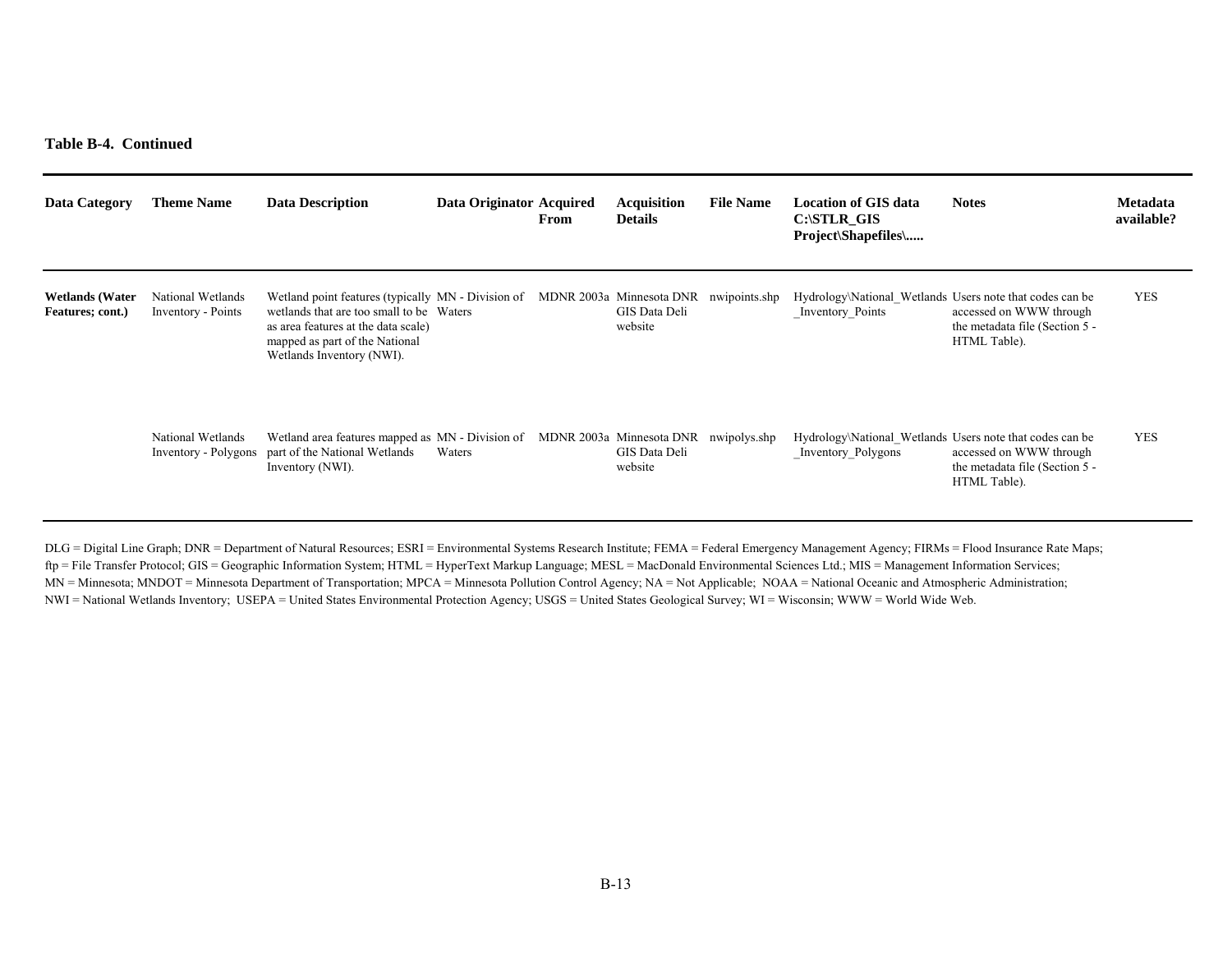# **Table B-5. Summary of GIS Data Compiled for the Land Use Project**

| Data Category            | <b>Theme Name</b>         | <b>Data Description</b>                                                                                                                                                | Data Originator Acquired                                      | From                   | <b>Acquisition</b><br><b>Details</b>                     | <b>File Name</b>                    | <b>Location of GIS data</b><br>C:\STLR GIS<br>Project\Shapefiles\                                                                          | <b>Notes</b>                                                                                                                                                                                                                                                        | Metadata<br>available<br>$\pmb{\gamma}$ |
|--------------------------|---------------------------|------------------------------------------------------------------------------------------------------------------------------------------------------------------------|---------------------------------------------------------------|------------------------|----------------------------------------------------------|-------------------------------------|--------------------------------------------------------------------------------------------------------------------------------------------|---------------------------------------------------------------------------------------------------------------------------------------------------------------------------------------------------------------------------------------------------------------------|-----------------------------------------|
| <b>Harbor Facilities</b> | <b>Harbor Facilities</b>  | Industrial harbor facilities (to<br>support the navigation of<br>vessels).                                                                                             | NOAA, National<br>Ocean Service,<br>Office of Coast<br>Survey | NOAA 2003a Electronic  | Navigational<br><b>Charts Download</b><br>website        | harbor facilities<br>points utm.shp | Land Use Information\Har Users have no basis for<br>bor Facilities                                                                         | interpreting attribute data in<br>several fields because metadata<br>does not define the information<br>contained in the attribute fields<br>(GIS data provides location and<br>facility names only). Metadata for<br>this data is unreliable (see readme<br>file). | <b>YES</b>                              |
| <b>Land Cover/Use</b>    | General Land<br>Use/Cover | Land Cover/Use (Duluth Area).                                                                                                                                          | Water/OST                                                     |                        |                                                          |                                     | USEPA/Office of USEPA 2003 BASINS website 1 dulumn utm.shp Land Use Information\Lan NA<br>ds Cover and Use\Land<br>Cover Use (Duluth Area) |                                                                                                                                                                                                                                                                     | <b>YES</b>                              |
|                          | Land Ownership            | Public/private ownership as<br>designated by NRRI (includes a<br>breakdown of public ownership<br>by agency, and also includes<br>private industrial forest holdings). | Natural Resources UMN and<br>Research Institute NRRI 2003     |                        | Lake Superior<br>Decision Support<br>Project website     |                                     | landown utm.shp Land Use Information\Lan NA<br>ds Cover and Use\Public<br>Private Ownerships                                               |                                                                                                                                                                                                                                                                     | <b>YES</b>                              |
|                          | Land Use 1800s            | Industrial land use along the<br>lower St. Louis River for the pre-Services, Inc.<br>industrial time period.                                                           | Community GIS                                                 | Kellner et al.<br>1999 | St. Louis River<br>Historic<br>Reconstruction<br>Project | grid1800s.shp                       | ds Cover and Use\Propert with the basemap.<br>y_Ownership_and_Land_U<br>se\Grid 1800s                                                      | Land Use Information\Lan Datum is NAD27 so is not aligned                                                                                                                                                                                                           | <b>YES</b>                              |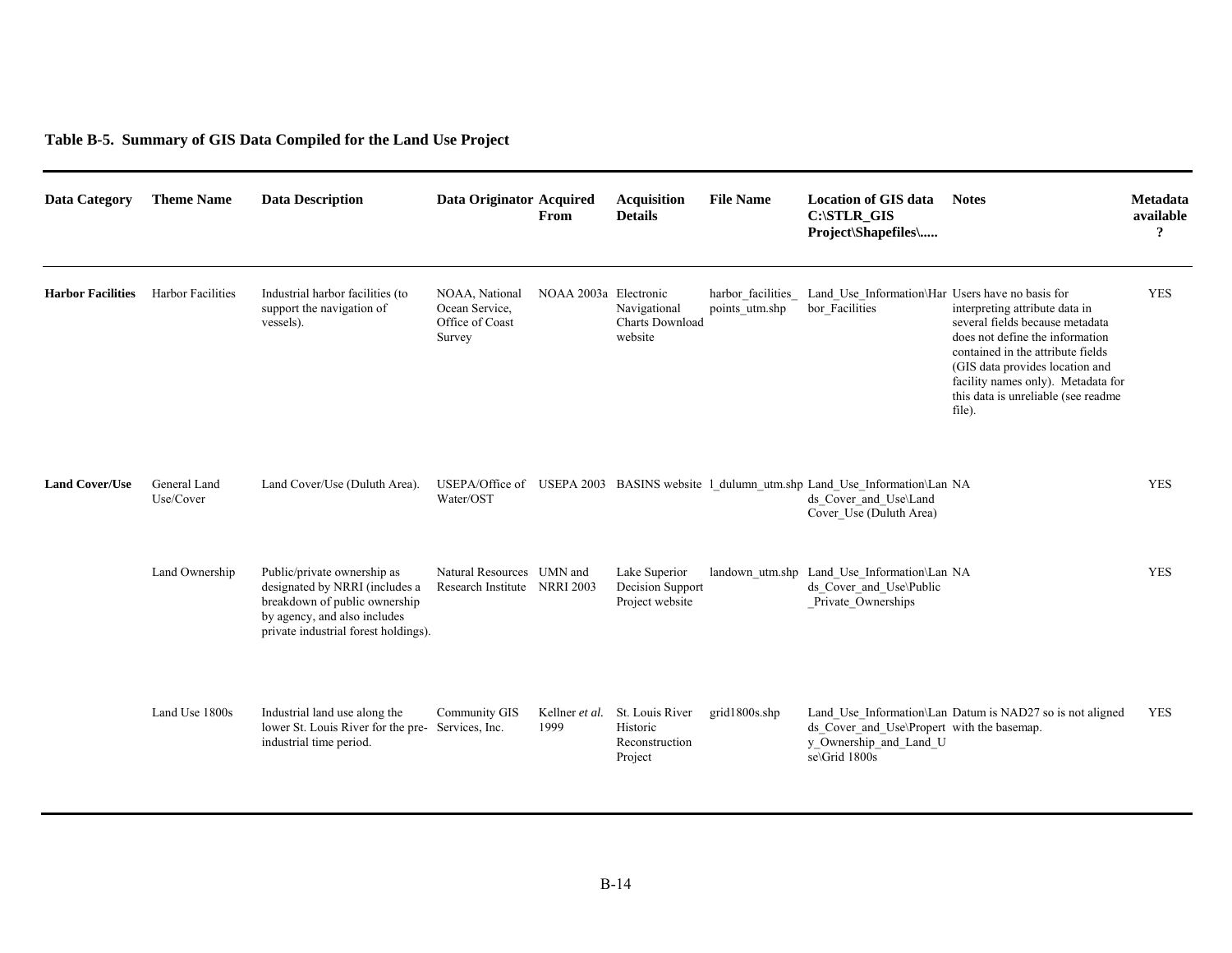**Table B-5. Continued** 

| Data Category                    | <b>Theme Name</b>        | <b>Data Description</b>                                                                                                                                                                            | Data Originator Acquired                                                                | From                   | <b>Acquisition</b><br><b>Details</b>                           | <b>File Name</b>  | <b>Location of GIS data</b><br>C:\STLR_GIS<br>Project\Shapefiles\                     | <b>Notes</b>                                                                                                          | Metadata<br>available<br>$\overline{\mathbf{?}}$ |
|----------------------------------|--------------------------|----------------------------------------------------------------------------------------------------------------------------------------------------------------------------------------------------|-----------------------------------------------------------------------------------------|------------------------|----------------------------------------------------------------|-------------------|---------------------------------------------------------------------------------------|-----------------------------------------------------------------------------------------------------------------------|--------------------------------------------------|
| <b>Land Cover/Use</b><br>(cont.) | Land Use 1950s           | Industrial land use along the<br>lower St. Louis River for the<br>industrial time period.                                                                                                          | Community GIS<br>Services, Inc.                                                         | Kellner et al.<br>1999 | St. Louis River<br>Historic<br>Reconstruction<br>Project       | grid $1950s$ .shp | ds Cover and Use\Propert with the basemap.<br>y Ownership and Land U<br>se\Grid 1950s | Land Use Information\Lan Datum is NAD27 so is not aligned                                                             | <b>YES</b>                                       |
|                                  | Land Use 1980s           | Industrial land use along the<br>lower St. Louis River for the<br>post-industrial time period.                                                                                                     | <b>Community GIS</b><br>Services, Inc.                                                  | Kellner et al.<br>1999 | St. Louis River<br>Historic<br>Reconstruction<br>Project       | grid1980s.shp     | ds Cover and Use\Propert with the basemap.<br>y_Ownership_and_Land_U<br>se\Grid 1980s | Land Use Information\Lan Datum is NAD27 so is not aligned                                                             | <b>YES</b>                                       |
|                                  | Mines                    | Known mining operations,<br>mineral deposits/occurrences and Water/OST<br>processing plants [derived from<br>the Mineral Availability System<br>(MAS)/Mineral Industry Location<br>System (MILS)]. | USEPA/Office of USEPA 2003 BASINS website mines utm.shp                                 |                        |                                                                |                   | Land Use Information\Lan NA<br>ds Cover and Use\Minera<br>ls Mines                    |                                                                                                                       | <b>YES</b>                                       |
| <b>NOAA C-CAP</b><br>Data        | C-CAP Land Cover<br>1995 | Dataset consists of a 1995-era<br>Landsat 7 Thematic Mapper<br>scene which was analyzed<br>according to the Coastal Change<br>Analysis Program (C-CAP)<br>protocol to determine land cover.        | <b>NOAA Coastal</b><br>Services<br>Center/Coastal<br>Change Analysis<br>Program (C-CAP) |                        | NOAA 2003b CD - NOAA C-<br>CAP Data, MN<br>DNR GAP Veg<br>Data | $ccaplu95$ .img   | p_nad83                                                                               | Land_Use_Information\cca Users should note that files with<br>", metadata" extensions can be<br>viewed using Wordpad. | <b>YES</b>                                       |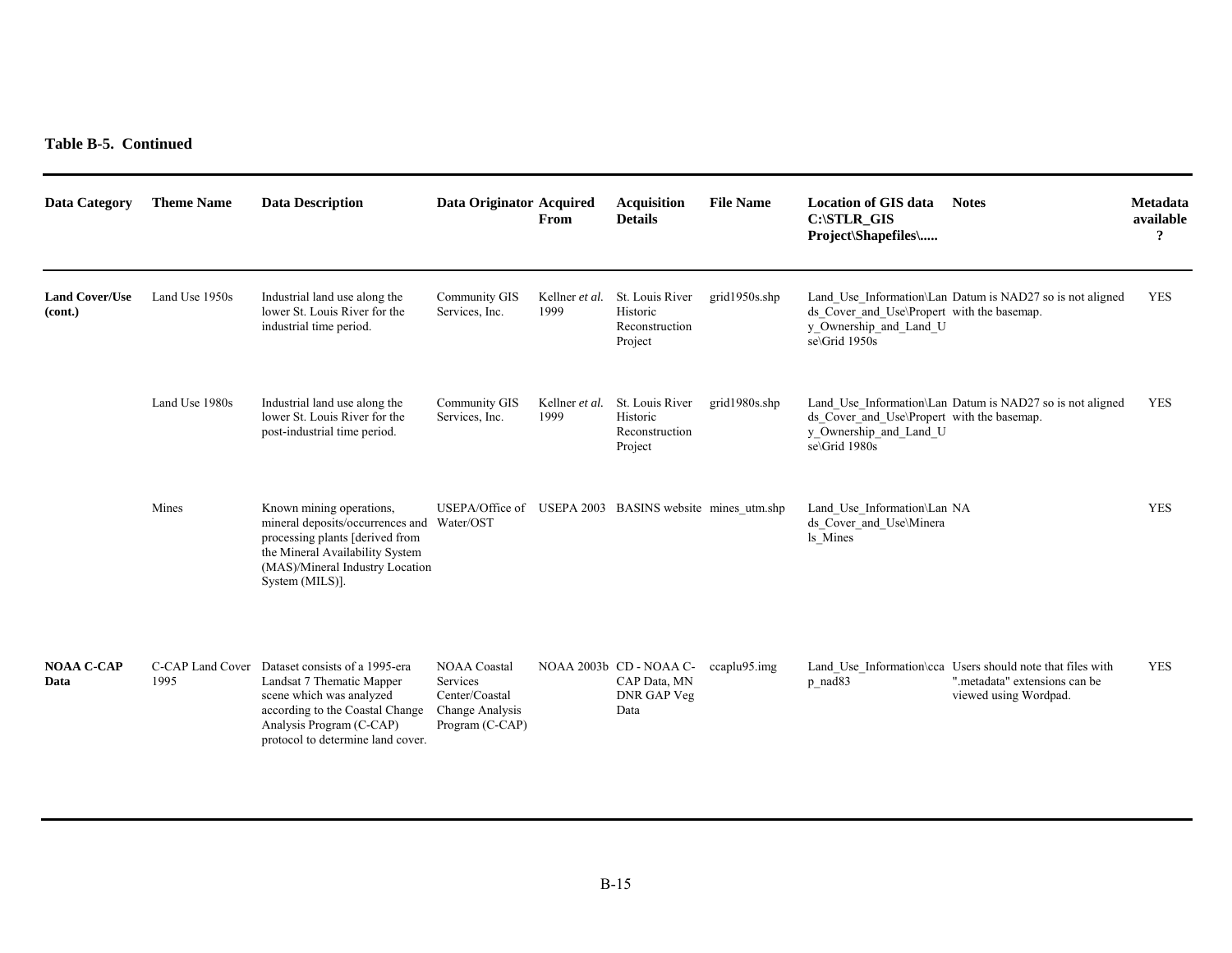**Table B-5. Continued** 

| <b>Data Category</b>              | <b>Theme Name</b>                 | <b>Data Description</b>                                                                                                                                                                                      | Data Originator Acquired                                                                | From | <b>Acquisition</b><br><b>Details</b>                           | <b>File Name</b>                           | <b>Location of GIS data</b><br>C:\STLR_GIS<br>Project\Shapefiles\ | <b>Notes</b>                                                                                                                                                                                                  | Metadata<br>available<br>? |
|-----------------------------------|-----------------------------------|--------------------------------------------------------------------------------------------------------------------------------------------------------------------------------------------------------------|-----------------------------------------------------------------------------------------|------|----------------------------------------------------------------|--------------------------------------------|-------------------------------------------------------------------|---------------------------------------------------------------------------------------------------------------------------------------------------------------------------------------------------------------|----------------------------|
| <b>NOAA C-CAP</b><br>Data (cont.) | 2000                              | C-CAP Land Cover Dataset consists of a 2000-era<br>Landsat 7 Thematic Mapper<br>scene which was analyzed<br>according to the Coastal Change<br>Analysis Program (C-CAP)<br>protocol to determine land cover. | <b>NOAA Coastal</b><br>Services<br>Center/Coastal<br>Change Analysis<br>Program (C-CAP) |      | NOAA 2003b CD - NOAA C-<br>CAP Data, MN<br>DNR GAP Veg<br>Data | $ccaplu00.\text{img}$                      | p_nad83                                                           | Land Use Information\cca Metadata not available for this<br>dataset, but it is reasonable to<br>assume that the metadata file<br>provided for the 1995 data set<br>generally applies to the 2000 data<br>set. | N <sub>O</sub>             |
|                                   | Change<br>1995-2000               | C-CAP Land Cover This data is a change analysis of NOAA Coastal<br>1995 C-CAP land cover and 2000 Services<br>C-CAP land cover for the Great Center/Coastal<br>Lakes Region of the<br>U.S.                   | Change Analysis<br>Program (C-CAP)                                                      |      | NOAA 2003b CD - NOAA C-<br>CAP Data, MN<br>DNR GAP Veg<br>Data | $ccaplu95-00.$ $img$                       | p_nad83                                                           | Land_Use_Information\cca Users should note that files with<br>", metadata" extensions can be<br>viewed using Wordpad.                                                                                         | <b>YES</b>                 |
| <b>Tribal Interests</b>           | Tribal Lands and<br>Interests     | Native Reservations MN.                                                                                                                                                                                      | <b>Great Lakes</b><br>Commission                                                        |      | USEPA 2000 Western Lake<br><b>Inland Sensitivity</b><br>Atlas  | tribal<br>Superior USEPA interests utm.shp | USEPA Inland Sensitivity NA<br>Atlas                              |                                                                                                                                                                                                               |                            |
| <b>Roads/Rails</b>                | <b>State Forest Roads</b><br>(MN) | Roads administered by the<br>Commissioner of Natural<br>Resources to provide access to<br>lands administered by the<br>Division of Forestry.                                                                 | MN DNR-<br>Division of<br>Forestry                                                      |      | MDNR 2003a Minnesota DNR stfrdlnmn.shp<br>GIS Data Deli        |                                            | Land Use Information\Ro NA<br>ads\State Forest Roads              |                                                                                                                                                                                                               | <b>YES</b>                 |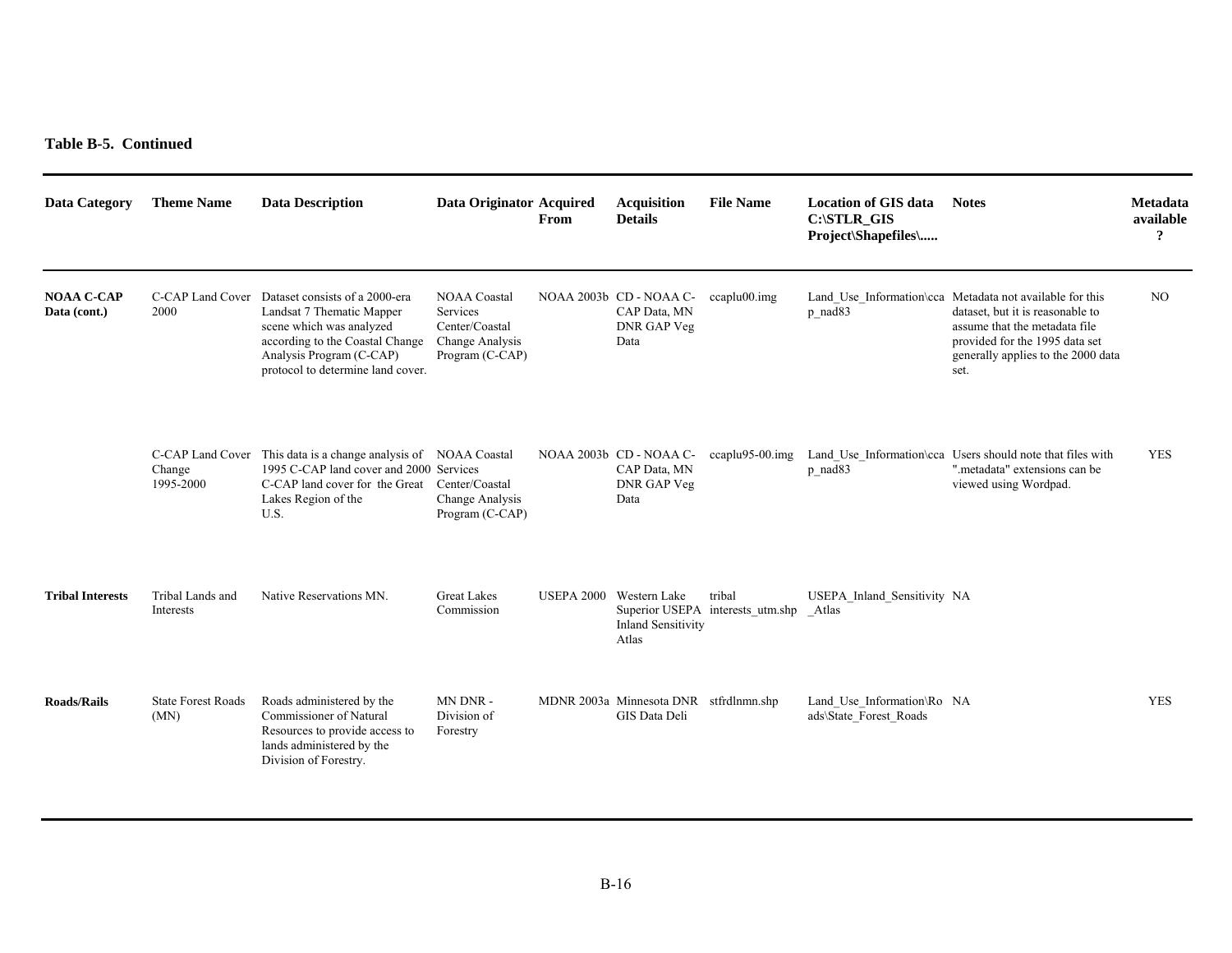**Table B-5. Continued** 

| Data Category                        | <b>Theme Name</b>              | <b>Data Description</b>                                                                                                                                                                                                                                                      | Data Originator Acquired                                                        | From | <b>Acquisition</b><br><b>Details</b> | <b>File Name</b> | Location of GIS data<br>C:\STLR GIS<br><b>Project</b> \Shapefiles\                                                           | <b>Notes</b>                                                                                                                                                                                                            | Metadata<br>available<br>9 |
|--------------------------------------|--------------------------------|------------------------------------------------------------------------------------------------------------------------------------------------------------------------------------------------------------------------------------------------------------------------------|---------------------------------------------------------------------------------|------|--------------------------------------|------------------|------------------------------------------------------------------------------------------------------------------------------|-------------------------------------------------------------------------------------------------------------------------------------------------------------------------------------------------------------------------|----------------------------|
| Roads/Rails (cont.) Interstate Trunk | Highways (MN)                  | Includes Interstate, US trunk<br>highway, and Minnesota trunk<br>highway system highway<br>centerlines.                                                                                                                                                                      | Transportation,<br>Survey and<br>Mapping                                        |      | GIS Data Deli                        | .shp             | MN Department of MDNR 2003a Minnesota DNR interstatetrunkhwy Land Use Information\Ro NA<br>ads\Interstate Trunk High<br>ways |                                                                                                                                                                                                                         | <b>YES</b>                 |
|                                      | County State Aid<br>Roads (MN) | County state-aid highway<br>(CSAH) is a category of<br>highways based on funding<br>designation.                                                                                                                                                                             | Transportation,<br>Survey and<br>Mapping                                        |      | GIS Data Deli                        | hp               | hways                                                                                                                        | MN Department of MDNR 2003a Minnesota DNR county state aid.s Land Use Information\Ro Users note that codes can be<br>ads\County State Aid Hig accessed on WWW through the<br>metadata file (Section 5 - HTML<br>Table). | <b>YES</b>                 |
|                                      | DOT Roads (MN)                 | This data set contains roadway<br>centerlines for roads found on the Transportation,<br>USGS 1:24,000 mapping series.<br>Those roadways that are<br>Interstate, Trunk Highway, or<br>CSAH (county state/aid<br>Highway) are current through the<br>2000 construction season. | MN Department of MDNR 2003a Minnesota DNR dotroads.shp<br>Survey and<br>Mapping |      | GIS Data Deli                        |                  | ads\DOT Roads                                                                                                                | Land_Use_Information\Ro Users note that codes can be<br>accessed on WWW through the<br>metadata file (Section 5 - Data<br>Table).                                                                                       | <b>YES</b>                 |

BASINS = Better Assessment Science Integrating Point and Nonpoint Sources; C-CAP = Coastal Change Analysis Program; CD = Compact Disc; CSAH = County State-Aid Highway; DLG = Digital Line Graph; DNR = Department of Natural Resources; DOT = Department of Transportation; GAP = Gap Analysis Project; GIS = Geographic Information System; HTML = HyperText Markup Language; MAS = Mineral Availability System; MESL = MacDonald Environmental Sciences Ltd.; MILS = Mineral Industry Location System; MIS = Management Information Services; MN = Minnesota; NA = Not Applicable; NAD27 = North American Datum of 1927; NOAA = National Oceanic and Atmospheric Administration; NRRI = Natural Resources Research Institute; NWI = National Wetlands Inventory; OST = Office of Science and Technology; UMN = University of Minnesota; US = United States; USEPA = United States Environmental Protection Agency; USGS = United States Geological Survey;  $Veg = Vegetation$ ;  $WI = Wisconsin$ .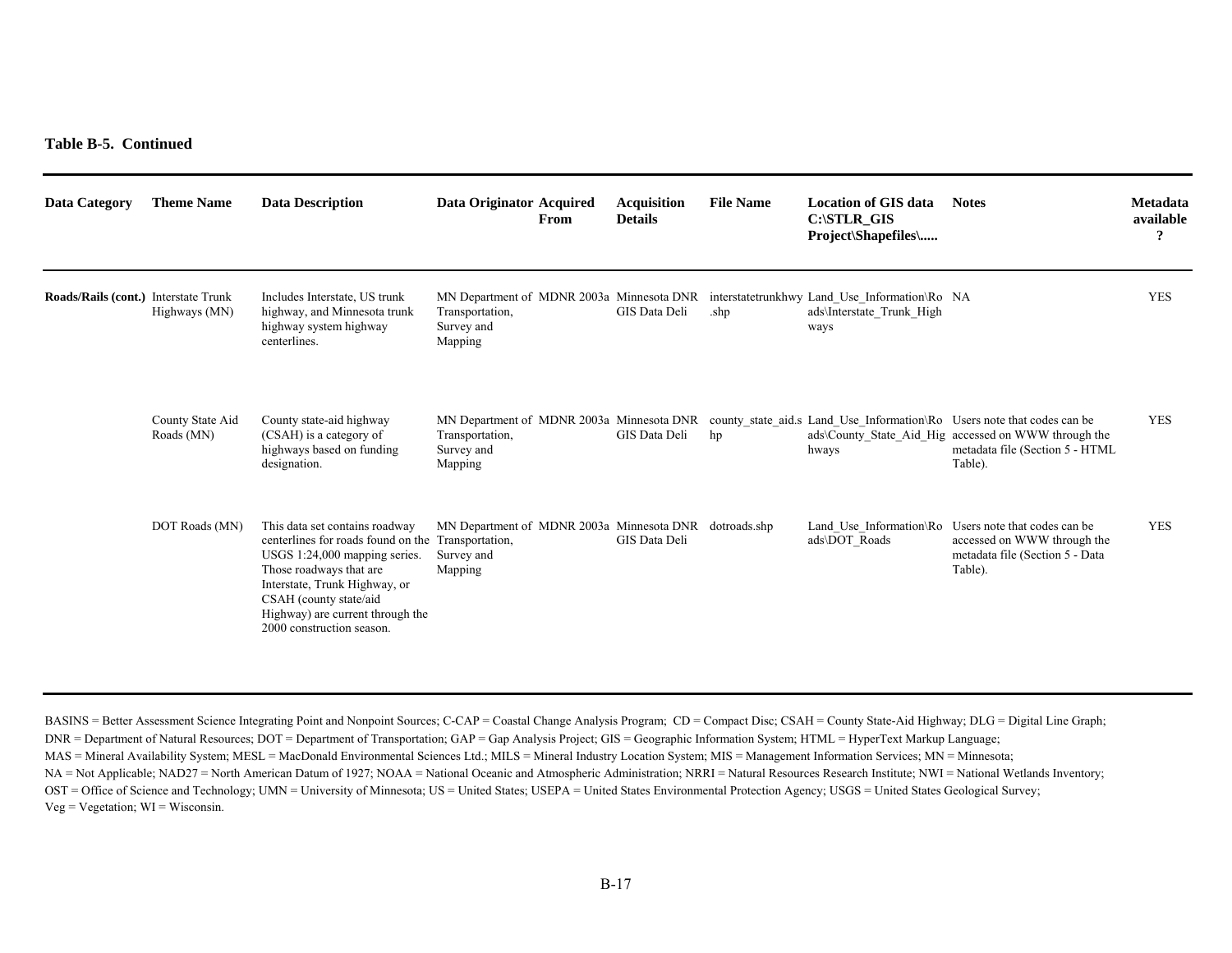### **Table B-6. Summary of GIS Data Compiled for the Recreation Project**

| <b>Data Category</b> | <b>Theme Name</b>               | <b>Data Description</b>                                                                                     | Data Originator Acquired         | From              | <b>Acquisition</b><br><b>Details</b>                                    | <b>File Name</b>                       | <b>Location of GIS data</b><br>$C:\STLR_GIS$<br>Project\Shapefiles\        | <b>Notes</b>                                                                                                                                                                                                                                                                           | Metadata<br>available? |
|----------------------|---------------------------------|-------------------------------------------------------------------------------------------------------------|----------------------------------|-------------------|-------------------------------------------------------------------------|----------------------------------------|----------------------------------------------------------------------------|----------------------------------------------------------------------------------------------------------------------------------------------------------------------------------------------------------------------------------------------------------------------------------------|------------------------|
| Recreation           | <b>DNR ATV Trails</b>           | DNR managed ATV trails.                                                                                     | MN DNR                           | <b>MDNR 2003b</b> | site                                                                    |                                        | ils                                                                        | MN DNR FTP trl_giaatvln3.shp Recreation\DNR_ATV_tra Users have no basis for interpreting<br>attribute data because metadata does not<br>define the information contained in the<br>attribute fields (GIS data provides<br>location data only).                                         | <b>YES</b>             |
|                      | <b>DNR</b> Snowmobile<br>Trails | Location of snowmobile<br>trails in Minnesota,<br>regardless of funding source.                             | <b>MN DNR</b>                    |                   | site                                                                    | D                                      | MDNR 2003b MN DNR FTP trl_snomblln3.sh Recreation\Snowmobile_T NA<br>rails |                                                                                                                                                                                                                                                                                        | <b>YES</b>             |
|                      | <b>DNR</b> State Trails         | State trails DNR maintained MN DNR<br>by MN DNR Division of<br>Trails and Waterways.                        |                                  |                   | site                                                                    | MDNR 2003b MN DNR FTP trl_stateln3.shp | Recreation\DNR State Tr NA<br>ails                                         |                                                                                                                                                                                                                                                                                        | <b>YES</b>             |
|                      | Jay Cooke State<br>Park Trails  | Location of state park trails. MN DNR                                                                       |                                  |                   | site                                                                    | MDNR 2003b MN DNR FTP trl_stprkln4.shp | te Park Trails                                                             | Recreation Jay Cooke Sta Users have no basis for interpreting<br>attribute data in several fields (e.g.,<br>trail_use, trail_src, surface) because<br>metadata does not define the<br>information contained in the attribute<br>fields (GIS data provides location and<br>names only). | <b>YES</b>             |
|                      | Marinas                         | Location of local marina<br>facilities for the purpose of<br>response to potential oil spill<br>situations. | <b>Great Lakes</b><br>Commission | <b>USEPA 2000</b> | Western Lake<br>Superior<br><b>USEPA</b> Inland<br>Sensitivity<br>Atlas | .shp                                   | ecreation\Marinas                                                          | marinas utm rev Water Use Information R Users should note that original WLS<br>EPA Inland Sensitivity Atlas shapefile<br>was updated to include 3 additional<br>marinas (as per request of Judy Crane,<br>MPCA).                                                                       | <b>YES</b>             |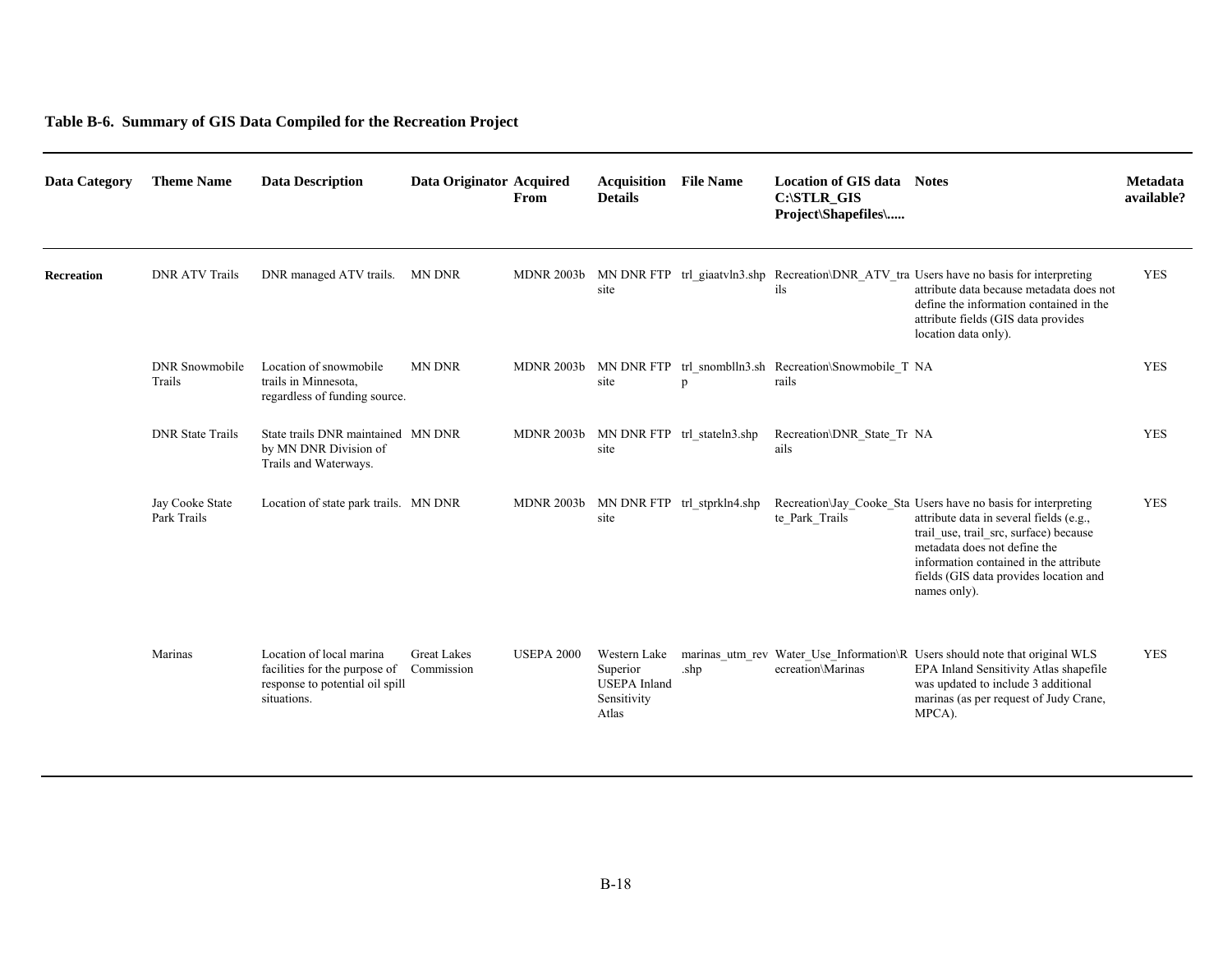**Table B-6. Continued** 

| Data Category             | <b>Theme Name</b>                        | <b>Data Description</b>                                                                      | Data Originator Acquired           | From                                                                | Acquisition<br><b>Details</b> | <b>File Name</b> | <b>Location of GIS data</b><br>$C:\$ STLR GIS<br><b>Project</b> \Shapefiles\     | <b>Notes</b> | <b>Metadata</b><br>available? |
|---------------------------|------------------------------------------|----------------------------------------------------------------------------------------------|------------------------------------|---------------------------------------------------------------------|-------------------------------|------------------|----------------------------------------------------------------------------------|--------------|-------------------------------|
| <b>Recreation (cont.)</b> | Recreational Areas<br>of St. Louis River | Location of recreational<br>areas around the St. Louis<br>River Area of Concern.             | Hedberg<br>Map/visitduluth.co<br>m | Duluth<br>Convention and created by<br>Visitors Bureau MESL<br>2003 | Shapefile                     | rec areas.shp    | Recreation\Recreational A NA<br>reas                                             |              | <b>YES</b>                    |
|                           | Water Access Sites                       | Location of water access<br>sites around the St. Louis<br>River Area of Concern.             | MN DNR                             |                                                                     | site                          |                  | MDNR 2003b MN DNR FTP shor waspt3.shp Recreation\Water Access NA<br><b>Sites</b> |              | <b>YES</b>                    |
|                           | types)                                   | Wisconsin Trails (all Location of proposed and<br>existing trails in Wisconsin. of Parks and | WI DNR - Bureau<br>Recreation      | <b>WDNR 2003</b>                                                    | WI DNR FTP<br>site            | trails.shp       | Recreation\WI Trails                                                             | <b>NA</b>    | <b>YES</b>                    |

ATV = All Terrain Vehicle; DNR = Department of Natural Resources; GIS = Geographic Information System; MESL = MacDonald Environmental Sciences Ltd.; MN = Minnesota;

NA = Not Applicable; USEPA = United States Environmental Protection Agency; USGS = United States Geological Survey; Veg = Vegetation; WI = Wisconsin, WLS = Western Lake Superior.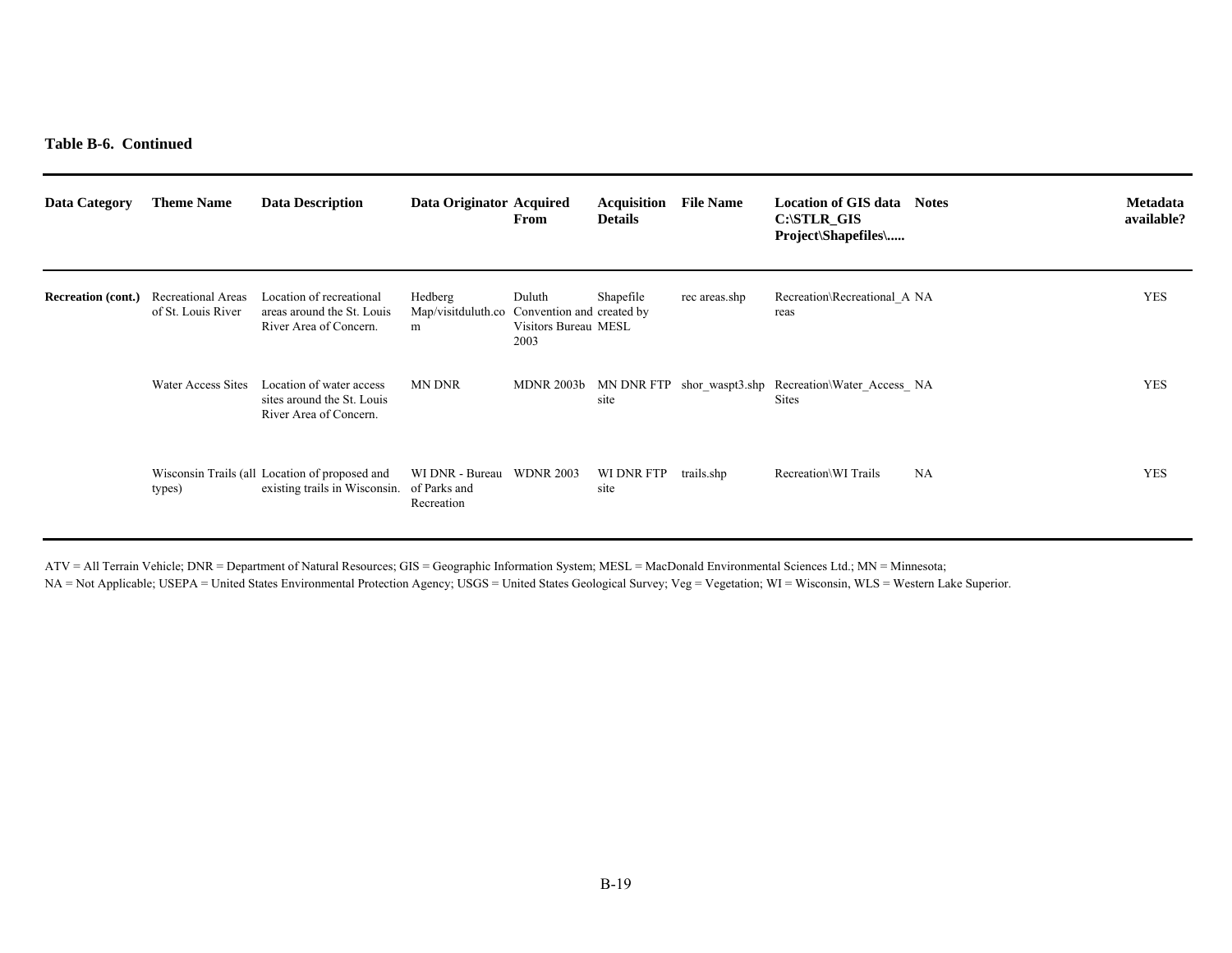# **Table B-7. Summary of GIS Data Compiled for the USEPA Inland Sensitivity Atlas Project**

| <b>Data Category</b>                            | <b>Theme Name</b>              | <b>Data Description</b>                                                                                                                                           | Data Originator Acquired         | From | <b>Acquisition</b><br><b>Details</b>                                            | <b>File Name</b>                               | <b>Location of GIS data</b><br>C:\STLR_GIS<br>Project\Shapefiles\              | <b>Notes</b>          | <b>Metadata</b><br>available? |
|-------------------------------------------------|--------------------------------|-------------------------------------------------------------------------------------------------------------------------------------------------------------------|----------------------------------|------|---------------------------------------------------------------------------------|------------------------------------------------|--------------------------------------------------------------------------------|-----------------------|-------------------------------|
| <b>USEPA Inland</b><br><b>Sensitivity Atlas</b> | Dams                           | Locations of non-navigational<br>dam sites (public water supply,<br>power generation, flood control,<br>irrigation and recreation).                               | <b>Great Lakes</b><br>Commission |      | USEPA 2000 Western Lake<br>Superior USEPA<br><b>Inland Sensitivity</b><br>Atlas |                                                | dams utm.shp USEPA Inland Sensitivity A NA (presenting data as it is<br>tlas   | distributed by USEPA) | <b>YES</b>                    |
|                                                 | Facilities (# of oil<br>tanks) | Fixed Oil Storage Fixed facilities store quantities of<br>oil in above- or below-ground<br>storage tanks with a storage<br>capacity of 42,000 gallons or<br>more. | <b>Great Lakes</b><br>Commission |      | USEPA 2000 Western Lake<br>Superior USEPA<br><b>Inland Sensitivity</b><br>Atlas | fixed oil<br>storage<br>facilities utm.s<br>hp | USEPA Inland Sensitivity A NA (presenting data as it is<br>tlas                | distributed by USEPA) | <b>YES</b>                    |
|                                                 | <b>Water Intakes</b>           | Local water intake facilities (for<br>the purpose of effective response<br>to potential oil spill situations).                                                    | <b>Great Lakes</b><br>Commission |      | USEPA 2000 Western Lake<br>Superior USEPA<br><b>Inland Sensitivity</b><br>Atlas | water intakes<br>utm.shp                       | USEPA Inland Sensitivity A NA (presenting data as it is<br>tlas                | distributed by USEPA) | <b>YES</b>                    |
|                                                 | Marinas                        | Location of local marina facilities Great Lakes<br>(for the purpose of response to<br>potential oil spill situations).                                            | Commission                       |      | USEPA 2000 Western Lake<br>Superior USEPA<br><b>Inland Sensitivity</b><br>Atlas | p                                              | marinas utm.sh USEPA Inland Sensitivity A NA (presenting data as it is<br>tlas | distributed by USEPA) | <b>YES</b>                    |
|                                                 | <b>Boat Access</b>             | Local boat ramp access facilities<br>(for quick and effective)<br>notification and response to<br>potential oil spill situations).                                | <b>Great Lakes</b><br>Commission |      | USEPA 2000 Western Lake<br>Superior USEPA<br><b>Inland Sensitivity</b><br>Atlas | boat<br>access utm.shp tlas                    | USEPA Inland Sensitivity A NA (presenting data as it is                        | distributed by USEPA) | <b>YES</b>                    |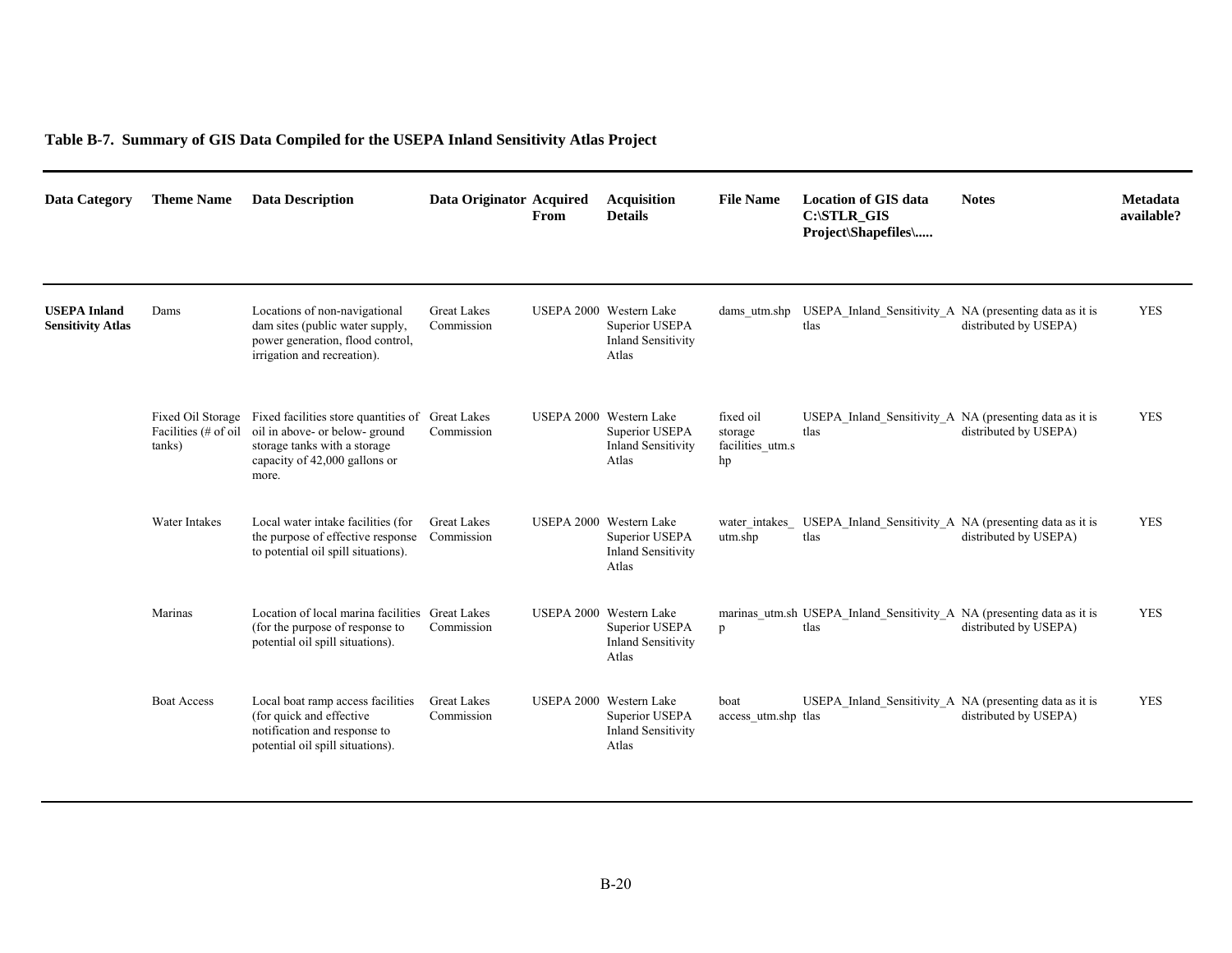**Table B-7. Continued** 

| <b>Data Category</b>                                       | <b>Theme Name</b>                    | <b>Data Description</b>                                                                                                                            | Data Originator Acquired                                             | From | <b>Acquisition</b><br><b>Details</b>                                            | <b>File Name</b>                                   | <b>Location of GIS data</b><br>C:\STLR_GIS<br>Project\Shapefiles\               | <b>Notes</b>          | <b>Metadata</b><br>available? |
|------------------------------------------------------------|--------------------------------------|----------------------------------------------------------------------------------------------------------------------------------------------------|----------------------------------------------------------------------|------|---------------------------------------------------------------------------------|----------------------------------------------------|---------------------------------------------------------------------------------|-----------------------|-------------------------------|
| <b>USEPA Inland</b><br><b>Sensitivity Atlas</b><br>(cont.) | Shoreline<br>Sensitivity             | Sensitivity to coastal<br>environments and wildlife to<br>spilled oil (Lake Superior).                                                             | NOAA, Office of<br>Ocean Resources<br>Conservation and<br>Assessment |      | USEPA 2000 Western Lake<br>Superior USEPA<br><b>Inland Sensitivity</b><br>Atlas | shoreline<br>sensitivity_utm_tlas<br>.shp          | USEPA Inland Sensitivity A NA (presenting data as it is                         | distributed by USEPA) | <b>YES</b>                    |
|                                                            | <b>Resource Areas</b>                | Special Designated Areas of environmental<br>significance not actively managed Commission<br>by any federal, state, regional or<br>private agency. | <b>Great Lakes</b>                                                   |      | USEPA 2000 Western Lake<br>Superior USEPA<br><b>Inland Sensitivity</b><br>Atlas | special<br>designated<br>resource<br>areas utm.shp | USEPA Inland Sensitivity A NA (presenting data as it is<br>tlas                 | distributed by USEPA) | <b>YES</b>                    |
|                                                            | Sensitive Species <sup>1</sup>       | Sensitive biological resources that Inland Waterways USEPA 2000 Western Lake<br>are potentially at risk during a<br>spill.                         | Spill Response<br>Mapping Project                                    |      | Superior USEPA<br><b>Inland Sensitivity</b><br>Atlas                            | sensitive<br>species utm.sh tlas<br>$\mathbf{p}$   | USEPA Inland Sensitivity A NA (presenting data as it is                         | distributed by USEPA) | <b>YES</b>                    |
|                                                            | Environmentally<br>Area <sup>1</sup> | Special places meriting spill<br>Sensitive Resource protection (areas not publicly<br>managed, with no special<br>designation).                    | <b>Great Lakes</b><br>Commission                                     |      | USEPA 2000 Western Lake<br>Superior USEPA<br><b>Inland Sensitivity</b><br>Atlas | m.shp                                              | envirosenres ut USEPA Inland Sensitivity A NA (presenting data as it is<br>tlas | distributed by USEPA) | <b>YES</b>                    |
|                                                            | Tribal Lands and<br>Interests        | Boundaries of land and water<br>areas that are of specific tribal<br>interest.                                                                     | <b>Great Lakes</b><br>Commission                                     |      | USEPA 2000 Western Lake<br>Superior USEPA<br><b>Inland Sensitivity</b><br>Atlas | tribal<br>interests_utm.s tlas<br>hp               | USEPA Inland Sensitivity A NA (presenting data as it is                         | distributed by USEPA) | <b>YES</b>                    |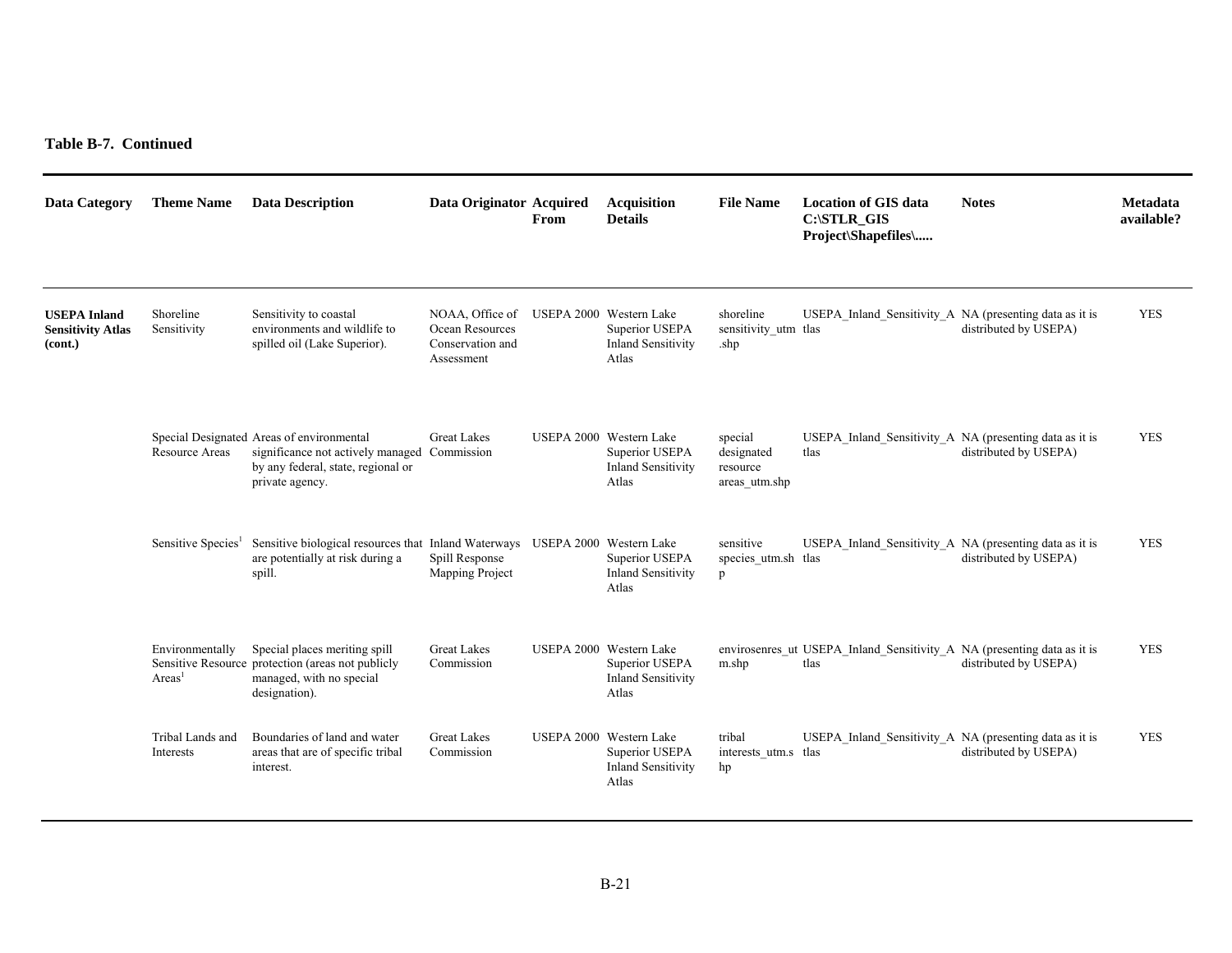**Table B-7. Continued** 

| <b>Data Category</b>                                       | <b>Theme Name</b>       | <b>Data Description</b>                                                                                                                                                                                                                                           | Data Originator Acquired                         | From | <b>Acquisition</b><br><b>Details</b>                                            | <b>File Name</b>                         | <b>Location of GIS data</b><br>C:\STLR_GIS<br>Project\Shapefiles\               | <b>Notes</b>          | <b>Metadata</b><br>available? |
|------------------------------------------------------------|-------------------------|-------------------------------------------------------------------------------------------------------------------------------------------------------------------------------------------------------------------------------------------------------------------|--------------------------------------------------|------|---------------------------------------------------------------------------------|------------------------------------------|---------------------------------------------------------------------------------|-----------------------|-------------------------------|
| <b>USEPA Inland</b><br><b>Sensitivity Atlas</b><br>(cont.) | Area <sup>1</sup>       | Managed Resource Boundaries of federal, state,<br>regional and private lands with<br>special ecological, natural, or<br>recreational value, which are<br>uniquely vulnerable to oil spills<br>(mapped for the Western Lake<br>Superior Inland Sensitivity Atlas). | <b>Great Lakes</b><br>Commission                 |      | USEPA 2000 Western Lake<br>Superior USEPA<br><b>Inland Sensitivity</b><br>Atlas | managed<br>resource<br>areas utm.shp     | USEPA Inland Sensitivity A NA (presenting data as it is<br>tlas                 | distributed by USEPA) | <b>YES</b>                    |
|                                                            | Major Water<br>Features | Major water features.                                                                                                                                                                                                                                             | <b>ESRI</b>                                      |      | USEPA 2000 Western Lake<br>Superior USEPA<br><b>Inland Sensitivity</b><br>Atlas | major water<br>features_utm.sh tlas<br>p | USEPA_Inland_Sensitivity_A NA (presenting data as it is                         | distributed by USEPA) | <b>YES</b>                    |
|                                                            | Rails                   | Railway system at the 1:100,000<br>scale.                                                                                                                                                                                                                         | Bureau of<br>Transportation<br><b>Statistics</b> |      | USEPA 2000 Western Lake<br>Superior USEPA<br><b>Inland Sensitivity</b><br>Atlas | rails utm.shp                            | USEPA Inland Sensitivity A NA (presenting data as it is<br>tlas                 | distributed by USEPA) | <b>YES</b>                    |
|                                                            | Pipelines               | Locations and routes of pipelines<br>carrying crude oil or refined oil<br>products.                                                                                                                                                                               | <b>Great Lakes</b><br>Commission                 |      | USEPA 2000 Western Lake<br>Superior USEPA<br><b>Inland Sensitivity</b><br>Atlas | hp                                       | pipelines utm.s USEPA Inland Sensitivity A NA (presenting data as it is<br>tlas | distributed by USEPA) | <b>YES</b>                    |
|                                                            | <b>Streams</b>          | Small to medium size streams<br>extracted from the standard<br>Geographic Data Technology line<br>water layer and includes only Fcc<br>codes H10 and H11.                                                                                                         | <b>ESRI</b>                                      |      | USEPA 2000 Western Lake<br>Superior USEPA<br><b>Inland Sensitivity</b><br>Atlas | p                                        | streams_utm.sh USEPA_Inland_Sensitivity_A NA (presenting data as it is<br>tlas  | distributed by USEPA) | <b>YES</b>                    |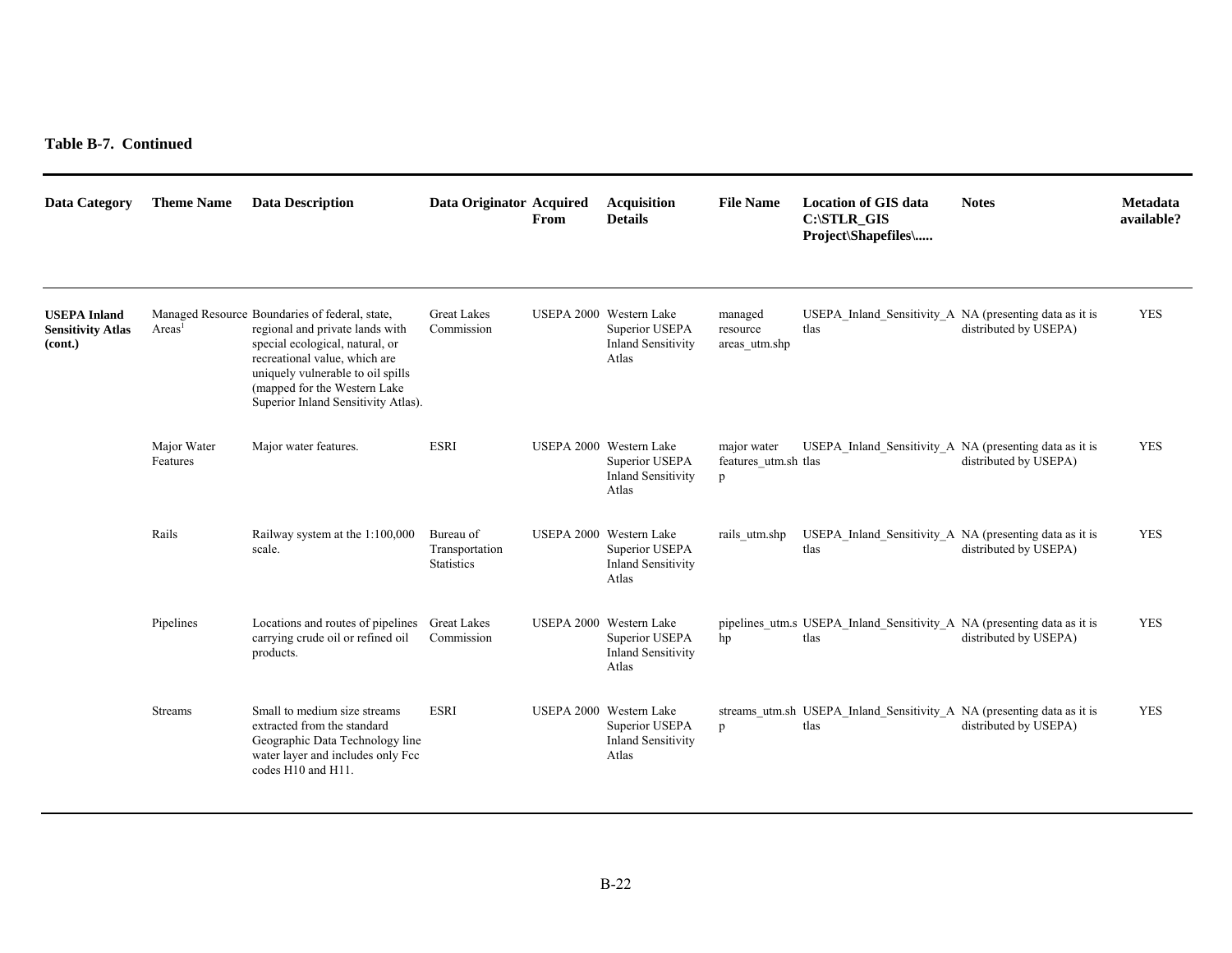| <b>Data Category</b>                                       | <b>Theme Name</b>              | <b>Data Description</b>                                                                                                  | Data Originator Acquired                                                      | From | <b>Acquisition</b><br><b>Details</b>                                            | <b>File Name</b>                      | <b>Location of GIS data</b><br>C:\STLR GIS<br>Project\Shapefiles\               | <b>Notes</b>                                                                                         | Metadata<br>available? |
|------------------------------------------------------------|--------------------------------|--------------------------------------------------------------------------------------------------------------------------|-------------------------------------------------------------------------------|------|---------------------------------------------------------------------------------|---------------------------------------|---------------------------------------------------------------------------------|------------------------------------------------------------------------------------------------------|------------------------|
| <b>USEPA Inland</b><br><b>Sensitivity Atlas</b><br>(cont.) | Roads                          | Interstate, U.S., and state<br>highways and other major<br>thoroughfares.                                                | <b>ESRI</b>                                                                   |      | USEPA 2000 Western Lake<br>Superior USEPA<br><b>Inland Sensitivity</b><br>Atlas | roads utm.shp                         | USEPA_Inland_Sensitivity_A Edited Bong Memorial<br>tlas                         | Bridge to match quad map<br>(was considerably off).                                                  | <b>YES</b>             |
|                                                            | 1 25 000 Quad<br>Index         | The index to tiles data set depicts Inland Waterways USEPA 2000 Western Lake<br>the extents to which data are<br>mapped. | Spill Response<br>Mapping Project                                             |      | Superior USEPA<br><b>Inland Sensitivity</b><br>Atlas                            | x utm.shp                             | 1 250000 inde USEPA Inland Sensitivity A Users note that the image<br>tlas      | files (i.e., orthoquads) for<br>which these indexes relate to<br>are not included in the<br>dataset. | <b>YES</b>             |
|                                                            | 1 100 000 Ouad<br>Index        | The index to tiles data set depicts<br>the extents to which data are<br>mapped.                                          | Inland Waterways USEPA 2000 Western Lake<br>Spill Response<br>Mapping Project |      | Superior USEPA<br><b>Inland Sensitivity</b><br>Atlas                            | x utm.shp                             | 1 100000 inde USEPA Inland Sensitivity A Users note that the image<br>tlas      | files (i.e., orthoquads) for<br>which these indexes relate to<br>are not included in the<br>dataset. | <b>YES</b>             |
|                                                            | <b>Great Lakes</b><br>Boundary | Great Lakes Boundary.                                                                                                    |                                                                               |      | USEPA 2000 Western Lake<br>Superior USEPA<br><b>Inland Sensitivity</b><br>Atlas | great lakes<br>boundaries ut<br>m.shp | USEPA Inland Sensitivity A NA (presenting data as it is<br>tlas                 | distributed by USEPA)                                                                                | N <sub>O</sub>         |
|                                                            | County<br><b>Boundaries</b>    | County Boundaries.                                                                                                       |                                                                               |      | USEPA 2000 Western Lake<br>Superior USEPA<br><b>Inland Sensitivity</b><br>Atlas | county<br>boundaries ut<br>m.shp      | USEPA Inland Sensitivity A NA (presenting data as it is<br>tlas                 | distributed by USEPA)                                                                                | N <sub>O</sub>         |
|                                                            | <b>State Boundaries</b>        | State Boundary.                                                                                                          |                                                                               |      | USEPA 2000 Western Lake<br>Superior USEPA<br><b>Inland Sensitivity</b><br>Atlas | s utm.shp                             | state_boundarie USEPA_Inland_Sensitivity_A_NA (presenting data as it is<br>tlas | distributed by USEPA)                                                                                | N <sub>O</sub>         |

ESRI = Environmental Systems Research Institute; GIS = Geographic Information System; NA = Not Applicable; NOAA = National Oceanic and Atmospheric Administration; USEPA = United States Environmental Protection Agency.

1 These shapefiles only contain natural heritage data from Minnesota DNR. Wisconsin DNR natural heritage information was not included at the request of the Wisconsin DNR.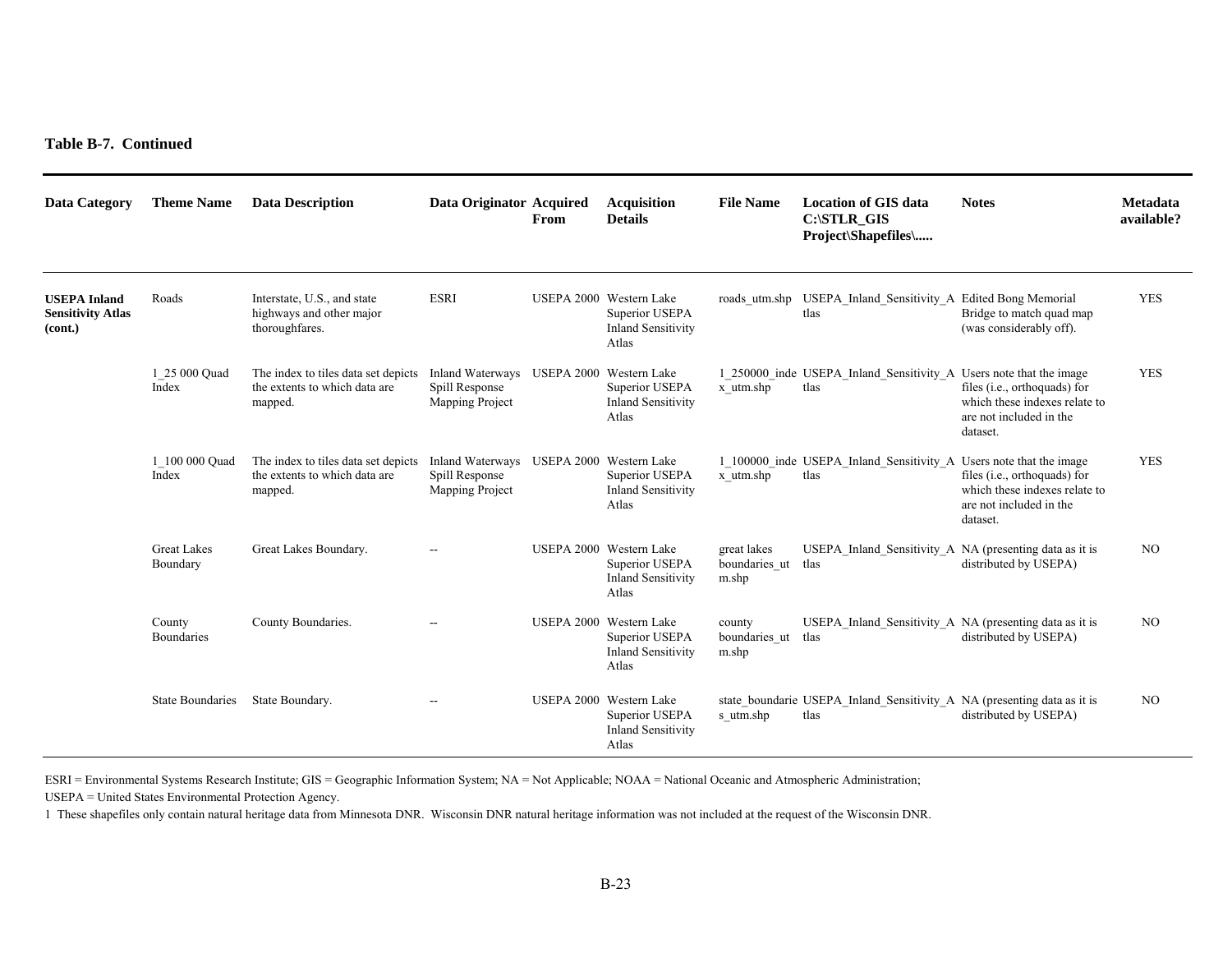**Table B-8. Summary of GIS Data Compiled for the Water Quality Project** 

| <b>Data Category</b>                         | <b>Theme Name</b>                                           | <b>Data Description</b>                                            | Data<br>Originator | From                 | <b>Acquired Acquisition</b><br><b>Details</b>                        | <b>File Name</b>           | <b>Location of GIS data</b><br>C:\STLR_GIS<br>Project\Shapefiles\                                                | <b>Notes</b>                                                                                                                            | Metadata<br>available? |
|----------------------------------------------|-------------------------------------------------------------|--------------------------------------------------------------------|--------------------|----------------------|----------------------------------------------------------------------|----------------------------|------------------------------------------------------------------------------------------------------------------|-----------------------------------------------------------------------------------------------------------------------------------------|------------------------|
| <b>Clean Water Act</b><br><b>Assessments</b> | 305b - Aquatic<br>Life Use<br>Assessments (MN) 305b).       | Aquatic Life Use Support<br>Assessments (Clean Water Act           | $\sim$             | <b>MPCA</b>          | GIS data sent by<br>MPCA (Tad<br>Schindler)                          | $305b$ agl $00.\text{shp}$ | Water Quality\Clean Water Attribute table does not<br>Life_Use_Support_Assessm_data. Users would have to<br>ents | Act Assessments\Aquatic adequately describe meaning of<br>research State 305b program to<br>interpret data.                             | NO <sub>1</sub>        |
|                                              | $305b - Swimming$<br>Use Support<br>Assessments (MN) 305b). | Swimming Use Support<br>Assessments (Clean Water Act               |                    | <b>MPCA</b>          | GIS data sent by<br>MPCA (Tad<br>Schindler)                          | p                          | 305b swim00.sh Water Quality\Clean Water Attribute table does not<br>ng Use Support Assessme<br>nts              | Act Assessments\Swimmi adequately describe meaning of<br>data. Users would have to<br>research State 305b program to<br>interpret data. | N <sub>O</sub>         |
|                                              | TMDL - Impaired<br>Waters (MN<br>Lakes)                     | Impaired Waters - Lakes (Clean --<br>Water Act Section 303d).      |                    | <b>MPCA</b><br>2003  | TMDL and<br>Minnesota's<br>Waterways website                         |                            | tmdl02 lakes.shp Water Quality\Clean Water Attribute table does not<br>$_$ Waters                                | Act Assessments\Impaired adequately describe meaning of<br>data. Users would have to<br>research TMDL program to<br>interpret data.     | N <sub>O</sub>         |
|                                              | TMDL - Impaired<br>Waters (MN<br>Streams)                   | Impaired Water - Streams (Clean --<br>Water Act 303d).             |                    | <b>MPCA</b><br>2003  | TMDL and<br>Minnesota's<br>Waterways website                         | hp                         | tmdl02 streams.s Water Quality\Clean Water Attribute table does not<br>_Waters                                   | Act Assessments\Impaired adequately describe meaning of<br>data. Users would have to<br>research TMDL program to<br>interpret data.     | N <sub>O</sub>         |
| <b>Hydrology</b>                             | MN and WI<br><b>Streams</b>                                 | Location of small to medium size ESRI<br>streams (ESRI shapefile). |                    | <b>USEPA</b><br>2000 | Western Lake<br>Superior USEPA<br><b>Inland Sensitivity</b><br>Atlas |                            | Streams utm.shp USEPA Inland Sensitivity NA<br>Atlas                                                             |                                                                                                                                         | <b>YES</b>             |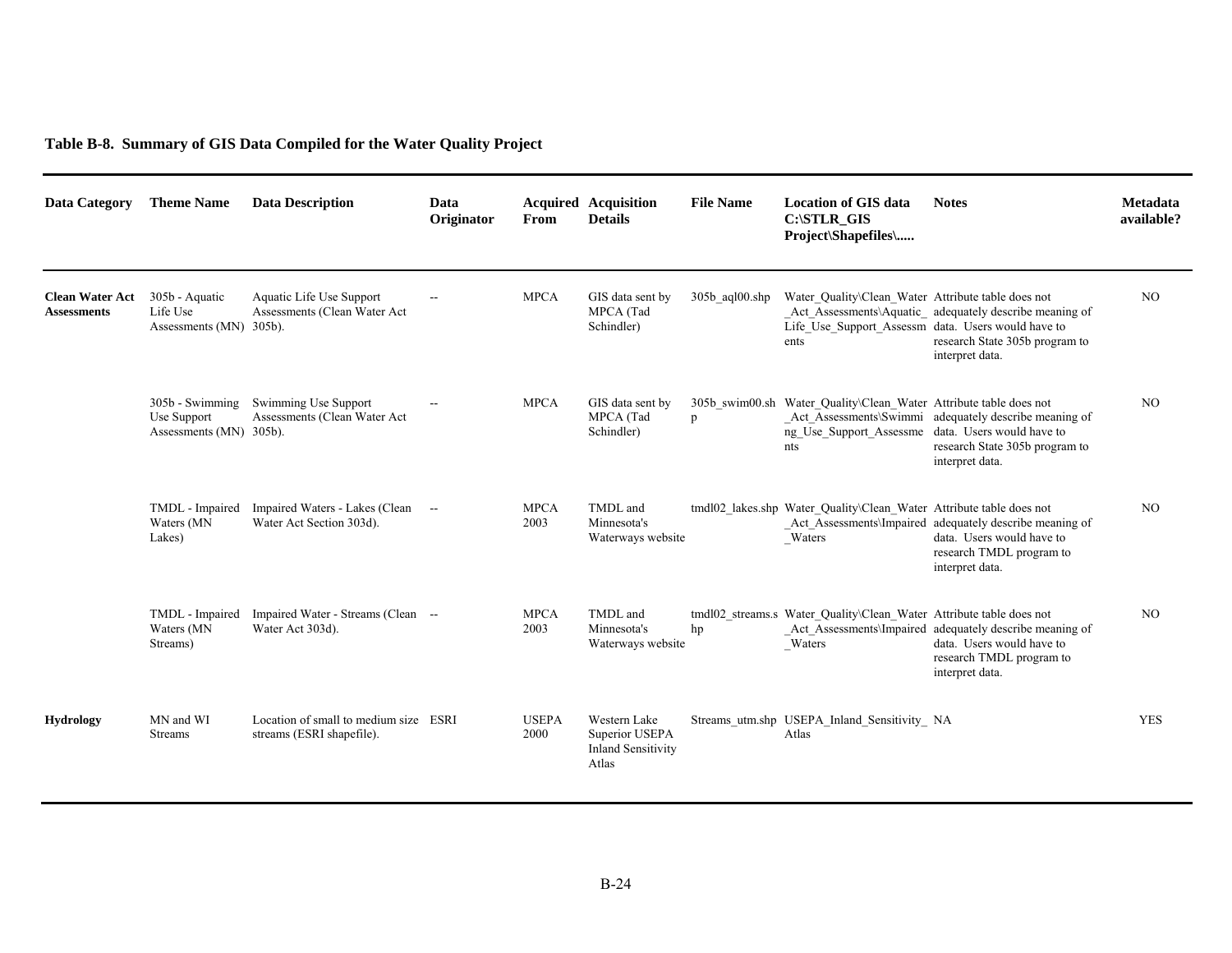**Table B-8. Continued** 

| <b>Data Category</b>                         | <b>Theme Name</b>                             | <b>Data Description</b>                                                                                                                                                                                          | Data<br>Originator     | From                 | <b>Acquired Acquisition</b><br><b>Details</b> | <b>File Name</b> | <b>Location of GIS data</b><br>C:\STLR GIS<br>Project\Shapefiles\             | <b>Notes</b>                                                                                                                                                                                                                                                                                                        | <b>Metadata</b><br>available? |
|----------------------------------------------|-----------------------------------------------|------------------------------------------------------------------------------------------------------------------------------------------------------------------------------------------------------------------|------------------------|----------------------|-----------------------------------------------|------------------|-------------------------------------------------------------------------------|---------------------------------------------------------------------------------------------------------------------------------------------------------------------------------------------------------------------------------------------------------------------------------------------------------------------|-------------------------------|
| <b>Hydrology (cont.)</b> MN DNR Lakes        |                                               | MN DNR 24,000K Lakes<br>(medium scale lake polygons)<br>derived from the National<br>Wetlands Inventory (NWI)<br>polygons and MnDOT Basemap<br>lake delineations, integrated with<br>the DNR 24K Streams Layer). | MN DNR - MIS<br>Bureau | <b>MDNR</b><br>2003a | Minnesota DNR<br>GIS Data Deli<br>website     | p                | dnrlkpymaj03.sh Hydrology\Lakes\DNR 24K Users note that codes can be<br>Lakes | accessed on WWW through the<br>metadata file (Section 5 - HTML<br>Table).                                                                                                                                                                                                                                           | <b>YES</b>                    |
|                                              | <b>USGS DLG Lakes</b><br>and Wetlands<br>(MN) | 1:100,000 scale hydrography<br>(lakes only) derived from USGS<br>Digital Line Graph's (DLG's) of<br>the same scale.                                                                                              | <b>USGS</b>            | <b>MDNR</b><br>2003a | Minnesota DNR<br>GIS Data Deli<br>website     | dlglkpystlo.shp  |                                                                               | Hydrology\Lakes\DLG Lak Users note that codes can be<br>es and Wetlands Polygons accessed on WWW through the<br>metadata file (Section 5 - HTML<br>Table).                                                                                                                                                          | <b>YES</b>                    |
| <b>Miscellaneous</b><br><b>Water Ouality</b> | Bacteria<br>Monitoring<br><b>Stations</b>     | Location of selected water quality USEPA Office of USEPA<br>monitoring stations that monitor<br>for 10 bacteria-related parameters.                                                                              | Water/OST              | 2003                 | <b>BASINS</b> website                         | bacstations.shp  | Water Quality\Bacteria<br><b>Monitoring Stations</b>                          | Users have no basis for<br>interpreting codes reported in<br>attribute table (metadata file does<br>not define coding system). Theme<br>has 12 additional dbf files (based<br>on 4 year increments) of bacteria<br>data, as well as a parameter table.<br>Users will have to join these<br>tables to the shapefile. | <b>YES</b>                    |
|                                              | Drinking Water<br>Supply                      | Location of water treatment<br>plants.                                                                                                                                                                           | $\overline{a}$         | <b>USEPA</b><br>2003 | <b>BASINS</b> website                         | .shp             | drinkwatersupply Water Quality\Drinking<br>Water Supply                       | Meta data is not available for this<br>dataset. Users have no basis for<br>interpreting several fields in the<br>attribute table (e.g., TMP B,<br>STCO, TYPE).                                                                                                                                                      | N <sub>O</sub>                |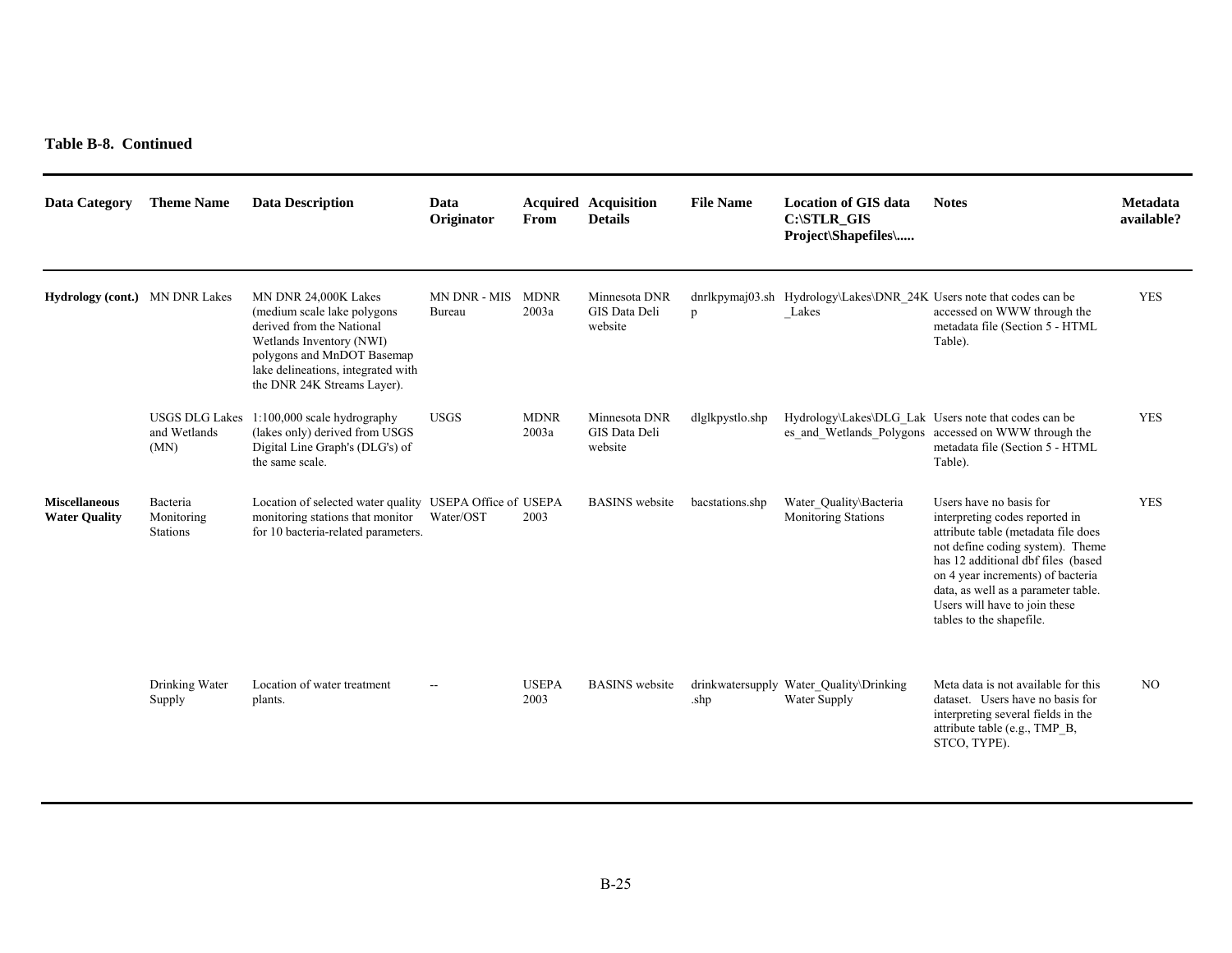| <b>Data Category</b>                                    | <b>Theme Name</b>                            | <b>Data Description</b>                                                                                                            | Data<br>Originator                        | From                 | <b>Acquired Acquisition</b><br><b>Details</b>                        | <b>File Name</b>                | <b>Location of GIS data</b><br>C:\STLR GIS<br>Project\Shapefiles\ | <b>Notes</b>                                                                                                                                                                                                                | <b>Metadata</b><br>available? |
|---------------------------------------------------------|----------------------------------------------|------------------------------------------------------------------------------------------------------------------------------------|-------------------------------------------|----------------------|----------------------------------------------------------------------|---------------------------------|-------------------------------------------------------------------|-----------------------------------------------------------------------------------------------------------------------------------------------------------------------------------------------------------------------------|-------------------------------|
| <b>Miscellaneous</b><br><b>Water Ouality</b><br>(cont.) | Gage Sites                                   | Inventory of surface water gaging USEPA Office of USEPA<br>station data including 7-Q-10 low Water/OST<br>and monthly stream flow. |                                           | 2003                 | <b>BASINS</b> website                                                | gage.shp                        | Water Quality\Gage Sites                                          | NA                                                                                                                                                                                                                          | <b>YES</b>                    |
|                                                         | Milestone<br><b>Monitoring Sites</b><br>(MN) | Minnesota Milestone Monitoring --<br>Sites.                                                                                        |                                           | <b>MPCA</b>          | GIS data sent by<br>MPCA (Tad<br>Schindler)                          | milestone sites.s<br>hp         | Water Quality\Minnesota<br>Milestone Monitoring Sites             | See associated files saved in the<br>same sub-directory as the<br>shapefiles for more information<br>regarding this data set; no<br>metadata.                                                                               | N <sub>O</sub>                |
|                                                         | Water Quality<br>Monitoring                  | Location of water quality<br>monitoring sites.                                                                                     | <b>USEPA Office of USEPA</b><br>Water/OST | 2003                 | <b>BASINS</b> website                                                | wqmonitoring.sh<br>$\mathbf{D}$ | Water_Quality\Water<br><b>Quality Monitoring</b>                  | Theme has 12 additional dbf files<br>(based on 4 year increments) with<br>statistical summaries of water<br>quality stations, as well as a<br>parameter table. Users will have<br>to join these tables to the<br>shapefile. | <b>YES</b>                    |
|                                                         | Water Quality<br><b>Stations</b>             | USEPA's STORET Water Quality USEPA Office of USEPA<br>Observation Data.                                                            | Water/OST                                 | 2003                 | <b>BASINS</b> website                                                | waterqualitystati<br>ons.shp    | Water Quality\Water<br>Quality Stations and<br>Observations       | Theme has one additional dbf file<br>containing raw data measurements<br>for stations. User will have to join<br>this table to the shapefile.                                                                               | <b>YES</b>                    |
|                                                         | Water Intakes                                | Local water intake facilities (for<br>the purpose of effective response<br>to potential oil spill situations).                     | <b>Great Lakes</b><br>Commission          | <b>USEPA</b><br>2000 | Western Lake<br>Superior USEPA<br><b>Inland Sensitivity</b><br>Atlas | m.shp                           | water intakes ut USEPA Inland Sensitivity NA<br>Atlas             |                                                                                                                                                                                                                             | <b>YES</b>                    |

BASINS = Better Assessment Science Integrating Point and Nonpoint Sources; CD = Compact Disc; DLG = Digital Line Graph; DNR = Department of Natural Resources; GIS = Geographic Information System;

MIS = Management Information Services; MN = Minnesota; MnDOT = Minnesota Department of Transportation; MPCA = Minnesota Pollution Control Agency; NA = Not Applicable;

NWI = National Wetlands Inventory; OST = Office of Science and Technology; STORET = Storage and Retrieval; TMDL = Total Maximum Daily Load;

USEPA = United States Environmental Protection Agency; USGS = United States Geological Survey; WI = Wisconsin, WWW = World Wide Web.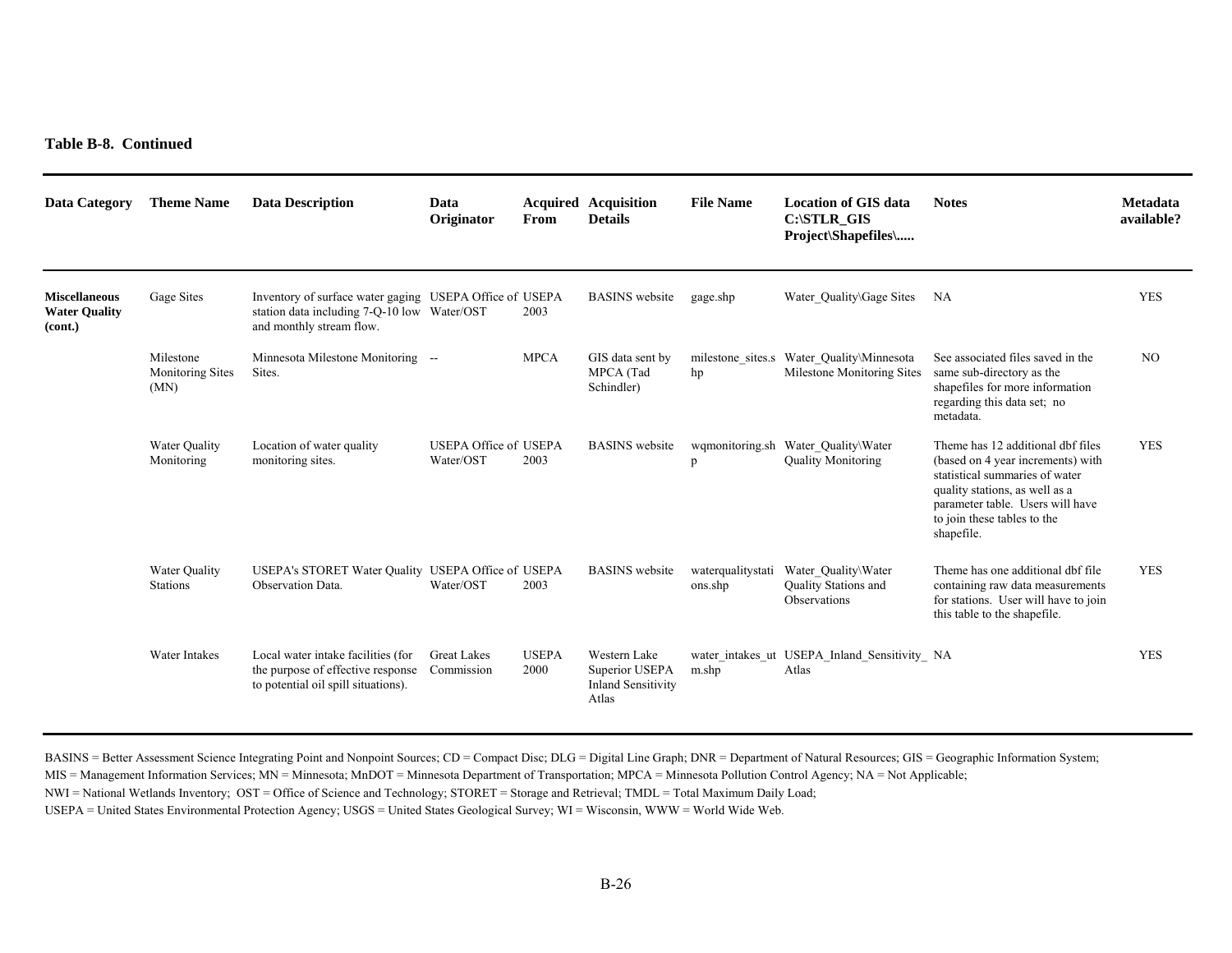#### **Table B-9. Summary of GIS Data Compiled for the Water Use Project**

| Data Category Theme Name                 |                             | <b>Data Description</b>                                                                                                                   | Data Originator                                               | <b>Acquired</b><br>From | <b>Acquisition</b><br><b>Details</b>                                              | <b>File Name</b>          | <b>Location of GIS data</b><br>C:\STLR_GIS<br>Project\Shapefiles\     | <b>Notes</b>                                                                                                                                                                                                                                                      | Metadata<br>available? |
|------------------------------------------|-----------------------------|-------------------------------------------------------------------------------------------------------------------------------------------|---------------------------------------------------------------|-------------------------|-----------------------------------------------------------------------------------|---------------------------|-----------------------------------------------------------------------|-------------------------------------------------------------------------------------------------------------------------------------------------------------------------------------------------------------------------------------------------------------------|------------------------|
| Dams                                     | Dams                        | Location of dams as well as age USEPA Office of<br>of the dam, number of people<br>living downstream, and some<br>inspection information. | Water/OST                                                     |                         | USEPA 2003 BASINS website dam utm.shp                                             |                           | Water Use Information\Dams                                            | Some coding is used in the<br>attribute data table that is not<br>defined in the metadata file.                                                                                                                                                                   | <b>YES</b>             |
| <b>Dredging</b>                          | Dredging Depths             | Dredging Area Outline.                                                                                                                    | NOAA. National<br>Ocean Service.<br>Office of Coast<br>Survey | NOAA 2003a Electronic   | Navigational<br>Charts Download<br>website                                        | Dredged area<br>utm.shp   | Water Use Information\Dredgi<br>ng                                    | Users have no basis for<br>interpreting attribute data in<br>several fields because metadata<br>does not define the information<br>contained in the attribute fields.<br>Metadata for this data is<br>unreliable (see readme file).<br>Assuming units are meters. | <b>YES</b>             |
| <b>Harbor Facilities Harbor Facility</b> | Points                      | Harbor Facilites (Industrial)<br>around St. Louis River.                                                                                  | NOAA, National<br>Ocean Service.<br>Office of Coast<br>Survey | NOAA 2003a Electronic   | Navigational<br>Charts Download hp<br>website                                     | s points utm.s Facilities | harbor facilitie Water Use Information\Harbor Users have no basis for | interpreting attribute data in<br>several fields because metadata<br>does not define the information<br>contained in the attribute fields.<br>Metadata for this data is<br>unreliable (see readme file).                                                          | <b>YES</b>             |
| <b>Hydrology</b>                         | MN and WI<br><b>Streams</b> | Location of small to medium<br>size streams (ESRI shapefile).                                                                             | <b>ESRI</b>                                                   |                         | USEPA 2000 Western Lake<br>Superior USEPA p<br><b>Inland Sensitivity</b><br>Atlas |                           | Streams_utm.sh USEPA_Inland_Sensitivity_Atl NA<br>as                  |                                                                                                                                                                                                                                                                   | <b>YES</b>             |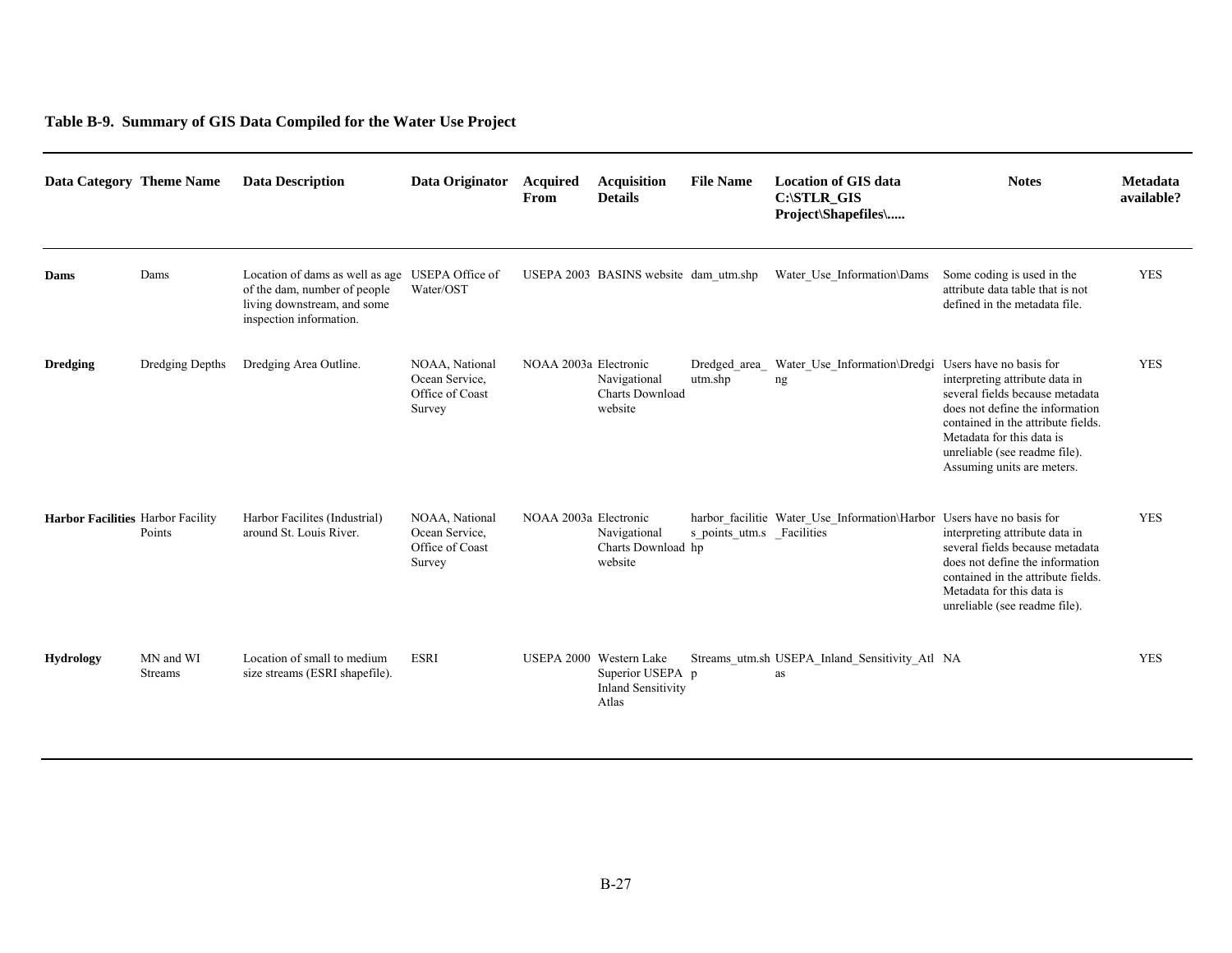| Data Category Theme Name |                                | <b>Data Description</b>                                                                                                                                                                                                                  | Data Originator                                                                                                           | Acquired<br>From     | <b>Acquisition</b><br><b>Details</b>                                                 | <b>File Name</b>      | <b>Location of GIS data</b><br>C:\STLR_GIS<br>Project\Shapefiles\              | <b>Notes</b> | Metadata<br>available? |
|--------------------------|--------------------------------|------------------------------------------------------------------------------------------------------------------------------------------------------------------------------------------------------------------------------------------|---------------------------------------------------------------------------------------------------------------------------|----------------------|--------------------------------------------------------------------------------------|-----------------------|--------------------------------------------------------------------------------|--------------|------------------------|
| <b>Industry</b>          | <b>Industrial Water</b><br>Use | Location of facilities with water MN DNR<br>appropriation permits.                                                                                                                                                                       |                                                                                                                           | <b>MDNR</b><br>2003c | Water Use -<br>Water<br>Appropriations<br>Permit Program<br>website                  | swuds.shp             | Water_Use_Information\Industr_NA<br>y                                          |              | <b>YES</b>             |
| <b>Navigation</b>        | Navigable<br>Waterway Nodes    | Navigable Waterway Nodes<br>(Navigation Points; nodes may<br>represent physical entities such<br>as river confluences,<br>ports/facilities, and intermodal<br>terminals, USACE nodes, or<br>may be inserted for analytical<br>purposes). | Vanderbilt<br><b>Engineering Center</b><br>for Transportation<br>Operations and<br>Research.<br>Vanderbuilt<br>University | USBTS 2003 Bureau of | Transportation<br><b>Statistics</b><br>Geographic<br>Information<br>Services website | hp                    | waternd utm.s Water Use Information\Naviga NA<br>tion\Navigable Waterway Nodes |              | <b>YES</b>             |
|                          | Navigable                      | Navigable Waterway Network<br>Waterway Network (Navigation Routes; a<br>comprehensive network<br>database of the nation's<br>navigable waterways).                                                                                       | Vanderbilt<br><b>Engineering Center</b><br>for Transportation<br>Operations and<br>Research,<br>Vanderbuilt<br>University | USBTS 2003 Bureau of | Transportation<br><b>Statistics</b><br>Geographic<br>Information<br>Services website | nav water-<br>utm.shp | Water_Use_Information\Naviga_NA<br>tion\Navigable Waterway<br>Network          |              | <b>YES</b>             |
| <b>Public Use</b>        | <b>Advisory Areas</b>          | Fish Consumption Areas for which Fish<br>Consumption Advisories are<br>issued.                                                                                                                                                           | MN Department of<br>Health                                                                                                | MDH 2003             | Environmental<br>Health in MN<br>website                                             | e.shp                 | fishadvis_updat Water_Use_Information\Public_ NA<br>Use\Fishing Advisories     |              | <b>YES</b>             |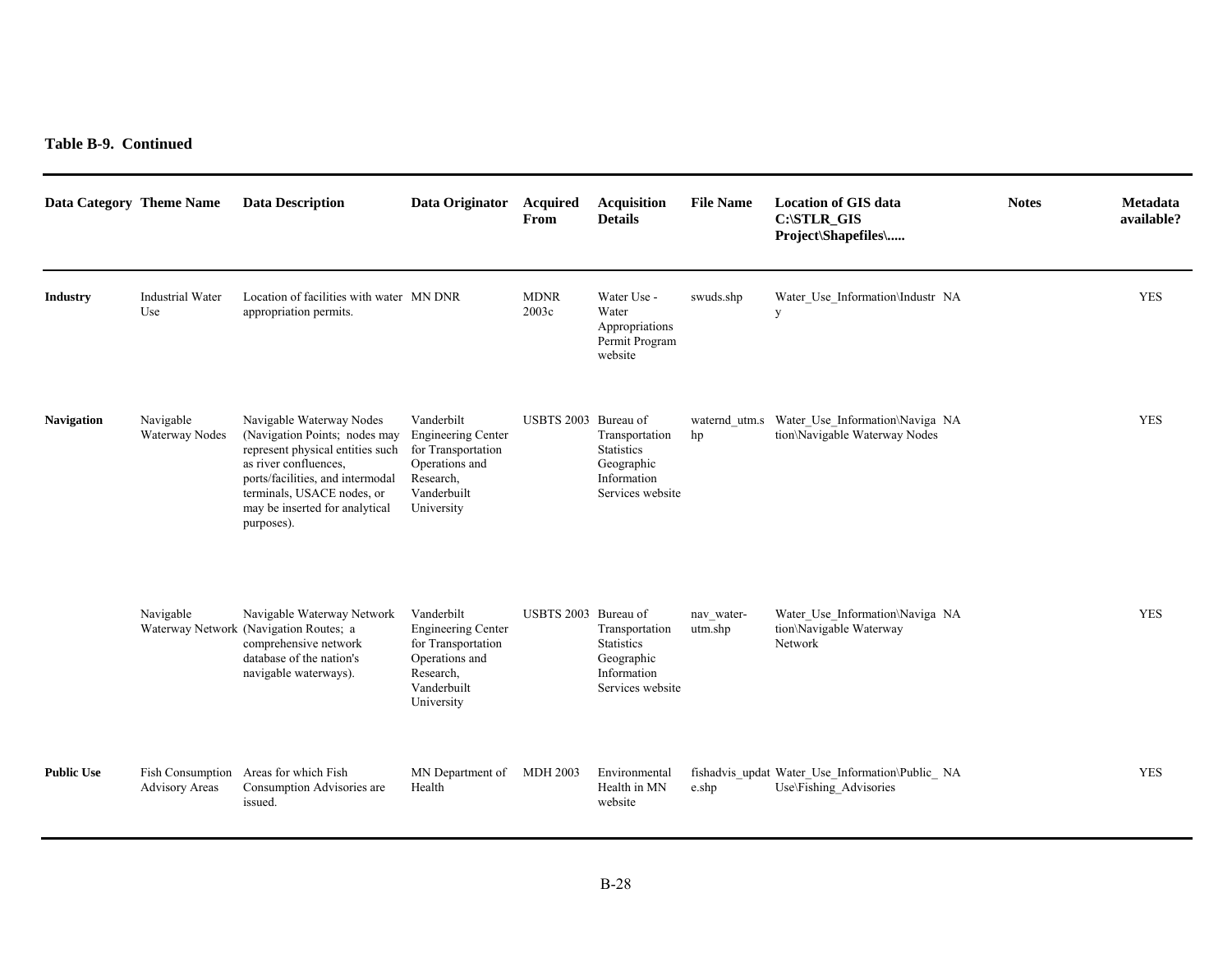**Table B-9. Continued** 

| Data Category Theme Name     |                         | <b>Data Description</b>                                                                                       | Data Originator                                 | Acquired<br>From      | <b>Acquisition</b><br><b>Details</b>                                        | <b>File Name</b> | Location of GIS data<br>$C: \text{STLR}$ GIS<br><b>Project</b> \Shapefiles\                | <b>Notes</b>                                                                                                                             | <b>Metadata</b><br>available? |
|------------------------------|-------------------------|---------------------------------------------------------------------------------------------------------------|-------------------------------------------------|-----------------------|-----------------------------------------------------------------------------|------------------|--------------------------------------------------------------------------------------------|------------------------------------------------------------------------------------------------------------------------------------------|-------------------------------|
| <b>Public Use</b><br>(cont.) | Marinas                 | Location of local marina<br>facilities (for the purpose of<br>response to potential oil spill<br>situations). | <b>Great Lakes</b><br>Commission                | USEPA 2000            | Western Lake<br>Superior USEPA ev.shp<br><b>Inland Sensitivity</b><br>Atlas | marinas utm r    | Water Use Information\Public Users should note that original<br>Use\Marinas                | WLS EPA Inland Sensitivity<br>Atlas shapefile was updated to<br>include 3 additional marinas (as<br>per request of Judy Crane,<br>MPCA). | <b>YES</b>                    |
|                              | <b>Prohibited Areas</b> | Prohibited Areas (Swimming)<br>Advisories).                                                                   | St. Louis River<br>Citizens Action<br>Committee | <b>SLRCAC</b><br>2001 | by MESL                                                                     | s.shp            | Shapefile created prohibited_area Water_Use_Information\Public_ NA<br>Use\Prohibited Areas |                                                                                                                                          | <b>YES</b>                    |

BASINS = Better Assessment Science Integrating Point and Nonpoint Sources; DNR = Department of Natural Resources; ESRI = Environmental Systems Research Institute; GIS = Geographic Information System; MN = Minnesota; MPCA = Minnesota Pollution Control Agency; NA = Not Applicable; OST = Office of Science and Technology; USACE = United States Army Corps of Engineers; USEPA = United States Environmental Protection Agency; WI = Wisconsin, WLS = Western Lake Superior.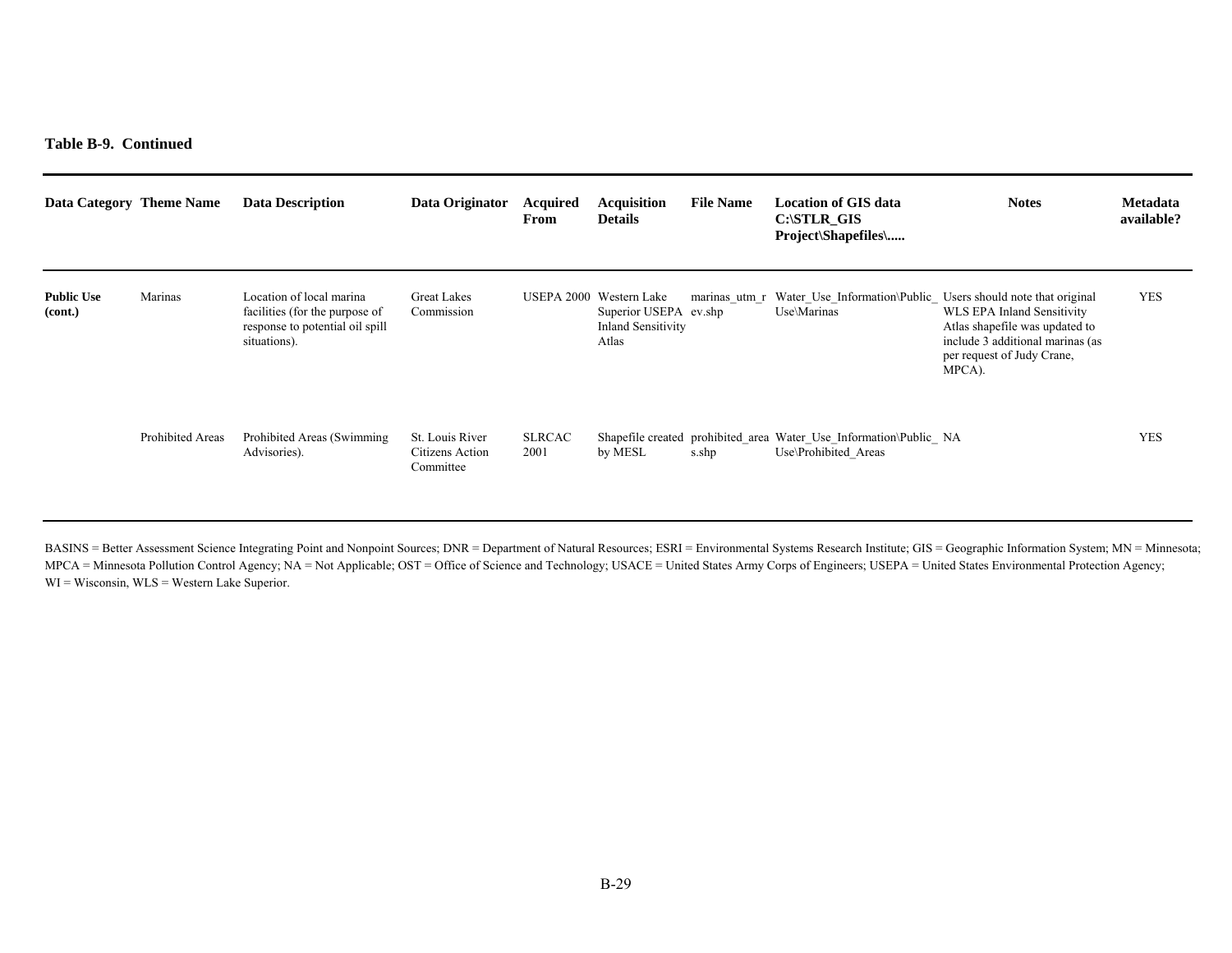| Table B-10. Summary of GIS Data Compiled for the Basemap Features for the Black and White Project |  |  |
|---------------------------------------------------------------------------------------------------|--|--|
|---------------------------------------------------------------------------------------------------|--|--|

| Data Category Theme Name                               |                         | <b>Data Description</b>                                                   | Data Originator                                  | <b>Acquired</b><br>From | <b>Acquisition</b><br><b>Details</b>                                                  | <b>File Name</b> | <b>Location of GIS data</b><br>C:\STLR_GIS<br>Project\Shapefiles\       | <b>Notes</b>                                                                                                                      | <b>Metadata</b><br>available? |
|--------------------------------------------------------|-------------------------|---------------------------------------------------------------------------|--------------------------------------------------|-------------------------|---------------------------------------------------------------------------------------|------------------|-------------------------------------------------------------------------|-----------------------------------------------------------------------------------------------------------------------------------|-------------------------------|
| <b>BASEMAP</b>                                         |                         |                                                                           |                                                  |                         |                                                                                       |                  |                                                                         |                                                                                                                                   |                               |
| <b>Roads</b>                                           | Main Roads              | Interstate, U.S., and state<br>highways and other major<br>thoroughfares. | <b>ESRI</b>                                      | <b>USEPA 2000</b>       | Western Lake roads utm.shp<br>Superior<br><b>USEPA</b> Inland<br>Sensitivity<br>Atlas |                  | USEPA Inland Sensitivity NA<br>Atlas                                    |                                                                                                                                   | <b>YES</b>                    |
|                                                        | Road Labels             | Labels for major roads in<br>AOC.                                         | <b>ESRI</b>                                      | NA                      | Shapefile<br>created by<br><b>MESL</b>                                                |                  | road Labels.shp USEPA Inland Sensitivity NA<br>Atlas                    |                                                                                                                                   | NO                            |
| Rails                                                  | Rails                   | Railroads.                                                                | Bureau of<br>Transportation<br><b>Statistics</b> | <b>USEPA 2000</b>       | Western Lake rails utm.shp<br>Superior<br><b>USEPA</b> Inland<br>Sensitivity<br>Atlas |                  | USEPA Inland Sensitivity<br>Atlas                                       | Ownership is delineated<br>with codes (code<br>descriptions not<br>provided in metadata;<br>GIS data provides<br>locations only). | <b>YES</b>                    |
| <b>Urban Areas</b>                                     | Major Towns             | Major towns of the St. Louis MPCA (J. Crane)<br>River AOC                 |                                                  | NA                      | Shapefile<br>created by<br><b>MESL</b>                                                | towns.shp        | Land_Use_Information\Urb NA<br>an Areas                                 |                                                                                                                                   | NO                            |
| Reach/Water<br>Body<br><b>Boundaries</b>               | DB AREA                 | Waterbody Boundaries for St. MPCA (J. Crane)<br>Louis River AOC           |                                                  | NA                      | Shapefile<br>created by<br>MESL                                                       | nds utm.shp      | water_body_bou Hydrology\Reach_Water_B NA<br>ody_Boundaries             |                                                                                                                                   | NO                            |
|                                                        | Location<br>Description | Reach Boundaries for St.<br>Louis River AOC.                              | MPCA (J. Crane)                                  | NA                      | Shapefile<br>created by<br><b>MESL</b>                                                | m.shp            | reach bounds ut Hydrology\Reach Water B NA<br>ody Boundaries            |                                                                                                                                   | NO                            |
| Water<br><b>Boundaries (St.</b><br><b>Louis River)</b> | St. Louis River         | Boundary of St. Louis River --<br>(polygon).                              |                                                  | <b>MPCA</b>             | GIS data sent<br>by MPCA<br>(Judy Crane)                                              | date.shp         | Shp_pol_utm_up Hydrology\St._Louis_River NA<br>Boundaries\River Polygon |                                                                                                                                   | NO                            |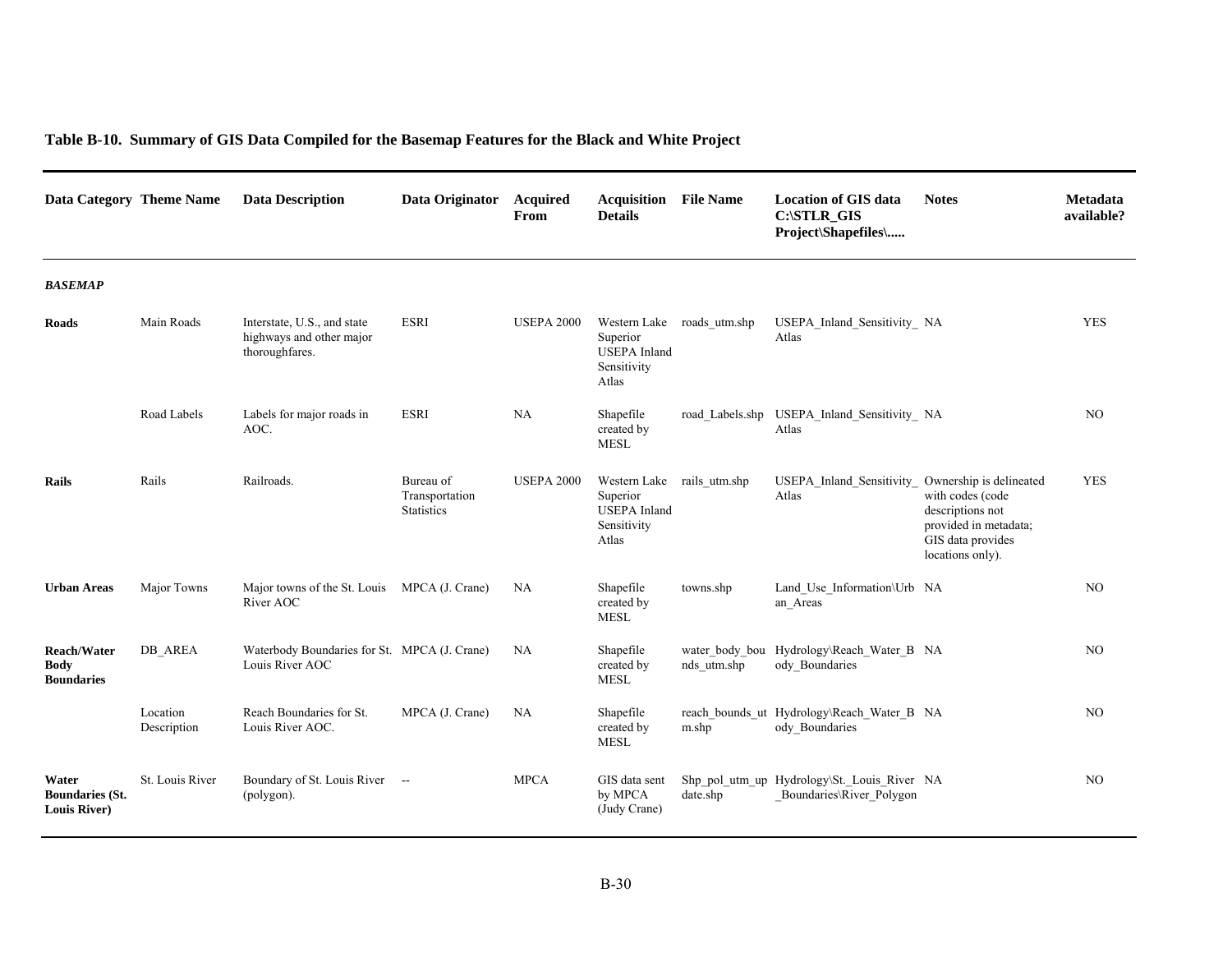| Data Category Theme Name                   |                                | <b>Data Description</b>                                    | Data Originator                                             | Acquired<br>From  | <b>Acquisition</b><br><b>Details</b>                                | <b>File Name</b>                      | <b>Location of GIS data</b><br>C:\STLR_GIS<br>Project\Shapefiles\           | <b>Notes</b>                | Metadata<br>available? |
|--------------------------------------------|--------------------------------|------------------------------------------------------------|-------------------------------------------------------------|-------------------|---------------------------------------------------------------------|---------------------------------------|-----------------------------------------------------------------------------|-----------------------------|------------------------|
| <b>Stateline</b>                           |                                | MN/WI State Line State Line between MN and --<br>WI.       |                                                             | NA                | Shapefile<br>created by<br><b>MESL</b>                              | stateline.shp                         | Land Use Information\Stat NA<br>eline                                       |                             | NO.                    |
| <b>Counties</b>                            |                                | County Boundaries Counties boundaries for MN --<br>and WI. |                                                             | <b>MPCA</b>       | GIS data sent<br>by MPCA<br>(Judy Crane)                            | p                                     | Counties utm.sh Land Use Information\Cou NA<br>nties                        |                             | NO <sub>1</sub>        |
|                                            | <b>County Mask</b>             | extra county coverage for MN --<br>and WI.                 |                                                             | NA                | Shapefile<br>created by<br><b>MESL</b>                              |                                       | county_mask.shp Land_Use_Information\Cou NA<br>nties                        |                             | NO.                    |
|                                            | <b>Great Lakes</b><br>Boundary | Great Lakes Boundary.                                      | $\overline{\phantom{a}}$                                    | <b>USEPA 2000</b> | Western Lake<br>Superior<br>USEPA Inland hp<br>Sensitivity<br>Atlas | great lakes<br>boundaries utm.s Atlas | USEPA Inland Sensitivity NA (presenting data as it                          | is distributed by<br>USEPA) | NO.                    |
| <b>QUADS/ORTHOPHOTOS</b>                   |                                |                                                            |                                                             |                   |                                                                     |                                       |                                                                             |                             |                        |
| Topographic Quad Adolph.tif<br><b>Maps</b> |                                | quad -- Adolph.                                            | USGS and MN DNR SLRCAC 2002 CD - Lower St. Adolph.tif       |                   | Louis River<br>Habitat Plan                                         |                                       | Land Use<br>Information\Quads and<br>Orthophotos\Quads                      | NA                          | <b>YES</b>             |
|                                            | Duluth.tif                     | quad -- Duluth.                                            | USGS and MN DNR SLRCAC 2002 CD - Lower St. Duluth.tif       |                   | Louis River                                                         |                                       | Land Use<br>Information\Quads and                                           | NA                          | <b>YES</b>             |
|                                            |                                | Duluth_hghts.tif quad -- Duluth Heights.                   | USGS and MN DNR SLRCAC 2002 CD - Lower St. Duluth_hghts.tif |                   | Habitat Plan<br>Louis River<br>Habitat Plan                         |                                       | Orthophotos\Quads<br>Land Use<br>Information\Quads and<br>Orthophotos\Quads | NA                          | <b>YES</b>             |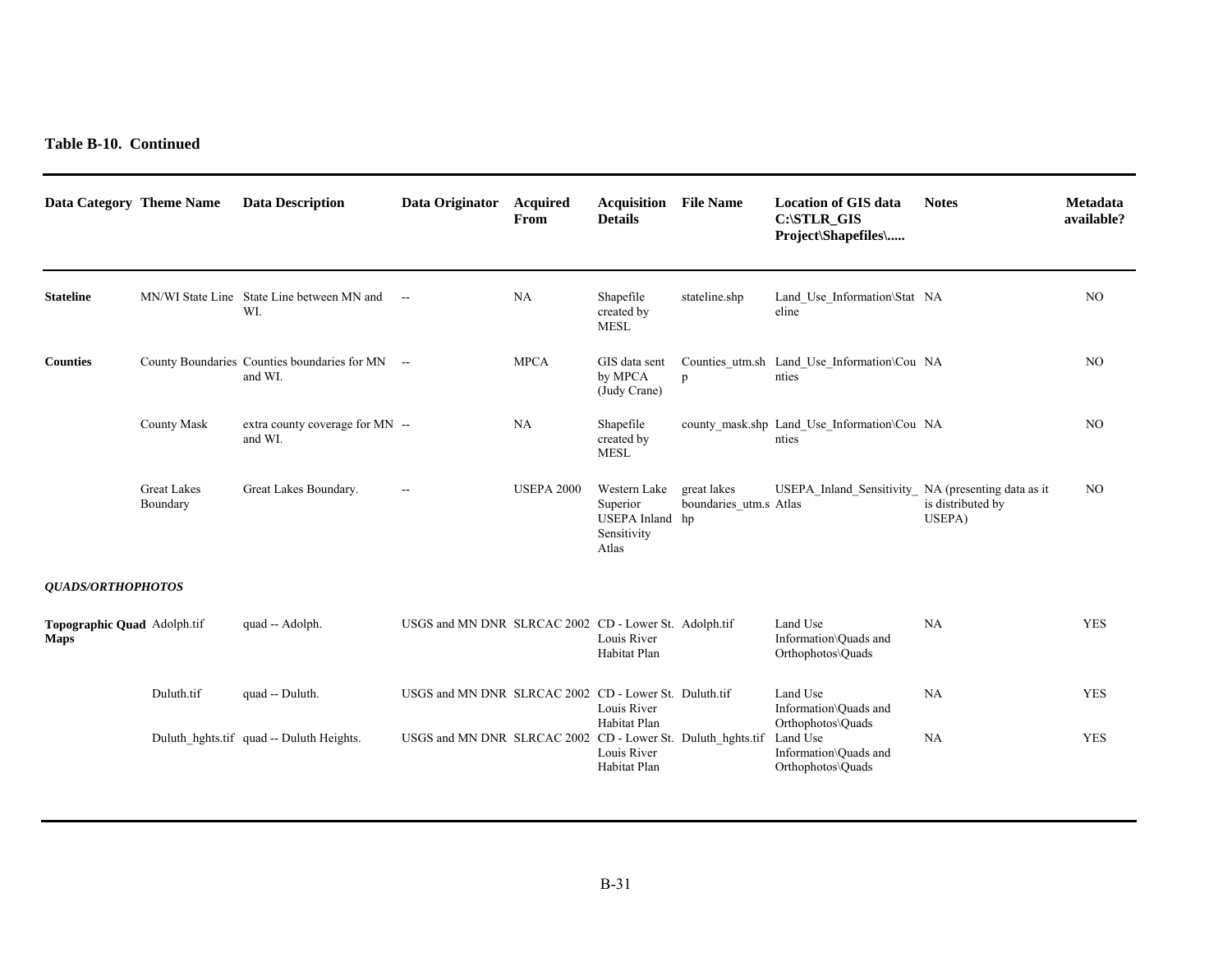| Data Category Theme Name                         |                   | <b>Data Description</b>                                  | Data Originator                                         | <b>Acquired</b><br>From | <b>Acquisition</b><br><b>Details</b>        | <b>File Name</b>               | <b>Location of GIS data</b><br>C:\STLR GIS<br>Project\Shapefiles\ | <b>Notes</b> | Metadata<br>available? |
|--------------------------------------------------|-------------------|----------------------------------------------------------|---------------------------------------------------------|-------------------------|---------------------------------------------|--------------------------------|-------------------------------------------------------------------|--------------|------------------------|
| <b>Topographic Quad Esko.tif</b><br>Maps (cont.) |                   | quad -- Esko.                                            | USGS and MN DNR SLRCAC 2002 CD - Lower St. Esko.tif     |                         | Louis River<br>Habitat Plan                 |                                | Land Use<br>Information\Ouads and<br>Orthophotos\Quads            | NA           | <b>YES</b>             |
|                                                  | Lakewood.tif      | quad - Lakewood.                                         | USGS and MN DNR SLRCAC 2002 CD - Lower St. Lakewood.tif |                         | Louis River<br>Habitat Plan                 |                                | Land Use<br>Information\Quads and<br>Orthophotos\Quads            | NA           | <b>YES</b>             |
|                                                  | Parkland.tif      | quad -- Parkland.                                        | USGS and MN DNR SLRCAC 2002 CD - Lower St. Parkland.tif |                         | Louis River<br>Habitat Plan                 |                                | Land Use<br>Information\Quads and<br>Orthophotos\Quads            | NA           | <b>YES</b>             |
|                                                  | Superior.tif      | quad -- Superior.                                        | USGS and MN DNR SLRCAC 2002 CD - Lower St. Superior.tif |                         | Louis River<br>Habitat Plan                 |                                | Land Use<br>Information\Quads and<br>Orthophotos\Quads            | NA           | <b>YES</b>             |
|                                                  | W duluth.tif      | quad -- West Duluth.                                     | USGS and MN DNR SLRCAC 2002 CD - Lower St. W_duluth.tif |                         | Louis River<br>Habitat Plan                 |                                | Land Use<br>Information\Quads and<br>Orthophotos\Quads            | NA           | <b>YES</b>             |
|                                                  | <b>Ouad Index</b> | Q024k directory - Quad Index. USGS and MN DNR MDNR 2003b |                                                         |                         | MN DNR FTP<br>site                          | indx_q024kpy4.s Land Use<br>hp | Information\Ouads and<br>Orthophotos\Quads                        | NA           | <b>YES</b>             |
| Orthophotos                                      | if                | Doq03imq2139.t orthophoto -- Saginaw.                    | MN DNR - MIS<br>Bureau                                  | <b>MDNR 2003a</b>       | Minnesota<br>DNR GIS Data f<br>Deli website | doq03imq2139.ti Land Use       | Information\Quads and<br>Orthophotos\Orthophotos                  | NA           | <b>YES</b>             |
|                                                  | if                | Doq03imq2140.t orthophoto--Adolph.                       | MN DNR - MIS<br>Bureau                                  | <b>MDNR 2003a</b>       | Minnesota<br>DNR GIS Data f<br>Deli website | doq03imq2140.ti Land Use       | Information\Ouads and<br>Orthophotos\Orthophotos                  | NA           | <b>YES</b>             |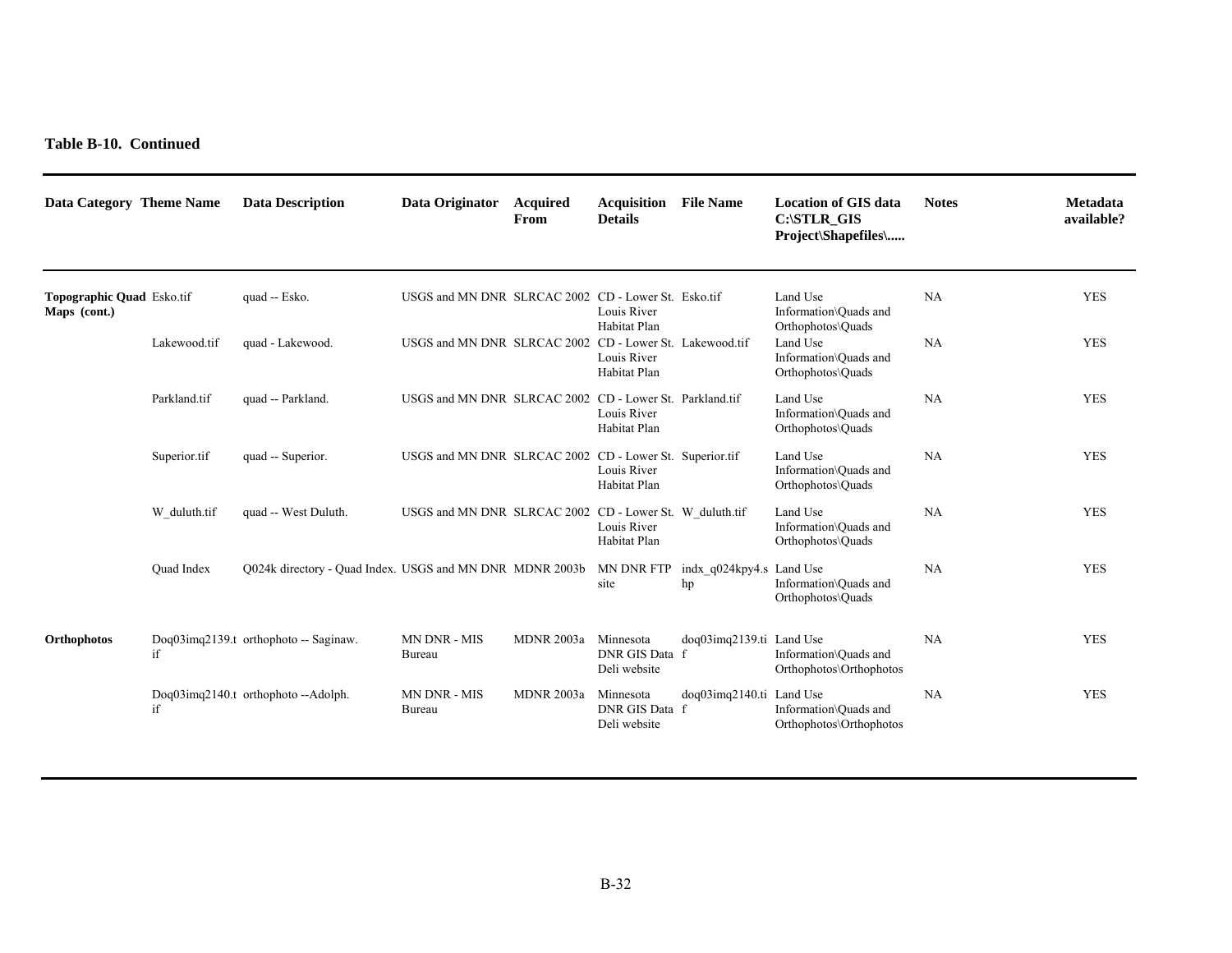| Data Category Theme Name |    | <b>Data Description</b>                      | Data Originator               | Acquired<br>From  | <b>Acquisition</b> File Name<br><b>Details</b> |                                 | <b>Location of GIS data</b><br>C:\STLR GIS<br>Project\Shapefiles\ | <b>Notes</b> | Metadata<br>available? |
|--------------------------|----|----------------------------------------------|-------------------------------|-------------------|------------------------------------------------|---------------------------------|-------------------------------------------------------------------|--------------|------------------------|
| Orthophotos<br>(cont.)   | if | Dog03img2141.t orthophoto -- Duluth Heights. | <b>MN DNR - MIS</b><br>Bureau | <b>MDNR 2003a</b> | Minnesota<br>DNR GIS Data f<br>Deli website    | doq03imq2141.ti Land Use        | Information\Quads and<br>Orthophotos\Orthophotos                  | NA           | <b>YES</b>             |
|                          | if | Doq03imq2142.t orthophoto -- Duluth.         | MN DNR - MIS<br>Bureau        | <b>MDNR 2003a</b> | Minnesota<br>DNR GIS Data f<br>Deli website    | $dog03$ imq $2142$ .ti Land Use | Information\Ouads and<br>Orthophotos\Orthophotos                  | NA           | <b>YES</b>             |
|                          | if | Doq03imq2143.t orthophoto -- Lakewood.       | <b>MN DNR - MIS</b><br>Bureau | <b>MDNR 2003a</b> | Minnesota<br>DNR GIS Data f<br>Deli website    | doq03imq2143.ti Land Use        | Information\Ouads and<br>Orthophotos\Orthophotos                  | <b>NA</b>    | <b>YES</b>             |
|                          | if | Doq03imq2239.t orthophoto -- Cloquet.        | MN DNR - MIS<br>Bureau        | <b>MDNR 2003a</b> | Minnesota<br>DNR GIS Data f<br>Deli website    | doq03imq2239.ti Land Use        | Information\Ouads and<br>Orthophotos\Orthophotos                  | NA           | <b>YES</b>             |
|                          | if | Doq03imq2240.t orthophoto -- Esko.           | <b>MN DNR - MIS</b><br>Bureau | <b>MDNR 2003a</b> | Minnesota<br>DNR GIS Data f<br>Deli website    | doq03imq2240.ti Land Use        | Information\Ouads and<br>Orthophotos\Orthophotos                  | <b>NA</b>    | <b>YES</b>             |
|                          | if | Doq03imq2241.t orthophoto -- West Duluth.    | MN DNR - MIS<br>Bureau        | <b>MDNR 2003a</b> | Minnesota<br>DNR GIS Data f<br>Deli website    | doq03imq2241.ti Land Use        | Information\Quads and<br>Orthophotos\Orthophotos                  | NA           | <b>YES</b>             |
|                          | if | Doq03imq2242.t orthophoto -- Superior.       | MN DNR - MIS<br>Bureau        | <b>MDNR 2003a</b> | Minnesota<br>DNR GIS Data f<br>Deli website    | doq03imq2242.ti Land Use        | Information\Ouads and<br>Orthophotos\Orthophotos                  | <b>NA</b>    | <b>YES</b>             |
|                          | if | Doq03imq2339.t orthophoto -- Wrenshall.      | MN DNR - MIS<br>Bureau        | <b>MDNR 2003a</b> | Minnesota<br>DNR GIS Data f<br>Deli website    | doq03imq2339.ti Land Use        | Information\Ouads and<br>Orthophotos\Orthophotos                  | NA           | <b>YES</b>             |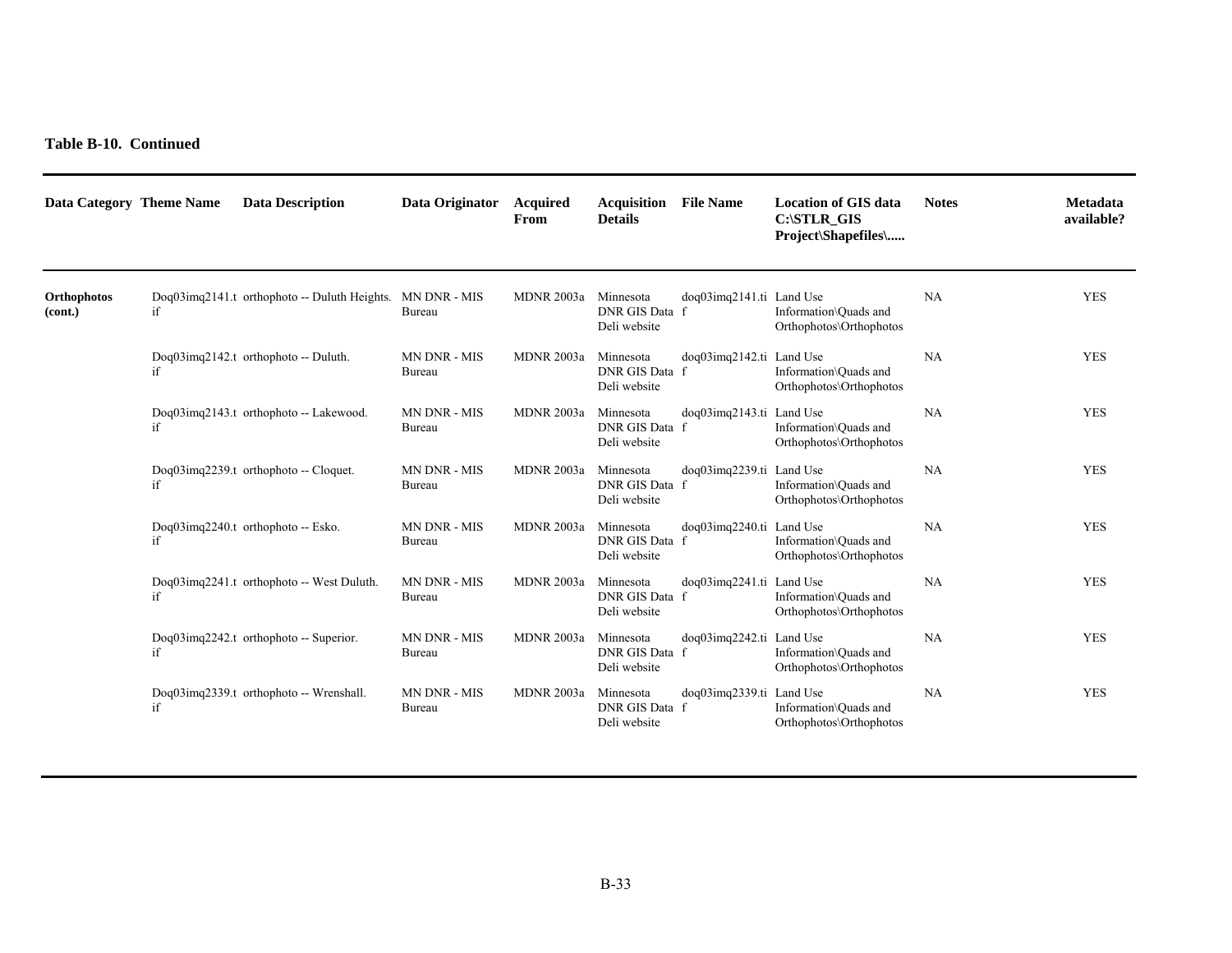| Data Category Theme Name | <b>Data Description</b>                      | Data Originator        | <b>Acquired</b><br>From | <b>Acquisition</b><br><b>Details</b>        | <b>File Name</b>                | Location of GIS data<br>C:\STLR GIS<br>Project\Shapefiles\ | <b>Notes</b> | <b>Metadata</b><br>available? |
|--------------------------|----------------------------------------------|------------------------|-------------------------|---------------------------------------------|---------------------------------|------------------------------------------------------------|--------------|-------------------------------|
| Orthophotos<br>(cont.)   | $Doq03$ imq $2340$ .t orthophoto -- Frogner. | MN DNR - MIS<br>Bureau | MDNR 2003a              | Minnesota<br>DNR GIS Data f<br>Deli website | $dog03$ imq $2340$ .ti Land Use | Information\Ouads and<br>Orthophotos\Orthophotos           | NA           | <b>YES</b>                    |

AOC = Area of Concern; BASINS = Better Assessment Science Integrating Point and Nonpoint Sources; CD = Compact Disc; DNR = Department of Natural Resources; FTP = File Transfer Protocol;

GIS = Geographic Information System; MESL = MacDonald Environmental Sciences Ltd.; MIS = Management Information Services; MN = Minnesota; NA = Not Applicable;

USEPA = United States Environmental Protection Agency; USGS = United States Geological Survey; WI = Wisconsin.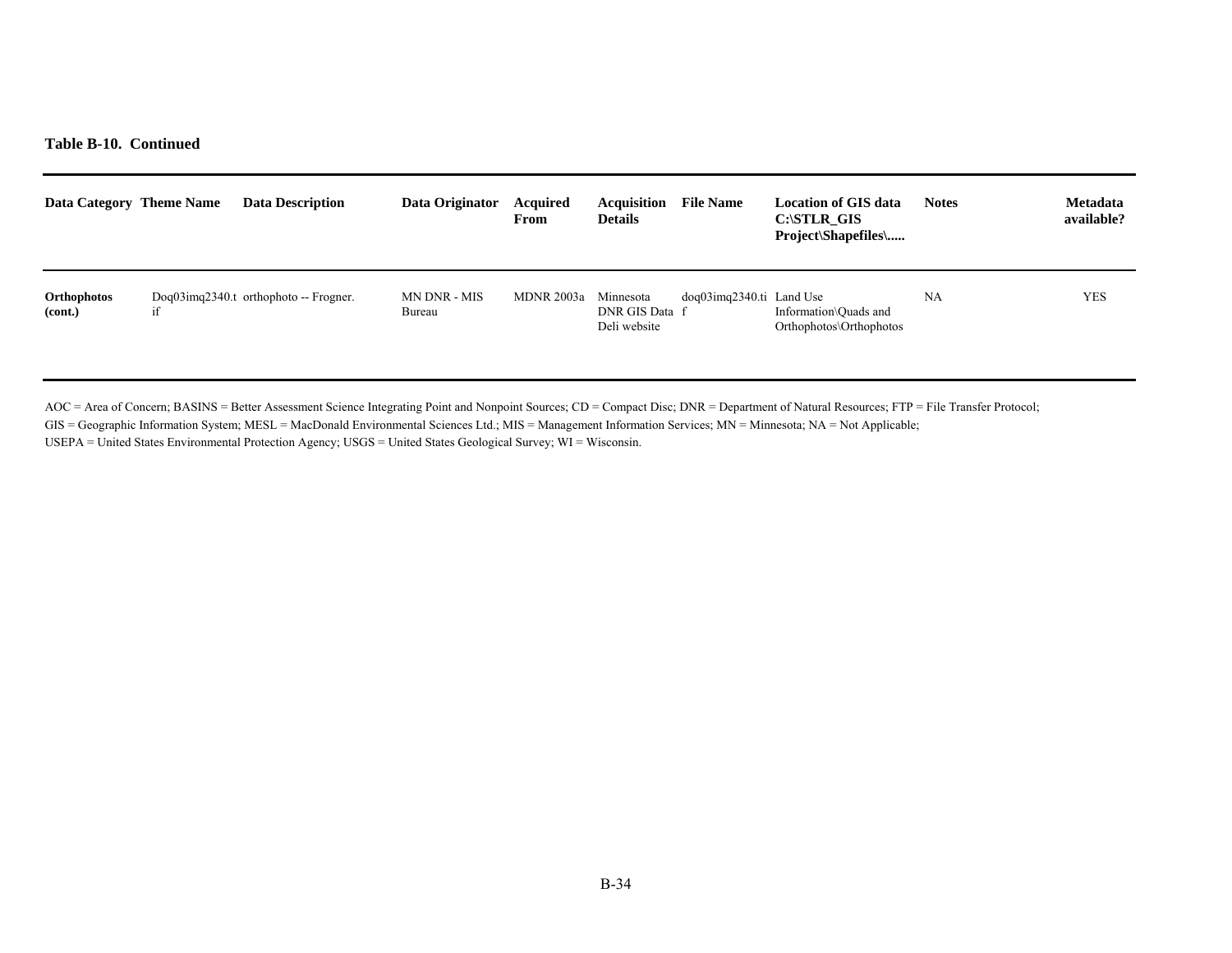### **References Cited**

- Crane, J.L., M. Schubauer-Berigan, and K. Schmude. 1997. Sediment assessment of hotspot areas in the Duluth/Superior Harbor. Great Lakes National Program Office, U.S. Environmental Protection Agency, Chicago, IL. EPA-905-R97-020.
- Crane, J.L. 2001. Quality assurance project plan (QAPP): GIS-based contaminated sediment database for the St. Louis River Area of Concern. Environmental Outcomes Division, Minnesota Pollution Control Agency, St. Paul, MN.
- Crane, J.L., M. Schubauer-Berigan, and K. Schmude. 1997. Sediment assessment of hotspot areas in the Duluth/Superior Harbor. Great Lakes National Program Office, U.S. Environmental Protection Agency, Chicago, IL. EPA-905-R97-020.
- Crane, J.L., D.D. MacDonald, C.G. Ingersoll, D.E. Smorong, R.A. Lindskoog, C.G. Severn, T.A. Berger, and L.J. Field. 2000. Development of a framework for evaluating numerical sediment quality targets and sediment contamination in the St. Louis River Area of Concern. Great Lakes National Program Office, U.S. Environmental Protection Agency, Chicago, IL. EPA 905-R-00-008.
- Duluth Convention and Visitors Bureau. 2003. Duluth, Minnesota web site. Duluth Convention and Visitors Bureau, Duluth, MN (http://www.visitduluth.com).
- DuluthStreams. 2003. Designated trout streams of Duluth. Duluth, MN (http://www.duluthstreams.org).
- IT (International Technology) Corporation. 1997. Remedial investigation data report, sediment operable unit, St. Louis River/Interlake/Duluth Tar site. Volume 1 of 5. Prepared for the Interlake Corporation, Lisle, IL by IT Corp., St. Paul, MN.
- Kellner, D.K., T. Kroska, and K. Plass. 1999. Historic reconstruction of property ownership and land uses along the Lower St. Louis River. St. Louis River Citizens Action Committee, Duluth, MN.
- MDH (Minnesota Department of Health). 2003. Site specific meal advice for tested lakes and rivers. Fish consumption guidelines for the general population. Minnesota Department of Health, St. Paul, MN (http://www.health.state.mn.us/divs/eh/fish/eating/rivergenpop.pdf).
- MDNR (Minnesota Department of Natural Resources). 2003a. GIS Data Deli. Minnesota Department of Natural Resources, St. Paul, MN (http://www.deli.dnr.state.mn.us/).
- MDNR. 2003b. FTP site. Minnesota Department of Natural Resources, St. Paul, MN.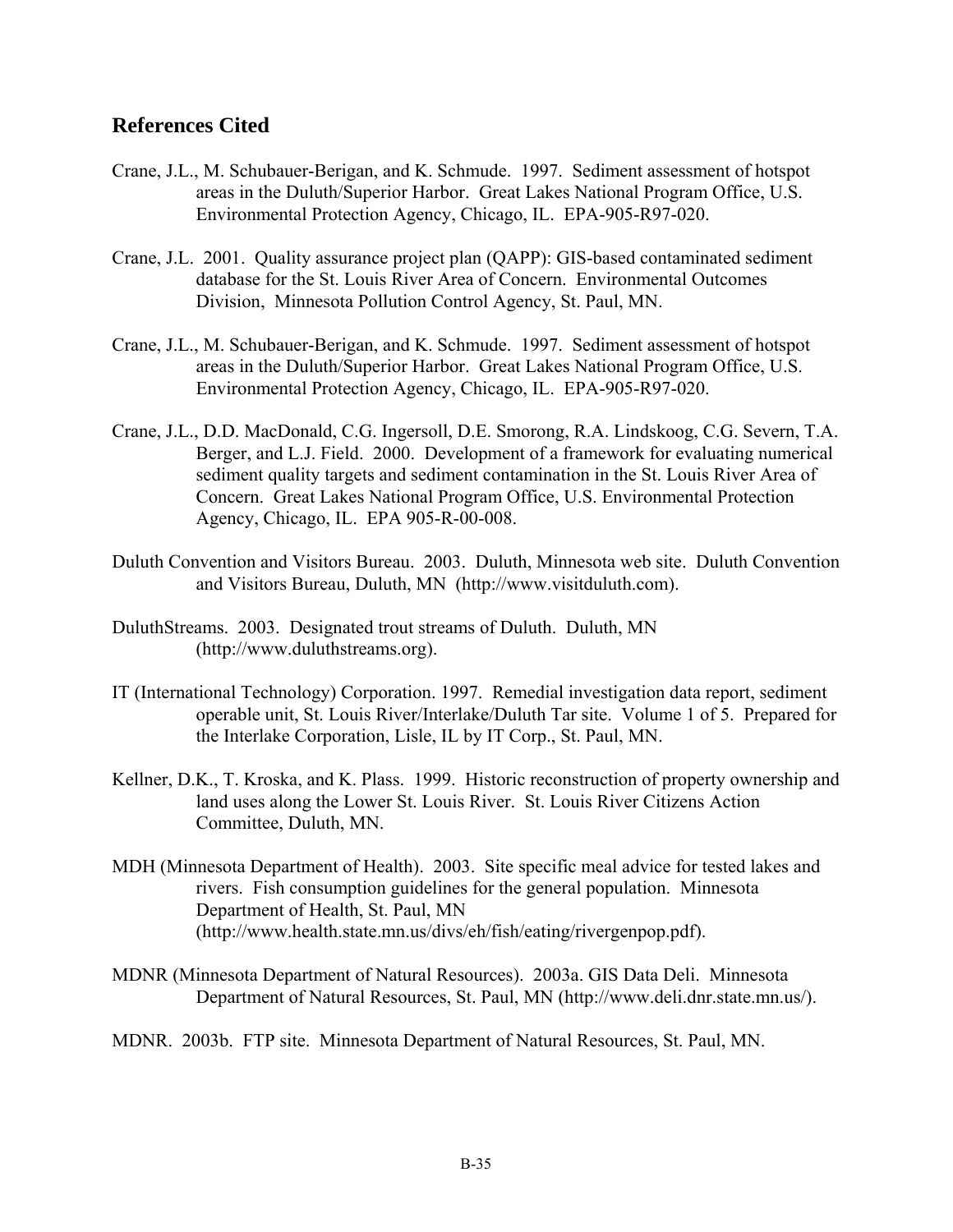- MDNR. 2003c. Water Use, Water Appropriations Permit Program. Minnesota Department of Natural Resources, St. Paul, MN (http://www.dnr.state.mn.us/ waters/watermgmt\_section/appropriations/wateruse.html).
- MPCA (Minnesota Pollution Control Agency). 1999. Minnesota Toxic Emissions Inventory. Data obtained from Minnesota Pollution Control Agency, St. Paul, MN.
- MPCA. 2003. Total maximum daily loads (TMDL) and Minnesota's waterways. Minnesota Pollution Control Agency, St. Paul, MN (http://www.pca.state.mn.us/ water/tmdl.html).
- MPCA and WDNR (Minnesota Pollution Control Agency and Wisconsin Department of Natural Resources). 1992. The St. Louis River system remedial action plan. Stage One. Minnesota Pollution Control Agency, St. Paul, MN and Wisconsin Department of Natural Resources, Madison, WI.
- MPCA and WDNR. 1995. The St. Louis River system remedial action plan. Progress Report. Minnesota Pollution Control Agency, St. Paul, MN and Wisconsin Department of Natural Resources, Madison, WI.
- NOAA (National Oceanic and Atmospheric Administration). 2003a. Office of Coast Survey. NOAA Electronic Navigational Charts. National Oceanic and Atmospheric Administration, Silver Spring, MD (http://www.chartmaker.ncd.noaa.gov/mcd/enc/download.htm).
- NOAA. 2003b. Coastal Services Center. Coastal Change Analysis Program (C-CAP). National Oceanic and Atmospheric Administration, Charleston, SC (http://www.csc.noaa.gov/crs/lca/locate.html).
- SLRCAC (St. Louis River Citizens Action Committee). 2001. Natural & cultural history of the Lower St. Louis River: On-the-water guide for canoeists, kayakers & boaters. St. Louis River Citizens Action Committee, Duluth, MN.
- SLRCAC. 2002. Lower St. Louis River habitat plan. St. Louis River Citizens Action Committee, Duluth, MN.
- UMN and NRRI (University of Minnesota and National Resources Research Institute). 2003. The Lake Superior Decision Support Project. University of Minnesota and National Resources Research Institute, Duluth, MN (http://www.oden.nrri.umn.edu/lsgis/databases.htm).
- USBTS (United States Bureau of Transportation Statistics). 2003. Geographic information systems, geospatial data. 2002 National Transportation Atlas Data. U.S. Bureau of Transportation Statistics, Washington, DC (http://www.bts.gov/gis/download\_sites/ntad02/maindownload.html).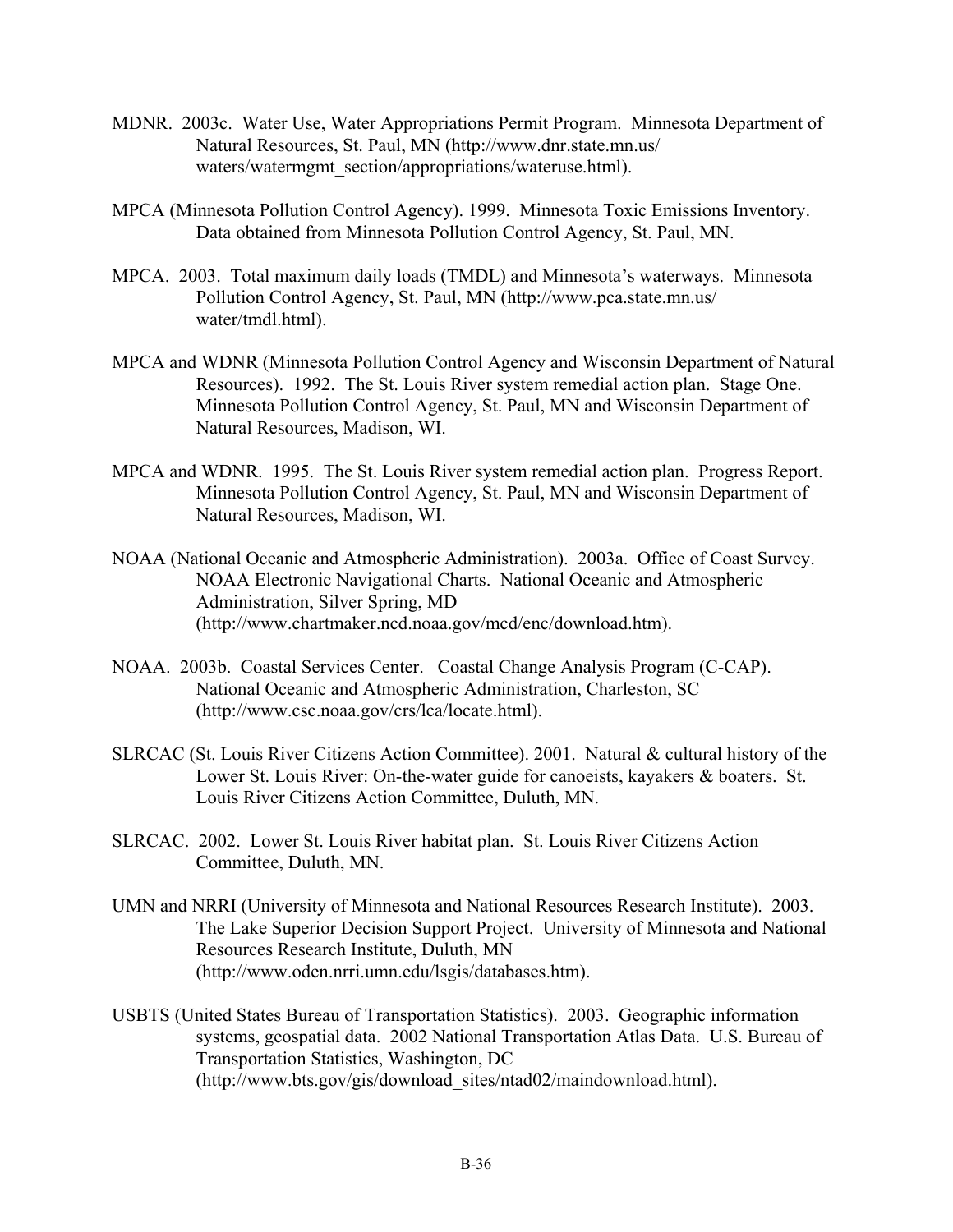- USEPA (United States Environmental Protection Agency). 2000. Digital Atlas and Data for the Inland Waterways Spill Response Mapping Project Western Lake Superior Mapping Area. Oil Planning and Response Section, U.S. Environmental Protection Agency, Chicago, IL.
- USEPA. 2003. BASINS (Better Assessment Science Integrating Point and Nonpoint Sources). System, Data and Documents. U.S. Environmental Protection Agency, Washington, DC (http://www.epa.gov/waterscience/ basins/b3webdwn.htm).
- USGS (United States Geological Survey). 2003a. National Atlas. U.S. Geological Survey, Washington, DC (http://www.nationalatlas.gov/natlas/NatlasStart.asp).
- USGS. 2003b. GIS Data for Water Resources. U.S. Geological Survey, Washington, DC (http://www.water.usgs.gov/GIS/index.html).
- WDNR (Wisconsin Department of Natural Resources). 2003. FTP web site. Wisconsin Department of Natural Resources, Madison, WI (ftp://www.dnr.state.wi.us/).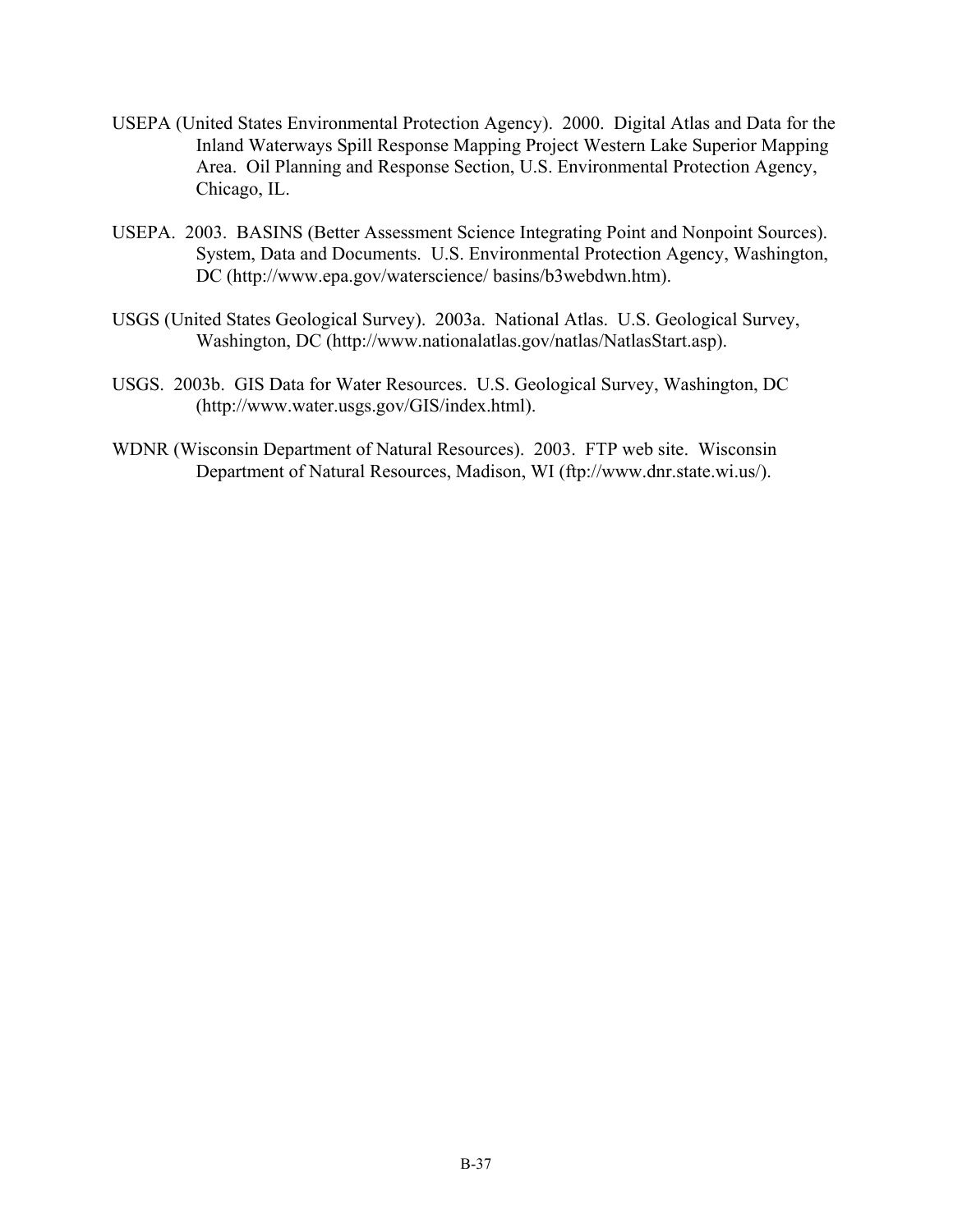# **APPENDIX C**

# **SCREENING CRITERIA FOR EVALUATING CANDIDATE DATA SETS FOR THE PHASE I GIS-BASED SEDIMENT QUALITY DATABASE FOR THE ST. LOUIS RIVER AOC**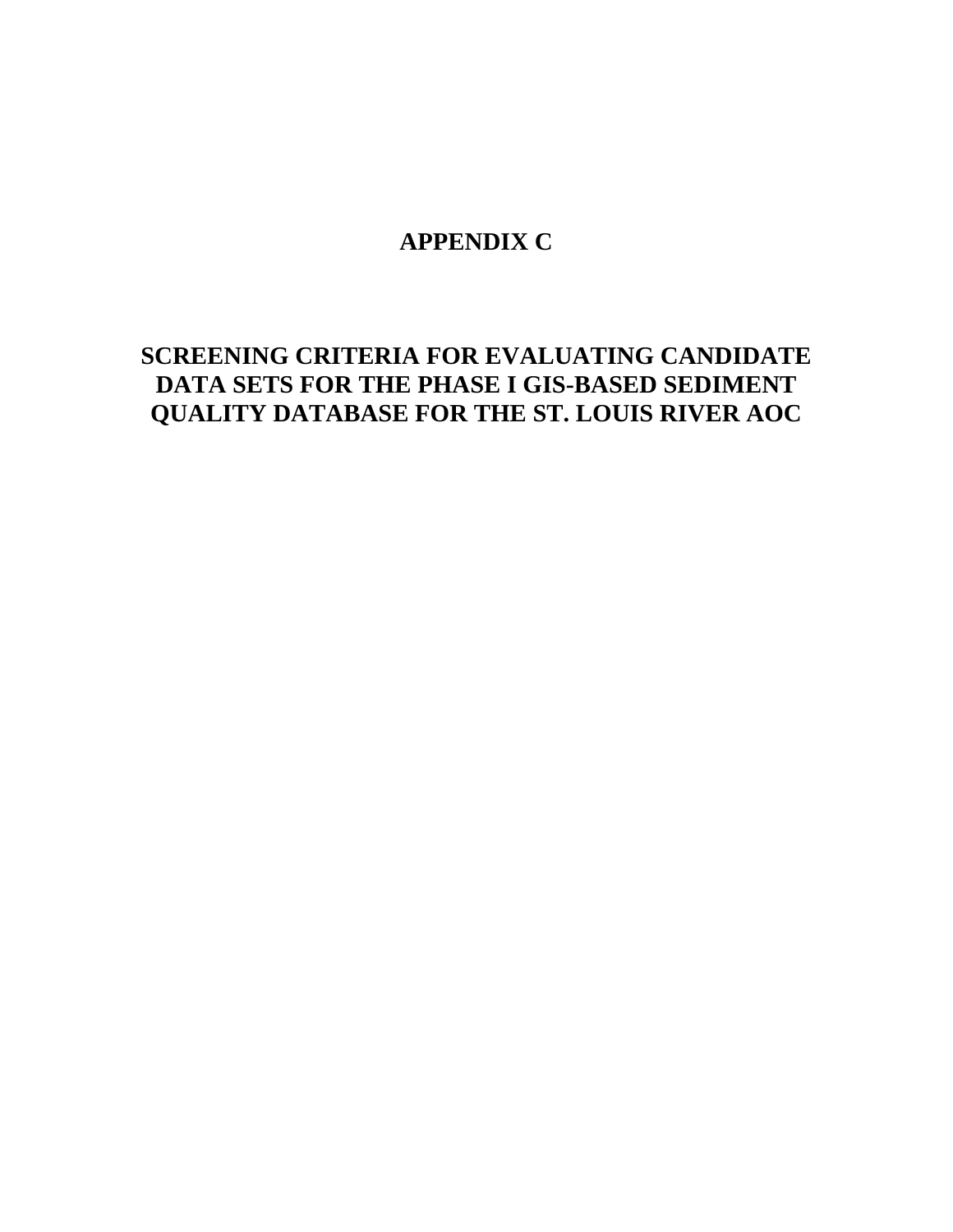# **Appendix C. Screening Criteria for Evaluating Candidate Data Sets for the GIS-Based Sediment Quality Database for the St. Louis River Area of Concern (AOC)**

MacDonald Environmental Sciences Ltd. (MESL) is working collaboratively with the Minnesota Pollution Control Agency (MPCA) and the National Oceanic and Atmospheric Administration (NOAA) to develop a GIS-based sediment quality database (GISSED) for the St. Louis River Area of Concern (AOC). When completed, the GISSED database will include sediment quality data collected since 1990 by various state, federal, tribal, and private groups. The database is being coupled with GIS information to generate visual techniques for presenting complex data in an understandable format for lay audiences, MPCA staff, and stakeholders. The database will be comprised of whole sediment data, sediment toxicity and bioaccumulation data, and tissue chemistry data. Although benthic invertebrate community data, pore water chemistry data, pore water toxicity data (except for Microtox<sup>®</sup> tests), and plant toxicity data (e.g., cattail and wild rice seed germination and growth) will not be included in this phase of the GISSED database, the availability of these types of data will be noted on the screening sheets. The following screening criteria are intended to provide a means of evaluating candidate data sets and assuring general consistency in the information included in the database. However, the screening criteria are not necessarily recommended for applications beyond their intended purpose.

### **A. Criteria for Evaluating Data Set Acceptability**

### General

- 1. Samples must be located within the St. Louis River AOC. Sediment quality data collected from the St. Louis River and its tributaries upstream of the AOC, from nearby reference lakes, and from outside the harbor area in Lake Superior may be considered for incorporation in future updates of the GISSED database.
- 2. Data sets which include sediment quality data generated from dilution series of bulk sediments (i.e., elutriate tests) are not acceptable for incorporation into the database because there is too little connection between the chemistry and laboratory toxicity data. However, data from the 100% dilution series are acceptable to include in the GISSED database.
- 3. Data sets should include the location of sediment sampling sites, preferably by georeference coordinates (i.e., longitude and latitude). Otherwise, the georeference coordinates can be estimated using GIS software and maps of the sample site locations. Data sets for which sample locations cannot be georeferenced should be qualitatively described as to the waterbody and reach (e.g., Hog Island Inlet) within the St. Louis River AOC.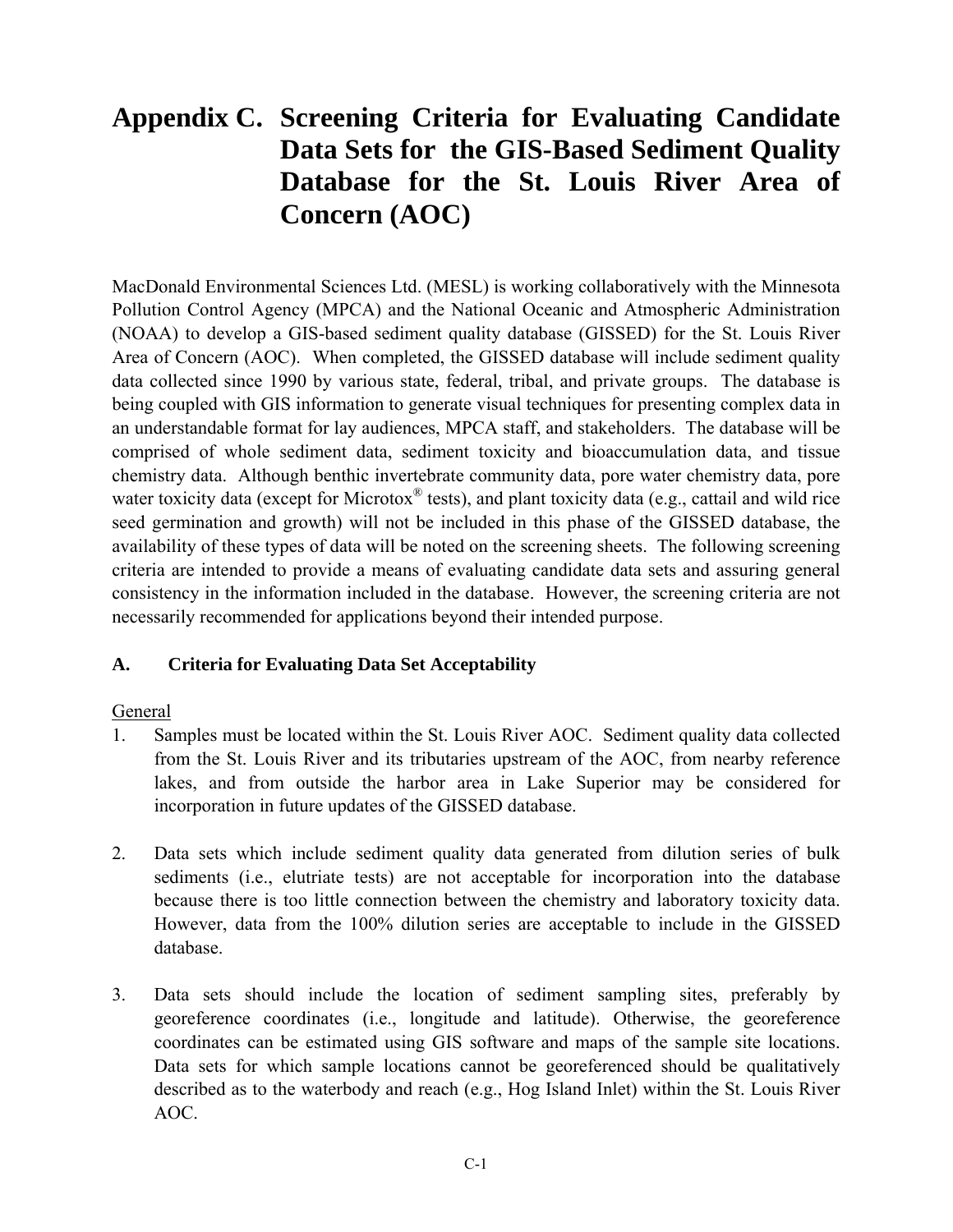- 4. Acceptable procedures for collecting, handling and storing samples must be employed. If standard procedures (i.e., those developed by ASTM or USEPA) are not utilized, the alternative methods must be clearly stated and may be evaluated using best professional judgment. The rationale for decisions regarding procedure acceptability must be documented.
- 5. Any sediment horizon (i.e., surficial sediments, cored sediment sections, etc.) can be used to assess sediment toxicity, bioaccumulation, and/or chemical indicators..

### Sediment/Tissue Chemistry

- 6. The sediment and/or tissue chemical analytical methods used in the study must be reported, must meet minimum data quality requirements/objectives, and detection limits must be reported. Data quality is considered acceptable if the author has stated that QA/QC procedures were followed and data quality objectives were met. If the author has not stated this clearly, data quality may be evaluated using various protocols and best professional judgment. The rationale for decisions regarding data acceptability must be documented.
- 7. Data acceptability for sediment and/or tissue chemistry data must be further assessed by screening laboratory qualifier codes after all data have been incorporated. Each result is categorized as detected, undetected, undetected (detection limit not specified), and unacceptable.
- 8. Sediment or tissue chemistry data that were generated using screening methods (e.g., X-ray fluorescence for metals; laser induced fluorescence (LIF) or other fluorometric screening methods for PAHs; immunoassay method for PCBs, etc.) are not acceptable for inclusion in the GISSED database.
- 9. Concentrations of SEM metals (e.g., Cd, Cu, Pb, Ni, and Zn) may be included in the database, although data on the concentrations of total metals (i.e., strong acid digestion) are preferred.

### Toxicity/Bioaccumulation

10. Acceptable environmental conditions must be maintained throughout the toxicity/bioaccumulation tests (as defined in the protocols for the toxicity/bioaccumulation test). Consequently, the temperature, pH, alkalinity, hardness, conductivity, and DO of the overlying water should have been measured during the test. Acceptable conditions are considered to be achieved if the author states that standard methods were employed and that acceptable environmental conditions were maintained in the bioassay chambers. Alternatively, if the authors have not explicitly assessed the overlying water quality conditions, and the raw overlying water quality data is provided in the report, the data should be assessed for acceptable conditions. Subsequently, any toxicity/bioaccumulation results associated with environmental conditions outside the acceptable ranges should be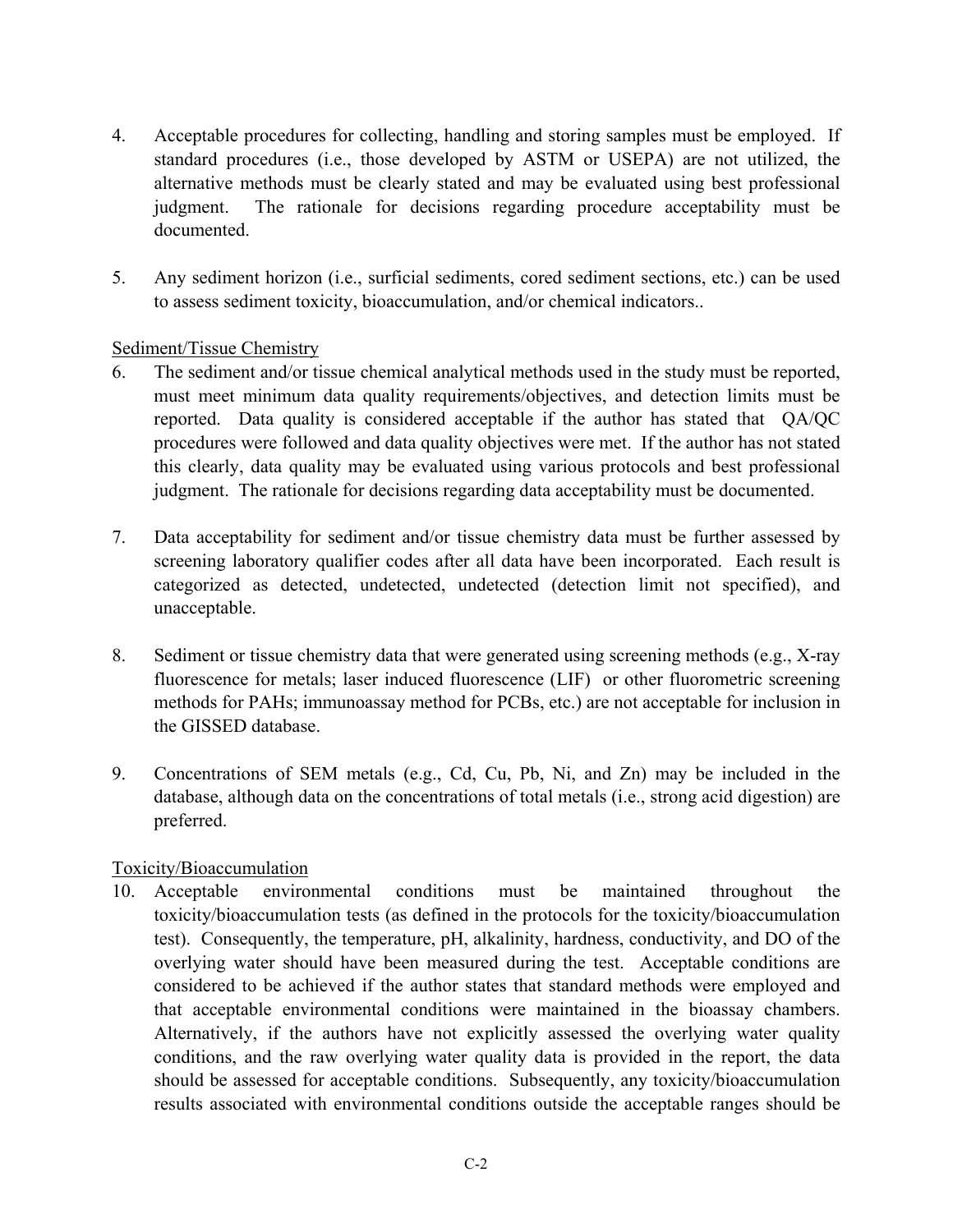flagged.

- 11. The responses of the test organisms exposed to negative controls must be reported and be within acceptable limits (i.e., as defined in ASTM or USEPA test methods). For toxicity/bioaccumulation tests for which a negative control sediment is not available, then the selected field reference sediment must be shown to be functionally-equivalent to a negative control sediment, as indicated by non-toxicity (as defined by acceptable control sample criteria), concentrations of measured contaminants in matching sediment samples should not exceed their respective Level I SQTs, and the particle size distribution and TOC levels should be similar to that in the basin area under investigation.
- 12. Standard toxicity/bioaccumulation test laboratory procedures must be employed. If procedures other than those developed by ASTM or USEPA are utilized, the acceptability of the test procedure may be evaluated using best professional judgment. Preference will be given to novel test procedures that have been published in the peer-reviewed literature. The rationale for decisions regarding procedure acceptability must be documented.
- 13. Sediment samples must not be frozen prior to biological testing.
- 14. Sediment samples must be designated as toxic or non-toxic based on statistical comparisons with the negative control or a suitable reference site (see #11 for a definition of what constitutes a suitable reference site). Results from the negative control and/or reference samples must be included in the database. The USEPA's decision tree for statistical analysis of survival, growth, and reproduction data subjected to hypothesis testing should be used for evaluating sediment toxicity data (USEPA 2000). Significant difference (p<0.05) in toxicity/bioaccumulation test results from test samples compared to negative control or reference samples must be determined using a pair-wise 1-tailed statistical test.
- 15. Data sets generated using organic extracts may be included in the database (e.g., Microtox<sup>®</sup>), provided they are available with other toxicity data. Microtox<sup>®</sup> and Mutatox<sup>®</sup> data are not being targeted for inclusion in the database because the linkage between the toxicity data and effects on sediment-dwelling organisms is tenuous.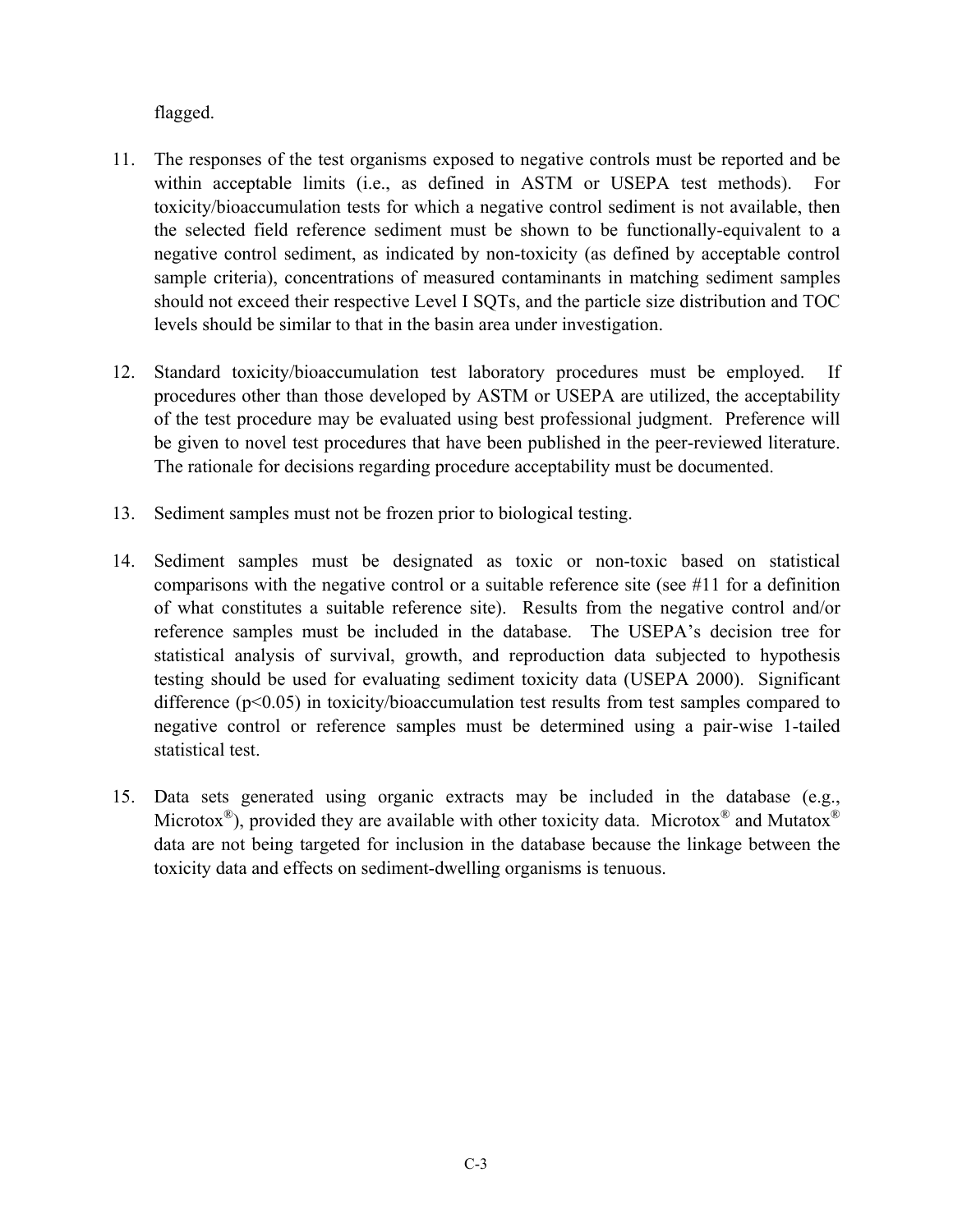#### **References Cited**

- ASTM (American Society for Testing and Materials). 1996. 1996 Annual Book of Standards. Water and environmental technology. Volume 11.05. Biological effects and environmental fate; biotechnology; pesticides. West Conshohocken, Pennsylvania.
- ASTM (American Society for Testing and Materials). 1997. Standard test methods for measuring the toxicity of sediment-associated contaminants with freshwater invertebrates. E1706-95b. In Annual Book of Standards, Vol 11.05, Philadelphia, Pennsylvania: pp.1138-1220.
- ASTM (American Society for Testing and Materials). 1997. Standard guide for determination of bioaccumulation of sediment-associated contaminants by benthic invertebrates. E1688-97a. In Annual Book of Standards, Vol 11.05, Philadelphia, Pennsylvania: pp.1072-1121.
- USEPA (Unites States Environmental Protection Agency). 2000. Methods for measuring the toxicity and bioaccumulation of sediment-associated contaminants with freshwater invertebrates. Second Edition. U.S. Environmental Protection Agency, Office of Research and Development, Washington, District of Columbia. EPA/600/R-99/064.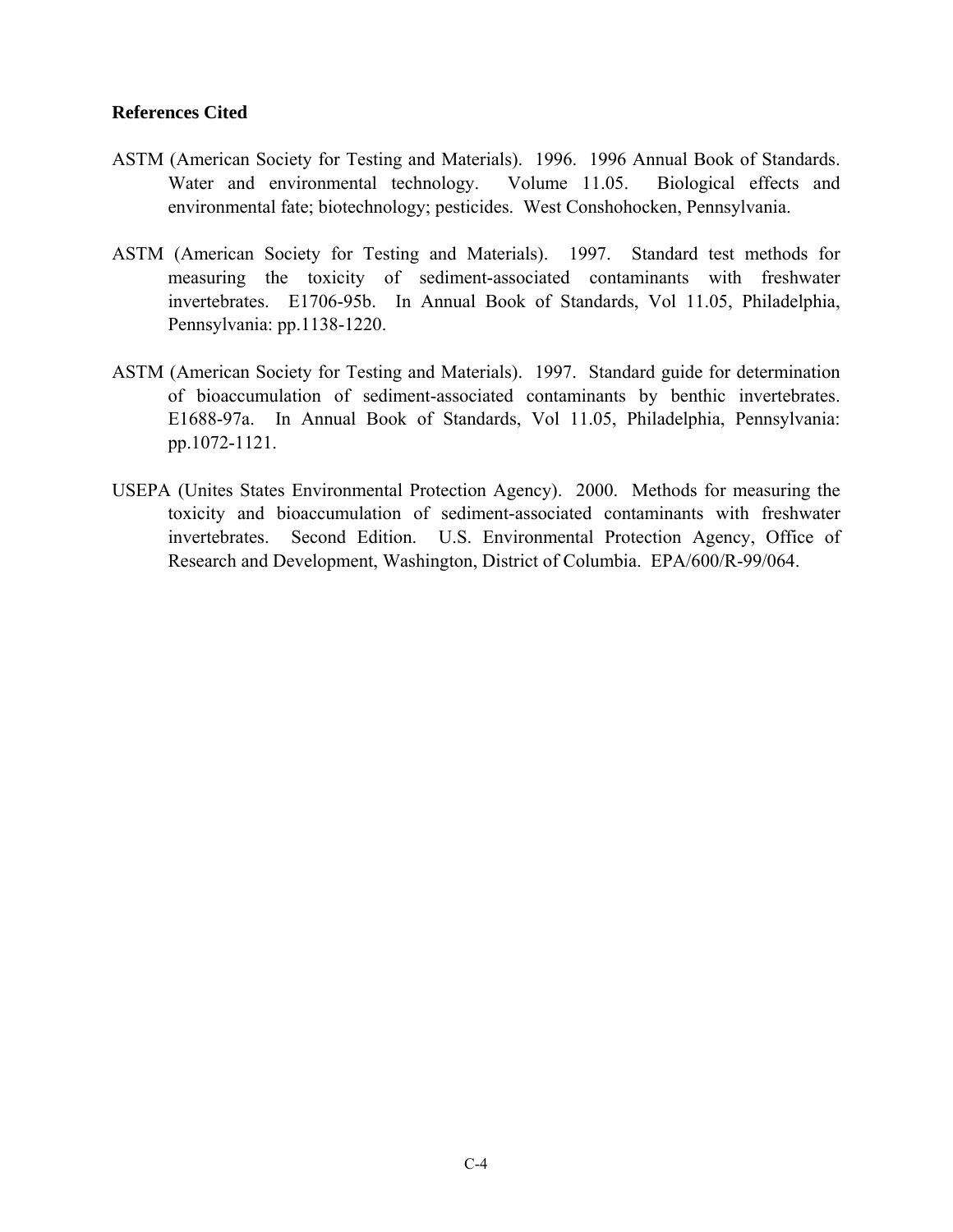# **APPENDIX D**

# **DATA QUALITY CHECK SHEET FOR SEDIMENT QUALITY DATA FOR THE PHASE I GIS-BASED SEDIMENT QUALITY DATABASE FOR THE ST. LOUIS RIVER AOC**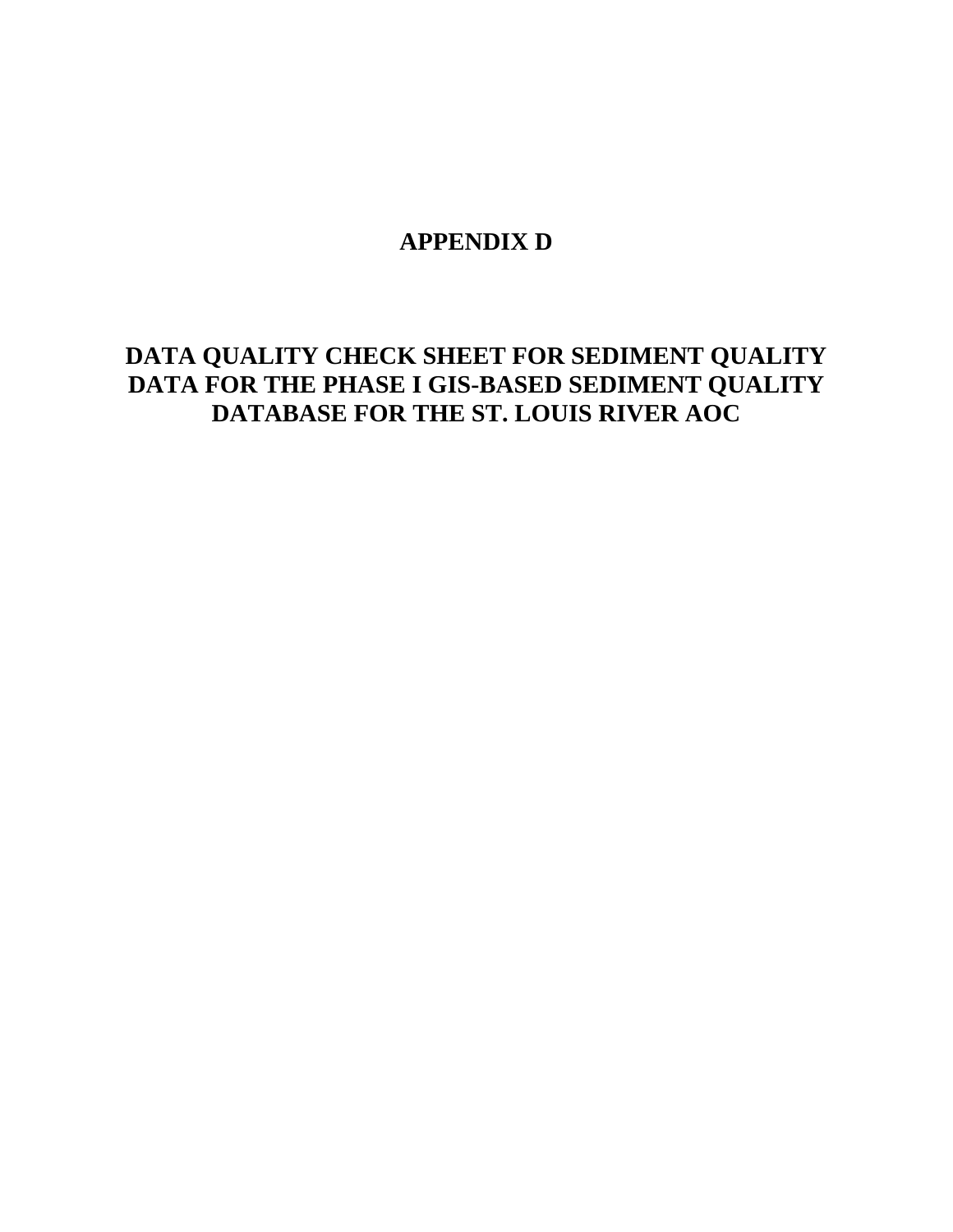# **Appendix D. Data Quality Check Sheet for SEDIMENT QUALITY DATA for the GIS-Based Sediment Quality Database for the St. Louis River Area of Concern**

| <b>STUDY NAME/STUDYID:</b>                                                                                                                                        |                      |  |  |  |  |
|-------------------------------------------------------------------------------------------------------------------------------------------------------------------|----------------------|--|--|--|--|
| DATA ENTRY/TRANSLATION DATE:                                                                                                                                      |                      |  |  |  |  |
| <b>QA/QC DATE:</b>                                                                                                                                                |                      |  |  |  |  |
| <b>MS EXCEL FILE NAME:</b>                                                                                                                                        |                      |  |  |  |  |
| <b>MS ACCESS FILE NAME:</b>                                                                                                                                       |                      |  |  |  |  |
| STEP #2 QA/QC CHECKS FOR TRANSLATED DATA COMPLETED:                                                                                                               |                      |  |  |  |  |
|                                                                                                                                                                   |                      |  |  |  |  |
| Name of Reviewer #2 (print): Initials/Date: Initials/Date:                                                                                                        |                      |  |  |  |  |
|                                                                                                                                                                   |                      |  |  |  |  |
| STEP #3 QA/QC CHECKS FOR MANUALLY-ENTERED DATA COMPLETED:                                                                                                         |                      |  |  |  |  |
|                                                                                                                                                                   |                      |  |  |  |  |
|                                                                                                                                                                   |                      |  |  |  |  |
| Initial and date to verify that changes incorporated: __________________________                                                                                  |                      |  |  |  |  |
| Initial and date to verify that QA checks were recorded in the master file<br>$(MASTER_QA_SUMMARY.xls):$                                                          |                      |  |  |  |  |
| <b>Step #1: DOCUMENTATION</b>                                                                                                                                     |                      |  |  |  |  |
| The following information must be in MPCA's possession prior to entering data into the GIS-<br>based database. Verify that the proper documentation is available. |                      |  |  |  |  |
| MPCA Approved QAPP or SAP                                                                                                                                         | <u>and the state</u> |  |  |  |  |
| Copy of the Laboratory Data Report Package                                                                                                                        |                      |  |  |  |  |
| (either electronic or hard copy).                                                                                                                                 |                      |  |  |  |  |
| Post-Sampling QA/QC Audit Checklists                                                                                                                              |                      |  |  |  |  |

Name of Reviewer (print): \_\_\_\_\_\_\_\_\_\_\_\_\_\_\_\_\_\_\_\_\_\_\_\_\_\_\_\_\_\_\_\_\_ Initials/Date: \_\_\_\_\_\_\_\_\_\_\_\_\_\_\_\_\_\_\_\_\_\_\_\_\_\_\_\_\_\_\_\_\_\_\_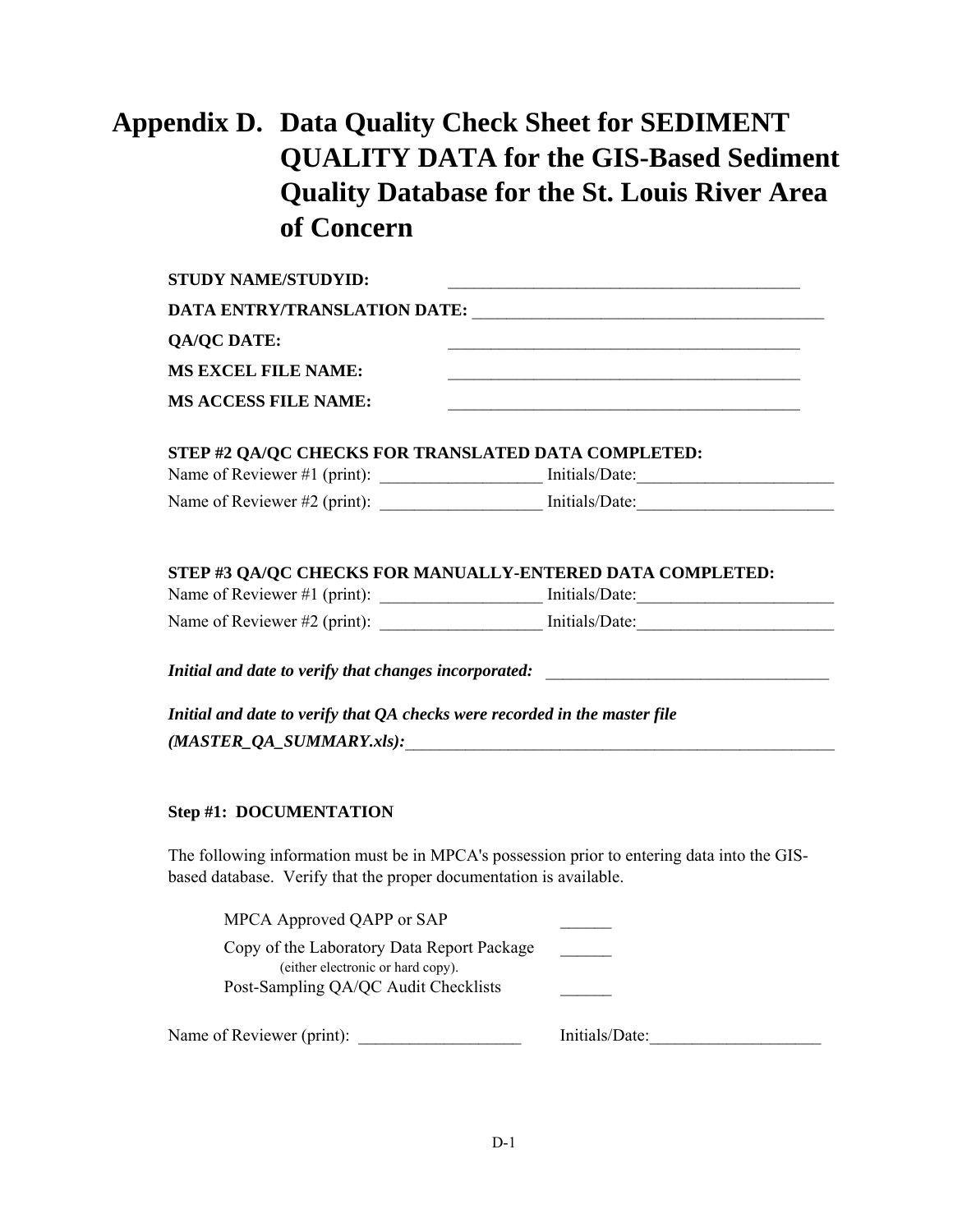#### **Step #2: QA/QC PROCEDURES FOR VERIFYING TRANSLATED DATA**

The following steps are required as part of the QA/QC check of the data **translation** process, *after* data has been translated from spreadsheet format into MS Access format.

- 1. Use a random number generator to select x stations and y chemicals to check (determine x and y to ensure that at least 10% of the data are checked). **This ensures that all data for a chemical and/or station were not excluded in the translation process.**
- 2. One person reads the information from a printed copy of the original data file or hardcopy: site number, chemical name, analysis result, units, and qualifiers.
- 3. Another person verifies the information by putting a checkmark on a hardcopy.
- 4. If any errors are encountered, the reason for the error is investigated. Usually the error is associated with:
	- 1. A shift in the data (across or down or both). In this case the data are re-translated and datachecking would start from step 1, or
	- 2. An omission of a chemical or station or both. In this case the missing data are added and the datachecking process starts from step 1, *ensuring that the missing data are included as part of the datachecking step,* or
	- 3. Data fields have been truncated. In this case the data are re-translated and datachecking would start from step 1, or
	- 4. There are problems with the assigned data type (i.e., text vs. values; double number field vs. single number field). In this case the compatibility with the data types is resolved and tested, to ensure that the translated data represents exactly what was in the original data file. Then the data are re-translated and datachecking would start from step 1.
- 5. The hardcopy of the signed and dated datachecking sheets and the completed Data Quality Checksheet are retained on file for an indefinite time period.
- 6. An electronic list is maintained of the QA/QC checks conducted. Any errors and subsequent changes made are recorded in this list. This list is maintained in an MESL sub-directory that has an on-site and off-site back-up.

*Note: It is not necessary to outline procedures for incorporating changes (i.e., steps b to e in the procedures for verifying manually entered data), because there is a very low likelihood of generating the kinds of random errors that occur when manually entering data.* 

#### **Step #3: QA/QC PROCEDURES FOR VERIFYING MANUALLY ENTERED DATA**

The following steps are required as part of the QA/QC check of the **data entry** process, after data have been manually entered in spreadsheet or MS Access. Each cell that has manually entered data or information will be 100% verified.